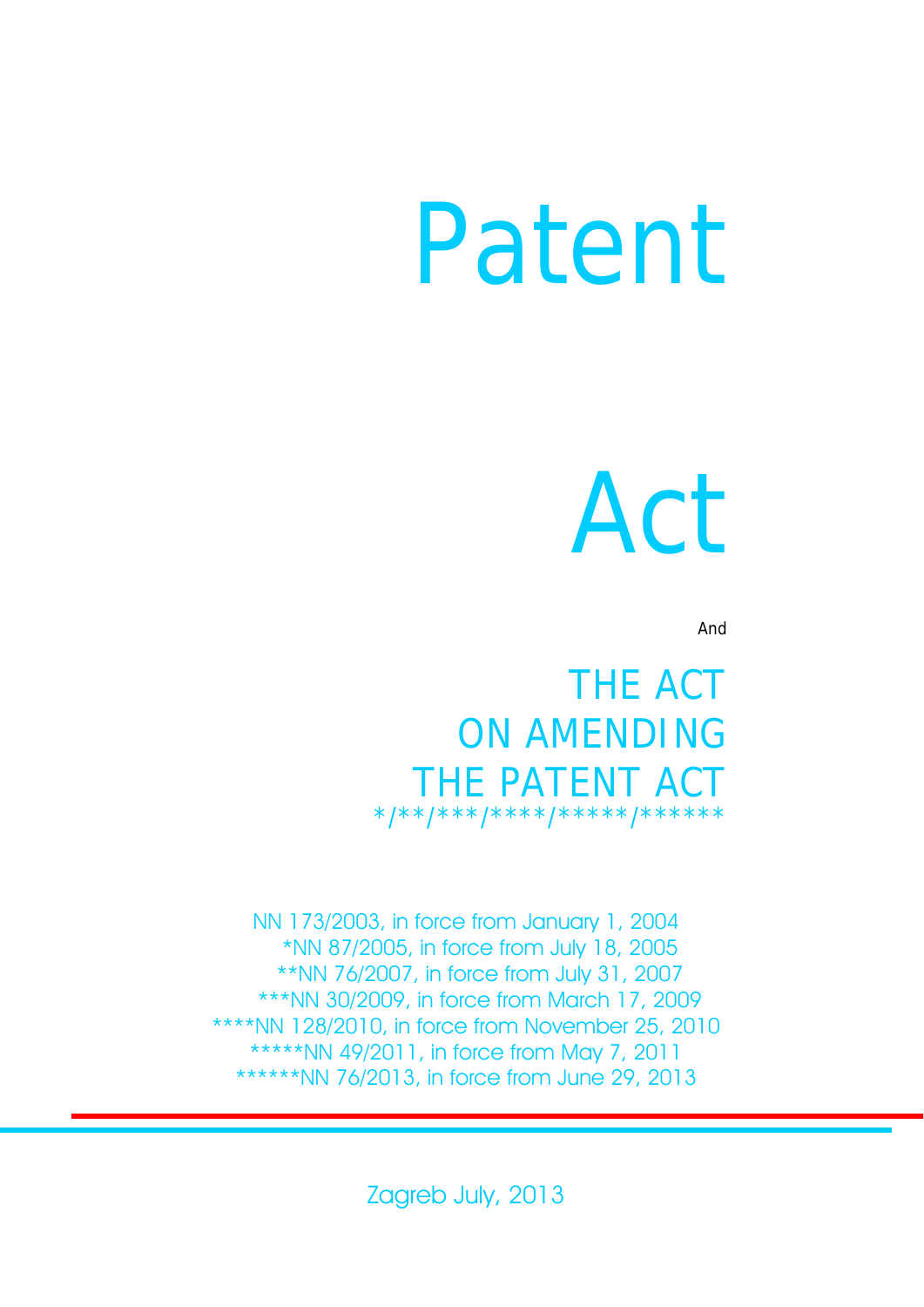# **I. GENERAL PROVISIONS**

#### Article 1

- (1) This Act regulates the system of protection of an invention by a patent or a consensual patent.
- (2) The provisions of this Act shall apply *mutatis* mutandis to a consensual patent, unless expressly provided otherwise.

#### Article 2

A patent is the exclusive right protecting a patent owner in respect of the economic exploitation of an invention.

#### Article 3

Foreign natural and legal persons not having a principal place of business, a domicile or a habitual residence in the territory of the Republic of Croatia shall enjoy the protection provided by this Act, if that results from international treaties binding the Republic of Croatia, or from the application of the principle of reciprocity.

#### Article 4

A natural or a legal person not having a principal place of business, a domicile or a habitual residence in the territory of the Republic of Croatia must be represented before the State Intellectual Property Office (hereinafter: the Office) by a representative entered in the Register of Representatives kept by the Office.

#### **II. SUBJECT MATTER OF PATENT PROTECTION**

#### PATENTABLE INVENTION Article 5

- (1) A patent shall be granted for any invention, in any field of technology, which is new, which involves an inventive step and which is eligible for industrial application.
- (2) According to the conditions set out in paragraph (1) of this Article, a patent shall also be granted for an invention which concerns:
	- 1. a product consisting of or containing biological material;
	- 2. a process by means of which the biological material is produced, processed or used;
- 3. a biological material isolated from its natural environment or produced by means of a technical process, even if it previously occurred in nature.
- (3) The biological material referred to in paragraph (2) of this Article shall be any material containing genetic information and capable of reproducing itself or being reproduced in a biological system.
- (4) According to the conditions set out in paragraph (1) of this Article, an invention which concerns plants or animals shall be considered patentable if the technical feasibility of the invention is not confined to a particular plant or animal variety and if the process for carrying out the invention is not essentially biological.
- (5) A process for the production of plants and animals referred to in paragraph (4) of this Article is essentially biological if it entirely consists of natural processes such as crossing or selection.
- (6) The following in particular shall not be considered to be the inventions within the meaning of paragraph (1) of this Article:
	- 1. discoveries, scientific theories and mathematical methods,
	- 2. aesthetic creations,
	- 3. rules, instructions or methods for performing mental activities, playing games or doing business,
	- 4. presentation of information, and
	- 5. computer programs.

# EXCLUSION FROM PATENTABILITY

Article 6

Excluded from patent protection shall be:

- 1. inventions which concern animal breeds, plant varieties and essentially biological processes for the production of plants or animals, with the exception of inventions which concern non-biological and microbiological processes and products resulting from such processes, as provided for in Article 5, paragraph (4) of this Act; a microbiological process shall imply, under this Act, any process involving or performed upon or resulting in microbiological material.
- 2. the human body, at the various stages of its formation and development, and the simple discovery of one of its elements,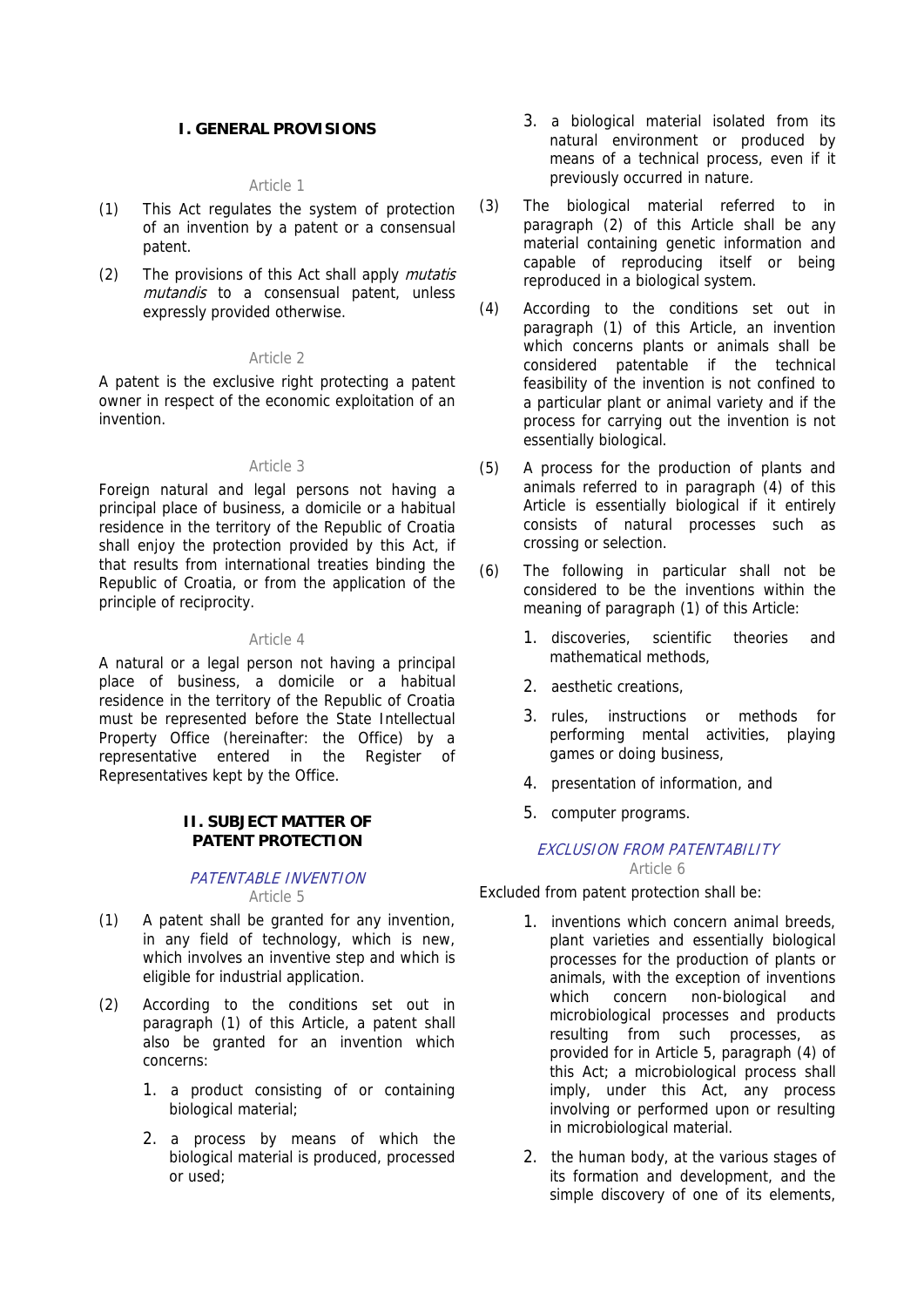including the sequence or partial sequence of a gene. An invention relating to an element isolated from the human body or otherwise produced by means of a technical process, including the sequence or partial sequence of a gene. may constitute a patentable invention, even if the structure of that element is identical to that of a natural element. The industrial application of a sequence or a partial sequence of a gene must be disclosed in the patent application as originally filed.

3. inventions which concern diagnostic or surgical methods or methods of treatment practiced directly on the human or animal body, with the exception of the products, in particular substances or compositions used in such methods.

#### Article 7

- (1) Inventions shall be considered unpatentable where their commercial exploitation would be contrary to public order or morality.
- (2) The following, in particular, shall be considered as inventions referred to in paragraph (1) of this Article:
	- 1. processes for cloning human beings;
	- 2. processes for modifying the germ line genetic identity of human beings;
	- 3. uses of human embryos for industrial or commercial purposes; and
	- 4. processes for modifying the genetic identity of animals which are likely to cause them suffering without any substantial medical benefit to man or animal, and also animals resulting from such processes.

#### NOVELTY OF AN INVENTION Article 8

- (1) An invention shall be new if it does not form part of the state of the art.
- (2) The state of the art shall comprise everything made available to the public at the global level by means of written or oral description, by use or in any other way prior to the filing date of the patent application.
- (3) The state of the art shall also include the content of all patent applications as filed with the effect for the Republic of Croatia, the filing dates of which are earlier than the date

of application referred to in paragraph (2) of this Article, and which were made available to the public only on, or after the date of filing the patent application, through the publication effected in the manner as provided in this Act.

(4) The provisions laid down in paragraphs (1) to (3) of this Article shall not exclude the possibility for patent protection of substances or compositions forming part of the state of the art, and used in processes referred to in Article 6, paragraph (3) of this Act, provided that their use in the mentioned processes does not form part of the state of the art.

#### NON-PREJUDICIAL DISCLOSURE OF THE INVENTION Article 9

An invention shall also be considered to be new if not more than six months prior to the filing date of the patent application it formed part of the state of the art due to or in consequence of:

- 1. an evident abuse in relation to the patent applicant or his legal predecessor, or
- 2. the display at an official or officially recognized international exhibition in compliance with the Convention on International Exhibitions signed at Paris on 22 November 1928 and last revised on 30 November 1972, provided that the applicant indicates in the patent application, at the time of its filing, that the invention has been so displayed, and submits a corresponding certificate to that effect not later than 4 months from the filing date of the application.

# INVENTIVE STEP

Article 10 (1) An invention shall involve an inventive step

- if, having regard to the state of the art it is not obvious to a person skilled in the art.
- (2) In deciding whether an invention involves an inventive step, the content of the applications referred to in Article 8, paragraph (3) of this Act shall not be taken into consideration.

# INDUSTRIAL APPLICABILITY Article 11

An invention shall be industrially applicable if its subject matter can be manufactured or used in any kind of industry, including agriculture.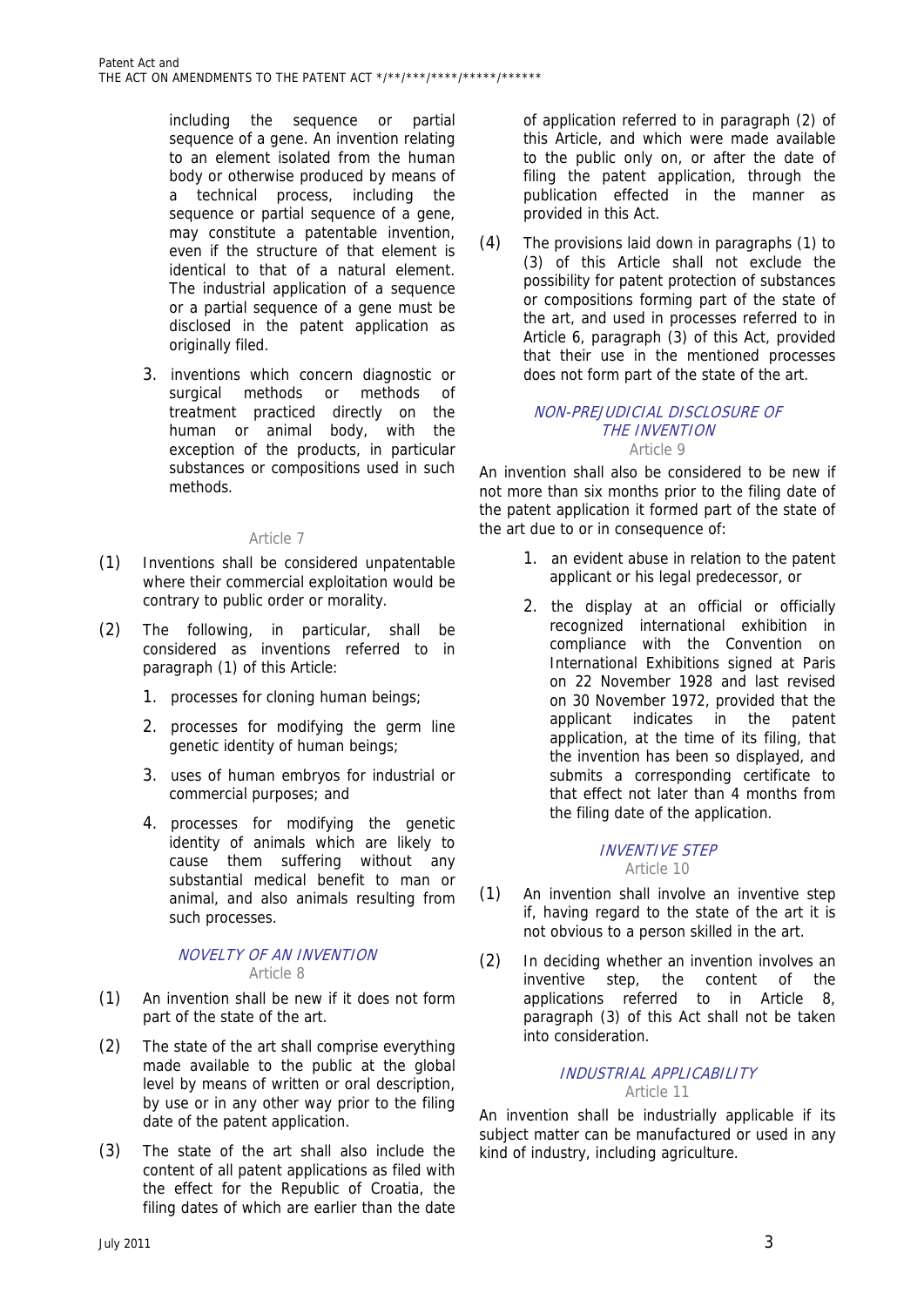# **III. RIGHT TO THE ACQUISITION OF A PATENT**

#### PERSONS ENTITLED TO ACQUIRE A PATENT FOR AN INVENTION Article 12

- (1) The right to a patent shall belong to the inventor or his successor in title.
- (2) If the invention has been created jointly by two or more inventors, the right to a patent shall belong jointly to the inventors or their successors in title.

# **INVENTOR**

# Article 13

- (1) An inventor shall be the person who has created an invention in the course of his creative work.
- (2) Any person who has contributed to the creation of an invention by providing only technical assistance shall not be considered to be the inventor.
- (3) The inventor shall have the moral right to be indicated as such in the patent application, in all the documents issued in relation to the patent grant, and in the Office Register of Applications and Register of Patents.
- (4) The inventor's moral right shall not be transferable.

# INVENTOR'S SUCCESSOR IN TITLE Article 14

- (1) The inventor's successor in title shall be a legal or a natural person entitled to acquire a patent by virtue of law, legal transaction or inheritance.
- (2) An employer shall be considered to be the inventor's successor in title where, by virtue of the applicable law or work contract, he has the right to acquire a patent for the invention created under the inventor's employment.

# **IV. PATENT GRANTING PROCEDURE**

# **1. Common Procedural Provisions**

# Article 15

(1) The State Intellectual Property Office (hereinafter: the Office) shall carry out the administrative patent and consensual patent granting procedure and other administrative and professional matters concerning the protection of an invention by patent.

- (2) Administrative decisions made by the Office shall not be subject to any appeal, however, an administrative lawsuit may be instituted against such decisions, in accordance with the Administrative Disputes Act.
- (3) The General Administrative Proceedings Act shall apply to certain procedural matters not regulated by this Act.

# FEES AND PROCEDURAL CHARGES Article 16

- (1) The acquisition and maintenance of a patent shall be subject to payment of the administrative fees and procedural charges in compliance with special regulations.
- (2) If the administrative fees and procedural charges are not paid in the course of the patent granting procedure, the patent application shall be deemed to be withdrawn, while in the case of non-payment of the administrative fees and procedural charges for the maintenance of a patent, such right shall lapse.

# **2. Patent Application**

#### INSTITUTION OF THE PATENT GRANTING PROCEDURE Article 17

- (1) The patent granting procedure shall be instituted by filing a patent application to the Office.
- (2) The manner of filing a patent application shall be defined by the Regulations (hereinafter: the Regulations) enacted, on the proposal of the Director General of the Office, by the Minister competent for the work of the Office.

#### UNITY OF THE INVENTION Article 18

- (1) A separate patent application shall be filed for each invention.
- (2) One patent application may be used to apply for patent grants for several inventions, only if such inventions are so linked as to form a single inventive concept.

#### LANGUAGE AND SCRIPT OF A PATENT APPLICATION Article 19

(1) A patent application shall be drafted in the Croatian language and in the Latin script.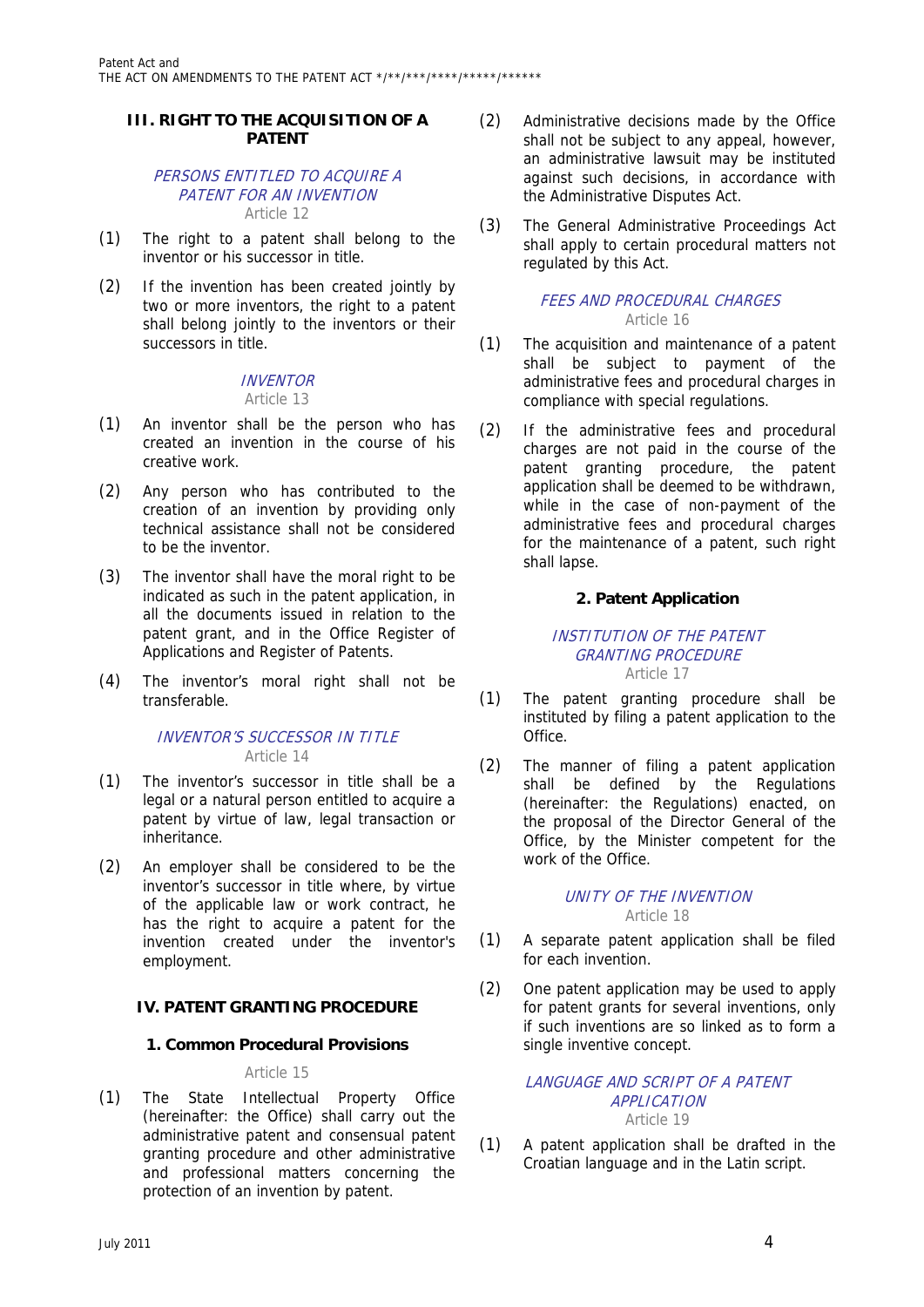(2) If the application has been drafted in a foreign language, a translation of the application into the Croatian language shall be filed with the Office.

#### CONTENT OF THE PATENT APPLICATION Article 20

- (1) The patent application shall contain:
	- 1. a request for the grant of a patent,
	- 2. a description of the invention,
	- 3. one or more claims for the protection of the invention (hereinafter: claims),
	- 4. any drawings referred to in the description or the claims, and
	- 5. an abstract of the invention.
- (2) A request for the grant of a patent shall contain: an express indication that the grant of a patent is applied for, the title of the invention expressing the essence of the invention and information concerning the applicant.
- (3) In the event the inventor does not wish to be mentioned in the application, a written declaration shall be filed with the Office not later than 4 months from the filing date of the application.
- (4) The patent application must disclose the invention in a manner sufficiently clear and precise for it to be carried out by a person skilled in the art.
- (5) If the invention concerns viable biological material which cannot be disclosed in a manner enabling it to be carried out by a person skilled in the art, the application must be accompanied by proof to the effect that a sample of such material has been deposited with the competent institution not later than on the filing date of the patent application.
- (6) The competent institution referred to in paragraph (5) of this Article shall be considered an institution which complies with the requirements prescribed by the Budapest Treaty on the International Recognition of the Deposit of Microorganisms for the Purposes of Patent Procedure of 28 April 1977 and last revised on 26 September 1980.
- (7) The claims shall define the subject matter the protection of which has been applied for. The claims shall be clear and concise and fully supported by the description. Patent

claims may be independent and dependent. Independent claims shall contain new and essential characteristics of an invention. Dependent claims shall contain specific characteristics of the invention as defined in an independent or other dependent claim.

- (8) The abstract shall be a short summary of the essence of an invention serving exclusively for the purpose of technical information.
- (9) The content and manner of drafting particular elements of the patent application and other details concerning the deposit of viable biological materials referred to in paragraph (5) of this Article shall be defined by the Regulations.

#### PATENT APPLICATION CONTENTS NECESSARY FOR ACCORDANCE OF THE FILING DATE Article 21

The accordance of the filing date of the patent application shall require that on such a date the application contains:

- 1. an express indication that the grant of a patent is applied for,
- 2. the name, or company name respectively, and the domicile or the principle place of business of the applicant,
- 3. a description of the invention and one or more patent claims, even though such description and claims do not comply with the requirements prescribed by this Act and the Regulations.

# **3. Priority Right**

#### Article 22

- (1) If the same invention has been created by two or more inventors independently of each other, the priority in respect of right to the patent grant shall belong to the applicant whose patent application has the earliest filing date, provided that this first application has been published in accordance with Article 35 of this Act.
- (2) The priority shall be in effect as from the date of filing the application with the Office, except where the requirements for the grant of priority right referred to in Articles 23 and 24 of this Act have been complied with.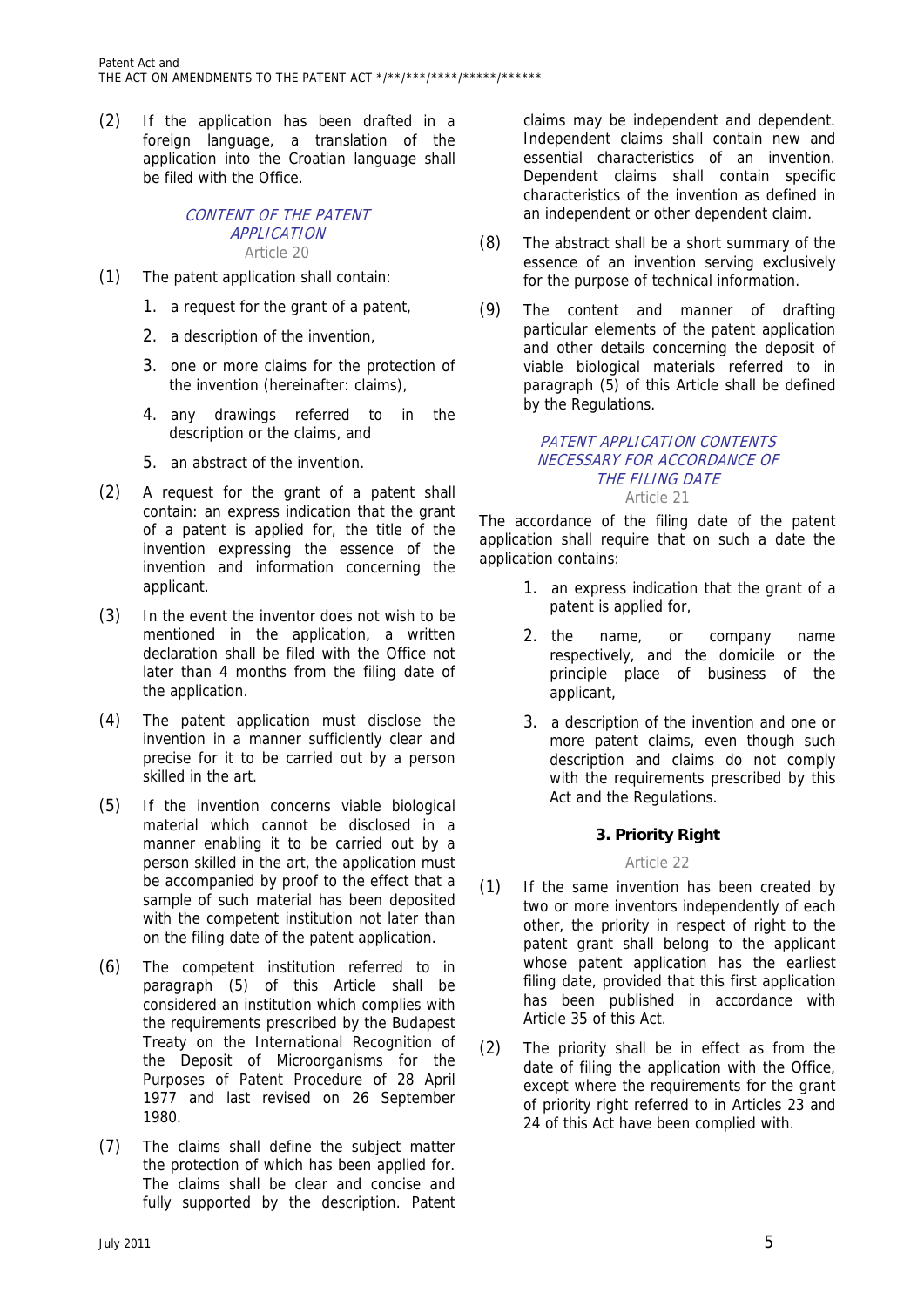#### REQUIREMENTS FOR THE GRANT OF PRIORITY RIGHT Article 23

- (1) In accordance with the provisions of Article 4 of the Paris Convention for the Protection of Industrial Property (hereinafter: the Paris Convention), any legal or natural person or his successor in title who has filed a correct application for any kind of protection for inventions in any Member State of the Paris Union for the Protection of Industrial Property (hereinafter: the Paris Union) or in any Member State of the World Trade Organization (hereinafter: the WTO), shall enjoy the right of priority in the Republic of Croatia from the date of filing the first application in the Member State of the Paris Union or the WTO, provided that the application for the same invention is filed with the Office within twelve months, and that the right of priority is claimed.
- (2) The correct application referred to in paragraph (1) of this Article shall be considered to be an application the filing date of which is accorded in compliance with the national legislation of the Member State of the Paris Union or WTO in which it was filed, or in compliance with an international treaty concluded among the member states, regardless of the outcome thereof.
- (3) A subsequent patent application filed in or for the same State shall be considered as the first application for the purposes of determining priority in such part which concerns the subject-matter of the invention of the first application, provided that on the date of filing the subsequent application, the previous application has been withdrawn, refused or rejected prior to being made available to the public and without leaving any rights outstanding, and has served as a basis for claiming priority. The previous application may not thereafter serve as a basis for claiming priority.

# PRIORITY CLAIM Article 24

The patent applicant intending to take advantage of the priority right referred to in Article 23 of this Act in the Republic of Croatia, shall file with the Office:

> 1. a priority claim containing essential data concerning the first application claiming priority (application number and filing date, a Member State of the Paris Union or WTO in or for which the application

was filed) not later than up to the expiration of 2 months from the date of filing the application in the Republic of Croatia, and

2. a copy of the first application certified by the competent authority of the Member State of the Paris Union or WTO in or for which it was filed, not later than up to the expiration of the period of 3 months from the filing date of the priority claim or of 4 months from the date of filing the application in the Republic of Croatia, or 16 months from the earliest priority date claimed, whichever period expires first.

# MULTIPLE PRIORITY CLAIM Article 25

The patent applicant may, subject to the requirements referred to in Article 24 of this Act, claim multiple priorities on the basis of several earlier applications filed in one or more of the Member States of the Paris Union or WTO.

# CHARACTERISTICS OF THE INVENTION WHICH IS THE SUBJECT OF THE PRIORITY CLAIM Article 26

- (1) The priority claim may relate only to such characteristics of the invention, which are contained in the first application or applications for which priority is claimed.
- (2) If certain characteristics of the invention for which priority is claimed do not appear among the claims formulated in the first application or applications, a priority right shall be granted where the application elements as a whole specifically disclose all such characteristics.

# DATE OF THE GRANTED PRIORITY RIGHT

Article 27

The date of granted priority shall be considered as the date of filing the patent application with the Office, for the purposes of the provisions referred to in Article 8, paragraphs (2) and (3) and Article 22 paragraph (1) of this Act.

# CALCULATION OF TIME LIMITS IN CASES OF MULTIPLE PRIORITIES Article 28

If multiple priorities are claimed, the time limits, which under this Act, run from the date of granted priority, shall be calculated as from the earliest date of the multiple priority right.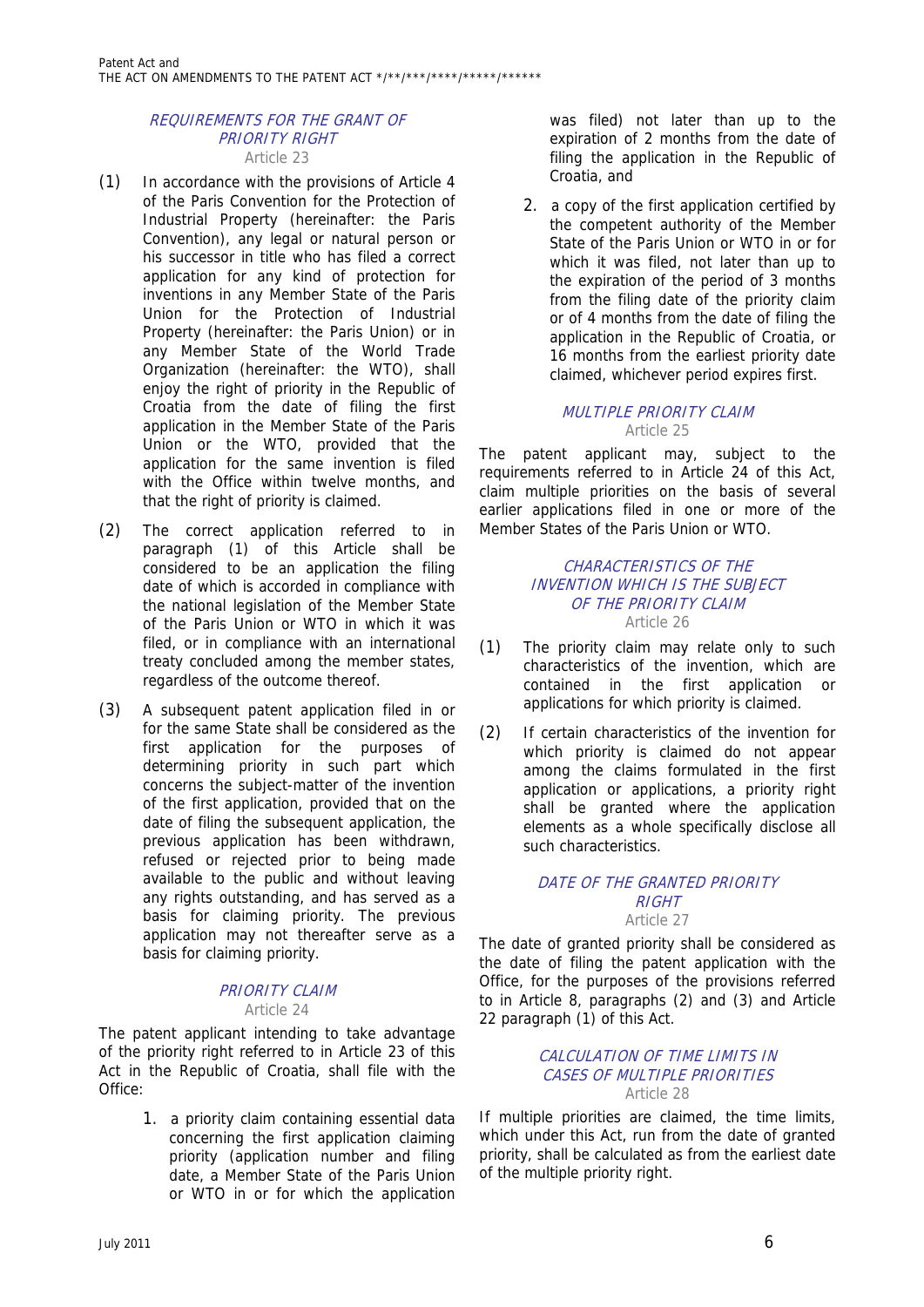# **4. Course of the Procedure from Receipt of the Patent Application to the Publication Thereof**

# EXAMINATION OF A PATENT APPLICATION UPON ITS RECEIPT Article 29

- (1) Upon receipt of a patent application, the Office shall examine whether:
	- 1. the application complies with the requirements for the accordance of the filing date referred to in Article 21 of this Act,
	- 2. the administrative fee and procedural charges for filing the application have been paid in compliance with Article 16 of this Act,
	- 3. the translation of the application in the Croatian language is filed, if the application has been drafted in a foreign language,
	- 4. the drawings referred to in Article 20, paragraph (1), item 4, of this Act have been filed, and
	- 5. the applicant who is a natural or a legal person having domicile or principal place of business outside Croatia is represented by a patent representative entered in the Register of Representatives kept by the Office.
- (2) If the application does not comply with the requirements for the acceptance of the filing date referred to in Article 21 of this Act, the Office shall invite the applicant to correct the deficiencies expressly indicated in the invitation, within a time limit of 2 months from the receipt of the invitation.
- (3) If the applicant does not comply with the Office invitation within the time limit referred to in paragraph (2) of this Article, the patent application shall be rejected by a decision.
- (4) If the applicant corrects the deficiencies within the time limit referred to in paragraph (2) of this Article, the Office shall issue a decision whereby the date of receipt of the required corrections shall be accorded as the filing date of the patent application.
- (5) Where a patent application refers to drawings not included in the application, the Office shall invite the applicant to file such within a time limit of 2 months from the receipt of the invitation, and if the applicant complies with the Office invitation, it shall be

considered that the filing date is the date of receipt of the drawings by the Office. If the drawings are not filed, it shall be considered that the applicant did not refer to them.

- (6) The Office shall invite the applicant who has not paid the administrative fee and procedural charges, or has not submitted the translation of the patent application into the Croatian language, to correct the respective deficiencies within the time limit of 2 months from the receipt of the invitation.
- (7) At the reasoned request of the applicant, the Office may extend the time limits set out in this Article, for a time period considered to be justified, but not exceeding 3 months.
- (8) If the applicant does not comply with the invitation referred to in paragraph (6) of this Article, the patent application having the accorded filing date shall be considered to be withdrawn and the Office shall issue a decision on the suspension of the patent granting procedure.

#### ENTRY OF THE PATENT APPLICATION INTO THE REGISTER OF PATENT APPLICATIONS Article 30

- (1) A patent application for which the filing date has been accorded by a decision shall be entered into the Register of Patent Applications kept by the Office.
- (2) The content of the Register of Patent Applications and the manner of keeping it shall be defined by the Regulations.

# PRIORITY CERTIFICATE Article 31

- (1) At the request of the applicant, the Office shall issue a certificate of the right of priority acquired on the basis of the filing date of the patent application, accorded in compliance with the provisions of Article 29 of this Act.
- (2) The requirements for and the method of issuing the certificate referred to in paragraph (1) of this Article, as well as the content thereof shall be defined by the Regulations.

# DIVISION OF THE PATENT APPLICATION Article 32

(1) The applicant may on his own initiative, or upon request by the Office, divide the subject-matter of the patent application having the accorded filing date (the original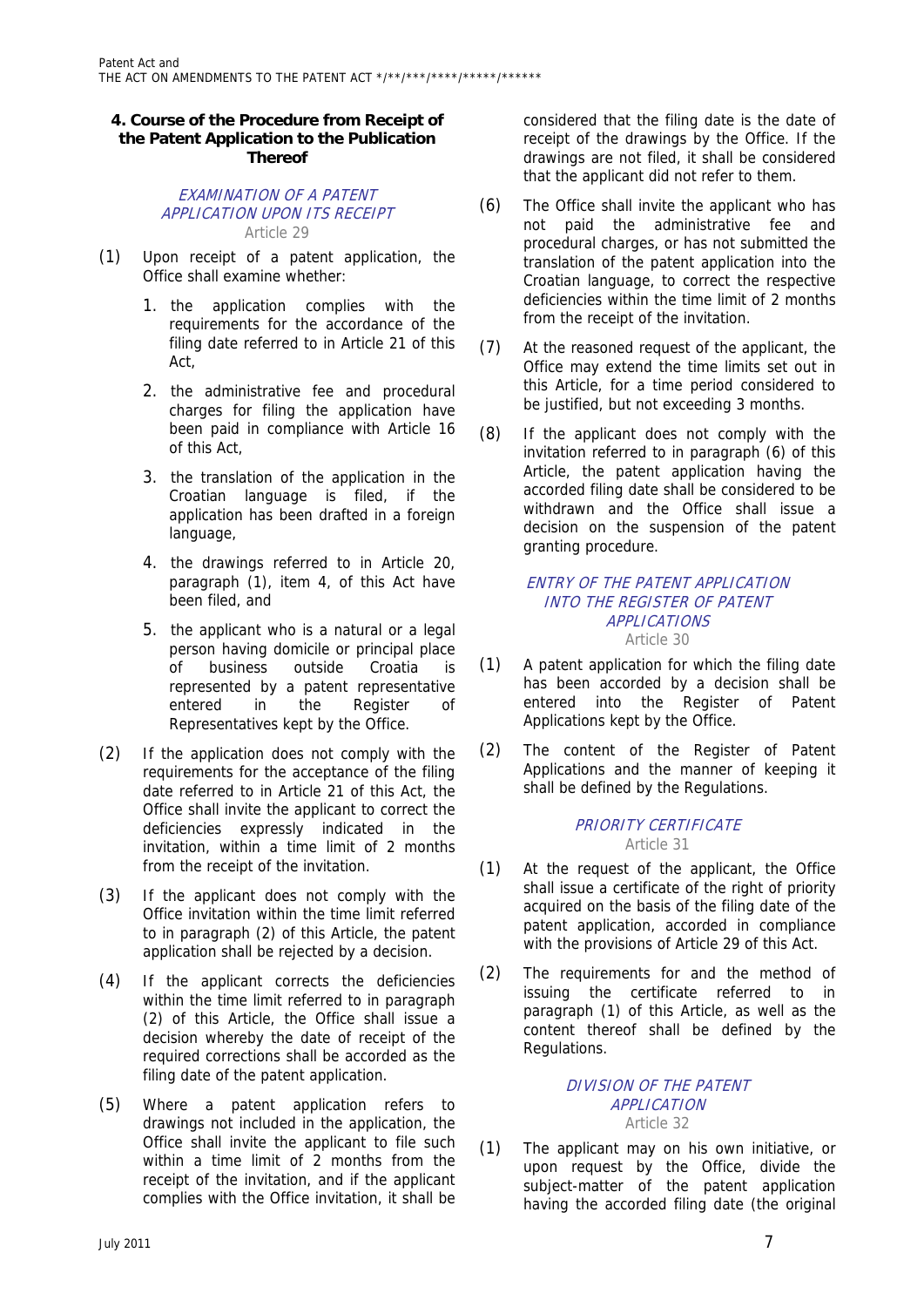application) into two or more applications (a divisional application) and on the basis of each of them shall carry out a separate procedure, a decision to that effect being issued by the Office.

- (2) The subject-matter of a divisional patent application shall not go beyond the content of the original application.
- (3) The division of the original patent application shall be permitted up to the decision made concerning the request for the granting of a patent.
- (4) A divisional application shall maintain the filing date of the original application and, if having grounds therefore within the meaning of the provisions of Article 23 of this Act, shall enjoy the priority thereof.

#### AMENDMENTS OF THE PATENT APPLICATION Article 33

A patent application for which the filing date has been accepted shall not be subsequently amended by expanding the subject-matter for which protection has been applied for.

# PRE-REQUISITES FOR THE PUBLICATION OF A PATENT APPLICATION Article 34

- (1) The examination of pre-requisites for the publication of a patent application shall establish whether the application complies with the following requirements:
	- 1. whether it contains all the elements referred to in Article 20 of this Act drafted in the prescribed manner, and the necessary attachments prescribed by this Act,
	- 2. whether the inventor is mentioned,
	- 3. whether the proper priority claim has been filed within the meaning of Article 24 of this Act, if a priority right is claimed,
	- 4. whether the application, at first sight, complies with the rule on the unity of invention referred to in Article 18 of this Act,
	- 5. whether the subject-matter of the application is an invention which may be, at first sight, protected by a patent within the meaning of Article 5, paragraph (6), and Articles 6 and 7 of this Act.
- (2) If such examination establishes that the requirements referred to in paragraph (1) of this Article are not complied with, the Office shall invite the applicant to correct the deficiencies expressly indicated in the invitation within a reasonable time limit. This time limit shall not be less than 2 months and not more than 3 months from the date of receipt of the invitation.
- (3) Upon the reasoned request of the applicant, the Office may extend the time limit referred to in paragraph (2) of this Article for a period which it considers to be justified.
- (4) If the applicant does not correct the deficiencies referred to in paragraph (1) of this Article within the prescribed time limit, the Office shall issue a decision on the rejection of the patent application.
- (5) The Office shall issue a decision on the refusal of a patent application if the application has been filed for an invention, which at first sight may not be protected by a patent within the meaning of Article 5, paragraph (6), and Articles 6 and 7 of this Act.
- (6) If the applicant does not comply with the invitation referred to in paragraph (2) of this Article to correct the priority claim, the Office shall not grant the priority right.

# **5. Publication of a Patent Application**

#### MANNER AND CONTENT OF THE PUBLICATION OF A PATENT APPLICATION Article 35

- (1) A patent application complying, according to the examination, with all the requirements referred to in Article 34 of this Act, the decision to that effect being issued by the Office, shall be published in the official gazette of the Office after the expiration of 18 months from its filing date, or from the date of granted priority respectively, whereby it becomes available to the public.
- (2) The patent application referred to in paragraph (1) of this Article may be, upon request by the applicant, published prior to the expiration of the said time limit, but not before the expiration of 3 months from the date of its filing to the Office.
- (3) A patent application published or otherwise made available to the public, despite being withdrawn or deemed to have been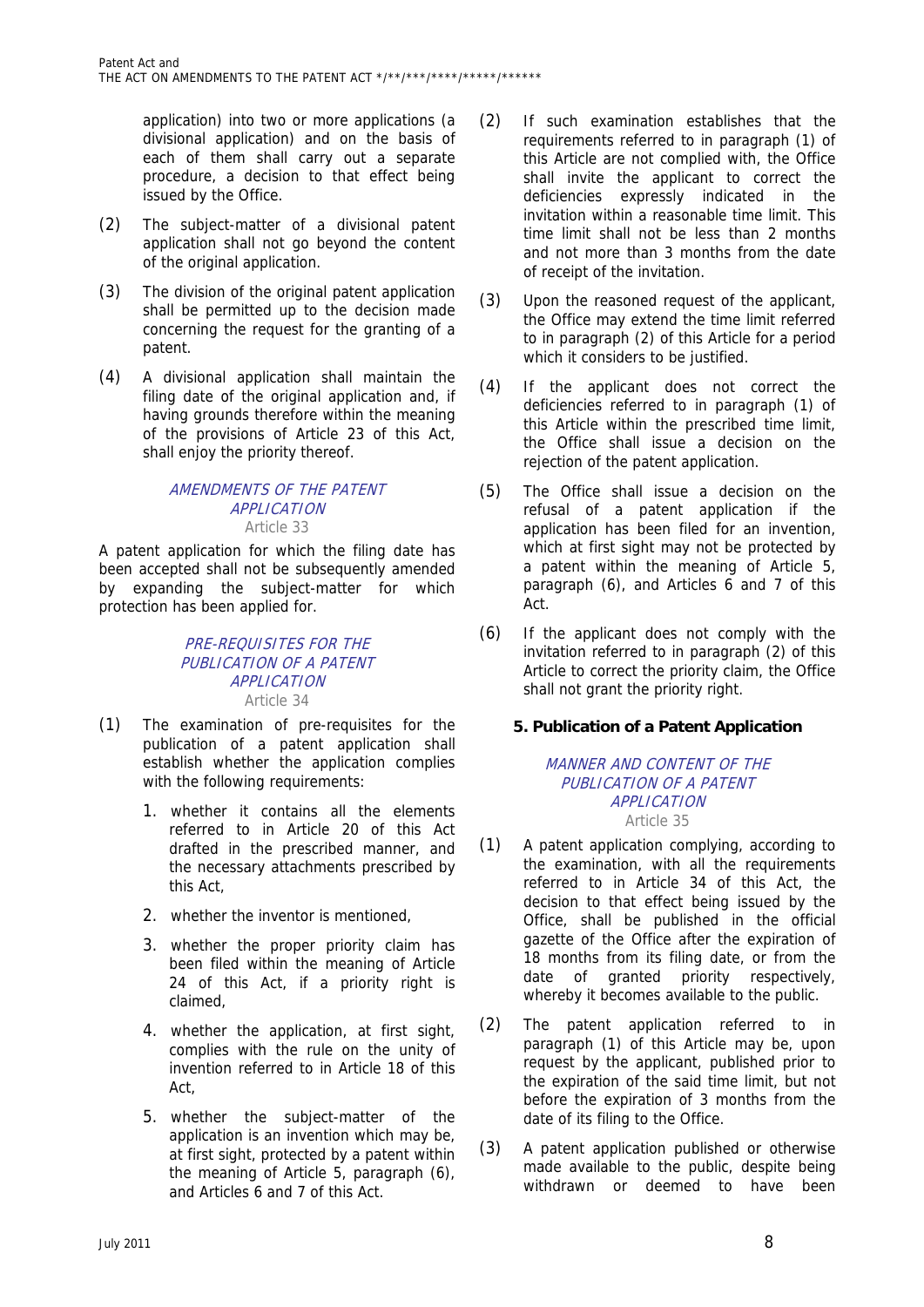withdrawn, shall be treated as not forming part of the state of the art.

(4) The content of the publication of a patent application shall be defined by the Regulations.

# **6. Course of the Procedure from the Publication of the Patent Application to the Grant of a Patent**

# REQUEST FOR THE GRANT OF A **PATENT** Article 36

- (1) Within 6 months from the date of publication of a patent application in the official gazette of the Office, the applicant may file:
	- 1. a request for the grant of a patent on the basis of a substantive examination of the patent application, or
	- 2. a request for the grant of a patent on the basis of the submitted results of the substantive examination of a patent application, or
	- 3. a request for the grant of a patent not including a substantive examination of the patent application (a consensual patent).
- (2) If, within the prescribed time limit, one of the requests referred to in paragraph (1) of this Article has not been filed, or the administrative fee and the procedural charges have not been paid in compliance with Article 16 of this Act, the patent application shall be considered to be withdrawn, and the Office shall issue a decision on the suspension of the procedure for the grant of the patent.
- (3) The content of the request referred to in paragraph (1) shall be defined by the Regulations.

# Grant of a Patent on the Basis of the Substantive Examination of a Patent Application Article 37

- (1) The substantive examination of a patent application shall establish whether the invention complies with all the requirements for the grant of the patent, i.e. whether the subject-matter of the application:
	- 1. is an invention which is not excluded from patent protection in compliance with Article 5, paragraph (6) and Articles 6 and 7 of this Act;
- 2. is an invention which is disclosed in the application in compliance with Article 20, paragraph (4) of this Act;
- 3. is an invention which is in compliance with the rule of unity of invention referred to in Article 18 of this Act;
- 4. is an invention which is new in compliance with Articles 8 and 9 of this Act, which includes an inventive step in compliance with Article 10 of this Act, and which is industrially applicable in compliance with Article 11 of this Act.
- (2) The Office may carry out the substantive examination of a patent application referred to in paragraph (1) of this Article, completely or in part, through one of the national patent offices of other countries with which it has concluded a cooperation agreement.
- (3) The applicant who has also filed a patent application for the protection of the same invention with a national patent office of another country may file with the Office the results of substantive examination carried out by that office, translated into the Croatian language.

#### GRANT OF A PATENT ON THE BASIS OF THE SUBMITTED RESULTS OF THE SUBSTANTIVE EXAMINATION Article 38

- (1) A request for the grant of a patent by accepting results of the substantive examination in compliance with Article 36, paragraph (1), item 2 of this Act, may be filed only in cases where the patent application for the same invention has been previously filed with one or more patent offices.
- (2) The offices referred to in paragraph (1) of this Article are national and international offices which, by virtue of Article 32 of the Patent Cooperation Treaty, have the status of an International Preliminary Examining Authority for international patent applications, and other offices with which, at the time of filing the request referred to in Article 36, paragraph (1), item 2 of this Act, the Office has already signed a cooperation agreement.

# Article 39

(1) The applicant referred to in Article 36, paragraph (1), item 2 of this Act shall enclose to the request a signed statement to the effect that he will furnish evidence of the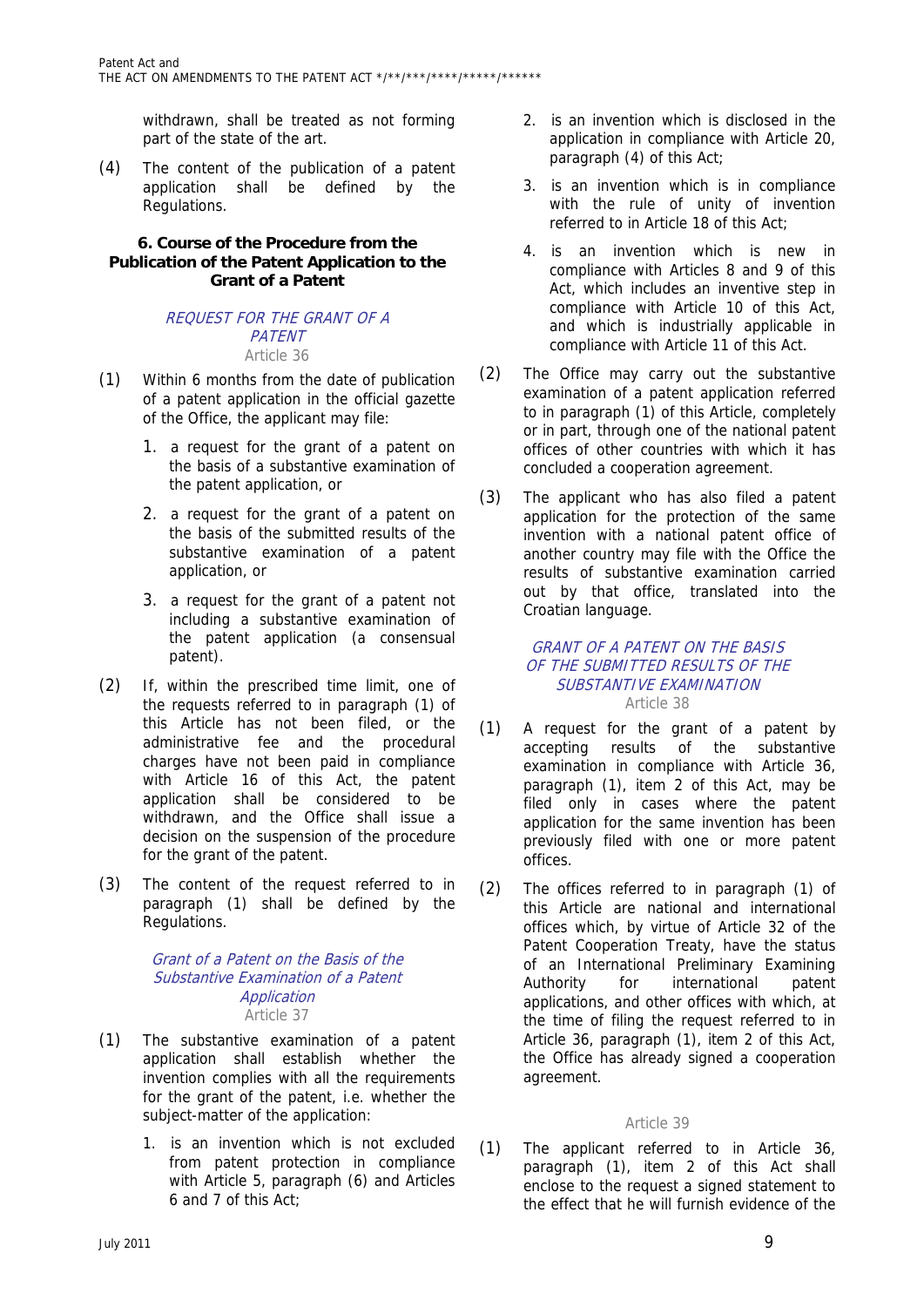results of the substantive examination carried out by one of the offices referred in Article 38 of this Act, within 6 months from the day of the availability thereof, and not more than within 5 years from the date of filing the application to the elected office.

- (2) Upon the reasoned request of the applicant and the evidence furnished, the Office may extend the time limit referred to in paragraph (1) of this Article, for not more than 3 months after the termination of the procedure for the substantive examination.
- (3) If the applicant does not, within the prescribed time limit, furnish a translation of the results of the substantive examination required by the Office to make a decision concerning a request for the grant of the patent, the patent application shall be considered to be withdrawn, and the Office shall issue a decision on the suspension of the procedure.
- (4) Evidence to be attached to the requests referred to in this Article shall be defined by the Regulations.

# Article 40

- (1) The Office shall issue a decision concerning a request for the grant of a patent on the basis of acceptance of the results of the substantive examination of the requirements referred to in Article 37, paragraph (1), and on the basis of additional examinations.
- (2) The additional examination of a patent application shall establish whether the invention complies with the requirements for the grant of a patent, i.e. whether the subject matter of the application is:
	- 1. an invention in respect of which sufficient evidence has been furnished for the evaluation of compliance with the requirements set out in Article 37, paragraph (1) of this Act;
	- 2. an invention which is new with regard to all of the patent applications filed earlier with the Office in compliance with Article 8, paragraph (3) of this Act.

#### CONSENSUAL PATENT Article 41

A consensual patent shall be granted for an invention the subject-matter of which is patentable in compliance with Article 5 of this Act and is not excluded from patentability in compliance with

Articles 6 and 7 of this Act, and which is industrially applicable in compliance with Article 11 of this Act.

# Article 42

- (1) A request for the grant of a consensual patent referred to in Article 36, paragraph (1), item 3 of this Act shall be published in the official gazette of the Office within three months from its filing date.
- (2) The manner and content of the publication referred to in paragraph (1) of this Article shall be laid down by the Regulations.

#### OPPOSITION TO THE GRANT OF A CONSENSUAL PATENT Article 43

- (1) Following the publication of the request referred to in Article 42 of this Act, any legal or natural person may, within 6 months, file to the Office an opposition to the grant of a consensual patent, or a request for the substantive examination in compliance with Article 36, paragraph (1), item 1 of this Act.
- (2) The opposition, or the request for the substantive examination referred to in paragraph (1) of this Article shall be accompanied by evidence on payment of the procedural charges for the opposition which shall amount to one third of the procedural charges for the substantive examination, or procedural charges for the substantive examination, in compliance with Article 16 of this Act.
- (3) The content of the opposition referred to in paragraph (1) of this Article shall be defined by the Regulations.

# PROCEDURE CONCERNING THE OPPOSITION TO THE GRANT OF A CONSENSUAL PATENT Article 44

If the opposition to the grant of a consensual patent or a request for the substantive examination is filed, and the administrative fees and procedural charges are paid, the Office shall immediately notify the consensual patent applicant thereof.

# Article 45

(1) The applicant for a consensual patent may, within six months from the receipt of the notification concerning opposition filed in compliance with Article 43, paragraph (1) of this Act, file a request for the grant of a patent on the basis of the substantive examination procedure in compliance with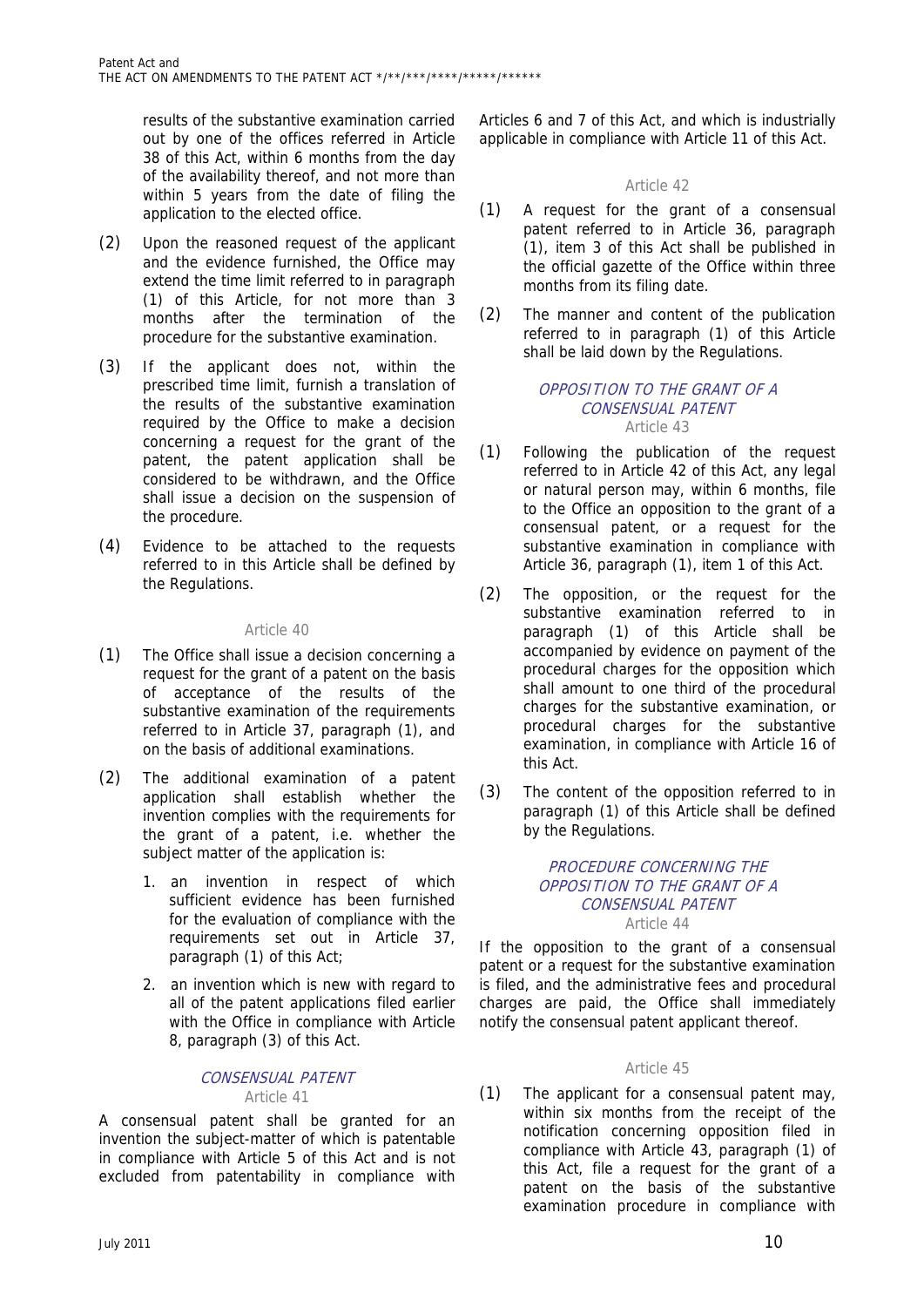Article 36, paragraph (1), item 1 of this Act; the applicant shall be required to pay the difference between the administrative fee for the opposition already paid and the administrative fee for the substantive examination.

(2) If the applicant for a consensual patent does not comply with paragraph (1) of this Article, the Office shall reject the patent application by a decision.

# Article 46

Any natural or legal person may file a request for the substantive examination in compliance with Article 36, paragraph (1), item 1 of this Act for the entire duration of a consensual patent, which shall be carried out in compliance with Article 37, paragraph (1) of this Act, provided that the administrative fee and procedural charges have been paid in compliance with Article 16 of this Act.

#### DECISION ON THE REFUSAL OF A PATENT Article 47

- (1) If it has been established that the patent application:
	- 1. does not comply with all the requirements for the grant of a patent referred to in Article 37, paragraph (1) of this Act, or
	- 2. does not comply with the requirements for the grant of a patent set out in Article 40 of this Act, or
	- 3. does not comply with the requirements for the grant of a consensual patent set out in Article 41 of this Act,

the Office shall inform the patent applicant in writing of the reasons for which the patent shall not be granted, and shall invite him to comment in writing on the specified reasons within a time limit which shall not be less than 2 months nor more than 4 months from the receipt of the invitation.

- (2) Upon the reasoned request of the applicant, the Office may extend the time limit referred to in paragraph (1) of this Article.
- (3) If the patent applicant does not comply with the invitation referred to in paragraph (1) of this Article, the Office shall issue a decision on the refusal of a patent.

#### DECISION ON THE GRANT OF A **PATENT** Article 48

- (1) If it has been established that the patent application:
	- 1. complies with all the requirements for the grant of a patent referred to in Article 37, paragraph (1) of this Act, or
	- 2. complies with the requirements for the grant of a patent referred to in Article 40 of this Act, or
	- 3. complies with the requirements referred to in Article 41 for the grant of a consensual patent, and that an opposition to the grant of a consensual patent in compliance with Article 43 of this Act has not been filed,

the requirements for the grant of a patent have been complied with, and the Office shall issue a decision to that effect.

- (2) The Office shall provide the applicant with the text of the application on the basis of which it intends to grant a patent, and shall invite him to submit written approval concerning the text provided within 30 days from the day of receipt of the invitation.
- (3) If the applicant does not comply with the invitation within the time limit referred to in paragraph (2) of this Article, the Office shall issue a decision on the grant of a patent, as though the approval had been given.
- (4) If the patent applicant submits in time a written declaration to the effect that he does not agree with the proposal referred to in paragraph (2) of this Article, he shall state the reasons for that, and shall submit to the Office an amended text of the claims.
- (5) If the Office accepts the applicant's reasons and amended claims referred to in paragraph (4) of this Article, it shall issue a decision on the grant of a patent according to the text of the claims proposed by the patent applicant.
- (6) If the reasons stated by the applicant can not be accepted, the Office shall notify the applicant thereof, and shall issue a decision on the grant of a patent according to the final text of the claims as submitted for approval.
- (7) The Office shall issue a decision referred to in paragraphs (3) and (5) of this Article provided that the administrative fees and procedural charges for the maintenance of a patent, for printing of the publication thereof,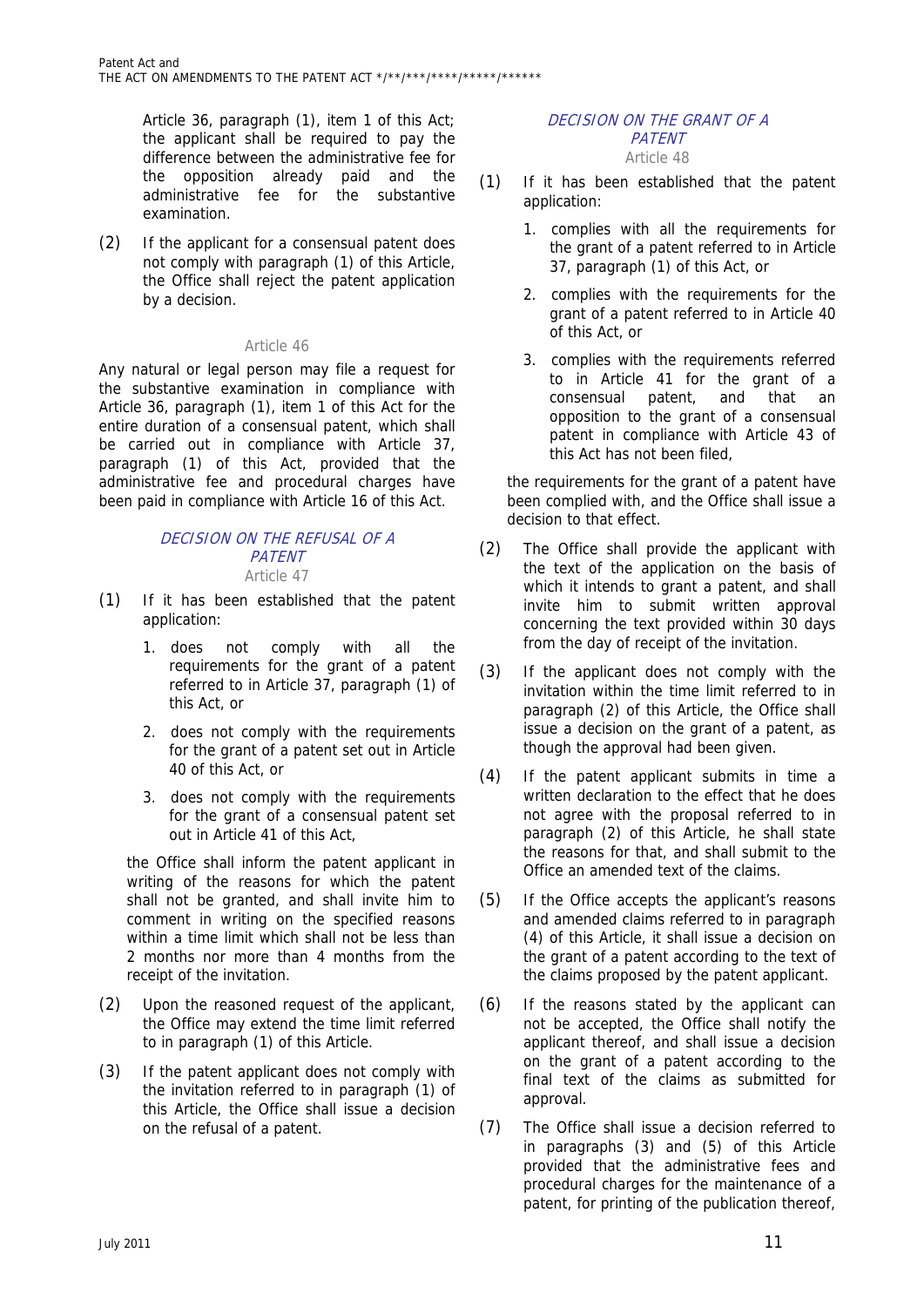and for the issuance of the patent certificate and patent specification have been paid in compliance with Article 16 of this Act.

#### PATENT REGISTER Article 49

- (1) The data specified in the decision on the grant of a patent shall be entered into the Patent Register kept by the Office, on the date of the decision.
- (2) The data specified in the decision on the refusal of the request for the grant of a patent shall be entered into the Register of Patent Applications.
- (3) The content and the manner of keeping the Patent Register shall be specified by the Regulations.

# PATENT CERTIFICATE

# Article 50

- (1) The patent owner shall be issued a patent certificate as soon as possible from the date of the decision on the grant of a patent and the consensual patent owner shall be issued a consensual patent certificate.
- (2) The content and form of the certificates referred to in paragraph (1) of this Article shall be specified by the Regulations.

#### PUBLICATION OF THE MENTION OF A PATENT GRANT Article 51

- (1) The mention of the grant of the patent shall be published in the official gazette of the Office, in the first issue following the date of the decision on the grant thereof. The decision to grant the patent shall take effect on the date of such publication.
- (2) The content of the publication referred to in paragraph (1) of this Article shall be defined by the Regulations.

# PATENT SPECIFICATION Article 52

- (1) The patent owner shall be issued the Patent Specification as soon as possible following the date of the decision on the grant of a patent, which shall be, where the consensual patent is concerned, designated as the "Consensual Patent Specification".
- (2) The content and the form of the Patent Specification and the Consensual Patent Specification referred to in paragraph (1) of

this Article shall be specified by the Regulations.

# EXCERPT FROM THE REGISTER Article 53

- (1) Upon request by any natural or legal person, the Office shall issue an excerpt from the Register of Patent Applications and the Register of Patents.
- (2) The manner of issuing and the content of the excerpt shall be specified by the Regulations.

# ENTRY OF CHANGES INTO THE **REGISTERS** Article 54

- (1) Upon request by a party for the entry of changes into the register, the Office shall issue a decision on the entry into the Register of Patent Applications, or into the Patent Register of the changes which have occurred after the filing of the application, or following the entry of the decision on the grant of a patent, such as: license, transfer of rights, change of the name and/or the principle place of business of an applicant or a patent owner, etc.
- (2) The entered changes referred to in paragraph (1) of this Article shall be published in the official gazette of the Office.
- (3) The procedure related to the entry of changes into the Office registers, and the publication thereof in the official gazette, shall be specified by the Regulations.

# **7. Information Services**

# Article 55

- (1) The Office shall, upon request, make available copies of patent applications published in its official gazette as well as copies of granted patents to any legal or natural person.
- (2) Prior to publication of a patent application in the official gazette, the Office may make the following data available to any interested legal or natural person: the number of the application, its filing date or where the priority has been claimed, the number and date of such, the country in which or the organization with which the first application was filed, information on the applicant and the title of the invention.
- (3) The Office shall, upon request of an interested legal or natural person, provide other information services, such as a search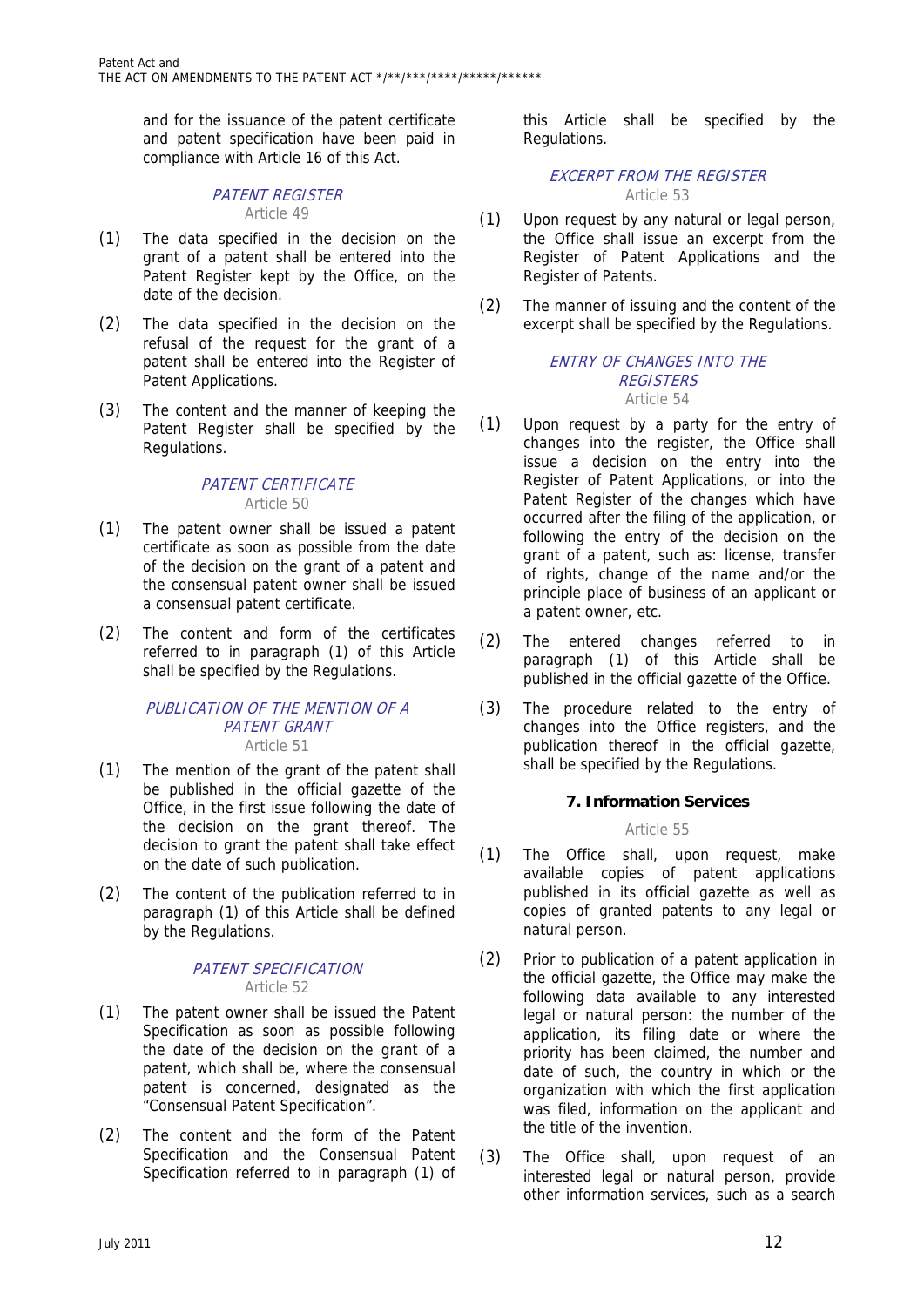of patent documents in a certain technical or technological field.

(4) The scope and manner of providing these services as well as the fees for them shall be specified by the Regulations.

# CORRECTION OF DEFICIENCIES IN THE DOCUMENTS Article 56

Linguistic and typing errors as well as other similar deficiencies in the documents shall be corrected by a decision on the basis of the written request of the patent applicant or patent owner respectively, or exofficio.

# **8. Reinstatement of Rights**

# Article 57

- (1) If the applicant or the owner of a patent has, despite due care required by the circumstances, failed to perform an act in the course of the procedure before the Office within the time limit prescribed by this Act or regulation enacted by virtue of this Act, the direct result of which is a loss of rights conferred by the patent application or the patent, the Office shall authorize the reinstatement of rights, provided that the applicant:
	- 1. files a proposal for the reinstatement of rights and completes the omitted acts within the prescribed time limit;
	- 2. indicates the circumstances that prevented him from performing the omitted act in time;
	- 3. pays the administrative fee and procedural charges in compliance with Article 16 of this Act.
- (2) A proposal for the reinstatement of rights shall be filed within 3 months from the day on which the reason of failure ceased to exist, and if the applicant has later learned of failure, from the day he learned of such.
- (3) Following the expiration of one year from the date of failing to comply with the time limit, the proposal referred to in paragraph (1) of this Article shall not be filed.
- (4) Prior to doing so, the Office shall notify the person filing a proposal for reinstatement of rights regarding the reasons by which it intends to refuse the proposal, entirely or in part, and shall invite him to comment on those reasons within 2 months from the day of receipt of the invitation.
- (5) A proposal for reinstatement of rights shall not be filed in connection with the failure to comply with the following acts:
	- 1. filing of the proposal referred to in paragraph (1) of this Article,
	- 2. filing of the request for the extension of a time limit,
	- 3. filing of the request referred to in Article 23 of this Act,
	- 4. filing one of the requests referred to in Article 36 of this Act,
	- 5. filing of the opposition referred to in Article 43, paragraph (1) of this Act,
	- 6. payment of the administrative fee and charges for the maintenance of a patent,
	- 7. furnishing of the translation referred to in Article 29, paragraph (1), item 3 and Article 104, paragraphs (2) and (3) of this Act,
	- 8. all the acts in the procedures before the Office, involving several parties.
- (6) Any person who has in good faith exploited an invention or has made real and serious preparations for exploiting the invention which is the subject-matter of a published application, may, in the period between the loss of right referred to in paragraph (1) of this Article, and a publication of the fact concerning acceptance of the proposal for reinstatement of rights, continue such exploitation, without compensation for damages, for the purposes of his own business and needs related to it.
- (7) The contents of the proposal, the requirements and procedure related to the proposal referred to in paragraph (1) of this Article, and the publication of indications concerning the reinstatement of rights shall be specified by the Regulations.

# **V. EFFECTS OF A PATENT**

#### EXCLUSIVE RIGHTS ACQUIRED BY A **PATENT** Article 58

- (1) The patent owner shall be entitled to exploit the protected invention.
- (2) Any other person not having the patent owner's consent shall be prohibited from:
	- 1. making, offering for sale, selling, using, exporting or importing and stocking for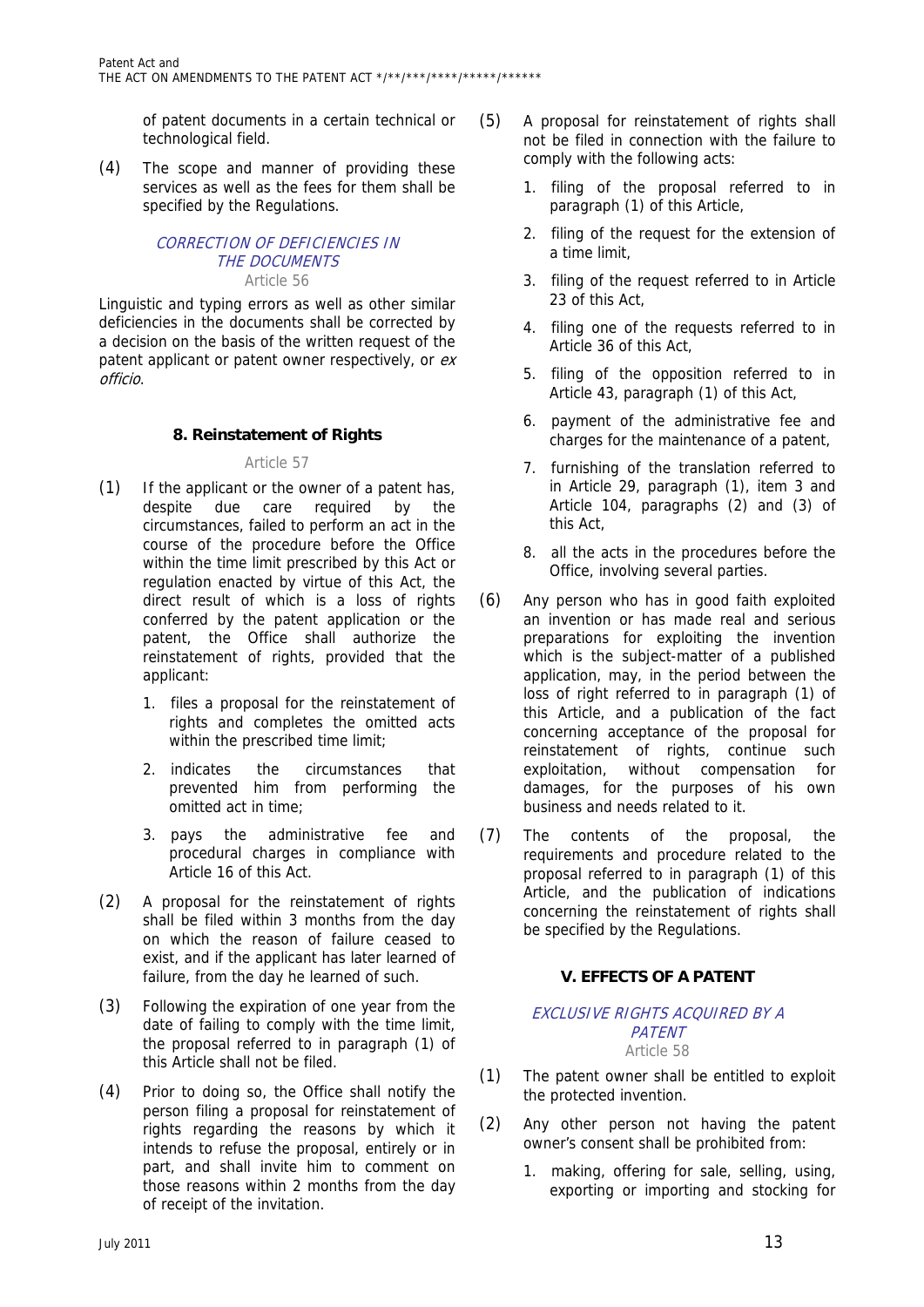such purposes, the product carried out according to the invention,

- 2. using the process which is the subject matter of the invention, or offering the use thereof,
- 3. offering for sale, selling, using, exporting or importing and stocking for such purposes, the product which is obtained directly from a process which is the subject-matter of the invention.
- (3) Any other person not having the patent owner's consent shall be also prohibited from offering and supplying the product (substance, composition, part of the apparatus) constituting an essential element of the invention, to persons not entitled to exploit the said invention, if the offerer or supplier knows or should have known from the circumstances of the case that such product is intended for putting the invention of another person into function.
- (4) The provisions referred to in paragraph (3) of this Article shall not apply if the offered or supplied product is a staple commercial product, except where the supplier or offerer induces other persons to commit acts referred to in paragraph (2) of this Article.
- (5) In the absence of proof to the contrary, a product shall be considered to have been obtained by a protected process if it is new and if a substantial likelihood exists that the product was made by a protected process, and that the patent owner has been unable, despite reasonable efforts, to determine the process actually used. Substantial likelihood that the product was obtained by the protected process shall exist, in particular, where the protected process is the only process known.

#### EXCLUSIVE RIGHTS RELATED TO PATENTS IN THE FIELD OF **BIOTECHNOLOGY** Article 59

- (1) If a biological material possessing specific characteristics as the result of the invention is protected by a patent, the exclusive rights referred to in Article 58, paragraphs (2) and (3) of this Act shall extend to any biological material derived from that biological material through propagation or multiplication in an identical or divergent form and possessing those same characteristics.
- (2) If a process that enables a biological material to be produced possessing specific

characteristics as a result of the invention is protected by a patent, the exclusive rights referred to in Article 58, paragraphs (2) and (3) of this Act shall extend to biological material directly obtained through that process and to any other biological material derived from the directly obtained biological material through propagation or multiplication in an identical or divergent form and possessing those same characteristics.

(3) If a product containing or consisting of genetic information is protected by a patent, the exclusive rights referred to in Article 58, paragraphs (2) and (3) of this Act shall extend to all material, with the exception of the human body, at the various stages of its formation and development and the simple discovery of one of its elements, including the sequence or partial sequence of a gene, in which the product is incorporated and in which the genetic information is contained and performs its function.

# RIGHTS CONFERRED BY A PATENT APPLICATION Article 60

- (1) By publication of the patent application in compliance with Article 35 of this Act, the patent applicant shall acquire provisional rights, on the basis of which reasonable compensation for damages may be claimed from any third party which has exploited the invention within the period from the date of publication of the patent application and the date of publication of a mention of the grant of the patent contrary to Articles 58 and 59 of this Act, in a manner that could be prohibited after the grant of the patent.
- (2) The patent application shall not have the effects set out in paragraph (1) of this Article when it has been refused, rejected, withdrawn, or deemed to be withdrawn.

# SCOPE OF THE EXCLUSIVE RIGHTS Article 61

(1) The scope of the patent owner's exclusive rights shall be determined by the claims which are finally accepted in the patent granting procedure, whereas the description and drawings shall serve to interpret the patent claims. The terms of the claims shall not be confined to their strict literal wording, nor shall the description and drawings be taken into account only for the purpose of clarifying vagueness in the claims. The claims shall neither be taken as guidelines indicating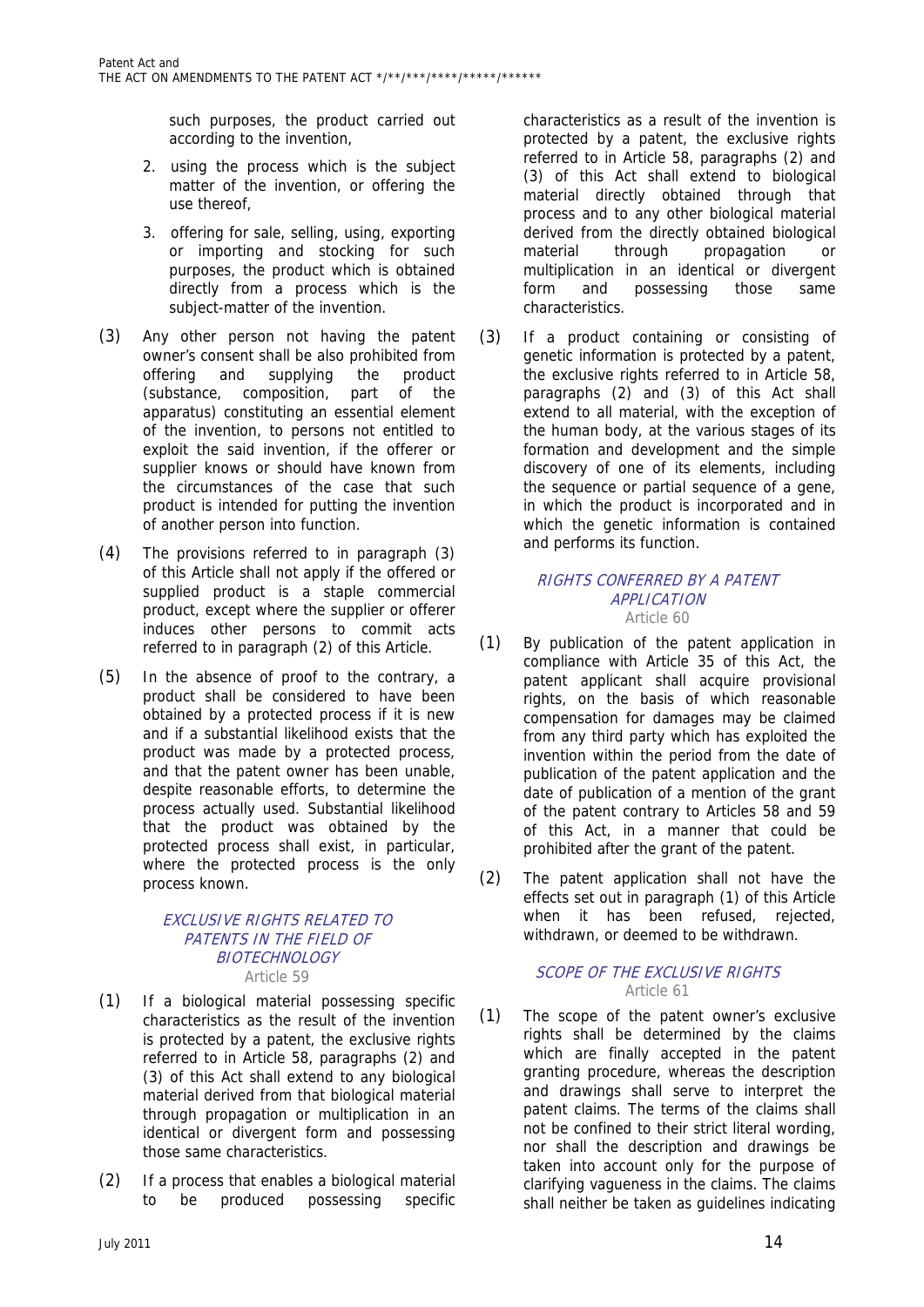that the scope of the exclusive rights may extend to the matter which a person skilled in the art might take as the intended scope of protection.

(2) Within the time period from the date of publication of a patent application up to the patent grant, the scope of protection shall be determined by the claims contained in the patent application, published in compliance with this Act, however, the patent as finally granted or as amended in nullity proceedings in which it has been partially revoked, shall retroactively determine the rights conferred by the application, in so far as the scope of protection is not thereby extended.

#### LICENSE CONTRACT AND TRANSFER OF RIGHTS Article 62

- (1) The right to exploit the protected invention shall be assigned by a license contract.
- (2) A patent may be the subject of a transfer, complete or in part.
- (3) The license contract and the contract on the transfer of a patent shall be concluded under the conditions and in a manner as prescribed by the Obligatory Relations Act.
- (4) The conclusion of the license contract or the contract on the transfer of a joint patent shall require the consent of all the owners thereof.
- (5) The provisions of this Article shall also apply in an appropriate manner to the conclusion of a license contract, and a contract on the transfer of the right conferred by a patent application.

# **VI. LIMITATION OF THE EFFECT OF A PATENT**

#### EXCEPTIONS FROM THE EXCLUSIVE RIGHTS Article 63

The patent owner's exclusive right of exploitation of the invention shall not apply to:

- 1. acts in which the invention is exploited for private and non-commercial purposes,
- 2. acts done for the purposes of research and development and for experiments relating to the subject-matter of the protected invention, including where such acts are necessary for obtaining registration or authorization for putting on the market a product comprising a

medicine intended for people or animals, or a medicinal product,

3. direct and individual preparation of a medicine in a pharmacy on the basis of an individual medical prescription and acts relating to the medicine so prepared.

# RIGHTS OF THE PRIOR USER Article 64

- (1) A patent shall have no effect against the person who had, prior to the filing date of the application or prior to the date of granted priority, exploited or manufactured, in good faith and within her/his economic activities, the product which is the subject-matter of the invention or, had made real and serious preparations for such exploitation of the invention in the Republic of Croatia.
- (2) The person referred to in paragraph (1) of this Article shall have the right to proceed, without the patent owner's consent, with the exploitation of the invention to the extent to which she/he had exploited it or had prepared its exploitation up to the filing date of the application for the said invention.
- (3) The right referred to in paragraph (2) of this Article may be transferred or inherited only with the working process and production plant in which the exploitation of the invention has been prepared or has started.

#### LIMITATION OF EFFECTS IN RESPECT OF PATENTS IN THE FIELD OF BIOTECHNOLOGY Article 65

- (1) The exclusive rights deriving from the provision set out in Article 59 of this Act shall not extend to biological material obtained from the propagation or multiplication of biological material placed on the market in the territory of the Republic of Croatia by the owner of the patent or with his consent, where the multiplication or propagation necessarily results from the application for which the biological material was marketed, provided that the material obtained is not subsequently used for other propagation or multiplication.
- (2) By way of derogation from Article 59 of this Act, the sale or other form of commercialization of plant propagating material to a farmer by the owner of the patent or with his consent for agricultural use implies authorization for the farmer to use the product of his harvest for propagation or multiplication by him on his own farm.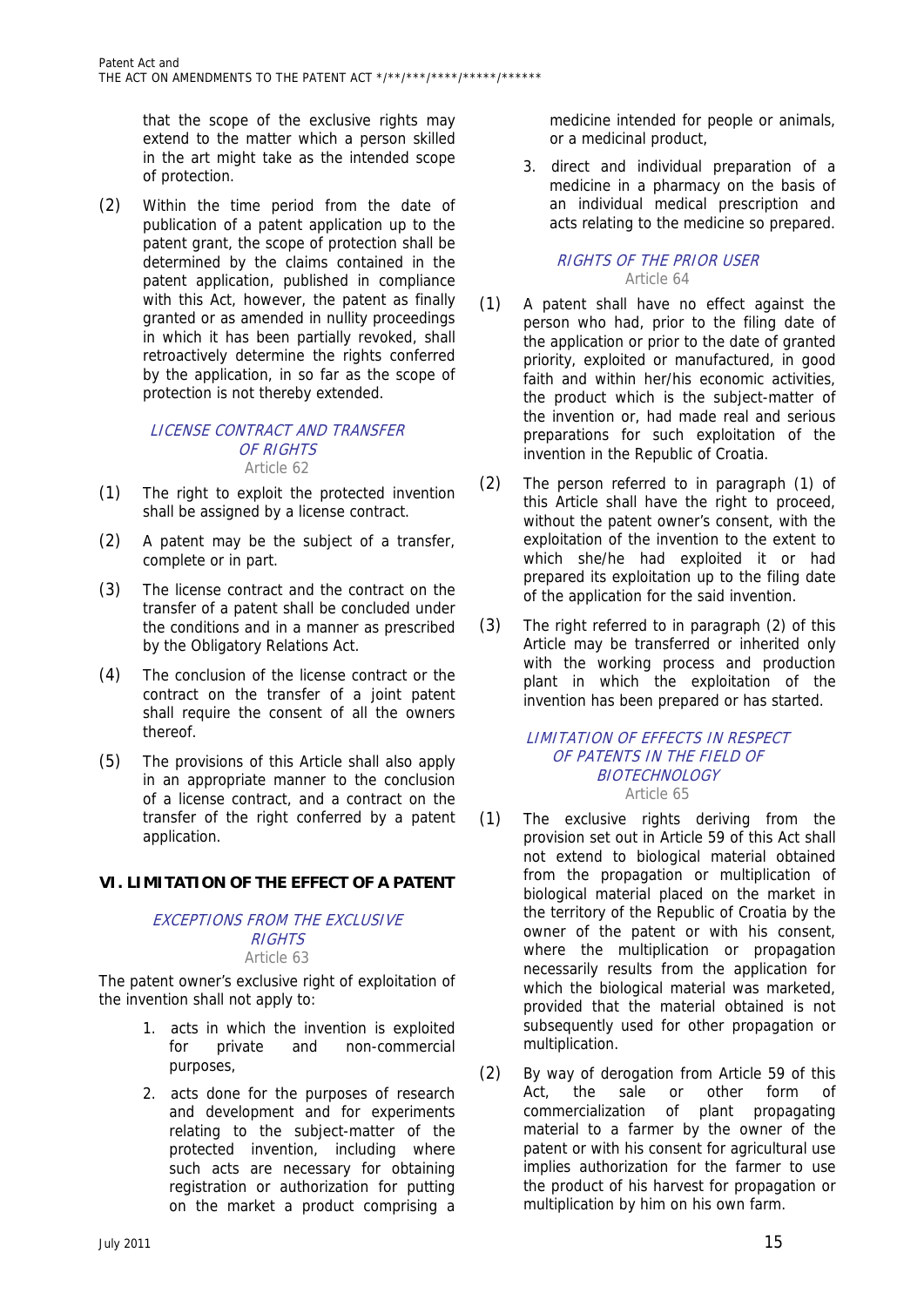(3) By way of derogation from Article 59 of this Act, the sale or any other form of commercialization of breeding stock or other animal reproductive material to a farmer by the owner of the patent or with his consent implies authorization for the farmer to use the protected livestock for agricultural purposes, including making the animal or other animal reproductive material available for the purposes of pursuing his agricultural activity but not sale within the framework or for the purpose of a commercial reproduction activity.

#### Exhaustion of the Patent Owner's Exclusive Rights Article 66

The exclusive rights conferred by a patent extending to acts concerning a product protected by the patent which are carried out within the territory of the Republic of Croatia, shall be considered exhausted once the product has been put on the domestic market by the patent owner or with his express consent, unless there are legitimate grounds for the patent owner to prohibit further commercialization of the product.

# Vehicles in International Traffic Article 67

The use of products made according to a protected invention in the construction or equipment of a vessel, aircraft or land vehicle belonging to any of the Member States of the Paris Union or WTO shall not be considered a patent infringement where such transport means finds itself temporarily or accidentally in the territory of the Republic of Croatia, provided that the built-in product serves exclusively for the purposes of the said transport means.

# **VII. COMPULSORY LICENSE**

# GRANT OF A COMPULSORY LICENSE Article 68

- (1) The competent court in the Republic of Croatia may grant a compulsory license for lack or insufficiency of exploitation of a patent to any person filing a request for the grant of a compulsory license, or to the Government of the Republic of Croatia, if the patent owner has not exploited the invention protected by a patent in the territory of the Republic of Croatia on reasonable terms or has not made effective and serious preparations for its exploitation.
- (2) A request for the grant of a compulsory license based on paragraph (1) of this Article

can be filed after the expiration of a period of four years from the filing date of a patent application, or after the expiration of three years from the date the patent was granted.

- (3) A compulsory license cannot be granted if the patent owner provides legitimate reasons to justify non-exploitation or insufficiency of exploitation of the protected invention.
- (4) Upon a reasoned request, the court may grant a compulsory license in respect of a first patent to the owner of a patent or to the owner of a plant variety right who cannot use his patent (second patent) or his plant variety right without infringing the first patent, provided that the invention claimed in the second patent or a protected plant variety involves an important technical advance of considerable economic significance in relation to the invention claimed in the first patent or to the protected plant variety. The competent court may take any measure it regards as useful to verify the existence of such a situation.
- (5) In the case of a compulsory license as provided in paragraph (4) of this Article, the owner of the first patent shall be entitled to a cross license on reasonable terms to use the invention protected by the second patent or protected plant variety.
- (6) The court may grant a compulsory license if the exploitation of the patented invention is necessary in situations of extreme urgency (national security, public interest protection in the field of health, food supply, environmental protection and improvement, specific commercial interest) or when it is necessary to remedy a practice determined by a judicial or administrative process to be anti-competitive.
- (7) In the case of semi-conductor technology, a compulsory license may be granted only in the cases set out in paragraph 6 of this Article.
- (8) A compulsory license may be granted only if the person filing the request has made efforts to obtain authorization from the patent owner on reasonable commercial terms and conditions and if such efforts have not been successful within a reasonable period of time. The court may derogate from these conditions in the situations set out in paragraph (6) of this Article. The right holder shall be informed of the granting of a compulsory license as soon as is reasonably possible.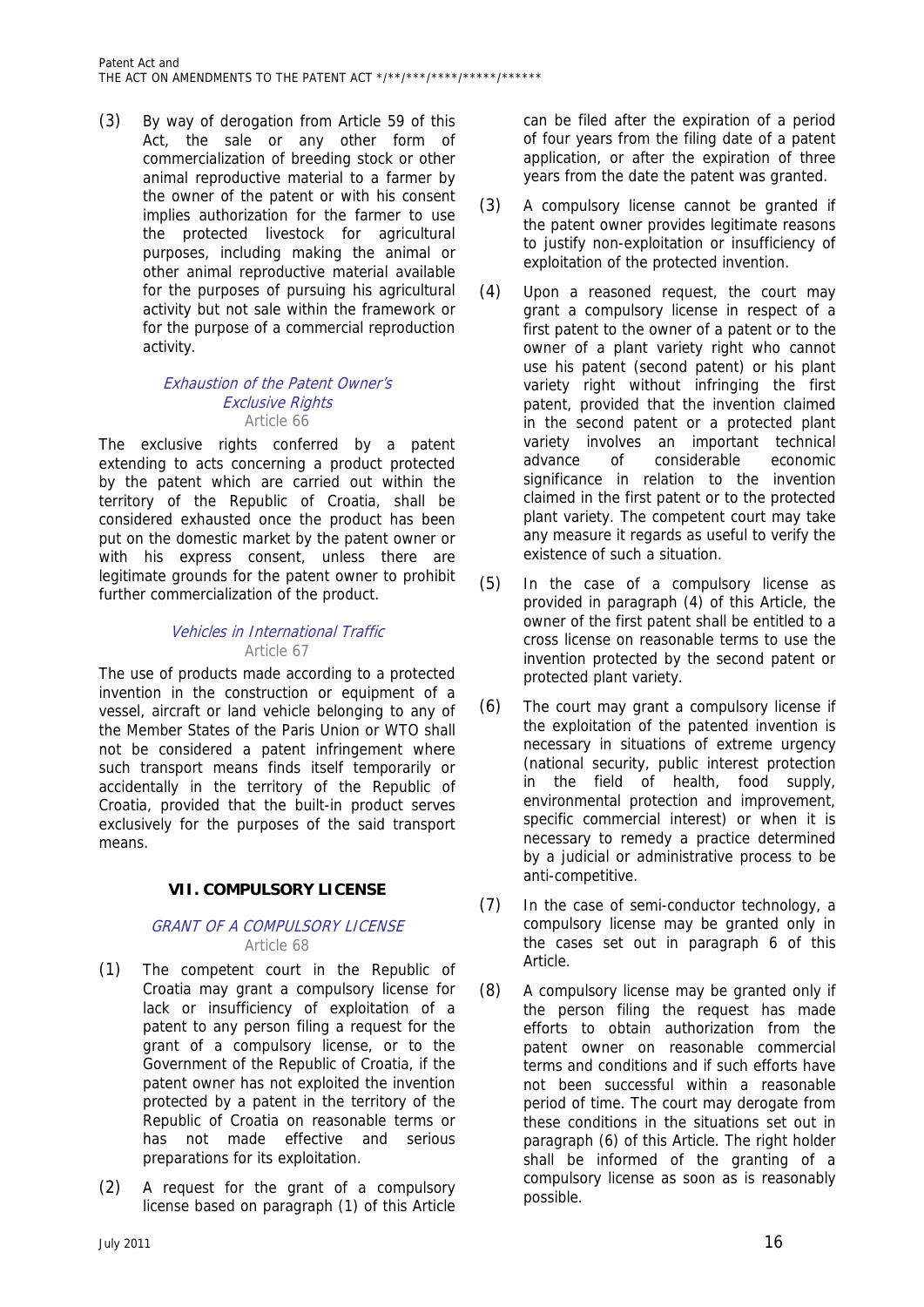#### CONDITIONS APPLICABLE TO THE GRANT OF A COMPULSORY LICENSE Article 69

- (1) A compulsory license shall be non-exclusive, and its scope and duration shall be exclusively limited to the purpose for which it was authorized.
- (2) A compulsory license shall be transferred only with the production plant or the part thereof respectively, in which the invention it is granted for has been exploited.
- (3) A compulsory license shall be granted predominantly for the purposes of supplying the domestic market unless it is necessary to correct a practice determined by judicial or administrative process to be anti-competitive.
- (4) The competent authority shall, upon reasoned request by an interested person, cancel a compulsory license, subject to adequate protection of the legitimate interests of the persons so authorized, if and when the circumstances which led to its authorization cease to exist and are unlikely to recur.
- (5) The patent owner has the right to remuneration, taking into account the economic value of the authorization and need to correct anti-competitive practice.
- (6) A compulsory license according to Article 68 paragraph (4) of this Act shall be nontransferable except with a transfer of the second patent or the protected plant variety.

# **VIII. DURATION, MAINTENANCE AND CESSATION OF EFFECT OF A PATENT**

# TERM OF A PATENT

Article 70

- (1) The term of a patent shall be 20 years from the filing date of the application.
- (2) The term of a consensual patent shall be 10 years from the filing date of the application.

#### SUPPLEMENTARY PROTECTION **CERTIFICATE** Article 71

(1) The term of a patent may be extended by a Certificate on Supplementary Protection (hereinafter: certificate) in cases where a basic patent has been granted for a medicine intended for humans or animals or a plant protection product, the placing on the market of which requires prior authorization of the competent State authority, for a time period

equal to the period which elapsed between the filing date of a patent application and the date of the first authorization to place the medicine intended for humans or animals or the plant protection product on the market, reduced by 5 years, but not exceeding 5 years from the date the certificate takes effect, to be decided by the Office**.**

- (2) A certificate shall be granted upon a request of the owner of the basic patent, if the following conditions are met on the date of filing of the application for a certificate:
	- 1. the medicine intended for humans or animals or the plant protection product is protected by a basic patent in force,
	- 2. authorization to place the medicine intended for humans or animals or the plant protection product on the market has been granted in the Republic of Croatia, and is in force,
	- 3. the basic patent for the medicine intended for humans or animals or the plant protection product has not already been the subject of a certificate,
	- 4. an application for the basic patent was filed in the Republic of Croatia after 1 January 1993, and
	- 5. the first authorization to place the medicine intended for humans or animals or the plant protection product on the market was granted after 1 January 2005.
- (3) The certificate shall take effect at the end of the lawful term of the basic patent.
- (4) Under this Act, a basic patent shall mean a patent which protects an active ingredient or a combination of active ingredients of the medicine intended for humans or animals or the plant protection product, and a process to obtain or apply such products.
- (5) The first authorization to place on the market as used in this Article shall mean the first authorization to place a medicine intended for humans or animals or a plant protection product on the market, obtained in the Republic of Croatia or EU.
- (6) The grant of a certificate and annual maintenance thereof shall be subject to payment of the prescribed administrative fee and procedural charges.
- (7) The application for a certificate shall be filed to the Office within 6 months from the date on which the authorization to place a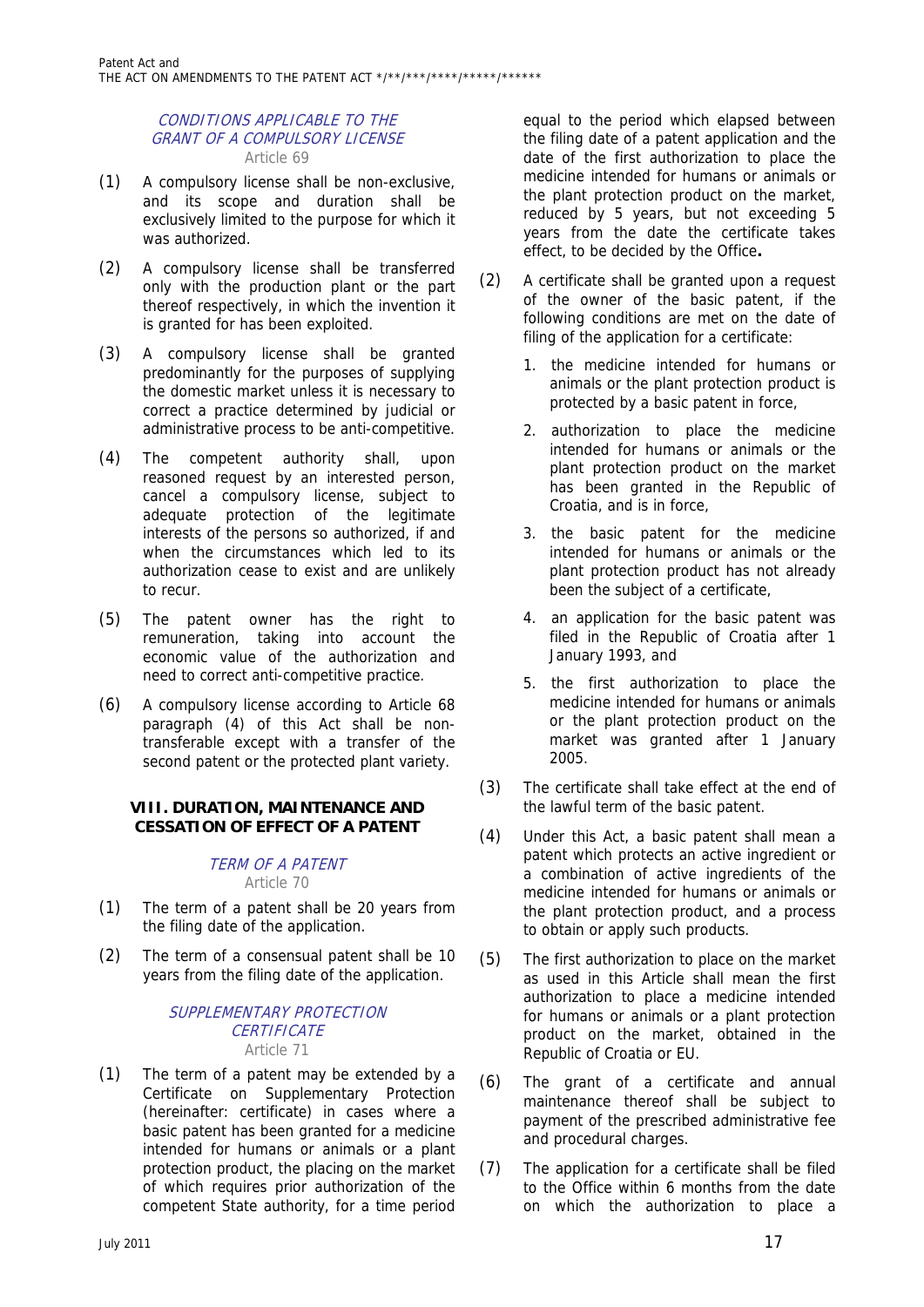medicine intended for humans or animals or a plant protection product on the market was granted, and if the authorization is granted before the basic patent is granted, it shall be filed within 6 months from the date on which the patent is granted.

- (8) Data concerning the granting of a certificate and its duration shall be entered in the corresponding Register of the Office.
- (9) The requirements, the granting procedure and contents of the certificate referred to in paragraph (1) of this Article shall be defined by the Regulations.
- (10) The provisions of this Article shall not apply to a consensual patent.

# SUBJECT-MATTER AND EFFECTS OF **PROTECTION** Article 72

- (1) Within the limits of the protection conferred by the basic patent, the protection conferred by a certificate shall extend only to the medicine or medicinal product intended for humans or animals or to plant protection product respectively, covered by the authorizations to place the corresponding products on the market, and for any use of the product as a medicine or medicinal product intended for humans or animals or a plant protection product that has been authorized prior to the expiry of the certificate.
- (2) The certificate shall confer to the owner of the basic patent or his successor in title the same rights as conferred by the basic patent and shall be subject to the same limitations and the same obligations**.**

# PUBLICATION Article 73

- (1) In the official gazette, the Office shall publish data concerning an application for a certificate, decision on the grant of a certificate, or rejection of the application for a certificate and termination of a certificate.
- (2) The data to be published shall be defined by the Regulations.

# ANNUAL FEES AND PROCEDURAL CHARGES FOR THE MAINTENANCE OF A PATENT Article 74

(1) The maintenance of rights conferred by an application and a granted patent shall be subject to payment of the prescribed annual

administrative fee and procedural charges, in the manner prescribed by the Regulations.

- (2) The annual fee and procedural charges referred to in paragraph (1) of this Article shall be payable for the third and every subsequent year, counting from the application filing date.
- (3) If the patent owner fails to pay the administrative fee and procedural charges in compliance with the preceding paragraph, he may pay them in the grace period of 6 months, provided that he also pays administrative and procedural surcharges.
- (4) The Office shall remind the patent owner of nonpayment of the annual administrative fee and procedural charges for the maintenance of a patent and of the consequences thereof, and of the possibility of payment according to paragraph (3) of this Article.

#### PRE-TERM LAPSE OF A PATENT DUE TO THE NON-PAYMENT OF ANNUAL MAINTENANCE FEES AND PROCEDURAL CHARGES Article 75

If the patent owner does not pay the prescribed administrative fee and procedural charges for the maintenance of a patent, the patent shall lapse on the day following the day on which the time limit for the payment referred to in Article 74 of this Act has expired.

#### PRE-TERM TERMINATION OF A PATENT DUE TO THE SURRENDER **THEREOF** Article 76

- (1) If the patent owner surrenders a patent, it shall be terminated on the day following the day on which a certified written declaration concerning the surrender thereof has been filed to the Office.
- (2) If a particular right on behalf of third persons has been entered into the register, the patent owner may not surrender a patent without the prior certified written consent of those persons.

#### PRE-TERM TERMINATION OF A **CERTIFICATE** Article 77

- (1) A certificate referred to in Article 71 of this Act shall be terminated:
	- 1. if the certificate-holder surrenders it, on the day following the day on which a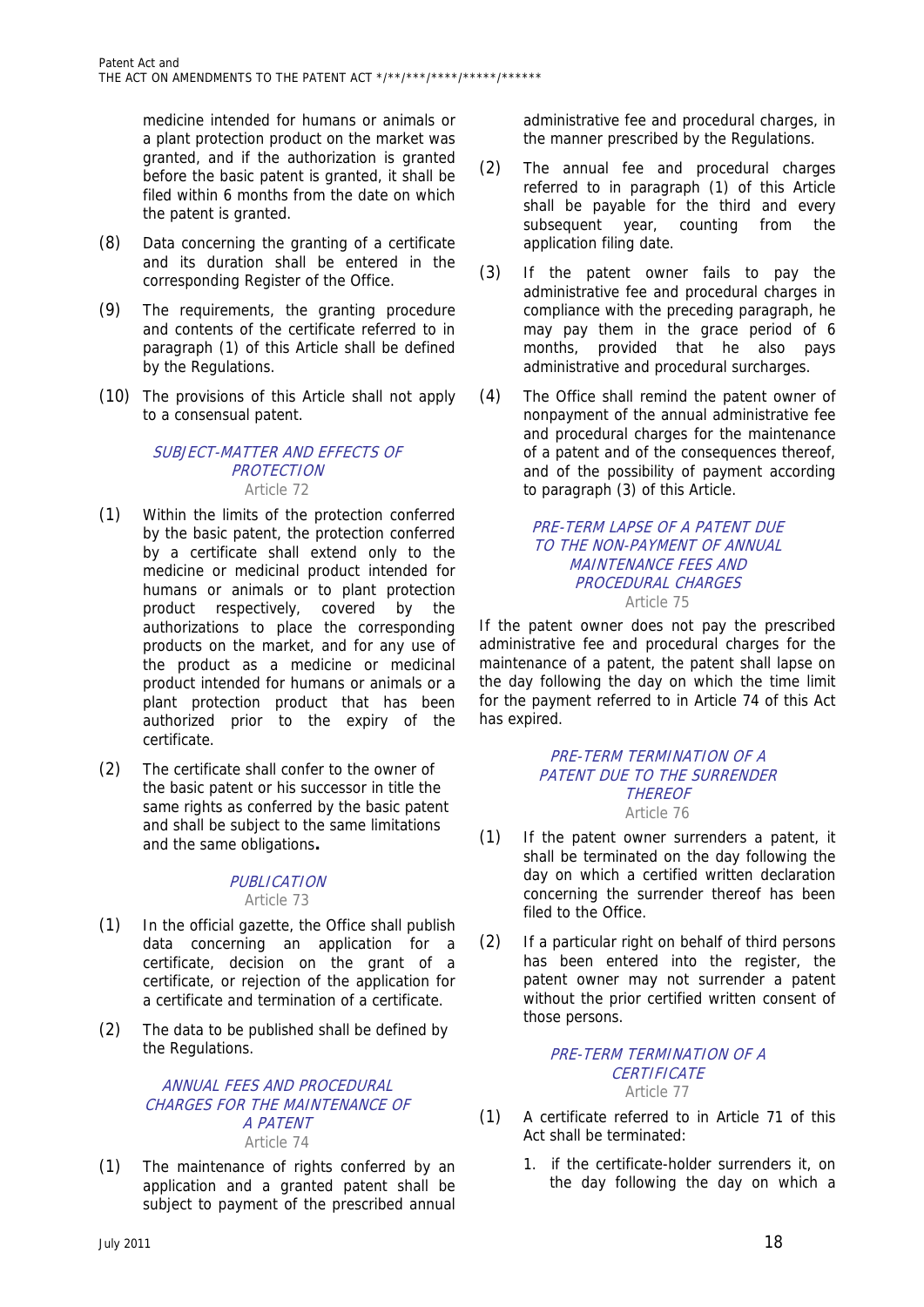certified written declaration on surrender is furnished to the Office;

- 2. if the annual fee for the maintenance thereof is not paid within the period prescribed by this Act;
- 3. if the product for which the certificate was granted would no longer be in circulation in the territory of the Republic of Croatia, due to the revocation of the authorization for its placing on the market in compliance with a national regulation.
- (2) The Office shall decide on the termination of a certificate ex officio, or at the request of an interested person.

# INHERITANCE OF THE PATENT OWNER'S CAPACITY Article 78

- (1) A patent shall be terminated on the day of the patent owner's death, or on the day of the loss of the capacity of the legal person respectively, unless it is transferred to heirs or successors in title.
- (2) The provisions of this Article shall apply mutatis mutandis to a patent applicant.

# **IX. DECLARATION OF NULLITY OF A PATENT**

#### REASONS FOR THE DECLARATION OF NULLITY OF A PATENT Article 79

A patent may be declared null and void at any time, on the proposal of any natural or legal person or a State Attorney, if the patent has been granted:

- 1. for the subject matter which may not, within the meaning of Article 5, paragraph (6) and Articles 6 and 7 of this Act, be protected by a patent,
- 2. for an invention which, on the filing date of the patent application or on the date of the granted priority respectively, was not new or did not include an inventive step,
- 3. for an invention which is not industrially applicable,
- 4. for an invention which is not disclosed in a manner sufficiently clear and complete for it to be carried out by a person skilled in the art,
- 5. for the subject-matter extending beyond the content of the patent application as filed or, if the patent was granted on a

divisional application or on a new application filed under Article 89 of this Act, beyond the content of the earlier application as filed; or

6. on behalf of a person not entitled to the patent protection for the invention.

#### PROPOSAL FOR THE DECLARATION OF NULLITY OF A PATENT Article 80

- (1) The procedure concerning the declaration of nullity of a patent shall begin by filing a proposal with the Office.
- (2) The proposal referred to in paragraph (1) of this Article shall contain the data concerning the applicant, the owner of the patent, the number of the decision, the registration number of the patent and the reasons for the proposal of the declaration of nullity of the patent supported by necessary evidence.

# PROCEDURE CONCERNING THE PROPOSAL FOR THE DECLARATION OF NULLITY OF A PATENT Article 81

- (1) If the proposal for the declaration of nullity of a patent is not drafted in compliance with the provision referred to in Article 80, paragraph (2), of this Act, or if the administrative fee and procedural charges have not been paid in compliance with Article 16 of this Act, the Office shall invite the applicant to correct the deficiencies within 30 days from the day of receipt of the invitation.
- (2) If the applicant does not correct the proposal within the time limit specified in paragraph (1) of this Article, the Office shall reject the proposal by a decision.
- (3) The Office shall communicate the correct proposal to the patent owner and shall invite him to submit his response within a period which shall not be less than 30 days and not more than 60 days from the day of the receipt thereof.
- (4) In the course of the procedure concerning the declaration of nullity of a patent, the Office shall invite the parties as many times as necessary to submit, within the period referred to in paragraph (3) of this Article, their comments on the submissions of the other party.
- (5) The Office shall hold a hearing if it considers that it is necessary for the establishment of the facts essential for its decision.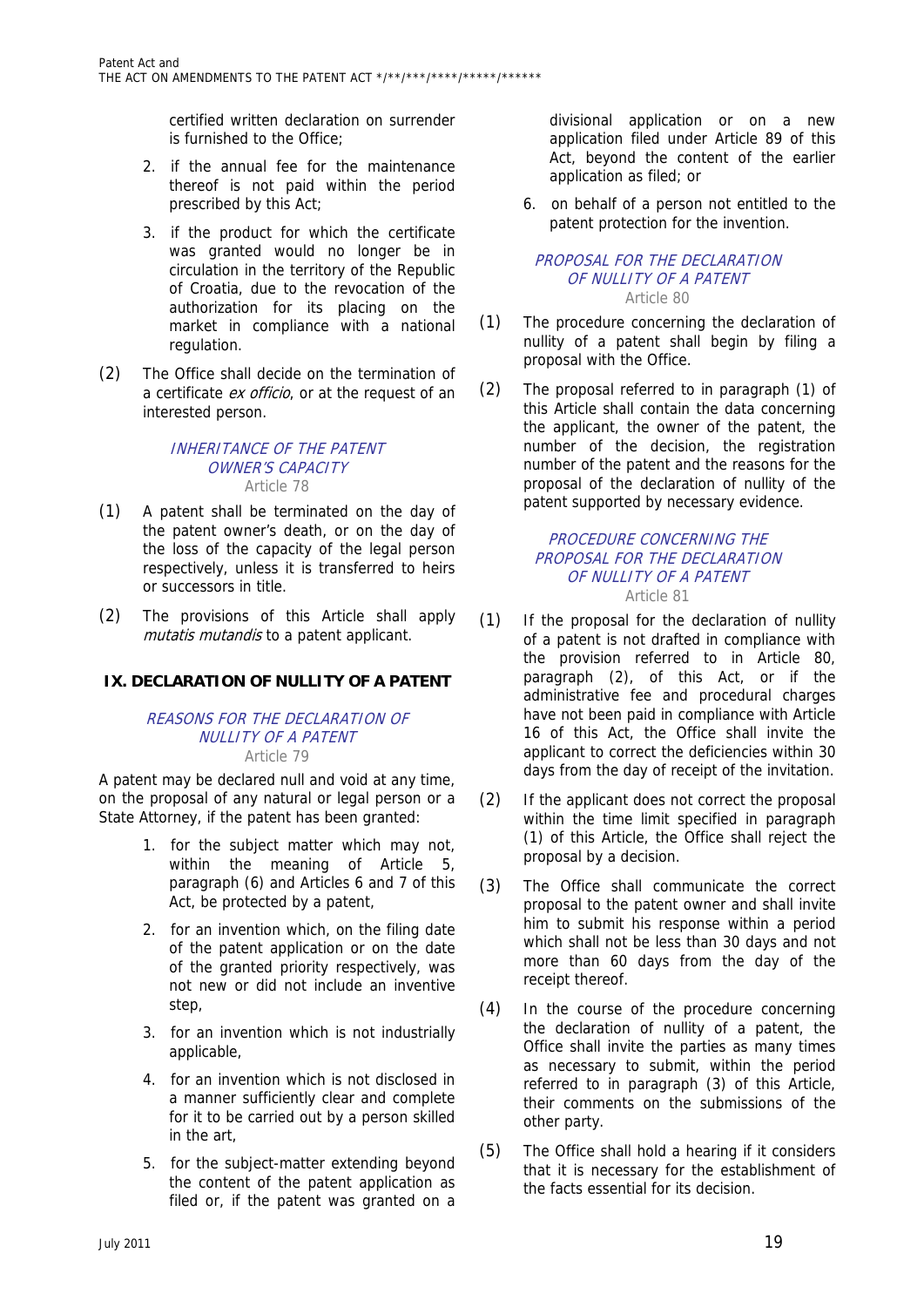- (6) Upon a reasoned request, the Office may extend the time limits referred to in paragraphs (1) and (3) of this Article for the time it considers to be justified.
- (7) In cases where the owner of a consensual patent is concerned, and where the evidence referred to in Article 80, paragraph (2) of this Act are sufficient for reasonable doubt that the consensual patent complies with the requirements referred to in Article 41 of this Act, the response referred to in paragraph (3) of this Article shall also contain a request for the substantive examination.

#### CONTINUATION OF THE PROCEDURE FOR THE DECLARATION OF NULLITY OF A PATENT BY THE OFFICE OF ITS OWN MOTION Article 82

- (1) If the person having filed the proposal for the declaration of nullity of a patent withdraws the proposal in the course of the procedure, the Office may continue the procedure of its own motion.
- (2) The same applies where the patent owner has surrendered the patent or the patent has lapsed.

#### DECISION CONCERNING THE PROPOSAL FOR THE DECLARATION OF NULLITY OF A PATENT Article 83

- (1) On the basis of the results of the procedure, the Office shall issue a decision on the declaration of nullity of a patent, entirely or in part, or the decision on the refusal of the proposal.
- (2) The patent application and the patent granted thereon shall not have from the outset the effects specified in Articles 58 to 60 of this Act, to the extent that the patent has been declared null and void.

#### DECLARATION OF NULLITY OF A SUPPLEMENTARY PROTECTION **CERTIFICATE** Article 84

- (1) A certificate shall be null and void if:
	- 1. it was granted contrary to the requirements prescribed by this Act;
	- 2. the basic patent has lapsed according to Articles 76 and 77 of the Act;
	- 3. the basic patent is revoked entirely or in part whereby the product for which the

certificate was granted would no longer be protected by the claims of the basic patent or, upon expiry of the basic patent, grounds for revocation exist which would have justified such revocation.

(2) The provisions of this Act relating to the procedure concerning a proposal for the declaration of nullity of a patent shall apply mutatis mutandis to the procedure for the declaration of nullity of a supplementary protection certificate.

# **X. REVOCATION OF THE DECISION ON THE GRANT OF A PATENT**

# REASONS FOR THE REVOCATION OF THE DECISION ON THE GRANT OF A **PATENT**

Article 85

The decision on the grant of a patent may be revoked prior to the expiration of the term of a patent, if it is established:

- 1. that the viable biological material deposited in the authorized institution in compliance with the provisions of Article 20, paragraph (6) of this Act no longer exists or that the said material is no longer available to the public,
- 2. that its availability to the public through the authorized institution in which it was deposited was discontinued in the period longer than that prescribed.

# PROPOSAL AND PROCEDURE CONCERNING THE REVOCATION OF THE DECISION ON THE GRANT OF A PATENT Article 86

- (1) The procedure concerning the revocation of the decision on the grant of a patent shall begin with the filing of a proposal with the Office.
- (2) The provisions of this Act relating to the content of the proposal and to the procedure concerning the declaration of nullity of a patent shall apply *mutatis mutandis* to both the content of the proposal and the procedure concerning the revocation of the decision on the grant of a patent.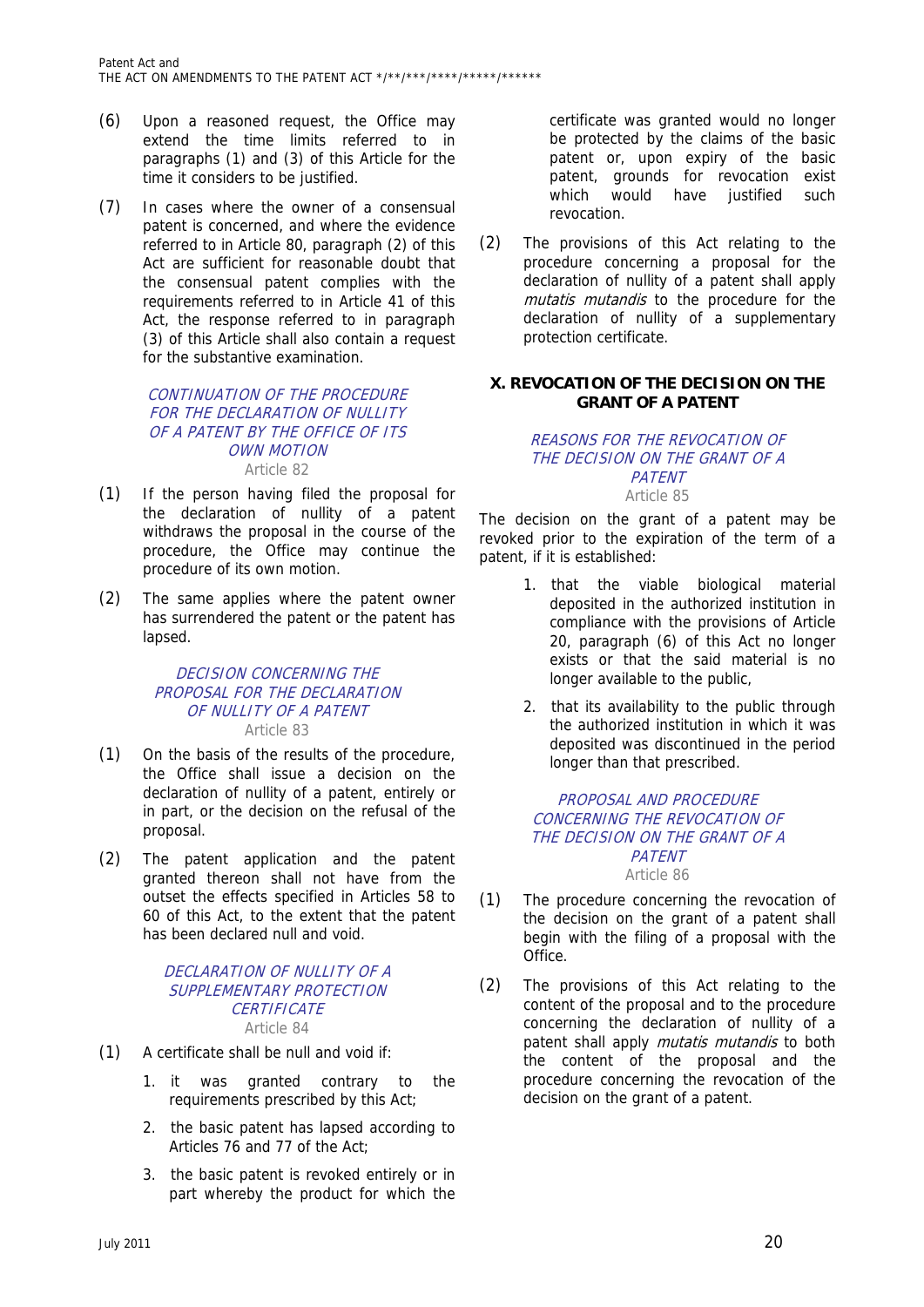# DECISION ON THE PROPOSAL CONCERNING THE REVOCATION OF THE DECISION ON THE GRANT OF A **PATENT** Article 87

- (1) On the basis of the results of the procedure, the Office shall issue a decision on the revocation of the decision on the grant of a patent, or the decision refusing the proposal as unfounded.
- (2) The decision on the revocation of the decision on the grant of a patent shall have legal effect from the date on which the Office has established that the viable biological material no longer exists, or is no longer available to the public for other reasons, or that the discontinuance of availability of the viable biological material to the public has taken place within a period longer than that prescribed.

# **XI. ENFORCEMENT OF RIGHTS**

# **1. CIVIL PROTECTION OF RIGHTS**

#### ACTION FOR THE ESTABLISHMENT OF THE RIGHT TO PATENT PROTECTION Article 88

- (1) The inventor or his successor in title shall be entitled to file an action with the competent court, to request the establishment of the right to the patent protection of the invention, if a patent application has been filed by a person not entitled to such right or, in case of a jointly created invention, by the person who is not the sole person entitled to such right.
- (2) The action referred to in paragraph (1) of this Article may be brought up until the decision on the grant of a patent is made.
- (3) The action shall be disposed of as soon as possible.

# RIGHT TO RESUME THE PROCEDURE FOR THE GRANT OF A PATENT BY VIRTUE OF THE FINAL COURT **DECISION** Article 89

The inventor or his successor in title respectively, whose right to the grant of patent protection for the invention has been established by a final court decision, shall be entitled to resume the procedure for the grant of a patent within 3 months from the date the court decision becomes final or to file a new application for the same invention claiming the filing date and priority date, if any, of the

application filed by the applicant not entitled to the grant of the patent.

#### ACTION FOR THE INFRINGEMENT OF THE INVENTOR'S MORAL RIGHT Article 90

- (1) The inventor shall be entitled through a civil action before the court to request the entry of his name into the patent application and all the documents issued for a patent as well as in the appropriate Office registers, if the person mentioned as such in the application is not the inventor.
- (2) The right to the action referred to in paragraph (1) of this Article shall also belong to the inventor of the joint invention who is not mentioned in the patent application.
- (3) The request referred to in paragraph (1) of this Article may be accompanied by a request for the final court decision to be published at the expense of the defendant.
- (4) There shall be no time limit for an action referred to in paragraphs (1) and (2) of this Article. After the death of the inventor the right to an action shall belong to his heirs.

#### ACTION CONCERNING THE INFRINGEMENT OF A PATENT Article 91

- (1) The patent owner or the holder of an exclusive license shall be entitled to a civil action before the competent court against any person who infringes the patent by performing any of the acts referred to in Article 58, paragraphs (2) and (3) and Article 59 of this Act.
- (2) The right to the action referred to in paragraph (1) of this Article, after the publication of a patent application, shall belong to the applicant of a published application or the holder of an exclusive license.
- (3) The owner of a consensual patent shall be required to prove, prior to the action referred to in paragraph (1) of this Article, that he has filed a request for the grant of a patent on the basis of the substantive examination of a patent application.

# CLAIMS CONTAINED IN THE ACTION Article 92

(1) An action for the infringement of a patent may contain a claim for: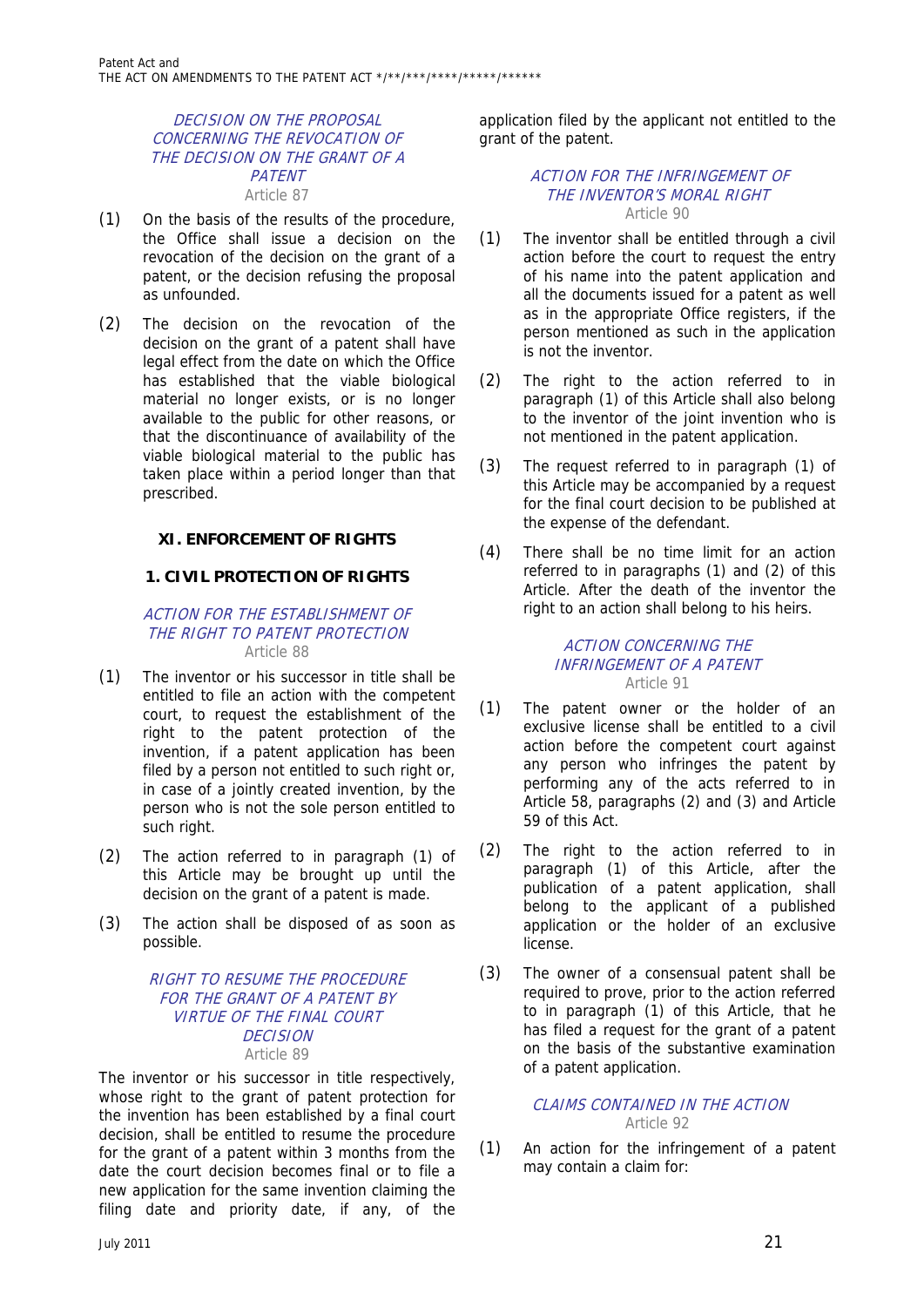- 1. establishment of the existence of an infringement,
- 2. prohibition of specified acts infringing the patent,
- 3. compensation for damages in cases where the infringement was committed intentionally or by negligence,
- 4. seizure and destruction of products resulting from or acquired by the infringement of a patent, and articles (implements and tools) predominantly used for the manufacturing of the products infringing a patent,
- 5. an order requiring the infringer to inform the plaintiff of the identity of third persons involved in the production and distribution of the infringing goods or services and of their channels of distribution, unless this would be out of proportion to the seriousness of the infringement,
- 6. the laying of accounts,
- 7. the publication of the court decision at the expense of the defendant.
- (2) The patent applicant shall be entitled to claim compensation for damages incurred from the publication date of the patent application in the manner provided for in Article 35 of this Act.
- (3) In respect of details concerning the compensation for damages caused by the infringement of a patent not regulated by this Act, the corresponding provisions of the Obligatory Relations Act shall apply.

# BURDEN OF PROOF Article 93

- (1) If the subject matter of the infringement is a patent protected process for obtaining a new substance, any equal substance or any substance of equal composition shall be considered as resulting from the protected process, unless proved to the contrary.
- (2) The burden of proof shall be on the defendant preparing such a product or composition.

# ORDERING A PROVISIONAL MEASURE Article 94

(1) The action referred to in Article 92 of this Act may, before the court final decision comes into effect, constitute a claim for ordering a provisional measure comprising:

- 1. the order to cease and desist from acts infringing the patent,
- 2. the seizure or exclusion from circulation of products resulting from or acquired by the infringement of a patent and of the articles (implements and tools) predominantly used in the manufacture of the products infringing a patent,
- 3. the order to the infringer to inform the plaintiff of the identity of third persons involved in the production and distribution of the infringing goods or services and of their channels of distribution, unless this would be out of proportion to the seriousness of the infringement.
- (2) By way of derogation from the provisions referred to in paragraph (1) of this Article, the proposal for ordering a provisional measure may be filed even before the action, provided that the action is brought within 15 days from the day of filing a proposal.
- (3) The court may order provisional measures *inaudita altera parte* where appropriate, in particular where any delay is likely to cause irreparable harm to the right holder, or where there is a demonstrable risk of evidence being destroyed.
- (4) Where provisional measures have been adopted *inaudita altera parte*, the parties affected shall be given notice without delay, and not later than within 7 days after the execution of the measures.
- (5) The court may require the applicant to provide any reasonably available evidence in order to confirm with a sufficient degree of certainty that the applicant is the right holder and that the applicant's right has been infringed or that such infringement is imminent, and to order the applicant to provide a security or equivalent assurance sufficient to protect the defendant and to prevent abuse.
- (6) In respect of details concerning the ordering of provisional measures not regulated by this Act, the corresponding provisions of the Execution Act shall apply.

# STATUTE OF LIMITATIONS FOR ACTIONS CONCERNING THE INFRINGEMENT OF A PATENT Article 95

An action concerning an infringement of a patent may be initiated within 3 years from the day of learning of the infringement and the infringer, but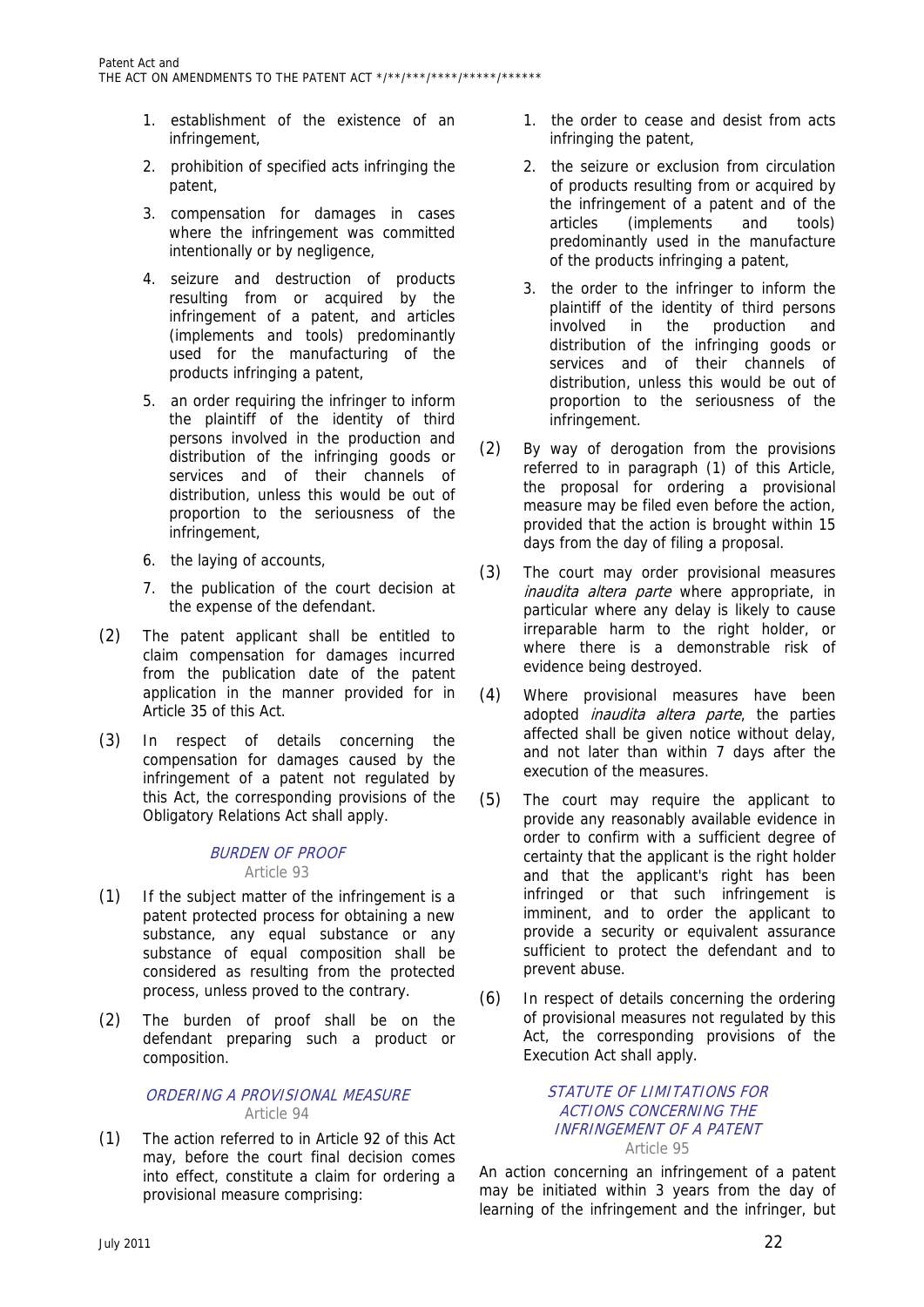not after the expiration of the period of 5 years from the day on which the infringement was committed.

# URGENCY OF THE PROCEDURE CONCERNING THE ACTION FOR THE INFRINGEMENT OF A PATENT Article 96

The action concerning the infringement of a patent shall be initiated as soon as possible.

# **2. MISDEMEANOR PROVISIONS**

# Article 97

- (1) Any legal person shall be punished for a misdemeanor by a fine amounting from HRK 20,000 to 100,000, if such act is contrary to the provisions of this Act:
	- 1. making, offering for sale, selling, or importing and stocking for such purposes a product manufactured according to the protected invention (Article 58, paragraph (2), item 1, and Article 59),
	- 2. using or offering for use a process which is the subject-matter of the protected invention (Article 58, paragraph (2), item 2, and Article 59),
	- 3. offering for sale, selling, using, exporting or importing and stocking for such purposes a product obtained directly from the process which is the subject-matter of the protected invention (Article 58, paragraph (2), item 3, and Article 59),
	- 4. offering or delivering a product which constitutes the essential element of the protected invention (Article 52, paragraph (3), and Article 59).
- (2) Any natural person shall be punished for a misdemeanor referred to in paragraph (1) of this Article by a fine amounting from HRK 2,000 to 8,000
- (3) A responsible person in the legal entity shall also be punished for a misdemeanor referred to in paragraph (1) of this Article by a fine amounting from HRK 5,000 to 10,000.
- (4) Articles intended or used for the commitment of the misdemeanor referred to in paragraphs (1), (2) and (3) of this Article shall be seized and destroyed, the final decision to that effect being issued by the judicial authority.

# Article 98

- (1) The commitment of misdemeanors referred to in Article 97 of this Act shall, in addition to a fine, be subject to the pronunciation of the protective measure ordering the seizure of products resulting from or acquired by the commitment of misdemeanors, and of objects (tools and implements) predominantly used in the manufacture of products infringing a patent, irrespective of whether they are the property of the infringer or not.
- (2) The decision referred to in paragraph (1) of this Article may comprise the ordering of the destruction of the seized articles and objects.

# **XII. EUROPEAN PATENT APPLICATION AND EUROPEAN PATENT**

#### EXTENSION OF THE EFFECTS OF EUROPEAN PATENTS Article 99

- (1) A European patent application and a European patent extending to the Republic of Croatia shall, subject to the provisions of this Chapter, have the effect of and be subject to the same conditions as a national patent application and a national patent under this Act.
- (2) Pursuant to this Act:
	- 5. "European patent application" means an application for a European patent filed under the European Patent Convention (hereinafter: EPC), as well as an international application filed under the Patent Cooperation Treaty (hereinafter: PCT) for which the European Patent Office (hereinafter: EPO) acts as the designated or elected Office and in which the Republic of Croatia is designated;
	- 6. "extended European patent" means a European patent granted by the EPO on a European patent application in respect of which extension to the Republic of Croatia has been requested;
	- 7. "national patent application" means a patent application filed to the Office under this Act;
	- 8. "national patent" means a patent granted on the basis of a national patent application.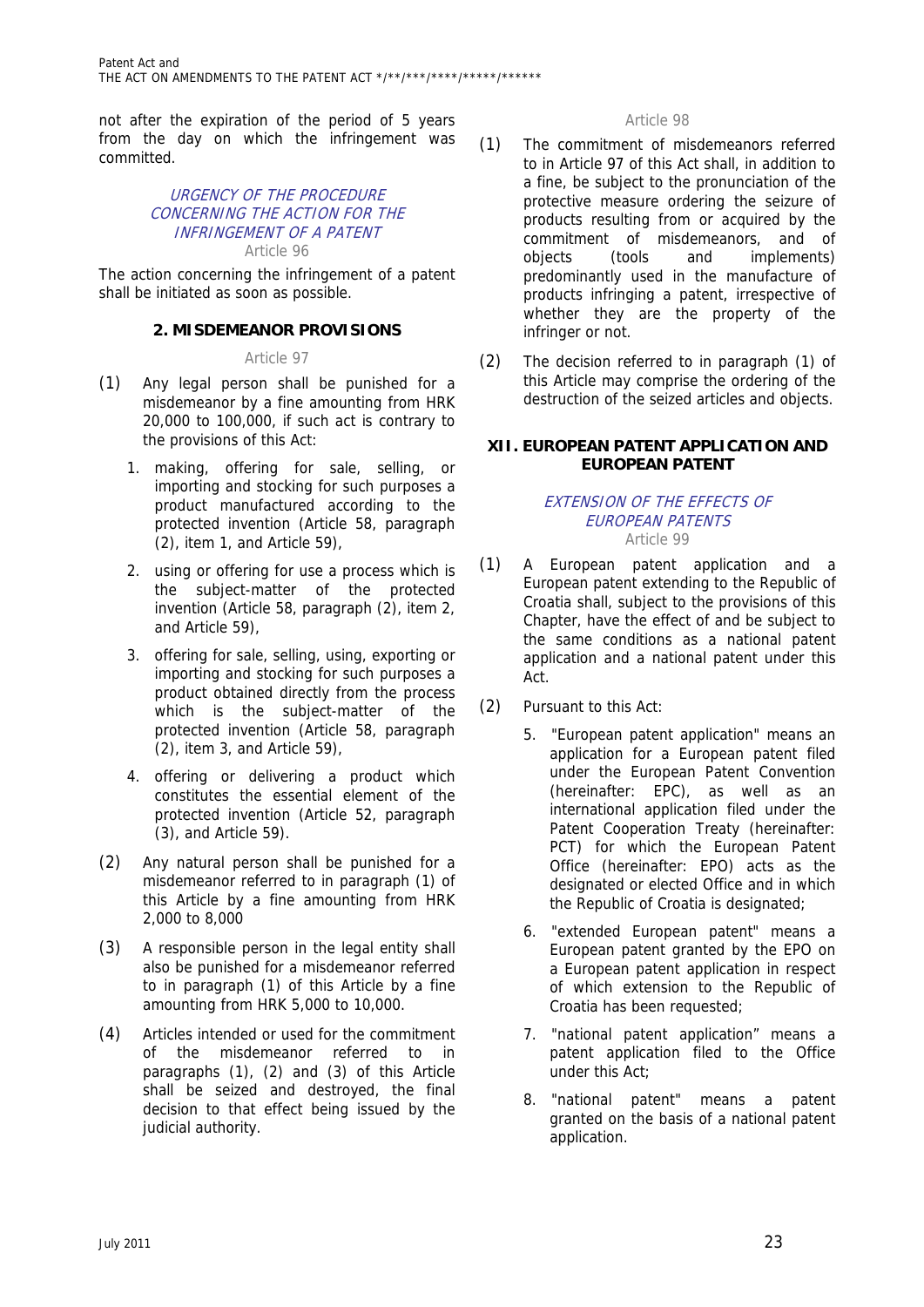# REQUEST FOR EXTENSION Article 100

- (1) A European patent application and a European patent granted on such application shall be extended to the Republic of Croatia at the request of the applicant. The request for extension shall be deemed to be filed with any European patent application filed on or after the date on which the Cooperation Agreement between the Government of the Republic of Croatia and the European Patent Organization enters into force.
- (2) The Office shall publish any request for extension as soon as possible after it has been informed by the EPO that the prescribed extension fee has been paid, but not before the expiry of 18 months from the filing date or, if priority has been claimed, from the earliest priority date.
- (3) The request for extension may be withdrawn at any time. It shall be deemed withdrawn where the prescribed extension fee has not been paid in time or where the European patent application has been finally refused, withdrawn or deemed withdrawn. The Office shall publish this as soon as possible if the request for extension has already been published by it in accordance with paragraph (2) of this Article.
- (4) The manner and the content of the publication according to paragraphs (1) and (2) of this Article shall be provided by a special regulation enacted by this Act.

# EXTENSION FEE

Article 101

- (1) The extension fee under Article 100, paragraph (2) of this Act shall be paid to the EPO within the applicable time-limits provided under the EPC for the payment of the designation fee.
- (2) The extension fee may still be validly paid within the grace period specified in the EPC for the payment of designation fees, provided that a surcharge of 50% is paid within this period.
- (3) For the payment of extension fees, the EPO Rules relating to Fees shall apply *mutatis* mutandis. Extension fees validly paid shall not be refunded.

#### EFFECTS OF EUROPEAN PATENT APPLICATIONS Article 102

- (1) A European patent application which has
- been accorded a filing date shall be equivalent to a regular national patent application where appropriate with the priority claimed for the European patent application, whatever its outcome may be.
- (2) A published European patent application shall provisionally confer protection as conferred by a published national patent application under Article 60 of this Act from the date on which a translation of the published European patent application into the Croatian language has been communicated by the applicant to the person using the invention in the Republic of Croatia.
- (3) The European patent application shall be deemed not to have had *ab initio* the effects referred to in paragraph (2) of this Article, where the request for extension has been withdrawn or is deemed withdrawn.

# EFFECTS OF EUROPEAN PATENTS Article 103

- (1) An extended European patent shall, subject to paragraphs (2) to (6) of this Article, confer from the date of publication of the mention of its grant by the EPO the same rights as would be conferred by a national patent granted under this Act.
- (2) Within three months from the date on which the mention of the grant of the European patent has been published, the owner of the patent shall furnish the Office with a translation of the specification of the European patent in the Croatian language and shall pay the prescribed administrative fee and procedural charges for publication in the official gazette of the Office, in compliance with Article 16 of this Act.
- (3) If, as a result of an opposition filed with the EPO, the European patent is maintained with amended claims, the owner of the patent shall, within three months from the date of publication of the decision to maintain the European patent as amended, furnish the Office with a translation of the amended claims in the Croatian language and pay the prescribed administrative fee and procedural charges for publication in the official gazette of the Office.
- (4) Where the text of claims contains reference signs used in the drawings, such drawings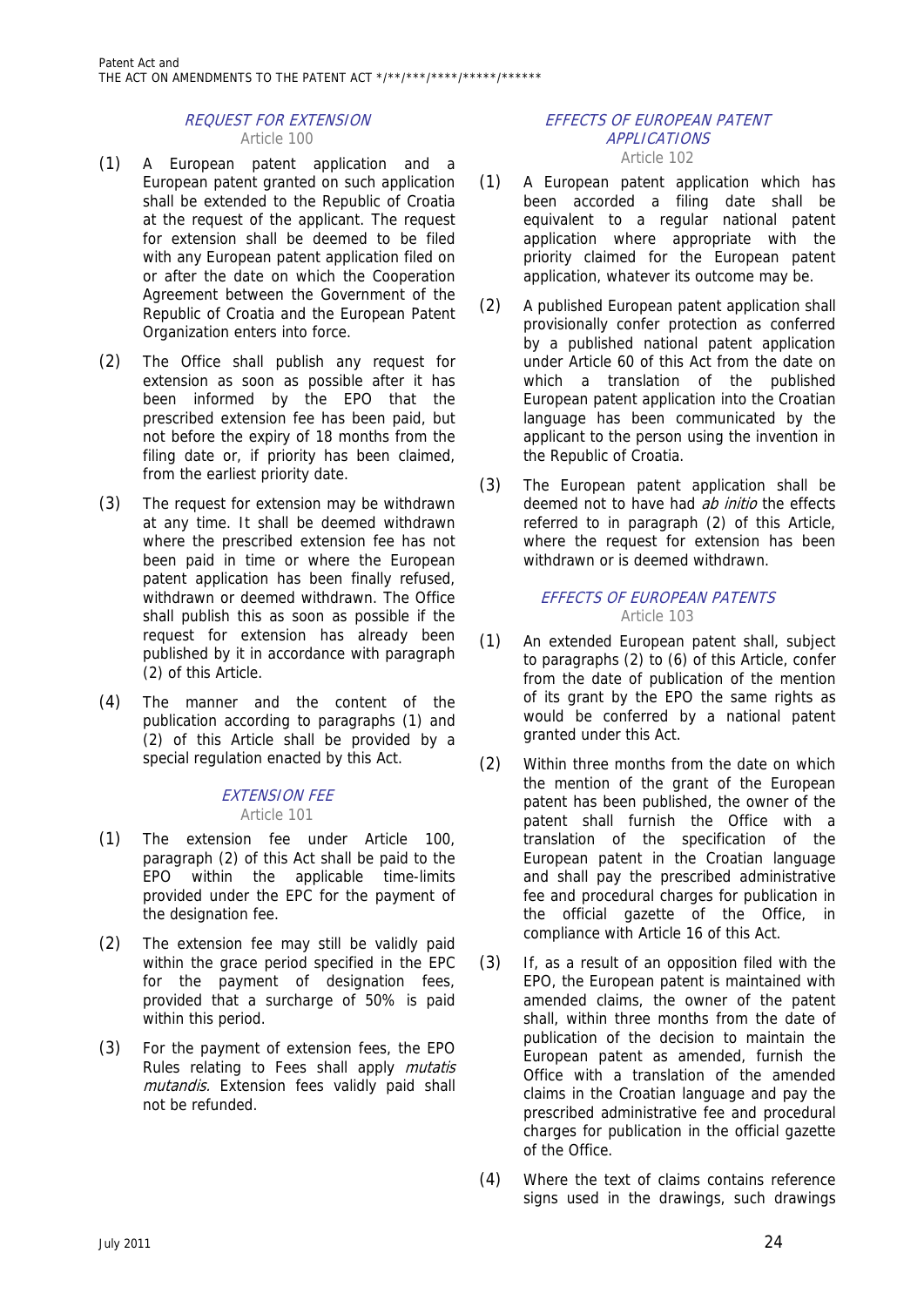shall be attached to the translation referred to in paragraphs (2) and (3) of this Article.

- (5) The Office shall publish in its official gazette mention of any translation duly filed under paragraph (2) or (3) of this Article as soon as possible. The content of the publication shall be provided by the Regulations.
- (6) If the translation specified in paragraph (2) or (3) of this Article is not filed in the prescribed time-limit or the prescribed administrative fee and procedural charges are not paid in due time, the extended European patent shall be deemed to be void ab initio. Article 122 of the EPC shall apply mutatis mutandis.
- (7) An extended European patent and the European patent application on which it is based shall be deemed not to have had ab initio the effects specified in paragraph (1) of this Article and Article 102, paragraph (2) of this Act to the extent that the patent has been revoked in opposition proceedings before the EPO.
- (8) The Office shall issue a decision on the entry of the extended European patent into the Register of Patents referred to in Article 49 of this Act.

# AUTHENTIC TEXT OF EUROPEAN PATENT APPLICATIONS OR EUROPEAN PATENTS Article 104

- (1) The text of a European patent application or a European patent in the language of the proceedings before the EPO shall be the authentic text in any proceedings in the Republic of Croatia.
- (2) Where the translation in the Croatian language confers protection narrower than that conferred by the extended European patent application or the extended European patent, the translation as provided for under Articles 102 and 103 shall be regarded as authentic, except in the revocation proceedings.
- (3) An applicant for a European patent or the owner of an extended European patent may file a corrected translation at any time. The corrected translation of the claims of a published European patent application shall not have any legal effects until it has been communicated to the person using the invention in the Republic of Croatia. The corrected translation of the specification of an extended European patent shall not have

any legal effect until mention of it has been published by the Office as soon as possible after payment of the administrative fee and procedural charges prescribed for the publication.

(4) Any person who, in good faith, uses or has made effective and serious preparations for using an invention, the use of which would not constitute infringement of the application or patent in the original translation may, after the corrected translation takes effect, continue such use in the course of his business or for the needs thereof without payment.

# RIGHTS OF EARLIER DATE Article 105

- (1) A European patent application for which the extension fee has been paid and an extended European patent shall have, with regard to a national patent application and a national patent, the same state of the art effect as a national patent application and a national patent.
- (2) A national patent application and a national patent shall have, with regard to an extended European patent, the same state of the art effect as they have with regard to a national patent.

# SIMULTANEOUS PROTECTION Article 106

Where an extended European patent and a national patent having the same filing date or, where priority has been claimed, the same priority date has been granted to the same person or his successor in title, the national patent shall have no effect to the extent that it covers the same invention as the extended European patent as from the date on which the time limit for filing an opposition to the European patent has expired without an opposition having been filed, or as from the date on which the opposition procedure has resulted in a final decision maintaining the European patent.

#### RENEWAL FEES FOR EXTENDED EUROPEAN PATENTS Article 107

- (1) Renewal fees for an extended European patent shall be paid to the Office for the years following the year in which the mention of the grant of the European patent was published.
- (2) Article 141, paragraph (2) of the EPC shall apply mutatis mutandis.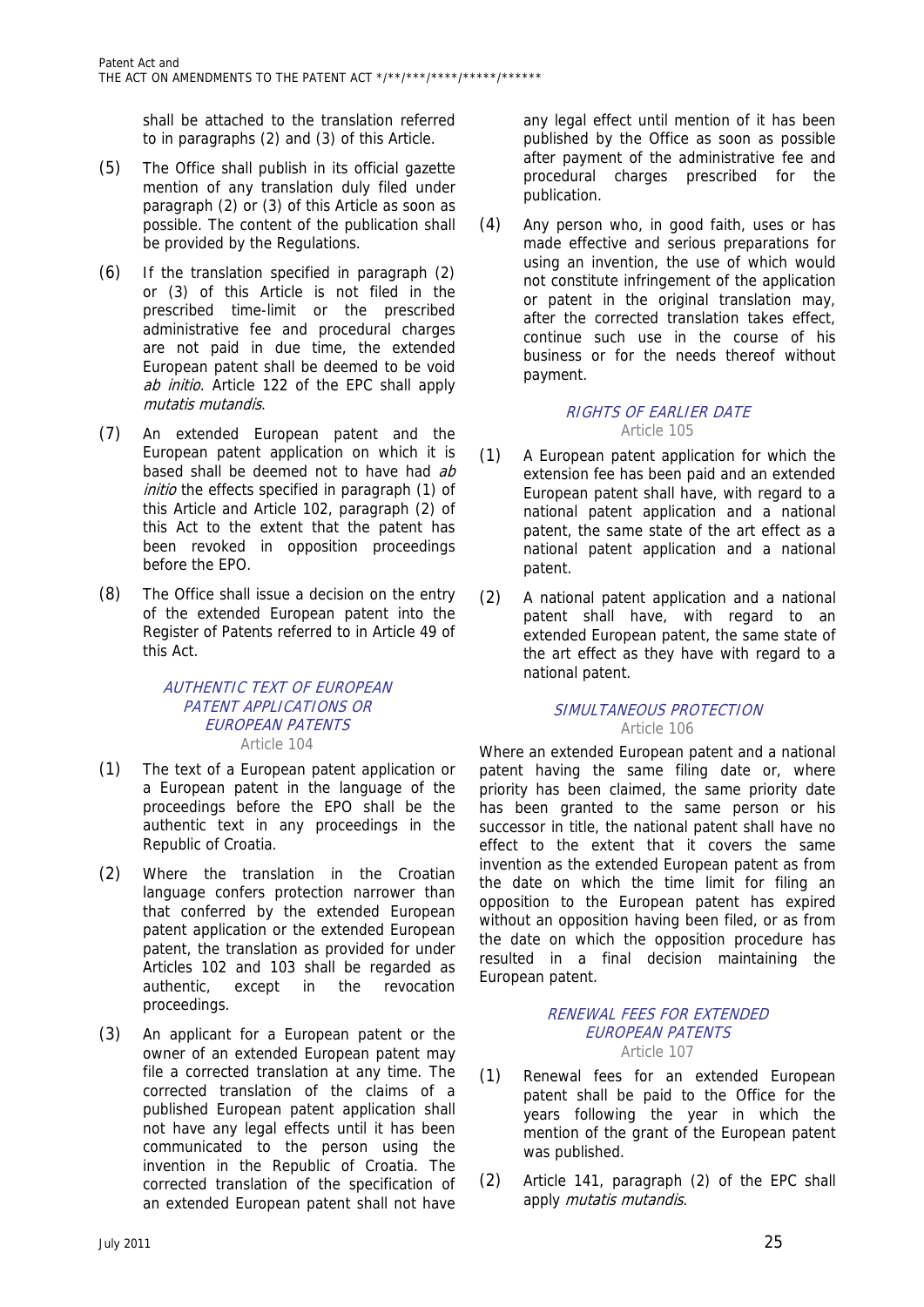# APPLICABILITY OF THE EPC Article 108

The provisions of the EPC and its implementing regulations shall not apply unless otherwise provided in the provisions of this Act.

# **XIII. INTERNATIONAL APPLICATION UNDER THE PATENT COOPERATION TREATY**

#### INTERNATIONAL APPLICATION Article 109

- (1) An international application shall be an application filed in compliance with the PCT. Any reference to the PCT in this Chapter of the Act shall be, at the same time, considered to be a reference to the Regulations under the Patent Cooperation Treaty.
- (2) The provisions of the PCT, this Act, and a regulation enacted by virtue of this Act shall apply to an international application filed with the Office as the receiving office, or in which the Office is indicated as a designated or elected office.

#### INTERNATIONAL APPLICATION FILED WITH THE OFFICE AS THE RECEIVING **OFFICE** Article 110

- (1) An international application may be filed with the Office as the receiving office if the applicant is a Croatian national, or any natural person domiciled in the Republic of Croatia or a legal person having its principal place of business in the Republic of Croatia.
- (2) The filing of the international application referred to in paragraph (1) of this Article shall be, in compliance with Article 16 of this Act, subject to the payment of the prescribed administrative fee and procedural charges for its transmittal to the International Bureau, within one month from the date of receipt of the international application.

# INTERNATIONAL APPLICATION FILED WITH THE OFFICE AS THE DESIGNATED OR ELECTED OFFICE Article 111

(1) An international application in which the Republic of Croatia is designated or elected, in compliance with the provisions of the PCT, for the grant of a national patent, shall, subject to payment of the administrative fee and procedural charges, be filed with the Office in the Croatian language not later than up to the expiration of a period of 31 months

from the international filing date or priority date respectively, if priority is claimed in the international application in compliance with Article 8 of the PCT.

- (2) The international application filed with the Office as a designated or elected office shall be published in the official gazette of the Office in a manner provided for in Article 35 of this Act.
- (3) The provisional rights provided for under the provisions of Article 60 of this Act for the international applications referred to in paragraph (1) of this Article shall be effective as of the date of publication of the translation in the Croatian language.
- (4) In respect of international applications referred to in paragraph (1) of this Article, the time limit within which one of the requests referred to in Article 36 of this Act may be filed shall run from the date of the publication in the official gazette of the Office.
- (5) An international application published under Article 21 of the PCT shall not be considered state of the art under Article 8, paragraph (3) of this Act as long as the conditions set out in paragraph (1) above have not been met.

# **XIV. TRANSITIONAL AND FINAL PROVISIONS**

#### PATENTS GRANTED UP TO THE APPLICATION OF THIS ACT Article 112

- (1) Patents entered into the Office Patent Register up to the date determined for the application of this Act shall remain in effect and the provisions of this Act shall apply to them.
- (2) The owner of a patent protecting the invention of medicine for humans and animals or inventions relating to the application of substances or compositions in the treatment of humans and animals, where the application was filed up to 31 December 1992, or the priority for such application was claimed up to 31 December 1992 may, in the procedure concerning the infringement of a patent, claim remuneration only through an action for the period after 1 January 1993.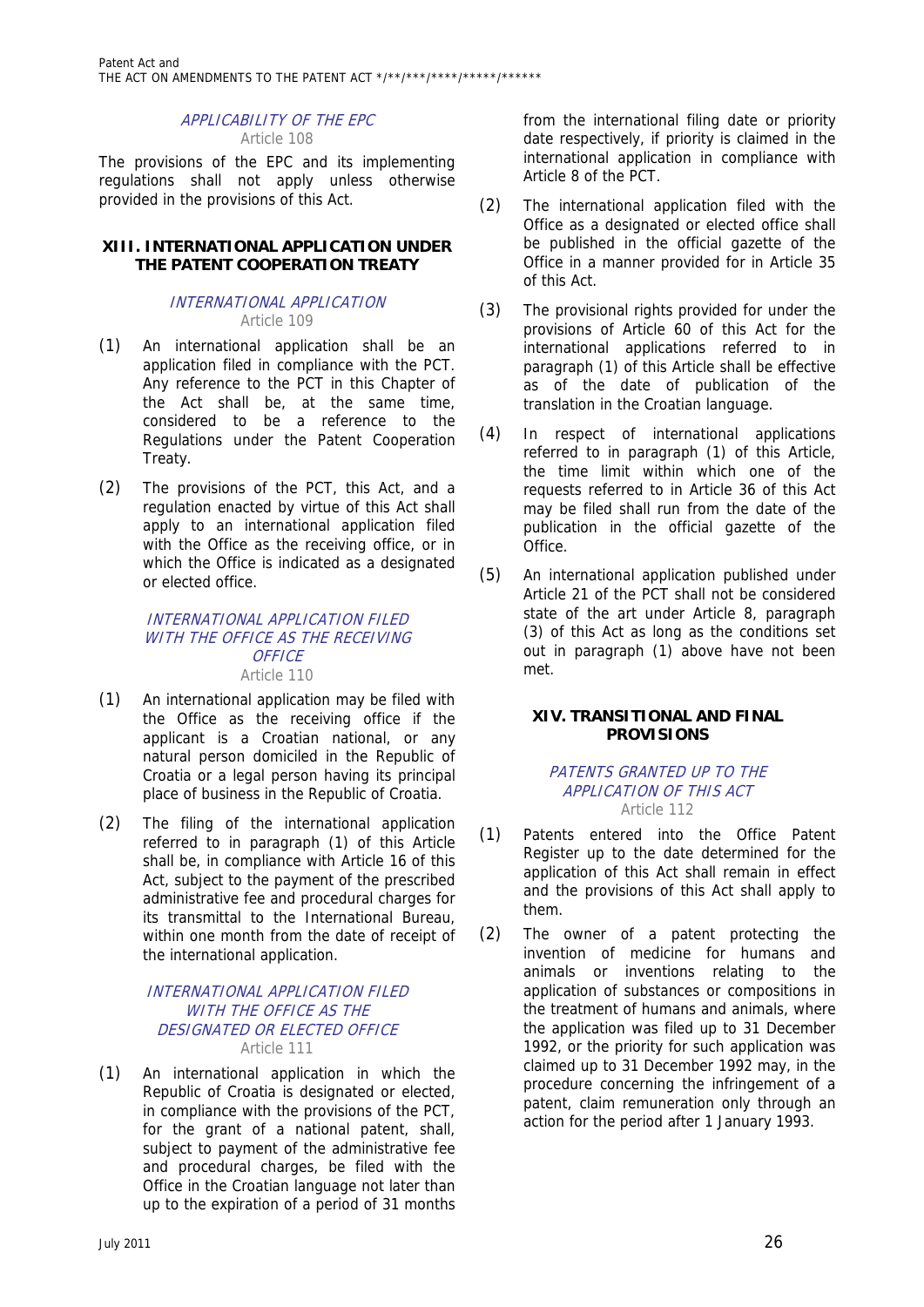# PENDING PROCEDURES Article 113

- (1) All patent granting procedures, procedures concerning proposals for the declaration of a patent null and void, and procedures concerning proposals for the revocation of the decision on the patent grant pending up to the beginning of application of this Act, shall be carried out according to the provisions in force up to the beginning of application of this Act.
- (2) Procedures concerning the infringement of a patent or rights conferred by a patent application pending up to the day the application of this Act begins, shall be carried out according to the provisions in force up to the day the application of this Act begins.

#### TRANSLATIONS ACCORDING TO THE AGREEMENT ON THE APPLICATION OF ARTICLE 65 OF THE EPC Article 114

- (1) The provisions of Article 103, paragraphs (2) and (3) of this Act providing for the obligation of the owner of the extended European patent to provide a translation of the specification and amended claims in the Croatian language, shall apply until the entry into force of the Agreement on the Application of Article 65 of the EPC, dated 17 October 2000.
- (2) After the entry into force of the Agreement referred to in paragraph (1), the owner of a patent shall provide the Office with the following:
	- 1. a patent specification in the English language or a translation in the English language of the specification, and the translation in the Croatian language of claims, where a patent has been granted in a language of the proceedings other than English, within the time limit and subject to payment of the prescribed administrative fee and procedural charges for publication as provided for under Article 103, paragraph (2) of this Act;
	- 2. a translation in the English and Croatian languages of the amended claims, where the extended European patent is maintained with amended claims, within the time limit and subject to payment of the prescribed administrative fee and procedural charges for publication as provided for under Article 103, paragraph (3) of this Act.
- (3) In the case of a dispute relating to the extended European patent, and upon the request of the alleged infringer, or the competent court or other judicial authority in the course of legal proceedings, the owner shall, at his own expense, provide a full translation of the specification in the Croatian language.
- (4) The translation referred to in paragraph (3) of this Act shall be regarded as authentic in any proceedings in the Republic of Croatia, except in revocation proceedings, where the translation in the Croatian language confers protection narrower in scope than that conferred by the extended European patent in the language of proceedings.

# **REGULATIONS** Article 115

The Regulations defining the matters referred to in: Article 17, paragraph (2); Article 20, paragraph (9); Article 21; Article 30, paragraph (2); Article 31, paragraph (2); Article 35, paragraph (4); Article 36, paragraph (3); Article 39, paragraph (4); Article 42, paragraph (2); Article 43, paragraph (3); Article 49, paragraph (3); Article 50, paragraph (2); Article 51, paragraph (2); Article 52, paragraph (2); Article 53, paragraph (2); Article 54, paragraph (3); Article 55, paragraph (4); Article 57, paragraph (7); Article 71, paragraph (9); Article 73, paragraph (2); Article 74, paragraph (1); Article 103, paragraph (5) and Article 109, paragraph (2) shall be enacted by the Minister competent for the work of the Office, upon a proposal by the Director General of the Office, not later than the date the application of this Act begins.

#### CESSATION OF THE VALIDITY OF OTHER PROVISIONS Article 116

The provisions of the Patent Act (Official Gazette nos. 78/1999 and 32/2002) shall cease to be valid on the date the application of this Act begins, with the exception of provisions set out in Article 95, in the section relating to representation, which shall apply up to the enactment of a special act.

# DEFERRED APPLICATION OF PARTICULAR PROVISIONS OF THE ACT Article 117

- (1) The application of the provisions laid down in Articles 71–73 and Article 84 of this Act shall begin on 1 March 2010.
- (2) The provisions laid down in Articles 99 108 and Article 114 of this Act shall apply from the entry into force of the Cooperation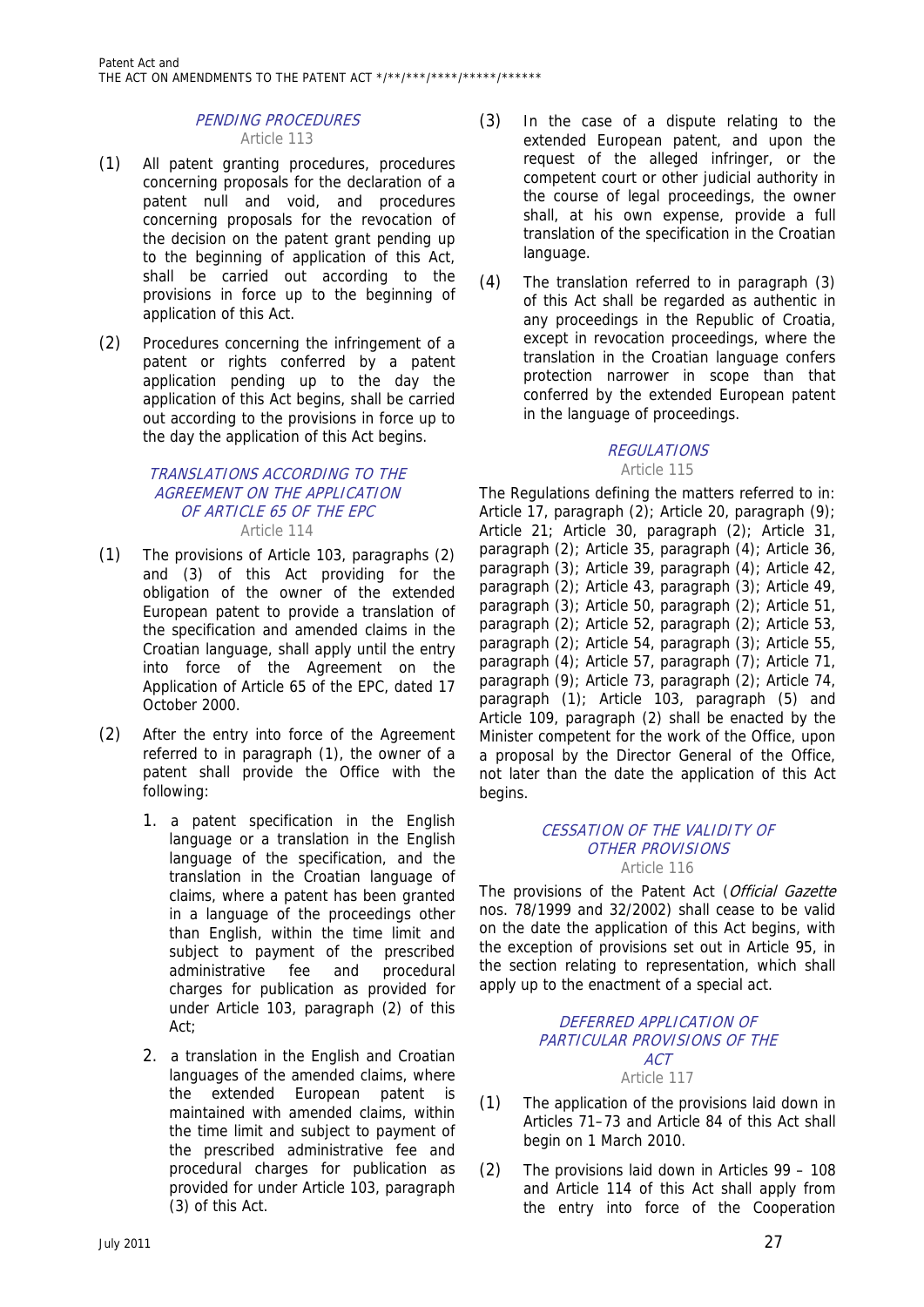Agreement between the Government of the Republic of Croatia and the European Patent Organization in the field of patents, in compliance with the provisions of the Act Ratifying the Cooperation Agreement between the Government of the Republic of Croatia and the European Patent Organization in the field of patents (Official Gazette – International Treaties, No. 14/2003).

# ENTRY INTO FORCE AND APPLICATION OF THE ACT Article 118

This Act shall enter into force on the eighth day following the date of publication thereof in the Official Gazette of the Republic of Croatia, and shall be applied as of 1 January 2004.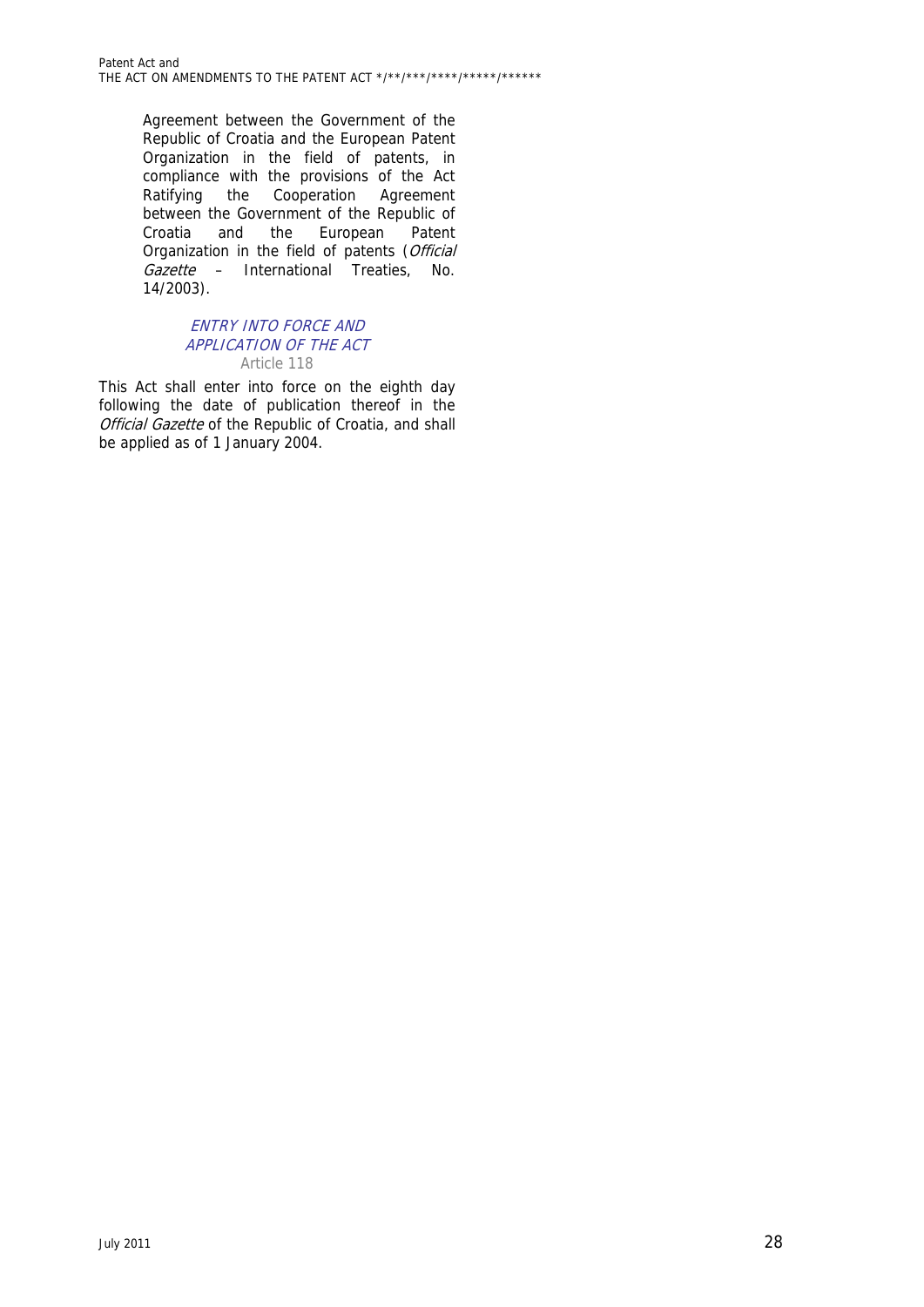# **ACT AMENDING THE PATENT ACT\***

In the Patent Act («Official Gazette» No. 173/03) Article 4 is amended to read:

- "(1) A legal or a natural person not having a principal place of business, a domicile or a habitual residence in the territory of the Republic of Croatia must be represented before the State Intellectual Property Office (hereinafter: the Office) by a representative entered in the Register of Representatives kept by the Office, if the matter of representation is not otherwise provided for by law.
- (2) By way of derogation from the provision set out in paragraph (1) of this Article, a foreign legal or natural person may individually, without a representative, perform the following acts:
	- 1. File patent applications,
	- 2. Perform other acts relating to the establishment of the filing date of a patent application,
	- 3. File true copies of the first patent application, when claiming priority right referred to in Article 23 of this Act,
	- 4. Receive from the Office notifications relating to the procedures referred to in items 1 to 3 of paragraph (2) of this Article,
	- 5. Pay the administrative fees and procedural charges in accordance with Article 16 of this Act.
- (3) In the case of individually performing the acts, referred to in paragraph (2) of this Article, a foreign legal or natural person shall communicate to the Office the address for correspondence, which shall be in the territory of the Republic of Croatia.
- (4) If a foreign legal or natural person fails to appoint a representative or to communicate the address for correspondence to the Office, in accordance with the provision set out in paragraph (3) of this Article, the Office shall invite it in writing to appoint a representative or to communicate the address for correspondence within a period of three months.
- (5) If a foreign legal or natural person fails to comply with the invitation of the Office referred to in paragraph (4) of this Article, the Office shall reject its communication by a decision, and provide for the legal service to be made by displaying of communications on the notice board of the Office.
- (6) By way of derogation from the provision set out in paragraph (1) of this Article, the administrative fees and procedural charges

for the maintenance of a patent may be paid by any person."

#### Article 2

In Article 21, item 3 is amended to read:

"a part of the patent application, which, at first sight appears to be the description of the invention, even though such description does not comply with all the requirements prescribed by this Act and the Regulations."

# Article 3

In Article 24 paragraphs  $(2)$ ,  $(3)$ ,  $(4)$  and  $(5)$  are added to read:

- "(2) If a patent application claiming priority of the first application is filed on the date, which is later than the date on which the priority period referred to in Article 23 paragraph (1) of this Act expired, the patent applicant may file a request for the restoration of the priority right.
- (3) The request referred to in paragraph (2) of this Article may be filed within two months from the date of expiration of the priority period.
- (4) The Office shall adopt a request for the restoration of the priority right, provided that the applicant:
	- 1. State the reasons for the failure to comply with the priority period in spite of due care required by the circumstances having been taken, and
	- 2. Pay the administrative fees and procedural charges referred to in Article 16 of this Act.
- (5) If the applicant fails to comply with the requirements referred to in paragraph (4) of this Article, the request referred to in paragraph (2) of this Article shall be rejected by a decision."

# Article 4

Following Article 24, Article 24a is added to read:

# "Article 24a

- (1) A patent applicant may file a request for the correction or addition of a priority claim within a time limit of sixteen months from the priority date or, if the correction or addition would cause a change in the priority date, sixteen months from the priority date as so changed, whichever sixteen-month period expires first, provided that such a request is filed within four months from the filing date of the patent application.
- (2) In addition to the request referred to in paragraph (1) of this Article, the applicant shall pay the administrative fees and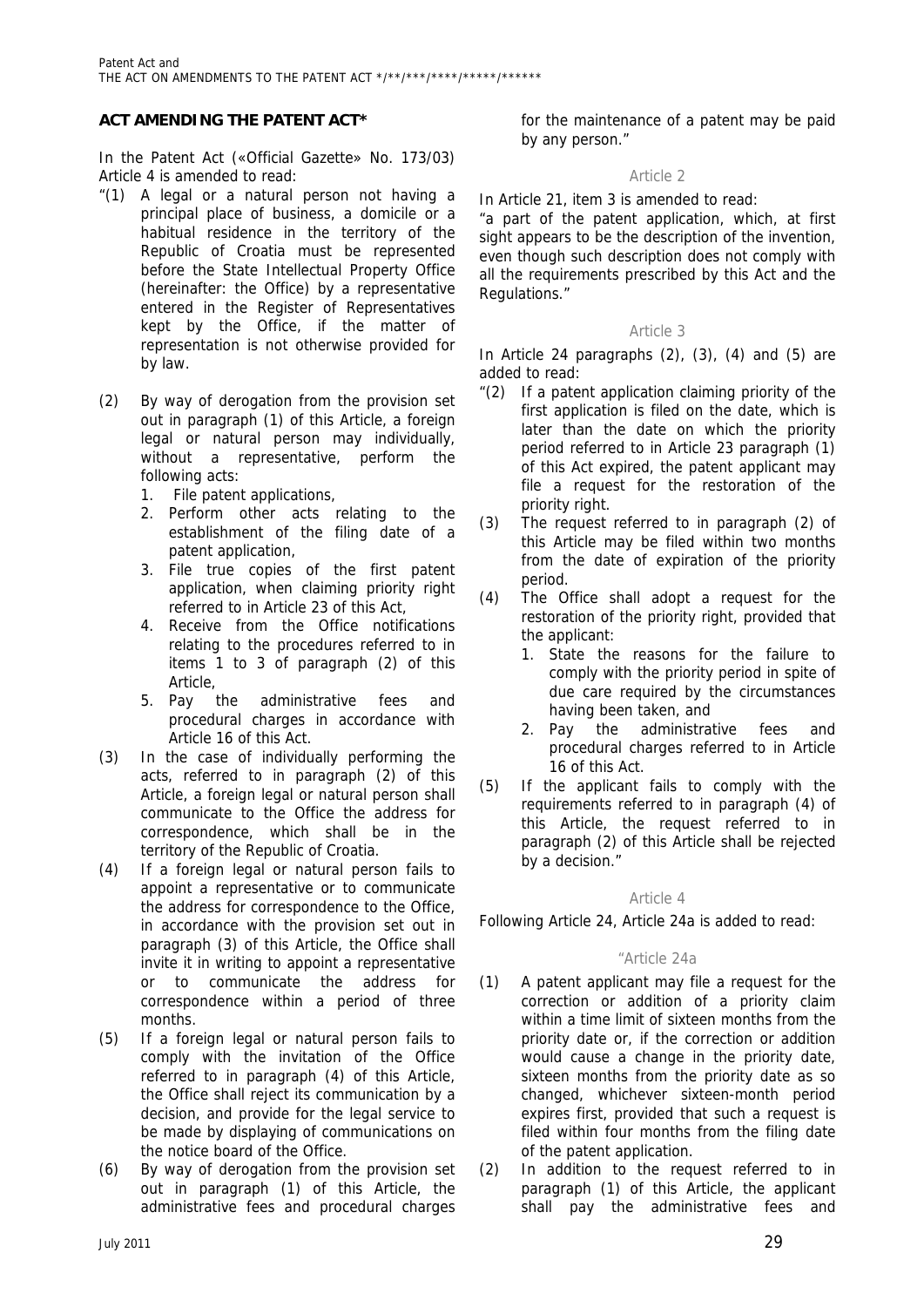procedural charges referred to in Article 16 of this Act. If the applicant fails to pay the administrative fees and procedural charges within the prescribed time limit, the request shall be rejected by a decision.

- (3) If the priority date is changed due to the correction or addition of the priority claim, the time limits shall be counted from the priority date as changed.
- (4) The request referred to in paragraph (1) of this Article shall not be filed after the applicant has filed a request for publication of the application in accordance with Article 35 paragraph (2) of this Act, unless such a request for publication is withdrawn before the technical preparations for publication of the application have been completed."

#### Article 5

In Article 41 words "paragraph (6)" are added to follow words "Article 5".

#### Article 6

In Article 57 paragraph (5) item 3 words: "Article 23" shall be replaced by words: "Articles 24 and 24a".

Item 6 is amended to read:

"filing of the request referred to in Article 57a".

#### Article 7

Following Article 57 a subtitle and Article 57a are added to read:

"9. Continued Processing

#### Article 57a

- (1) If the applicant for or the owner of a patent has failed to comply with a time limit for an act in a procedure before the Office and that failure has the direct consequence of causing a loss of rights conferred by a patent application or a patent, he may file a request for the continued processing with respect to the patent application or the patent. The Office shall authorize the continued processing, provided that the applicant:
	- 1. Files a request for the continued processing, and performs all the omitted acts within the prescribed time limit, and
	- 2. Pays the administrative fee and procedural charges in accordance with Article 16 of this Act.
- (2) A request for the continued processing may be filed within two months from the day on which he learned about the legal consequences referred to in paragraph (1) of this Article.
- (3) If the omitted acts have not been performed within the time limit referred to in paragraph

(2) of this Article, or if the administrative fees and procedural charges referred to in Article 16 of this Act have not been paid, a request for the continued processing shall be deemed not to be filed, and the decision to that effect shall be issued by the Office.

- (4) A request for the continued processing shall not be filed, if failure to comply with concerns the time limit:
	- 1. Referred to in paragraph (2) of this Article,
	- 2. For filing the request referred to in Articles 24 and 24a of this Act,
	- 3. For filing the proposal referred to in Article 57 of this Act,
	- 4. For all the acts in the procedures before the Office involving several parties.
- (5) If the Office complied with the request referred to in paragraph (1) of this Article the provision set out in Article 57 paragraph (6) of this Act shall apply mutatis mutandis."

#### Article 8

In Article 74 paragraph (1) words "by the Regulations" shall be replaced by words: "regulation enacted by virtue of this Act".

# Article 9

In Article 100 paragraph (4) words: "paragraphs (1) and (2)" shall be replaced by words "paragraphs (2) and (3)".

#### Article 10

This Act shall enter into force on the day of its publication in the "Official Gazette", while Article 5 has been applied as from 1 January 2004.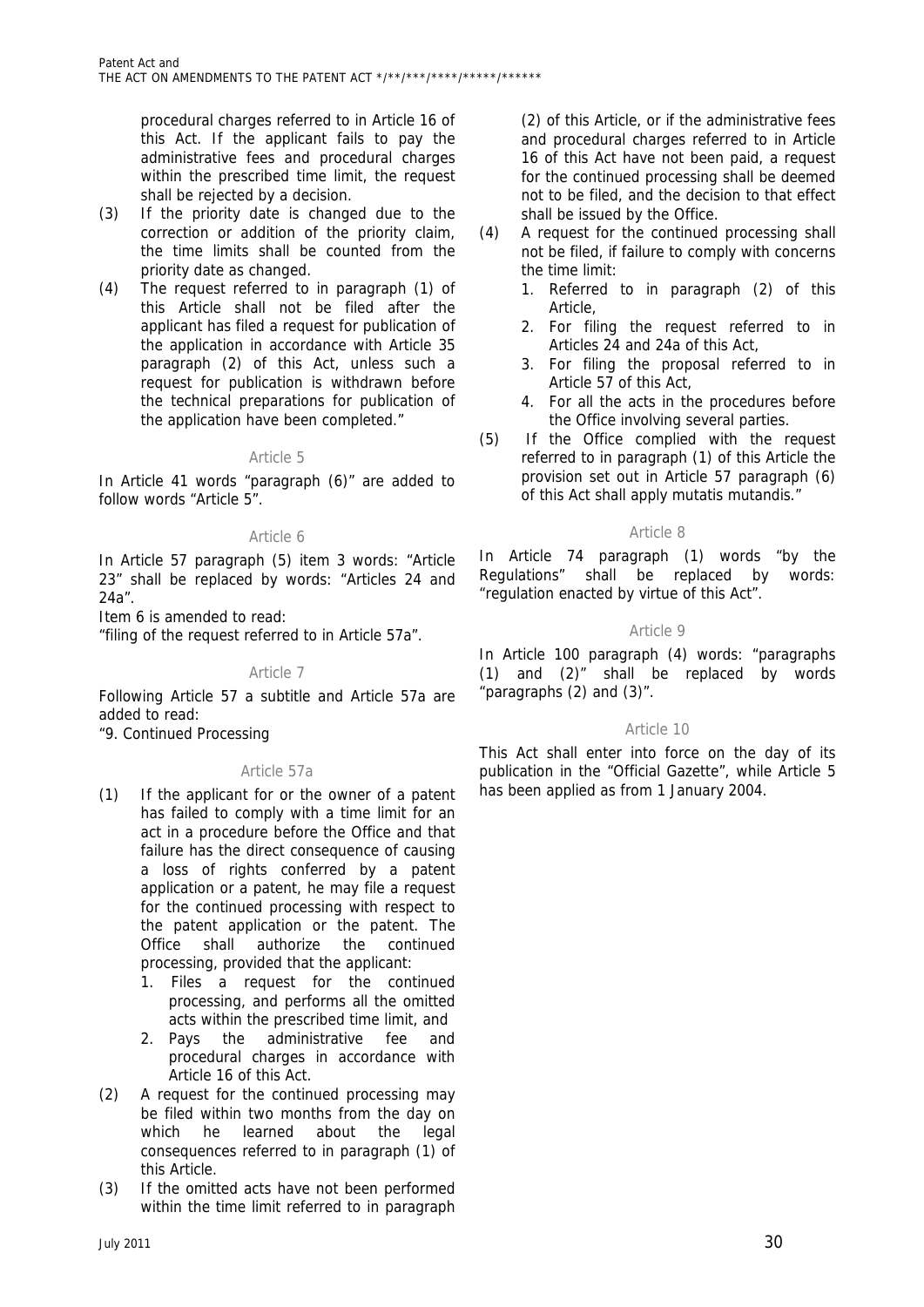#### THE ACT ON AMENDMENTS TO THE PATENT ACT\*\*

#### Article 1

In the Patent Act ("Official Gazette" 173/2003 and 87/2005), in Article 5, paragraph (7) is added to read:

"(7) The provision of paragraph (6) of this Article shall exclude patentability of the subject-matter or activities referred to in that provision only to the extent to which a patent application or a patent relates to such subject-matter or activities as such."

#### Article 2

In Article 6, paragraph (1), item 1 the Croatian word translated as "Act;" is replaced by the Croatian words translated as "Act, whereby"

#### Article 3

In Article 7 paragraph (1) after the Croatian word translated as "morality" a comma is inserted and is followed by the Croatian words translated as "but not merely because such exploitation is prohibited by law or other regulation."

#### Article 4

#### Article 15 is amended to read:

"(1) The State Intellectual Property Office (hereinafter: the Office) shall carry out the administrative procedures for the grant of patents, consensual patents and Supplementary Protection Certificates, and shall perform other administrative and professional tasks concerning the protection of inventions.

(2) The administrative decisions issued by the Office in the first instance may be appealed and the appeals shall be decided on by the Board of Appeal in accordance with the provisions of this Act.

(3) The provisions of the Act on General Administrative Proceedings shall apply to particular matters concerning the procedure referred to in paragraphs (1) and (2) of this Article, not regulated by this Act.

(4) The administrative decisions issued by the Board of Appeal in the second instance may be subject to administrative disputes, in accordance with the Act on Administrative Disputes."

#### Article 5

In Article 16, paragraph (1), after the Croatian words translated as "maintenance of a patent" a comma is inserted and is followed by the Croatian words translated as "a consensual patent and a Supplementary Protection Certificate".

After paragraph (2), paragraph (3) is added to read:

"(3) The filing of an appeal shall be subject to payment of the administrative fee and procedural charges in accordance with special regulations. If the fee and procedural charges are not paid before the expiration of the appeal period, the appeal shall not be considered as filed."

# Article 6

In Article 23, paragraph (1), the Croatian words translated as "any legal or natural person", are replaced by the same Croatian words in the appropriate grammatical case, with no relevance to the English translation, and the Croatian words translated as "his successor in title", are replaced by the same Croatian words in the appropriate grammatical case, with no relevance to the English translation. After the Croatian words translated as "the first application", a Croatian word is inserted, with no relevance to the English translation.

# Article 7

In Article 24, paragraph (5) is amended to read:

"(5) Prior to refusing a request for the restoration of the priority right, the Office shall inform the applicant of the reasons for which it intends to refuse the request in its entirety or in part, and shall invite him to file observations on such reasons within two months from the date of receipt of the invitation."

#### Article 8

After Article 24a, Article 24b is added to read:

#### "Article 24b

The requests referred to in Article 24 paragraph (2) and Article 24a paragraph (1) of this Act may not be filed after the patent applicant filed a request for the publication of an application in accordance with Article 35 paragraph (2) of this Act, unless such request for the publication is withdrawn before completion of the technical preparations for the publication of the application."

# Article 9

In Article 29, paragraph (1), item 3, a spelling error of the Croatian words translated as "in a foreign language" is corrected.

In item 5, the Croatian words translated as "a natural or a legal person having domicile or principal place of business" are replaced by the Croatian words translated as "a natural or a legal person having principle place of business, or domicile or habitual residence".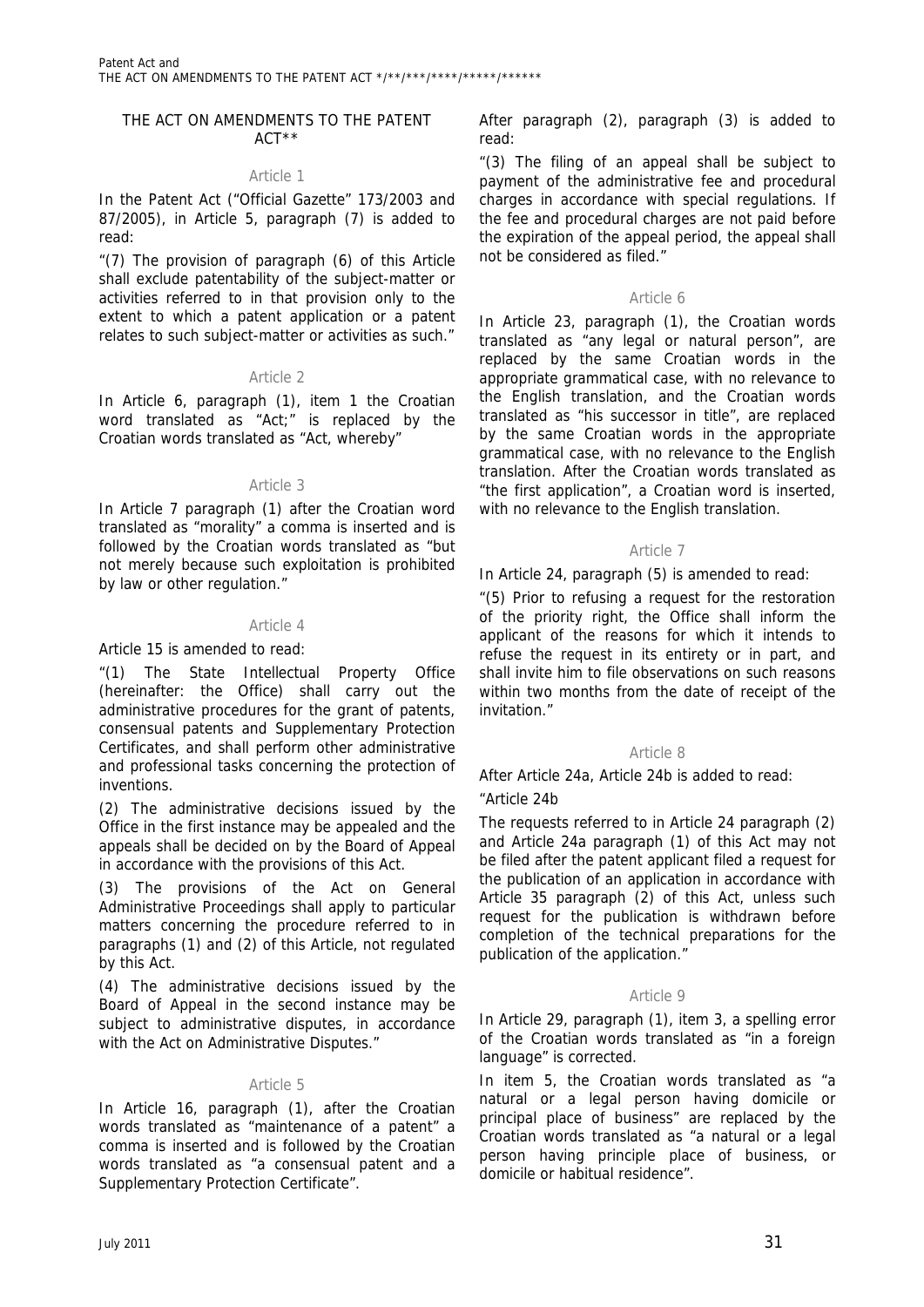# Article 10

In Article 34, paragraph (1), items 4 and 5 are deleted.

Paragraph (5) is deleted.

The former paragraph (6) becomes paragraph (5).

#### Article 11

In Article 36, paragraph (1), item 2 is deleted. The former item 3 becomes item 2.

# Article 12

The heading above Article 38, and Articles 38, 39 and 40 are deleted.

# Article 13

In Article 47, paragraph (1), item 2 is deleted. The former item 3 becomes item 2.

#### Article 14

In Article 48, paragraph (1), item 2 is deleted. The former item 3 becomes item 2.

# Article 15

The heading above Article 54 and Article 54 are deleted.

#### Article 16

The heading above Article 57 translated as "8. Reinstatement of Rights" is amended to read "8. Restitutio in Integrum".

In Article 57 the Croatian words translated as "reinstatement of rights" in the appropriate grammatical case are replaced by the Croatian words translated as restitutio in integrum in the appropriate grammatical case.

In paragraph (3), the second sentence is added to read:

"In the case of failure to comply with a time limit for payment of a renewal fee for the maintenance of a patent, the time limit prescribed in Article 74 paragraph (3) of this Act shall be included in the one-year period."

In paragraph (5) item 7, number "104" is replaced by number "103".

#### Article 17

In Article 58, paragraph (5) is amended to read:

"(5) In the absence of proof to the contrary, a product shall be considered as having been obtained by a protected process, if the product is new, or if it is likely that the product was obtained

by a protected process, and that the patent owner has been unable, despite reasonable efforts, to determine the process actually used. The likelihood that the product was obtained by the protected process shall exist, in particular, where the protected process is the only process known."

#### Article 18

After Article 61, Title "Va AMENDMENT OF A PATENT", a heading and Article 61a, are added to read:

# "ENTRY OF CHANGES IN THE REGISTERS

# Article 61a

(1) Upon the request by a party for the entry of changes in the register, the Office shall issue a decision on the entry in the Register of Patent Applications, or in the Register of Patents of the changes, which have occurred after the filing of the application, or following the entry of the decision on the grant of a patent.

(2) The changes referred to in paragraph (1) of this Article, as entered, shall be published in the official gazette of the Office.

(3) The procedure concerning the entry of changes in the Registers of the Office, and the publication thereof in the official gazette, as well as payment of the fees and procedural charges shall be laid down by the Ordinance and special regulations enacted pursuant to this Act."

#### Article 19

In Article 62, paragraph (5) is amended to read:

"(5) A licence and the transfer of rights shall have effect against third persons from the date of their entry in the register."

After paragraph (5), paragraph (6) is added to read:

"(6) The provisions of this Article shall also apply mutatis mutandis to the conclusion of licence contracts and contracts on the transfer of the rights conferred by a patent application, a consensual patent and a Supplementary Protection Certificate."

#### Article 20

After Article 62, headings and Articles 62a and 62b are added to read:

#### "RIGHTS IN REM AND LEVY OF EXECUTION"

#### Article 62a

(1) A patent may be the subject of the rights in rem and levy of execution.

(2) A right in rem shall be entered in the register upon the request of a lien creditor or a lien debtor. The granting of a right in rem shall have effect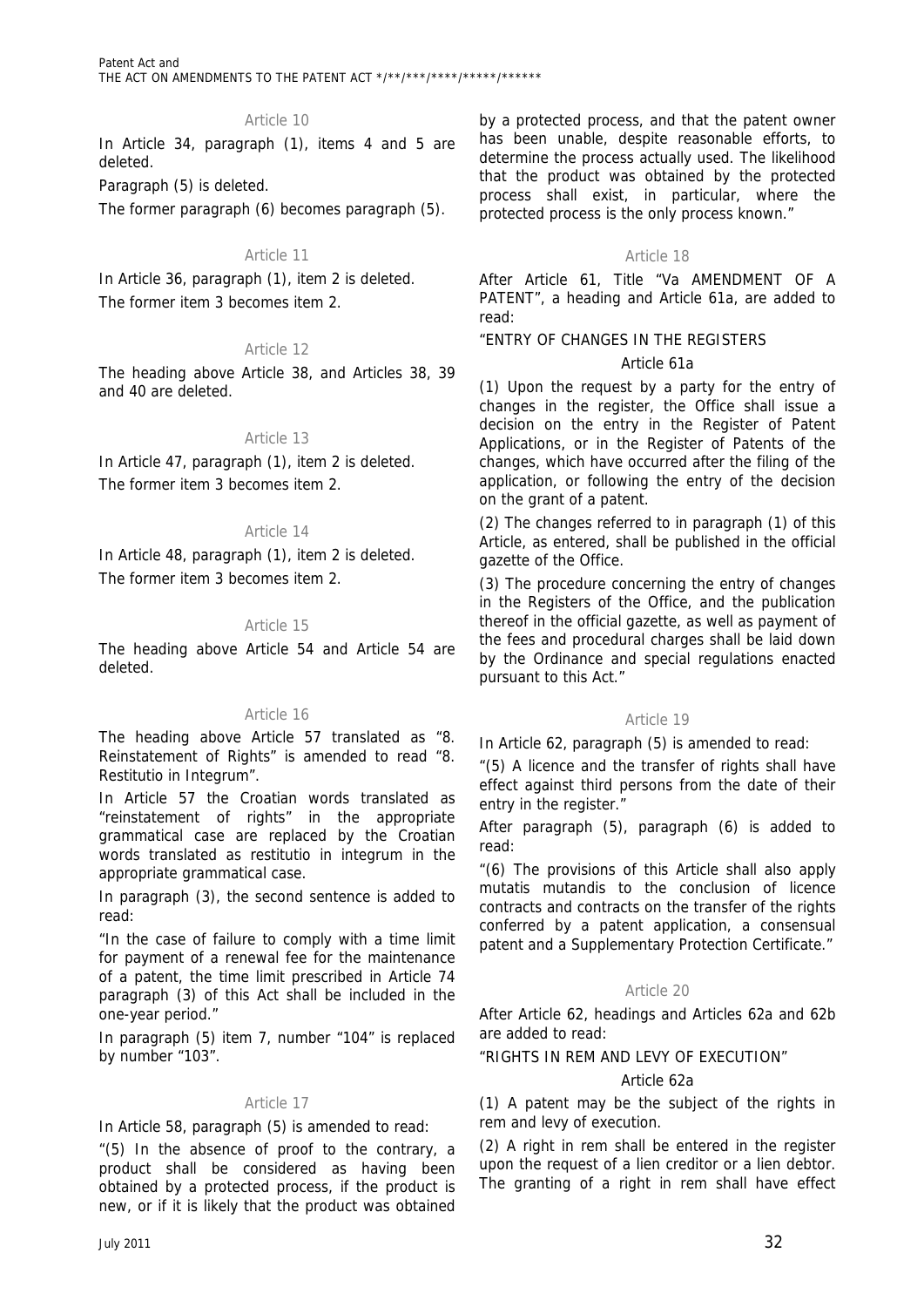against third parties as of the date of its entry in the register.

(3) The court levying an execution ex officio shall inform the Office without delay of the execution levied upon a patent for the purpose of the entry of the levy of execution in the register. The entry of the levy of execution in the register shall be carried out at the expense of the execution creditor.

(4) The provisions of this Article shall also apply mutatis mutandis to the grant of the rights in rem and to the levy of execution upon the right conferred by a patent application, a consensual patent and a Supplementary Protection Certificate.

#### BANKRUPTCY PROCEEDINGS

#### Article 62b

Where a patent, or the right conferred by a patent application, a consensual patent or a Supplementary Protection Certificate forms part of a bankruptcy estate, the bankruptcy estate manager shall inform the Office ex officio of the institution of the bankruptcy proceedings for the purpose of the entry of the bankruptcy in the register."

#### Article 21

#### Article 66 is amended to read:

"(1) The placing on the market in the territory of the Republic of Croatia, or, after the accession of the Republic of Croatia into the full membership of the European Union, in the territory of any of the States of the European Union, or States Parties to the Agreement Creating the European Economic Area, of a product made according to the invention or a product directly obtained by a process which is the subject matter of an invention by the owner of a patent, or with his express authorization shall exhaust for the territory of the Republic of Croatia, the exclusive rights conferred by the patent in respect to such a product.

(2) The provisions of paragraph (1) of this Article shall also apply mutatis mutandis to the exclusive rights conferred by the Supplementary Protection Certificate."

#### Article 22

After the Title "VII COMPULSORY LICENCES", a subheading 1, Article 67a and subheading 2 are added to read:

"1. Common Provisions

# COMPETENCE AND PROCEDURE FOR THE GRANT OF A COMPULSORY LICENCE

# Article 67a

(1) The Commercial Court in Zagreb shall be competent to grant compulsory licences.

(2) The procedure for the grant of a compulsory licence shall be instituted by a legal action against the owner of a patent or a holder of a Supplementary Protection Certificate, containing an application for the grant of a compulsory licence. In the notice of legal action, the plaintiff shall indicate all the facts and present all the evidence, on which the application is based. The court shall decide on the grant of a compulsory licence by a judgment.

(3) The decisions of the court issued in the procedures for the grant of a compulsory licence may be appealed in accordance with the rules laid down in the Act on Civil Proceedings.

(4) In the absence of proof to the contrary, it shall be considered that, in the procedure for the grant of a compulsory licence, the owner of a patent or the holder of a Supplementary Protection Certificate is the person who is entered as such in the Register of Patents.

(5) The Act on Civil Proceedings shall apply to particular matters relating to the procedure for the grant of a compulsory licence, not regulated by this Act.

2. Compulsory licences in the cases of insufficient exploitation of a patent, national emergencies, the need for protection from unfair market competition, exploitation of another patent or protected plant variety, and cross-licensing."

#### Article 23

In Article 68, paragraph (4), the words cited at the end of the first sentence "or protected plant variety" are deleted.

#### Article 24

After Article 69, a subheading "3. Compulsory licences for patents relating to the manufacture of pharmaceutical products intended for export to countries having public health problems", and headings and Articles 69a to 69h are added to read:

# "GRANTING OF A COMPULSORY LICENCE"

# Article 69a

(1) The court may grant to any person filing an application pursuant to the provisions of this Act, a compulsory licence for a patent and/or issue a Supplementary Protection Certificate required for the manufacture and sale of pharmaceutical products, when such products are intended for export to importing countries having public health problems. When deciding on the grant of a compulsory licence the court shall take into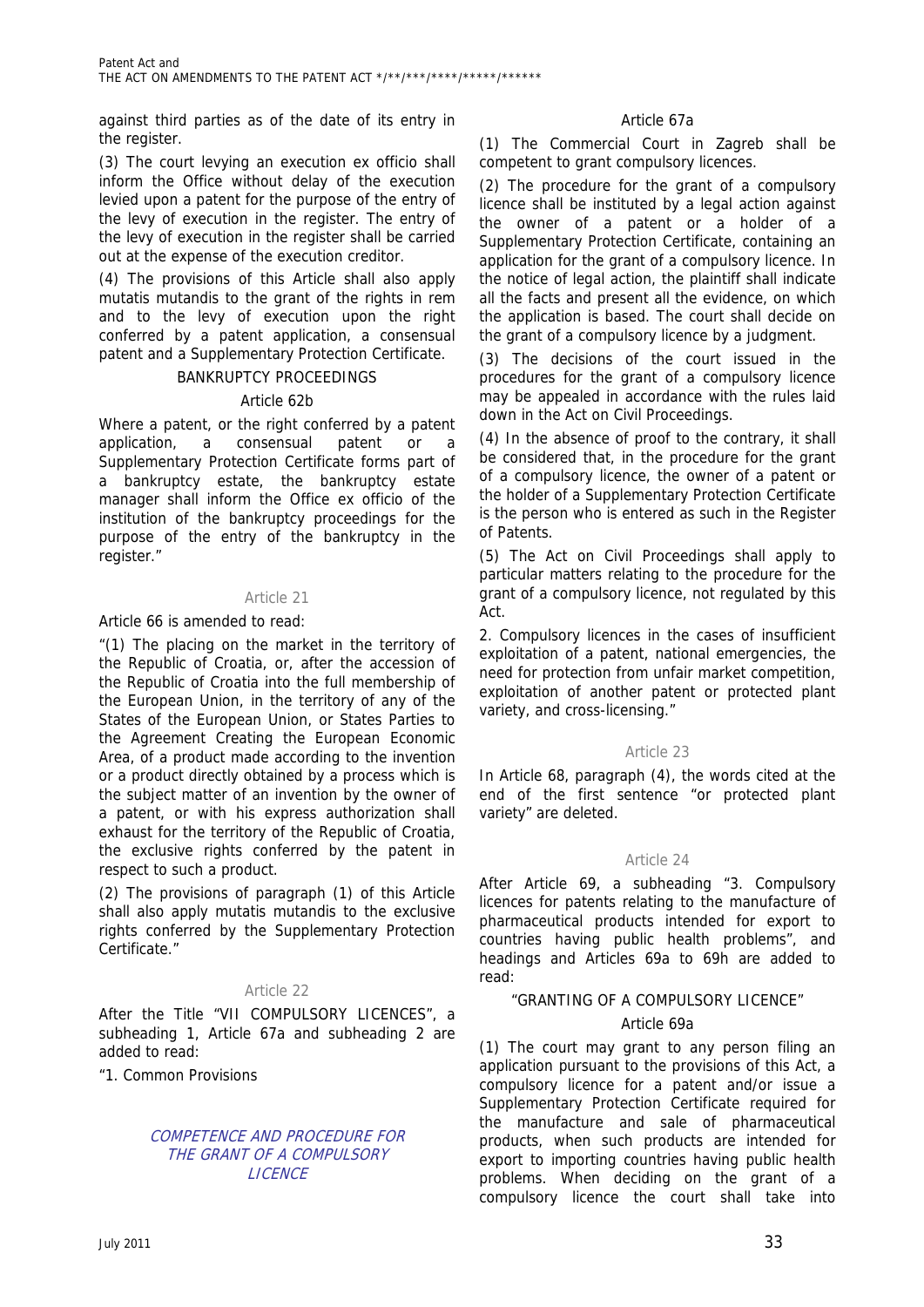consideration in particular, the need to implement the Decision adopted by the WTO General Council on 30 August 2003 on the implementation of paragraph 6 of the Doha Declaration on the TRIPS Agreement and Public Health (hereinafter: the Decision) of 14 November 2001.

(2) The pharmaceutical product referred to in paragraph (1) of this Article shall be any product of the pharmaceutical industry, including medicinal products for human use, comprising any substance or combination of substances intended for treating or preventing disease in human beings, and any substance or combination of substances, which may be administered to human beings with a view to restoring, correcting or modifying physiological functions in humans, by exerting a pharmacological, immunological or metabolic action, or to making a medicinal diagnosis, including active ingredients and diagnostic kits ex vivo.

(3) The importing country referred to in paragraph (1) of this Article shall be any country to which the pharmaceutical product is to be exported. The importing country may be:

(a) any least-developed country appearing as such in the United Nations list;

(b) any member of the WTO, other than the leastdeveloped country members referred to in item (a) of this paragraph that has made a notification to the Council for TRIPS of its intention to use the system as an importer, including whether it will use the system in whole or in a limited way;

(c) any country that is not a member of the WTO, but is listed in the OECD Development Assistance Committee's list of low-income countries with a gross national product per capita of less than USD 745, and has made a notification to the Office of its intention to use the system as an importer, including whether it will use the system in whole or in a limited way.

(4) Any WTO member that has made a declaration that it will not use the system as an importing WTO member is not an eligible importing country.

(5) Importing countries, which are not WTO members, and are least developed or developing countries, eligible under paragraph (3) of this Article shall comply with additional requirements:

(a) the importing country shall make the notification pursuant to the Decision directly to the Office;

(b) the importing country shall state in the notification that it will use the system to address public health problems, and not as an instrument to pursue industrial or commercial policy objectives, and that it will adopt the measures referred to in paragraph 4 of the Decision;

(c) the court may, upon a legal action instituted by a right holder or by the Office, terminate a compulsory license, if the importing country has failed to comply with its obligations referred to in item (b).

(6) A legal action containing an application for the grant of a compulsory license shall be instituted before the court pursuant to the provisions of Article 67a of this Act, if in the territory of the Republic of Croatia there is a patent or a Supplementary Protection Certificate the effects of which cover the intended manufacturing and sale activity for export purposes.

(7) A legal action shall contain:

(a) information concerning the applications for compulsory licences filed in other countries for the same product with details of the quantities and importing countries concerned;

(b) information concerning the applicant for a compulsory licence and of her/his representative, if any;

(c) the non-proprietary name of the pharmaceutical product, which the applicant intends manufacture under the compulsory licence;

(d) the quantity of the pharmaceutical product, which the applicant intends to manufacture under the compulsory licence;

(e) the importing country;

(f) evidence of prior negotiations with the right holder pursuant to the provisions of paragraph (10) of this Article;

(g) evidence of a specific request from an authorized representative of the importing country, or a non-governmental organization acting with the formal authorization of one or more importing countries, or UN bodies or other international health organization acting with the formal authorization of one or more importing countries, indicating the quantity of the product required.

(8) When deciding on an application for the grant of a compulsory license, the court shall verify in particular the following:

(a) whether each importing country cited in the application, which is a WTO member, has made a notification to the WTO pursuant to the Decision, or whether each importing country cited in the application, which is not a WTO member, has made a notification to the Office pursuant to the provisions of this Article in respect of each of the products covered by the application. This shall be without prejudice to the possibility, which the leastdeveloped countries have pursuant to the Decision of the TRIPS Council of 27 July 2002;

(b) that the quantity of the product cited in the application does not exceed that notified to the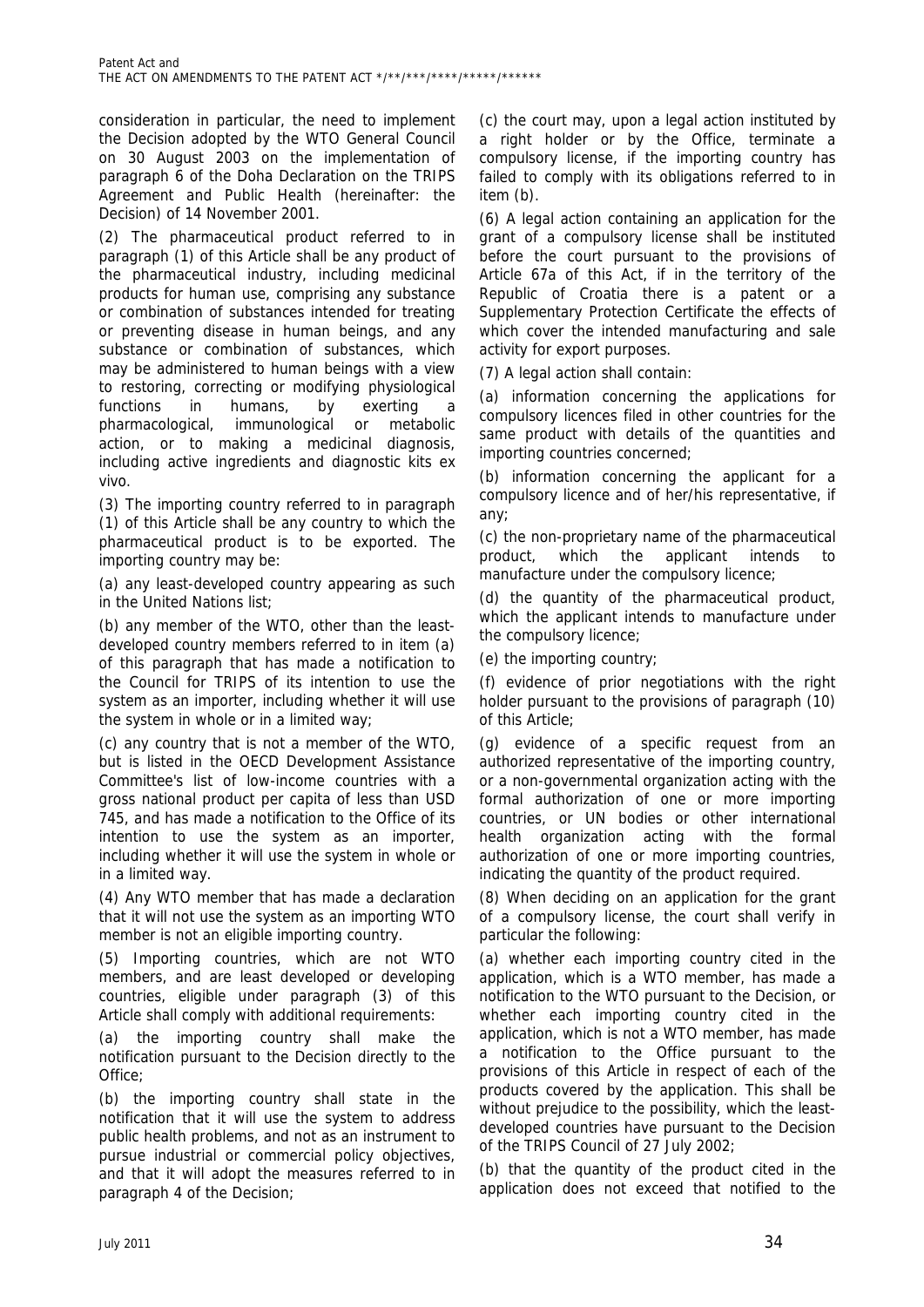WTO and the Office, respectively, by an importing country, which is a WTO member;

(c) that, taking into account other compulsory licenses granted elsewhere, the total amount of the product authorized to be produced for any importing country does not significantly exceed the amount notified by that country to the WTO, and the Office, respectively.

(9) The information referred to in paragraph (8) of this Article shall be provided and presented in a legal action by the applicant for the grant of a compulsory licence.

(10) A compulsory license may be granted only if the applicant has made efforts to obtain authorization from the patent owner for the exploitation of the protected invention on reasonable commercial terms and conditions, and if such efforts have not been successful within thirty days prior to a legal action. This provision shall not apply in situations of national emergency or other circumstances of extreme urgency, or in cases of public non-commercial use, pursuant to Article 31, item (b) of the TRIPS Agreement.

# COMPULSORY LICENSE CONDITIONS

# Article 69b

(1) A compulsory license shall be granted as a nonexclusive license, and its scope and duration, which shall be cited in a decision on its grant, shall be exclusively limited to the purpose for which it has been granted. The quantity of products to be manufactured under such licence shall not exceed the quantity necessary to satisfy the needs of the importing country, or importing countries cited in a legal action, taking into account the quantity of the products manufactured under compulsory licenses granted elsewhere.

(2) A compulsory license shall be transferred only with the production plant in which the invention, it is granted for, has been exploited.

(3) In its decision the court shall specify the acts, which the applicant is entitled to perform, and which are necessary for the purpose of manufacturing the products intended for export and distribution in the country or countries cited in the application. No product made or imported under a compulsory license shall be offered for sale or put on the market in any country other than that cited in the application, except where an importing country avails itself of the possibilities under subparagraph 6(i) of the Decision to export to fellow members of a regional trade agreement that share the health problem in question.

(4) In its decision the court shall order that the products made under such license shall be clearly identified, through specific labeling or marking, as being produced under a compulsory licence. The

products shall be distinguished from those made by the right holder through special packaging and/or special coloring or shaping, provided that such distinction is feasible, and does not have a significant impact on price. The packaging and any associated literature shall bear an indication that the product is subject to a compulsory license, giving the name of the competent court which granted it, the file number and specifying clearly that the product is intended exclusively for export to and distribution in the importing country or countries. Details of the product characteristics shall be made available to the customs authorities in the Republic of Croatia and the Member States of the European Union.

(5) In its decision the court shall order that before shipment to the importing country the licensee shall post on a web site, the address of which shall be communicated to the Office, the following information:

(a) the quantities of products being supplied under the licence to the importing countries;

(b) the distinguishing features of the product concerned.

(6) If a product covered by a compulsory licence granted in the Republic of Croatia, is patented in the importing country cited in the application, the product shall only be exported if those countries have issued a compulsory licence for the import, sale and/or distribution of the product concerned.

(7) In its decision the court shall order the applicant to pay remuneration to the right holder, as determined by the court as follows:

(a) in the cases of national emergency or other circumstances of extreme urgency or in cases of public non-commercial use under Article 31 item (b) of the TRIPS Agreement, the remuneration shall be a maximum of 4% of the total price to be paid by the importing country or on its behalf;

(b) in all other cases, the remuneration shall be determined taking into account the economic value of the use authorized under the license to the importing country or countries concerned, as well as humanitarian or non-commercial circumstances relating to the issue of the license.

(8) When the court decision on the grant of a compulsory license has become final, the court may, upon a claim for the preservation of evidence filed by the right holder, inspect books and other records kept by the licensee, for the sole purpose of checking whether all the obligations contained in the court decision on the grant of a compulsory license, and in particular those relating to the final destination of the products, have been complied with. The books and records shall contain a proof of exportation of the product, in the form of a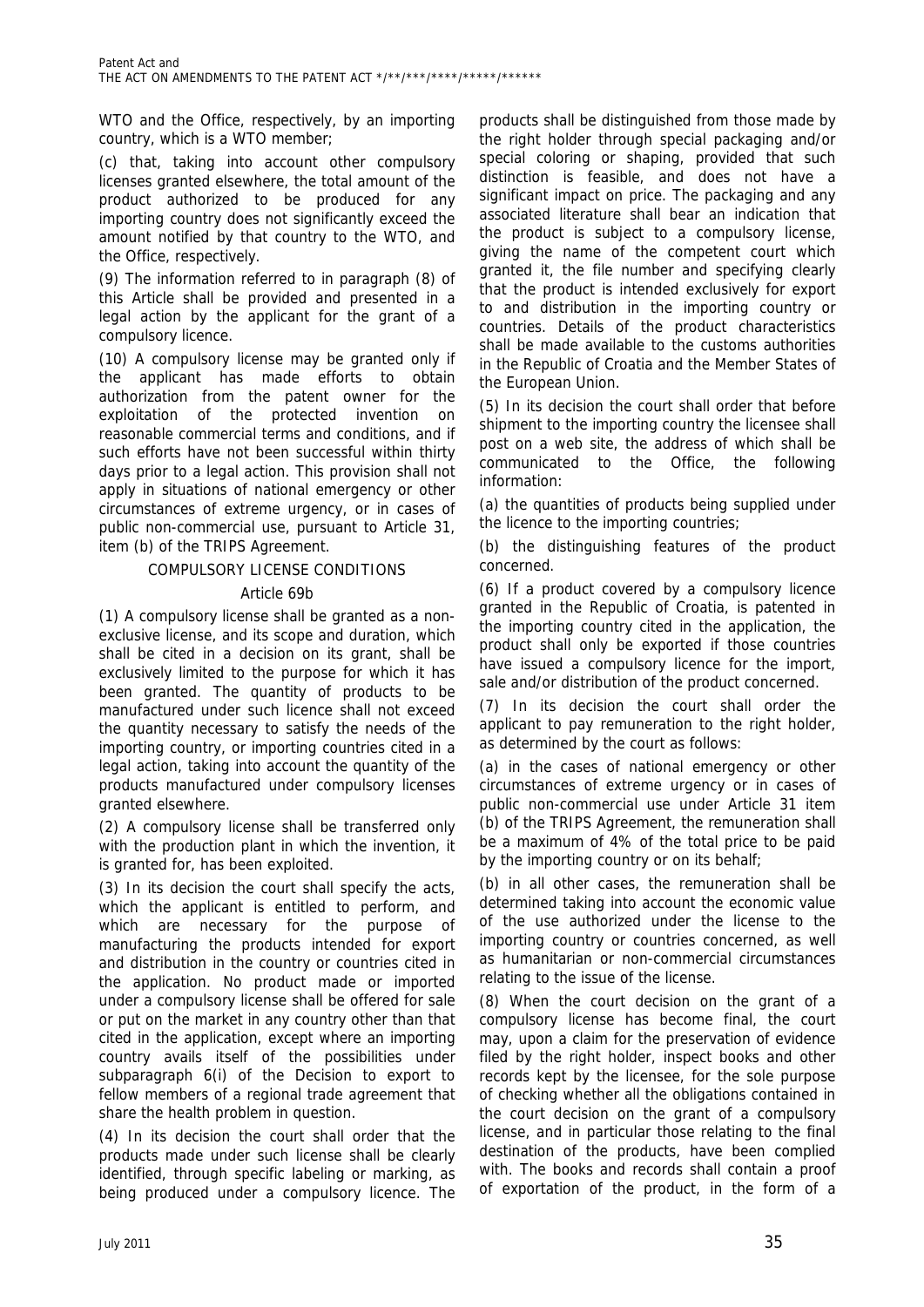declaration of exportation certified by the customs authority, and a proof of importation.

(9) The license conditions shall be without prejudice to the method of distribution in the importing country.

# REFUSAL OF AN APPLICATION FOR THE GRANT OF A COMPULSORY LICENCE

# Article 69c

The court shall refuse by a decision an application for the grant of a compulsory license if it does not contain elements necessary for taking a decision, or if any of the conditions for the grant of a compulsory licence laid down in this Act have not been met.

# TERMINATION OR MODIFICATION OF A COMPULSORY LICENCE

# Article 69d

(1) The right holder or the licensee may institute a legal action claiming from the court to terminate a compulsory licence, if it has established that the counter party has failed to respect a decision on the grant of a compulsory license. In its decision to terminate the compulsory license, the court shall specify the time period within which the licensee shall arrange for any product in his possession, custody, power or control to be redirected at his expense to the countries in need referred to in Article 69a of this Act, or otherwise disposed of, in consultation with the right holder.

(2) When notified by the importing country that the amount of pharmaceutical product has become insufficient to met its needs, the licensee may institute a legal action, claiming the modification of the licence conditions, for the purpose of permitting the manufacture and export of additional quantities of the product to the extent necessary to meet the needs of the importing country concerned. In such cases the court shall apply expeditious proceedings. If the additional quantity of the product requested does not exceed 25%, the provisions of Article 69a paragraph (8) of this Act shall not apply.

# NOTIFICATIONS

# Article 69e

(1) The court shall notify the Council for TRIPS through the intermediary of the Office of its final decisions on the grant of compulsory licenses, and of the license conditions, as well as of its termination or modification.

(2) The information provided shall include in particular:

- (a) the name and address of the licensee;
- (b) the product concerned;
- (c) the quantity to be supplied;
- (d) the importing country;

(e) the duration of the licence;

(f) the website address referred to in Article 69b, paragraph (5) of this Act.

# PROHIBITION OF IMPORTATION

# Article 69f

(1) The import into the Republic of Croatia and the member countries of the European Union of products manufactured under a compulsory license granted pursuant to the provisions of this Act for the purposes of release for free circulation, reimport, placing under suspensive procedures or placing in a free zone or free warehouse shall be prohibited.

(2) Paragraph (1) of this Article shall not apply in the case of re-export to the importing country cited in the application and identified in the packaging and documentation associated with the product, or placing under a transit or customs warehouse procedure or in a free zone or free warehouse for the purpose of re-export to that importing country.

# ACTION BY CUSTOMS AUTHORITIES

# Article 69g

(1) If there are sufficient grounds for suspecting that products manufactured under a compulsory license granted pursuant to the provisions of this Act are being imported in the Republic of Croatia contrary to the provisions of Article 69f paragraph (1) of this Act, the competent customs authorities shall detain the products concerned for checking, as long as necessary, but not more than 10 working days. If special circumstances apply, the competent customs authorities may decide on the extension of the detention period by a maximum of 10 working days.

(2) The competent customs authorities shall inform without delay the right holder and the manufacturer or the exporter of the products concerned, about the detention referred to in paragraph (1), and shall invite him to furnish information and evidence on the products concerned.

(3) If in the detention period the competent customs authorities establish violation of the compulsory license, contrary to the prohibition referred to in Article 69f paragraph (1) of this Act, it shall seize the products and put them out of circulation in accordance with the customs regulations.

(4) The procedure of detention and seizure of the goods shall be carried out at the expense of the importer in accordance with the customs regulations. The importer and any other person who attempted illicit importation shall be severally responsible for the recovery of the expenses concerned.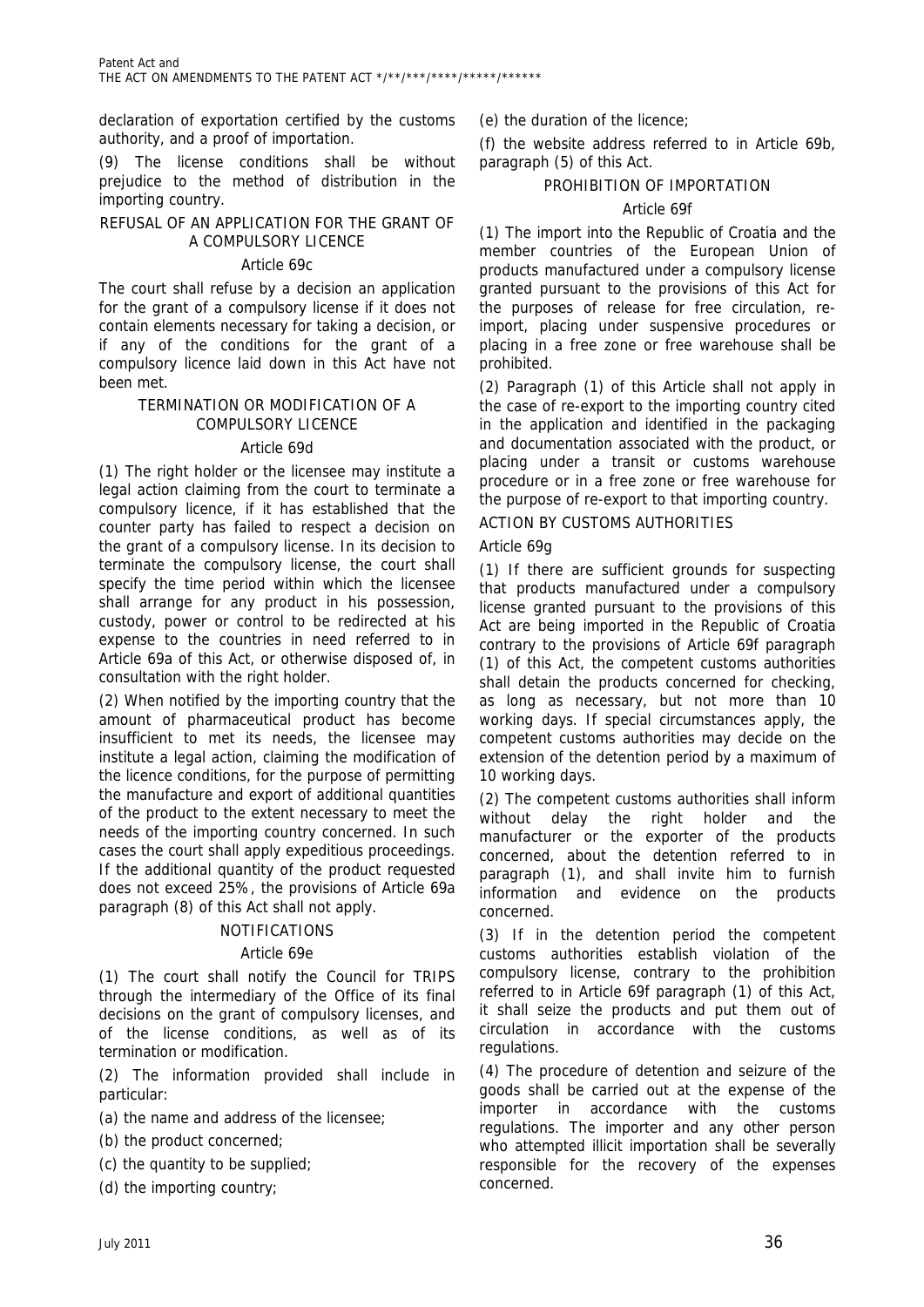(5) If established that the importation of the products detained in accordance with the provisions of this Article would not violate the prohibition referred to in Article 69f paragraph (1) of this Act, the customs authorities shall release the products in the territory of the Republic of Croatia, provided that the customs regulations have been complied with.

(6) The customs authorities shall notify the Office of any seizures and destruction of the products made in accordance with the provisions of this Article.

#### Article 69h

The provisions of Articles 69f and 69g of this Act shall not apply to import of small quantities of products within the limits laid down in respect of relief from customs duty, contained in traveler's personal luggage intended for personal and noncommercial use."

# Article 25

The headings above Articles 71, 72 and 73, and Articles 71, 72 and 73 are deleted.

# Article 26

In Article 76, paragraph (1) is amended to read:

"(1) The patent owner may surrender a patent in its entirety or in part by a written declaration on the surrender thereof, certified by the public notary. The declaration on surrender shall take effect on the day following the day of its communication to the Office."

After paragraph (2), paragraph (3) is added to read:

"(3) The surrender of a patent shall be entered into the register, and published in the official gazette of the Office."

# Article 27

A heading above Article 77, and Article 77 are deleted.

# Article 28

In Article 81, paragraph (4) the second sentence is added to read:

"At the same time the Office shall invite the applicant to file, where necessary, the description, claims and drawings as amended, provided that the subject matter of the protection does not extend beyond the content of a patent as granted."

Paragraphs (5), (6) and (7) are amended to read:

"(5) Before taking a decision to maintain a patent as amended, the Office shall inform the parties that it intends to maintain the patent as amended in the

procedure for the declaration of nullity, and shall invite them to file their reasoned observations within a period referred to in paragraph (3) of this Article, if they disapprove of the text in which it intends to maintain the patent. If the parties disapprove of such text, the procedure for the declaration of nullity may be continued.

(6) If the parties approve of the text in which the Office intends to maintain the patent or if they fail to reply to the invitation referred to in paragraph (5) of this Article, the Office shall invite the owner of the patent to pay the administrative fee and procedural charges for printing a new patent specification within a period of 60 days from the receipt of the invitation. If the fee and procedural charges are not paid in due time, the patent shall be declared null and void within the limits of the proposal.

(7) Upon a reasoned request, the Office may extend the time limits referred to in this Article for a period it considers to be justified, but which shall not exceed 60 days."

After paragraph (7), paragraphs (8) and (9) are added to read:

"(8) The Office may hold oral proceedings, if it considers it necessary in order to establish the facts essential for its decision.

(9) If a proposal for the declaration of nullity of a consensual patent is filed, and where the supporting evidence referred to in Article 80, paragraph (2) of this Act is sufficient for likelihood that the consensual patent does not comply with the requirements referred to in Article 41 of this Act, a reply to the invitation referred to in paragraph (3) of this Article shall also contain a request for the substantive examination."

# Article 29

In Article 83, paragraph (1) after the word "in part," the words "taking into consideration the amendments of a patent made by the owner in the procedure concerning a proposal for the declaration of nullity of a patent," are added".

# Article 30

A heading above Article 84 and Article 84 are deleted.

# Article 31

After Article 87, a Title "Xa SUPPLEMENTARY PROTECTION CERTIFICATE", the headings and Articles 87a to 87n are added to read:

# "MEANING OF TERMS

# Article 87a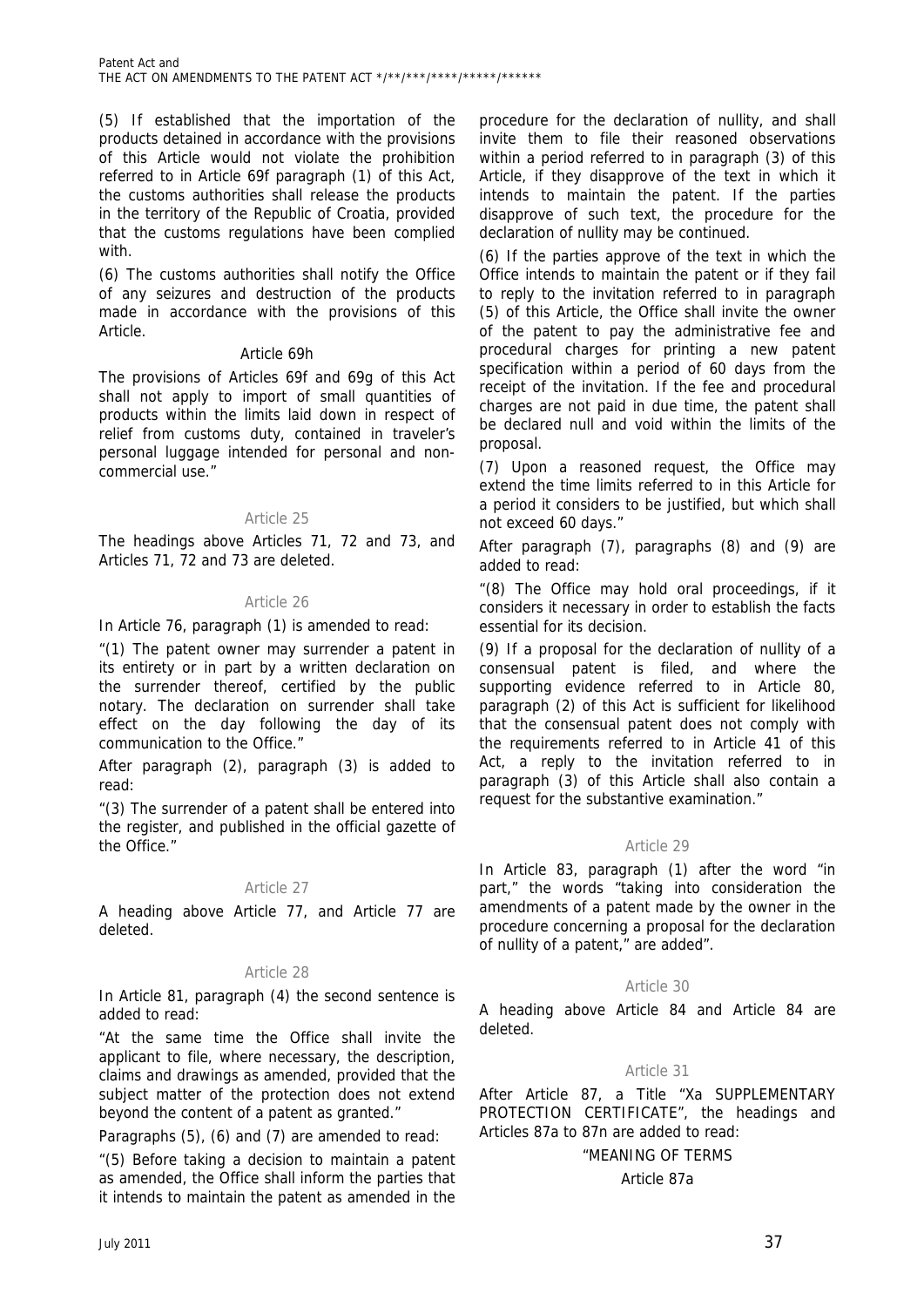(1) In relation to Supplementary Protection Certificates granted for medicinal products intended for humans or animals (hereinafter: the Certificate), the following terms mean:

(a) .medicinal product<sup>"</sup> is any substance or combination of substances intended for treating or preventing disease in human beings or animals, and any substance or combination of substances, which may be administered to human beings or animals with a view to restoring, correcting or modifying physiological functions in humans or in animals, or to making a medicinal diagnosis;

(b) "product" is the active ingredient or combination of active ingredients of a medicinal product;

(c) "basic patent" is a patent which is designated by its owner for the purpose of the procedure for the grant of a Supplementary Protection Certificate, protecting a product as such, as defined in item (b) of this paragraph, or a process for obtaining a product or an application of a product;

(d) "first authorization to place on the market" is the first authorization to place a medicinal product intended for humans or animals on the market in the Republic of Croatia or in the European Union.

(2) In relation to Supplementary Protection Certificates, granted for plant protection products (hereinafter: the Certificate), the following terms mean:

(a) "plant protection product" is an active substance or a preparation containing one or more active substances, put up in the form in which they are supplied to the user, intended to:

- protect plants or plant products against harmful organisms or prevent the action of such organisms, in so far as such substances or preparations are not defined otherwise;

- influence the life processes of plants, other than as a nutrient (e.g. plant growth regulator);

- preserve plant products, in so far as such substances or products are not subject to special provisions on preservatives;

- destroy undesirable plants; or

- destroy parts of plants, check or prevent undesirable growth of plants;

(b) "substance" is a chemical element or its compounds, as they occur naturally or by manufacture, including any impurity inevitably resulting from the manufacturing process;

(c) "active substance" is a substance or a microorganism, including viruses, having general or specific action:

- against harmful organisms; or

- on plants, parts of plants or plant products;

(d) "preparation" is a mixture or a solution composed of two or more substances, of which at least one is an active substance, intended for use as a plant protection product;

 $(e)$  "plant" is a live plant and live part of plants, including fresh fruit and seeds;

(f)  $_{n}$  plant product<sup>"</sup> is a product in the unprocessed state or having undergone only simple preparation such as milling, drying or pressing, derived from plants, but excluding plants themselves as defined in item (e) of this paragraph;

(g) harmful organisms" are pests of plants or plant products belonging to the animal or plant kingdom, such as viruses, bacteria and mycoplasmas and other pathogens;

(h)  $\mu$  product" is the active substance as defined in item (c) of this paragraph, or combination of active substances of a plant protection product;

(i)  $\mu$  basic patent" is a patent which is designated by its owner for the purpose of the procedure for the grant of a Supplementary Protection Certificate, protecting a product as such, as defined in item (h) of this paragraph, a preparation as defined in item (d) of this paragraph, or a process for obtaining a product or an application of a product;

(j)  $\sqrt{s}$  first authorization to place on the market" is the first authorization to place plant protection products on the market in the Republic of Croatia or in the European Union.

# DURATION OF THE CERTIFICATE

# Article 87b

(1) The Certificate may be granted in accordance with the provisions of this Act in the cases where a basic patent has been granted for a medicinal product intended for humans or animals, or for a plant protection product, the placing on the market of which requires prior authorization by the competent State authority.

(2) The Certificate shall take effect promptly after the expiration of the lawful term of the basic patent.

(3) The rights conferred by the Certificate shall run for a period equal to the period which elapsed between the date of filing of the application for a basic patent, and the date of the first authorization to place the medicinal product intended for humans or animals, or the plant protection product protected by a patent on the market, reduced by a period of five years.

(4) The duration of the Certificate may not exceed five years from the date on which it takes effect.

(5) The duration of the Certificate shall be specified by a decision issued by the Office.

CONDITIONS FOR OBTAINING THE CERTIFICATE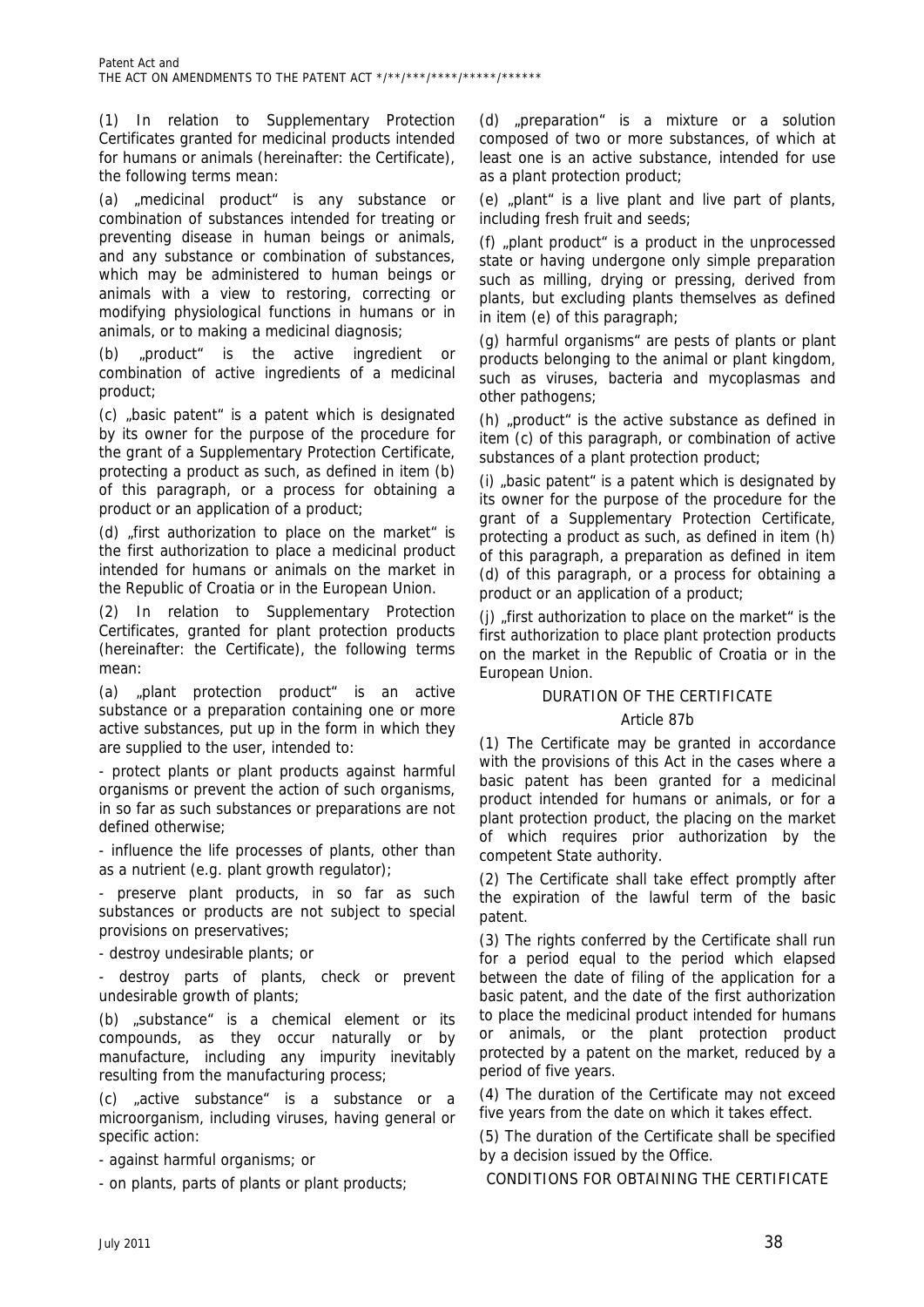# Article 87c

The Certificate shall be granted upon a request of the owner of the basic patent, if the following conditions are met on the date of filing of the application for the Certificate:

1. the medicinal product intended for humans or animals, or the plant protection product, respectively, is protected by a basic patent in force;

2. authorization to place the medicinal product intended for humans or animals, or the plant protection product, respectively, on the market has been granted in the Republic of Croatia, and is in force;

3. the basic patent for the medicinal product intended for humans or animals, or the plant protection product, respectively, has not already been the subject of the Certificate;

4. the application for a basic patent is filed in the Republic of Croatia after 1 January 1993; and

5. the first authorization to place the medicinal product intended for humans or animals, or the plant protection product, respectively, on the market has been granted after 1 January 2005.

# APPLICATION FOR THE CERTIFICATE

# Article 87d

The application for the Certificate shall be filed with the Office within 6 months from the date of the grant of the authorization, referred to in Article 87c item 2 of this Act, to place the medicinal product intended for humans or animals, or the plant protection product, respectively, on the market, and if the authorization has been granted before the grant of the basic patent, within six months from the date of publication of the mention of the grant of the patent referred to in Article 51 of this Act.

# CONTENT OF THE APPLICATION FOR THE **CERTIFICATE**

#### Article 87e

(1) The Certificate granting procedure shall be instituted by filing an application containing:

1. a request for the grant of the Certificate, stating in particular:

(a) an express indication of the fact that the Certificate is applied for;

(b) the name and address of the applicant;

(c) the name and address of the representative, if any;

(d) the number of the basic patent and the title of the invention;

2. the number and date of the first authorization to place the product on the market, or indication of the number and date of the first authorization, if the authorization as filed is not the first authorization to place the product on the market;

3. the authorization to place the product on the market, issued by the competent authority in the procedure prescribed by special regulation;

4. evidence showing the identity of the product, the content of the authorization procedure, and the gazette in which indication concerning the authorization was published, if the authorization referred to in item 2 is not the first authorization to place the product on the market;

5. evidence as to payment of the administrative fee and procedural charges for the grant of the Certificate.

(2) If the applicant for the Certificate is the owner of more than one patent for the same product, he shall be granted only one Certificate for that product.

(3) If two or more applications concern the same product, and are emanating from two or more owners of different patents, one Certificate for this product may be granted to each of these owners.

(4) The request referred to in paragraph (1), item 1 of this Article shall be filed on the form, the content of which shall be prescribed by the Ordinance.

# FORMALITIES EXAMINATION PROCEDURE

#### Article 87f

(1) The Office shall carry out formalities examination procedure upon the application for the Certificate as filed.

(2) The formalities examination procedure shall establish whether:

1. the application is filed in the required form and contains all the indications prescribed by Article 87e, paragraph (1), item 1 of this Act;

2. the administrative fee and procedural charges are paid;

3. the application is filed within a period prescribed by Article 87d of this Act;

4. the application is accompanied by the evidence prescribed by Article 87e, paragraph (1), items 3 and 4 of this Act; and

5. the basic patent was in force at the time of filing of the application for the Certificate.

(3) If the application for the Certificate does not contain the elements prescribed by paragraph (2) of this Article, the Office shall invite the applicant to remedy the deficiencies indicated in the invitation within a period of 30 days from the receipt of the invitation.

(4) If the applicant fails to remedy the found deficiencies within a prescribed time limit, the Office shall issue a decision on the rejection of the application for the Certificate.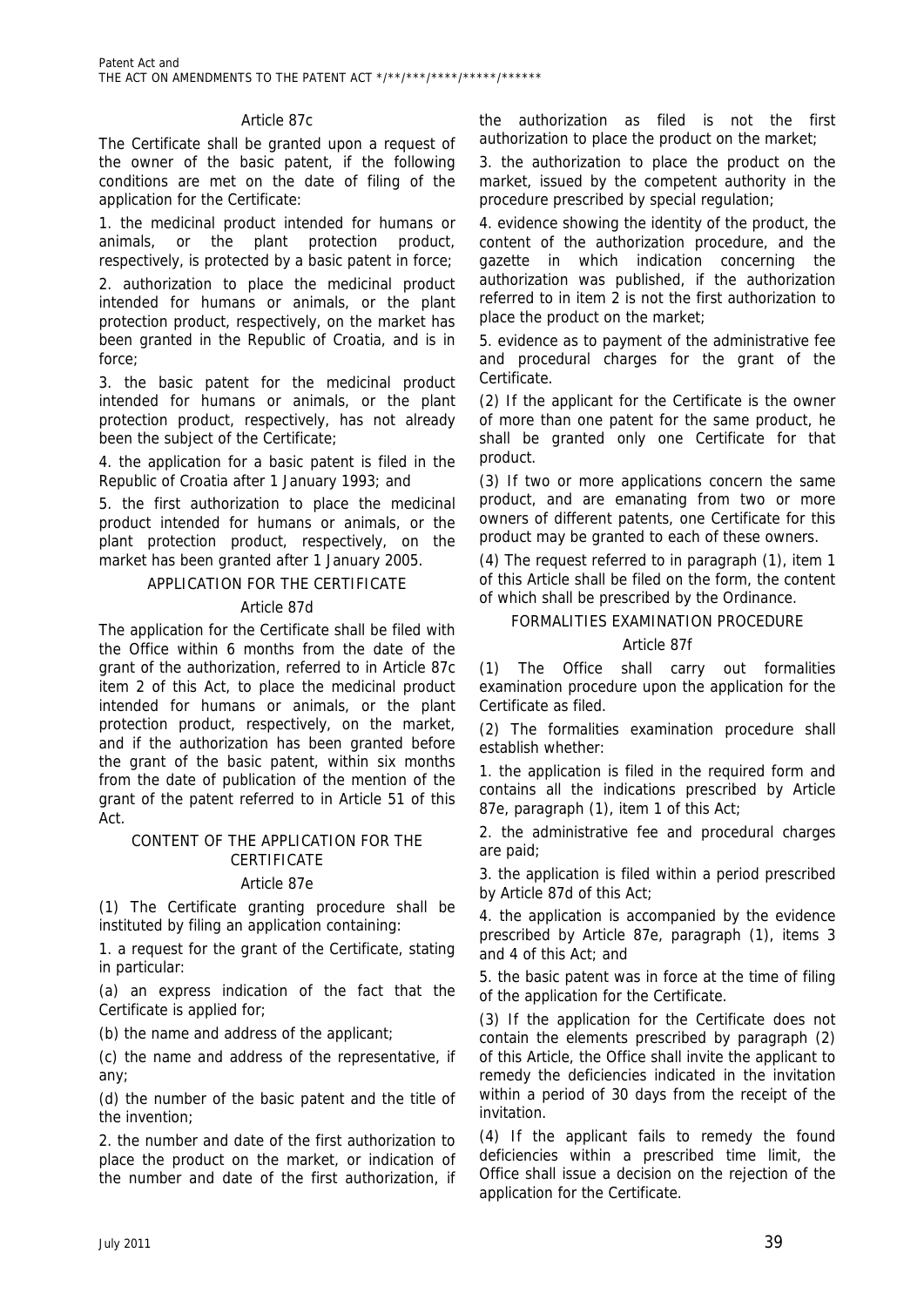(5) If the applicant remedies the deficiencies within a period referred to in paragraph (2) of this Article, the Office shall carry out a substantive examination procedure.

# SUBSTANTIVE EXAMINATION PROCEDURE

# Article 87g

(1) In the course of a substantive examination procedure the Office shall examine whether:

1. the conditions for obtaining the Certificate laid down in Article 87c of this Act were met on the filing date of the application;

2. the product for which the Certificate is applied for is protected by the basic patent;

3. the authorization to place the product on the market has been granted in the manner as prescribed by special regulation;

4. the product has already been the subject of the Certificate.

(2) If, in the course of the examination procedure, the Office establishes that all of the prescribed conditions are met, it shall issue a decision on the grant of the Certificate. The decision shall also specify the duration of the Certificate.

(3) If, in the course of the examination procedure, the Office establishes that not all of the prescribed conditions are met, it shall refuse an application for the Certificate by a decision.

# CONTENT OF THE CERTIFICATE

#### Article 87h

The Certificate shall contain:

(a) the name and address of the holder of the Certificate;

(b) the number of the basic patent;

(c) the title of the invention;

(d) the number and date of the authorization to place the product on the market, and the name of the product identified in that authorization;

(e) the number and date of the first authorization to place the product on the market, where necessary pursuant to the provisions of Article 87e, paragraph (1), item 2 of this Act;

(f) the duration of the Certificate.

#### ENTRY IN THE REGISTER

#### Article 87i

The indications concerning the procedure for the grant of the Certificate and the duration thereof shall be entered in the register of the Office pursuant to the provisions of the Ordinance.

#### SUBJECT MATTER AND EFFECTS OF PROTECTION

# Article 87j

(1) Within the limits of the protection conferred by the basic patent, the protection conferred by the Certificate shall extend only to the medicinal

product intended for humans or animals, or to the plant protection product, respectively, covered by the authorization to place it on the market, as well as for any use of the product as a medicinal product intended for humans or animals or as a plant protection product, respectively, that has been authorized before the expiry of the Certificate.

(2) The Certificate shall confer to the owner of the basic patent or to his successor in title the same rights as are conferred by the basic patent and shall be subject to the same limitations and the same obligations.

# PUBLICATION

# Article 87k

(1) In its official gazette, the Office shall publish data concerning the filing of an application for the Certificate, the issue of the decision on the grant of the Certificate, or the rejection of the application for the Certificate, respectively and the termination of the Certificate.

The data to be published shall be defined by the Ordinance.

# EXPIRY OF THE CERTIFICATE

# Article 87l

(1) The Certificate shall lapse at the expiry of the period for which it was granted.

(2) The Certificate shall lapse before the expiry of the period for which it was granted:

1. if the Certificate-holder surrenders it, on the day following the day on which a certified written declaration of surrender is furnished to the Office;

2. if the annual fee for the maintenance thereof is not paid within the prescribed time limit;

3. if the product for which the Certificate was granted may no longer be placed on the market as a result of the withdrawal of the authorization to place it on the market in accordance with a national regulation.

(3) The Office shall decide on the expiry of the Certificate ex officio, or at the request of an interested person.

# DECLARATION OF NULLITY OF A SUPPLEMENTARY PROTECTION CERTIFICATE

# Article 87m

(1) The Certificate shall be declared null and void in the procedure before the Office:

1. if it was granted contrary to the provisions of this Act;

2. if the basic patent has lapsed pursuant to the provisions of Articles 75, 76 and 85 of this Act;

3. if the basic patent is declared null and void in its entirety or in part, whereby the product for which the Certificate was granted would no longer be protected by the claims of the basic patent or, if,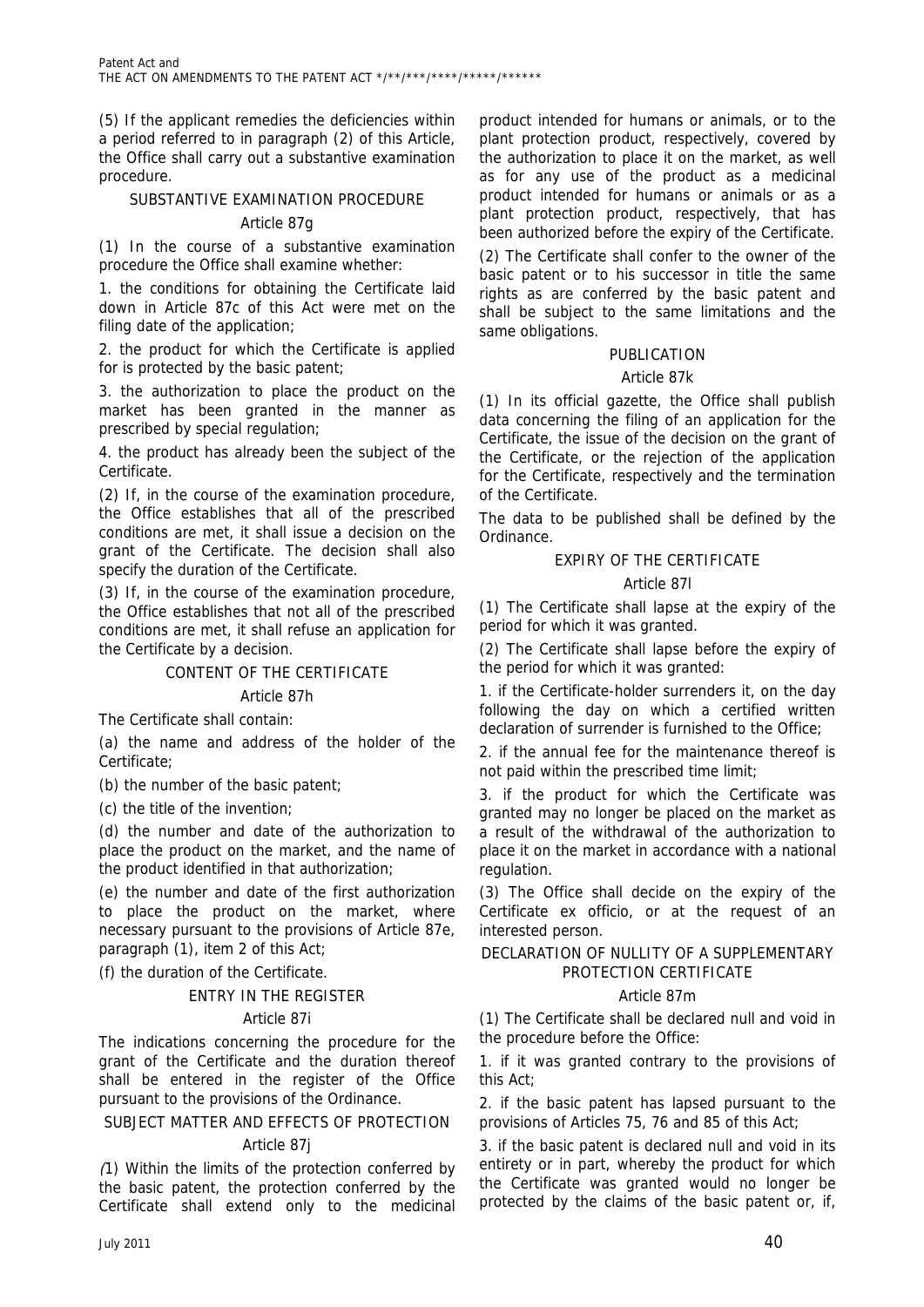upon the expiry of the basic patent, grounds exist which would justify such a declaration of nullity.

(2) The provisions of this Act relating to the procedure concerning a proposal for the declaration of nullity of a patent shall apply mutatis mutandis to the procedure for the declaration of nullity of the Certificate.

# RELATION TO A CONSENSUAL PATENT

#### Article 87n

The provisions concerning the Certificate shall not apply to a consensual patent."

# Article 32

The Title "XI. ENFORCEMENT OF RIGHTS" is amended to read: "XI. APPEAL", and a subheading "1. Civil Protection" is amended to read "1. Appeal Procedure".

A heading above Article 88 is amended to read: "RIGHT OF APPEAL"

Article 88 is amended to read:

"(1) Any party entirely or partially adversely affected by the decisions of the Office issued in the first instance shall have the right to file an appeal within 30 days from the date of communication of the decision.

(2) Other parties to the procedure terminated by a decision appealed shall have the right to be parties to the appeal procedure."

#### Article 33

A heading above Article 89 is amended to read: "CONTENT OF AN APPEAL"

Article 89 is amended to read:

"In addition to the indications, which shall be contained in any communication, an appeal shall contain:

1. an indication of the decision appealed;

2. a statement defining whether the decision is contested in its entirety or in part;

3. the grounds for appeal;

4. a statement of reasons for appeal, and all the evidence supporting the appellant's allegations contained in the appeal;

5. the signature of the appellant

6. a power of attorney, if the appeal is filed through a representative."

# Article 34

A heading above Article 90 is amended to read: "DECIDING ON AN APPEAL"

Article 90 is amended to read:

"(1) The Board of Appeal shall take decisions in sessions, by a majority vote.

(2) The Board of Appeal shall decide on the basis of communications filed by the parties, and if it considers it necessary, or upon the request of any party to the procedure, it may order oral proceedings. The parties shall be summoned to oral proceedings at least 45 days before it takes place.

(3) The provisions of Articles 47 and 48, or 81 and 83, respectively, of this Act shall apply mutatis mutandis to the decisions of the Board of Appeal on an appeal."

# Article 35

After Article 90, a subheading is added to read "2. Composition and Organization of the Boards of Appeal"

# Article 36

A heading above Article 91 is amended to read: "BOARDS OF APPEAL"

Article 91 is amended to read:

"(1) The Boards of Appeal for industrial property rights responsible for deciding on appeals against the decisions issued by the State Intellectual Property Office in the first instance (hereinafter: the Boards of Appeal) shall be established as independent bodies responsible for deciding on appeals in accordance with the provisions of this Act.

(2) In their operations, the Boards of Appeals shall use a seal containing the coat-of-arms of the Republic of Croatia.

(3) The provisions regulating the content of the headings of official documents of the State administration bodies shall apply to the content of the headings of official documents of the Boards of Appeal.

(4) The Boards of Appeal shall have their seat at the Office. The Office shall place at the disposal of the Boards of Appeal such premises and equipment as necessary for the performance of their tasks.

(5) The Secretariat of the Boards of Appeal, organized as an organizational unit within the Office, shall perform clerical and other administrative tasks for the Boards of Appeal.

(6) The President of the Boards of Appeal (hereinafter: the President) shall administer the work of the Boards of Appeal.

(7) The President and members of the Boards of Appeal shall be independent, not bound by any instructions of the Director General of the Office,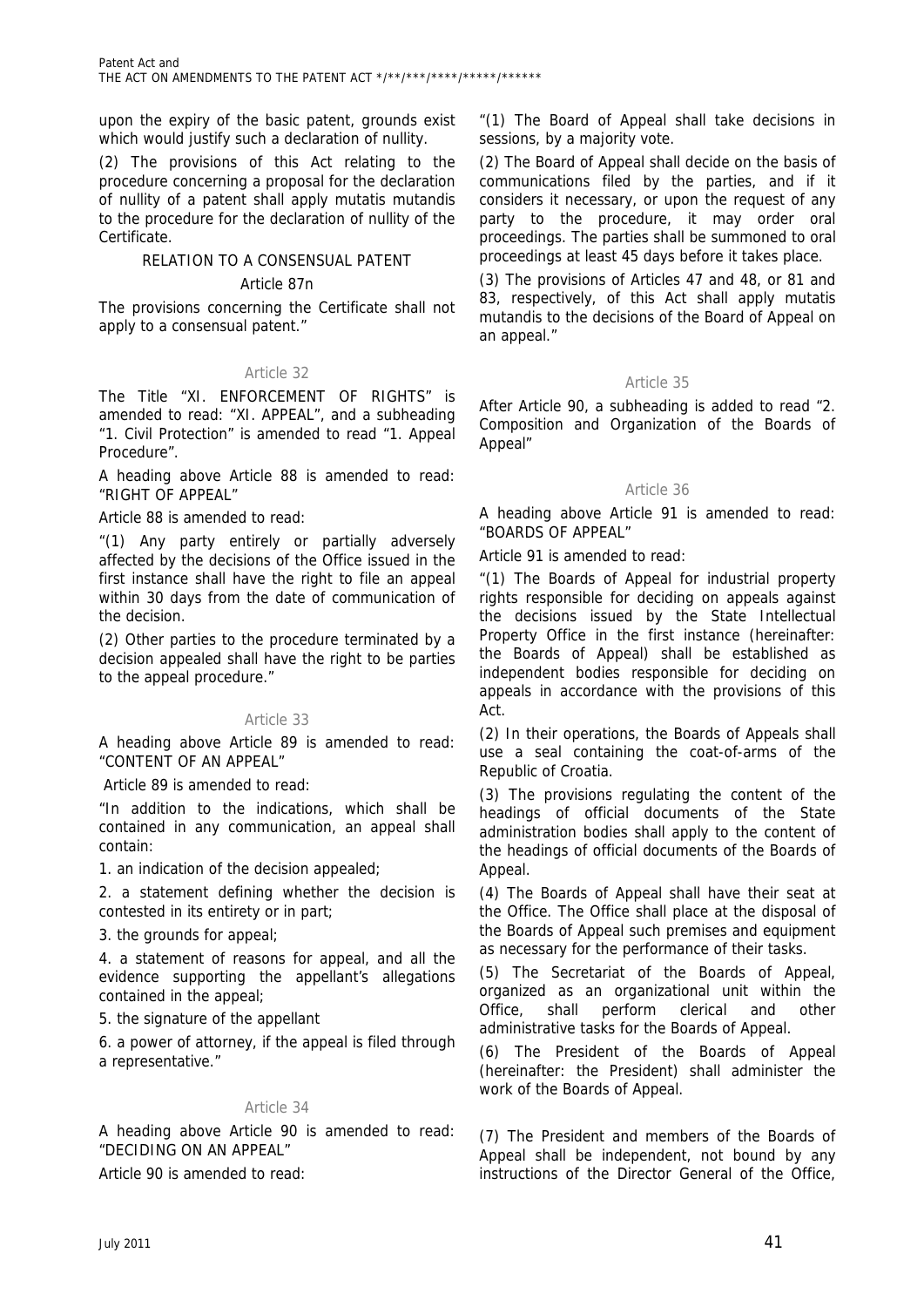and shall perform their tasks impartially, in accordance with the law.

(8) The President and members of the Boards of Appeal shall have the status of independent experts, and shall be awarded remuneration for their work pursuant to the Ordinance on Remunerations for the Work of the Boards of Appeal for industrial property rights. They may, during their term of office in the Boards of Appeal, perform other tasks and duties, and may at the same time be officials and employees of the Office.

(9) The President shall, subject to approval by the Director General of the Office, enact the Rules of Procedure of the Boards of Appeal for industrial property rights."

# Article 37

A heading above Article 92 is amended to read: "APPOINTMENT AND REMOVAL FROM OFFICE OF THE PRESIDENT AND MEMBERS OF THE BOARDS OF APPEAL"

Article 92 is amended to read:

"(1) The President, two Vice-Presidents and 14 members of the Boards of Appeal shall be appointed by the Government, upon a public invitation and a proposal from the Director General of the Office, for a term of 5 years, with a possibility to be re-appointed.

(2) The President may be any bachelor of laws who, after passing a bar examination, worked in the legal field related to intellectual property for 4 years, and is an expert in the field of industrial property law.

(3) The Vice-Presidents may be:

- any bachelor of engineering who, after passing the State vocational examination, worked in the field related to intellectual property for 4 years, and is an expert in the patent law; and

 - any bachelor of laws, or a bachelor of economics, or a bachelor of arts in the French, English or Croatian languages, who, after passing the State vocational examination, worked in the field related to intellectual property for 4 years, and is an expert in the trademark and industrial design laws.

(4) The members of the Boards of Appeal shall be:

- two bachelors of law, who have passed the State vocational examination, and are experts in the patent and the topographies of semiconductor products law, having worked in the field related to intellectual property for 4 years;

- five bachelors of engineering, who have passed the State vocational examination, and are experts in the patent law, having worked in the field related to intellectual property for 4 years; and

- seven persons who are either bachelors of laws, or bachelors of economics, or bachelors of arts in the French, English or Croatian languages, and are experts in the trademark, industrial design and geographical indications laws, having worked in the field related to intellectual property for 4 years;

(5) The Government may, upon a reasoned request by the Director General of the Office, remove from office the President, the Vice-President or a member of the Boards of Appeal:

- on his own request;

- if he has permanently lost the capacity to perform his duties due to illness or the like reasons;

if he has been convicted for a criminal act, making him unworthy of performing such a duty;

- if established that he has misused his position;

- if established that he has seriously violated the law or rules of profession, or has seriously neglected his duties causing thereby dysfunction of the Boards of Appeal and prejudicing the lawful and timely performance of their duties; or

- when he has reached seventy.

# Article 38

A heading above Article 93 is amended to read: "BOARD OF APPEAL FOR EACH INDIVIDUAL CASE"

Article 93 is amended to read:

"(1) Taking into consideration the circumstances and nature of any individual case, the President shall, from among the persons appointed in accordance with the provisions of Article 92 of this Act, constitute the Board of Appeal composed of three persons (hereinafter: the Board of Appeal), and a Chairman from among them to decide on an appeal.

(2) A person who has participated in taking the decision appealed may not be a member of the Board of Appeal referred to in paragraph 1 of this Article."

# Article 39

A heading above Article 94 is amended to read: "EXCLUSION OF A MEMBER OF THE BOARD OF APPEAL"

Article 94 is amended to read:

"(1) A member of the Board of Appeal, referred to in Article 93 of this Act shall be excluded from taking part in decisions on appeals in the cases in which he has any personal interest, or has previously been involved as a representative, or authorized legal representative of one of the parties, or in which he participated in taking the decision appealed, or if there are other circumstances, likely to doubt his impartiality.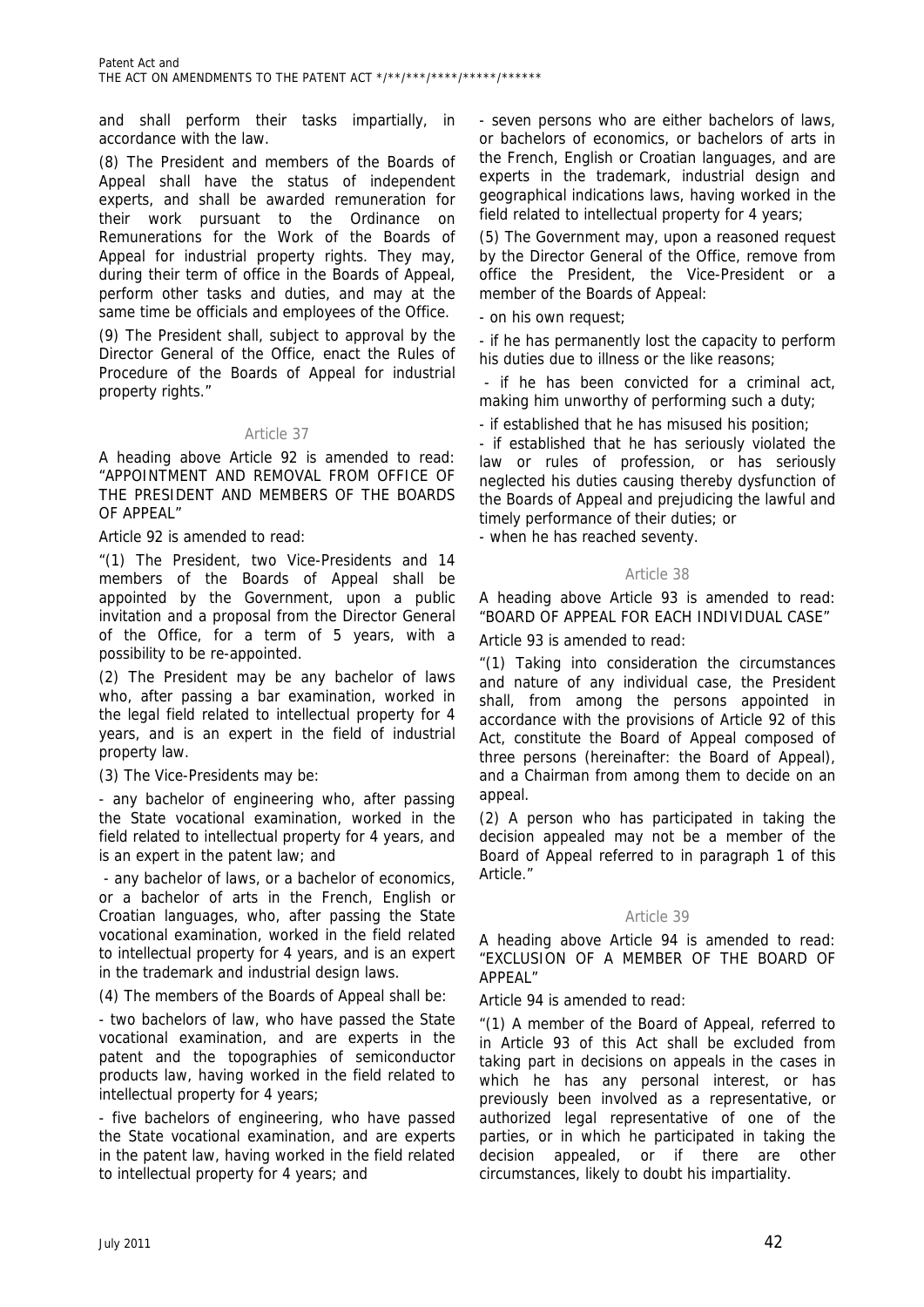(2) The exclusion may be requested by a party to the procedure, or by a member as appointed. The Director General of the Office shall decide on the exclusion. He shall issue a decision within 15 days from the communication of the request for exclusion. Pending the decision of the Director General of the Office, a member whose exclusion is to be decided on shall refrain from any further activity in the case concerned. The decision of the Director General of the Office may not be appealed, but may be subject to the institution of an administrative dispute.

(3) The Director General of the Office shall inform without delay the President and the member of the Board of Appeal concerned of the request for exclusion as filed. If the Director General of the Office decides that the appointed member of the Board of Appeal shall be excluded, the President shall appoint, without delay, other member to take his place."

# Article 40

After Article 94, a Title "XI.a PROTECTION OF RIGHTS IN THE CASE OF INFRINGEMENT" is added.

# Article 41

A heading above Article 95 is amended to read: "PERSONS ENTITLED TO CLAIM THE PROTECTION OF RIGHTS"

Article 95 is amended to read:

"The protection of the rights under this Act may be claimed by a right holder, or a person authorized by her/him pursuant to the general provisions on representation, and, apart from her/him by the holder of the exclusive licence, to the extent that he has acquired the right of exploitation of an invention on the basis of a legal transaction or law."

# Article 42

After Article 95, headings and Articles 95a to 95m are added to read:

"CLAIM TO ESTABLISH THE RIGHT TO THE GRANT OF A PATENT"

#### Article 95a

(1) If a patent application is filed by a person not entitled to the grant of a patent for an invention, the inventor or his successor in title, respectively, my institute a legal action claimimg establishment of his right to the grant of a patent for the invention.

(2) If a patent application is filed by a person who is not entitled to it and who is one of several persons having jointly created the invention, other

inventors or their successors in title, respectively, may claim establishment of their rights to the grant of a joint patent.

(3) The legal actions referred to in paragraphs (1) and (2) of this Article may be filed up to the decision on the grant of a patent.

(4) The inventor or his successor in title, respectively, whose entitlement to the grant of a patent for an invention has been established by a final court decision may:

- resume the procedure for the grant of a patent within 3 months from the day on which the court decision becomes final, or

file a new patent application for the same invention claiming the accordance of the filing date and priority date, if any, of the application filed by the person not entitled to it.

(5) The inventor whose entitlement to the grant of a patent for the invention has been established by a final court decision may, at any time, claim from the Office to enter his name into the patent application and all the documents issued for a patent, as well as into the appropriate Office registers. The entry of the inventor's name may also be claimed by his successor in title.

# CLAIM DUE TO INFRINGEMENT OF THE RIGHT OF THE INVENTOR TO BE MENTIONED AS SUCH

# Article 95b

(1) If the person who is not the inventor is mentioned as such in the patent application and/or documents relating to a patent and/or the registers of the Office, or if the inventor is not mentioned, the inventor may institute a legal action claiming the mention of his name.

(2) If the person who is not the inventor is mentioned as such in the patent application and/or documents relating to a patent and/or the registers of the Office, a legal action shall be instituted against such person, and if the inventor is not mentioned, a legal action shall be instituted against the Office.

(3) The right to the claim referred to in paragraph (1) of this Article shall also belong to the inventor of a joint invention.

(4) The claim referred to in paragraph (1) of this Article shall not be subject to the statute of limitations and shall not be inherited.

# CLAIMS FOR ESTABLISHMENT AND TERMINATION OF INFRINGEMENT

# Article 95c

(1) The patent owner may institute a legal action against any person who has infringed a patent by performing without authorization any of the acts referred to in Article 58, paragraphs (2) and (3)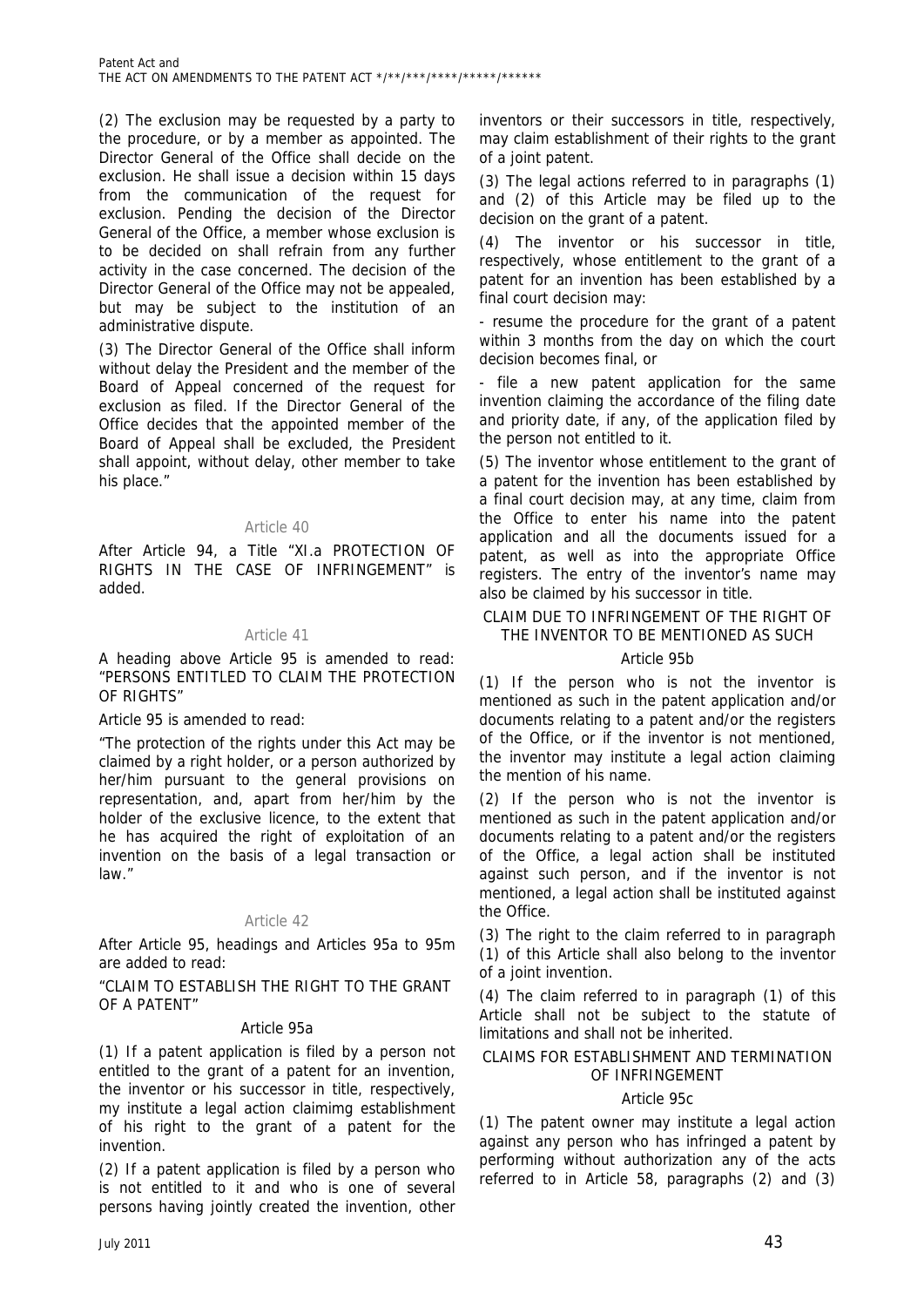and Article 59 of this Act, claiming establishment of the infringement.

(2) The patent owner may institute a legal action against any person who has infringed a patent by performing without authorization any of the acts referred to in Article 58, paragraphs (2) and (3) and Article 59 of this Act, claiming termination of the infringement and prohibition of such and similar future infringements.

(3) The patent owner may institute a legal action against any person who has by performing any of the acts without authorization caused a serious threat that his patent might be infringed, claiming desistance from the act concerned and prohibition of the infringement of the patent.

(4) The claims referred to in paragraphs (1), (2) and (3) of this Article may also be made against a person who in the course of her/his economic activities renders services used in the acts infringing a patent or threatening to infringe it.

# CLAIM FOR SEIZURE AND DESTRUCTION OF OBJECTS

# Article 95d

(1) The patent owner may institute a legal action against any person who has infringed a patent by performing without authorization any of the acts referred to in Article 58, paragraphs (2) and (3) and Article 59 of this Act, claiming that the products resulting from or acquired by the infringement of a patent, and the objects (implements and tools) predominantly used in the manufacture of the products infringing the patent be removed from the market, seized or destroyed at the expense of that person.

(2) The court shall order the measures referred to in paragraph (1) of this Article against the defendant, unless there are special reasons for not deciding so.

(3) When ordering the measure referred to in paragraph (1) of this Article, the court shall take due care that they are proportionate to the nature and seriousness of the infringement.

# CLAIM FOR DAMAGES, USUAL COMPENSATION AND UNJUST ENRICHMENT

# Article 95e

(1) The patent owner may take a legal action against any person who has caused him damage by performing without authorization any of the acts referred to in Article 58, paragraphs (2) and (3) and Article 59 of this Act, claiming damages pursuant to the general rules on legal redress laid down in the Obligations Act.

(2) The patent owner may institute a legal action against any person who has performed without authorization any of the acts referred to in Article 58, paragraphs (2) and (3) and Article 59 of this

Act, claiming payment of remuneration in the amount that he would have claimed, given the circumstances, in the licence agreement, if concluded.

(3) The patent owner may take a legal action against any person who has infringed a patent by performing without authorization any of the acts referred to in Article 58, paragraphs (2) and (3) and Article 59 of this Act, without having basis for it in any legal transaction, court decision or the law, and has benefited from it, claiming the recovery or compensation of such benefits pursuant to the general rules on unjust enrichment laid down in the Obligations Act.

(4) The claims referred to in paragraphs (1), (2) and (3) shall not be mutually excluding. When deciding on the claims referred to in paragraphs (1), (2) or (3), filed cumulatively, the court shall observe the general principles laid down in the Obligations Act.

# CLAIM FOR DAMAGES DUE TO INFRINGEMENT OF THE RIGHTS CONFERRED BY A PATENT APPLICATION OR A CONSENSUAL PATENT APPLICATION

# Article 95f

(1) The patent applicant may institute a legal action against any person who has within the period from the date of publication of the patent application and the date of publication of the mention of the grant of the patent infringed the provisional rights conferred by a patent application by performing without authorization any of the acts referred to in Article 58, paragraphs (2) and (3) and Article 59 of this Act, claiming damages pursuant to the general rules on legal redress laid down in the Obligations Act.

(2) The right to the claim referred to in paragraph (1) of this Article shall also belong to the owner of a consensual patent, provided that he attaches to the notice of legal action evidence that he has filed with the Office a request for the grant of a patent on the basis of a substantive examination of the patent application.

(3) Upon the request of the court or any of the parties to the procedure, referred to in paragraphs (1) and (2) of this Article, the Office shall promptly accept the application concerned and shall subject it to expeditious proceedings.

# CLAIM FOR PUBLICATION OF THE JUDGEMENT

# Article 95g

The owner of a patent may claim that the final judgment even partially upholding the claim for protection of the patent in the case of infringement is published in the means of public communication at the expense of the defendant. The court shall decide, within the limits of the claim, on the means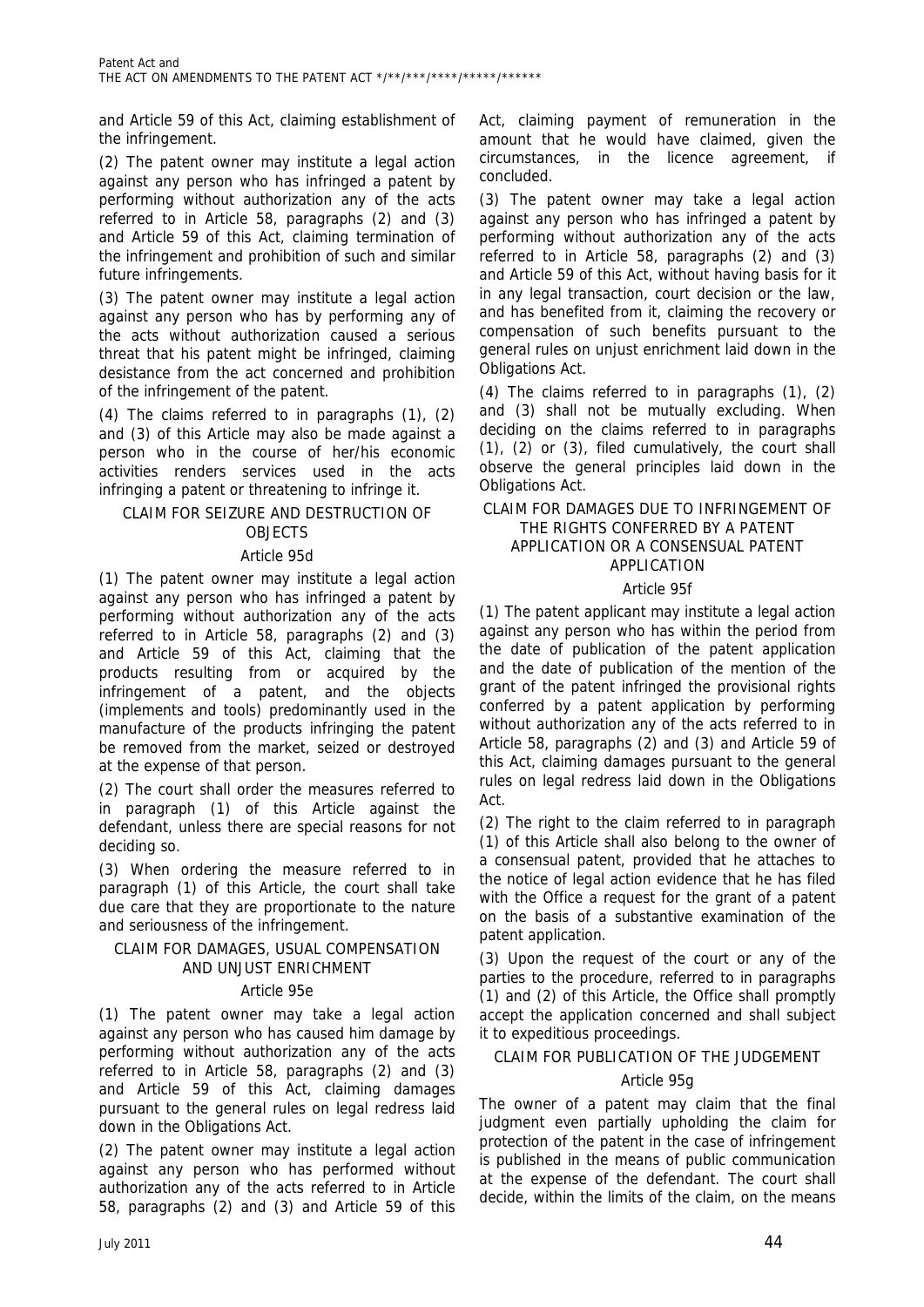of public communication in which the judgment shall be published, and whether it shall be published entirely or partially. If the court decides that only a part of the judgment shall be published, it shall order, within the limits of the claim, that at least the dispositive part of it and, if necessary, the part of the judgement specifying the infringement concerned and the person having committed it is published.

# BURDEN OF PROOF

# Article 95h

In the civil proceedings concerning the infringement of the patent protected process for obtaining a new substance, any equal substance or any substance of equal composition shall be considered as resulting from the protected process, untill proven to the contrary by the person obtaining such a substance or composition.

# CLAIM FOR PROVISION OF INFORMATION

# Article 95i

(1) The owner of a patent who has instituted civil proceedings for the protection of the patent in the case of infringement may claim the provision of information on the origin and distribution channels of the goods infringing his patent.

(2) The claim referred to in Article 1 may be made in the form of a legal action or a provisional measure against:

- a person who has been sued in the civil proceedings referred to in paragraph (1) of this Article;

- a person who is within her/his economic activities in possession of the goods suspected of infringing a patent;

- a person who provides, within her/his economic activities, services suspected of infringing a patent;

- persons who provide, within their economic activities, services used in the activities suspected of infringing a patent;

- a person who is indicated by any of the mentioned persons as being involved in the manufacture or distribution of the goods or the provision of the services suspected of infringing a patent;

(3) The claim referred to in Article 1 may also be included in a gradual legal action as the first claim, provided that a person acting as a counter party to the defendant is also included in the main claim.

(4) The claim for information on the origin of the goods and distribution channels of the goods and services referred to in paragraph (1) of this Article may include in particular:

- information on the names and addresses of the producers, distributors, suppliers and other previous holders of the goods and providers of the

services, respectively, as well as the intended wholesalers and retailers;

- information on the quantities produced, delivered, received or ordered, as well as the price obtained for the goods or services concerned.

(5) The person required to provide the information referred to in this Article may refuse to provide such information on the same grounds as those allowing the refusal to present evidence as a witness pursuant to the provisions of the Act on Civil Proceedings. If the person concerned refuses to provide information without justified reasons, she/he shall be responsible for the damage incurred, pursuant to the provisions of the Obligations Act.

(6) The provisions of this Article shall be without prejudice to the provisions on the manner of use of confidential information in civil and criminal proceedings, the provisions regulating the responsibility for misuse of the right to acquire information, and the provisions regulating the processing and protection of personal data.

(7) The provisions of this Article shall be without prejudice to the provisions of Article 91.l of this Act regulating the taking of evidence.

# PROVISIONAL MEASURES DUE TO INFRINGEMENT OF A PATENT

# Article 95j

(1) Upon the request of the owner of a patent who makes it likely that her/his patent has been infringed or threatened to be infringed, the court may order any provisional measure comprising termination or prevention of the infringement, and in particular:

- order the opposing party to cease or desist from, respectively, the acts infringing a patent; the court may also issue such order against an intermediary whose services are being used by a third party to infringe a patent;

- order the seizure or removal from the market of the goods resulted from or acquired by the infringement of a patent, and objects (implements and tools) predominantly used in the creation of the goods infringing a patent.

(2) Upon the request of the owner of a patent who makes it likely that his patent has been infringed on a commercial scale for the purpose of acquiring commercial or economic benefit, and that such infringement has threatened to cause him irreparable damage, the court may, in addition to the provisional measures referred to in paragraph (1) of this Article, order the seizure of the movable and immovable property of the opposing party, not directly related to the infringement, including the blocking of his bank accounts and other assets.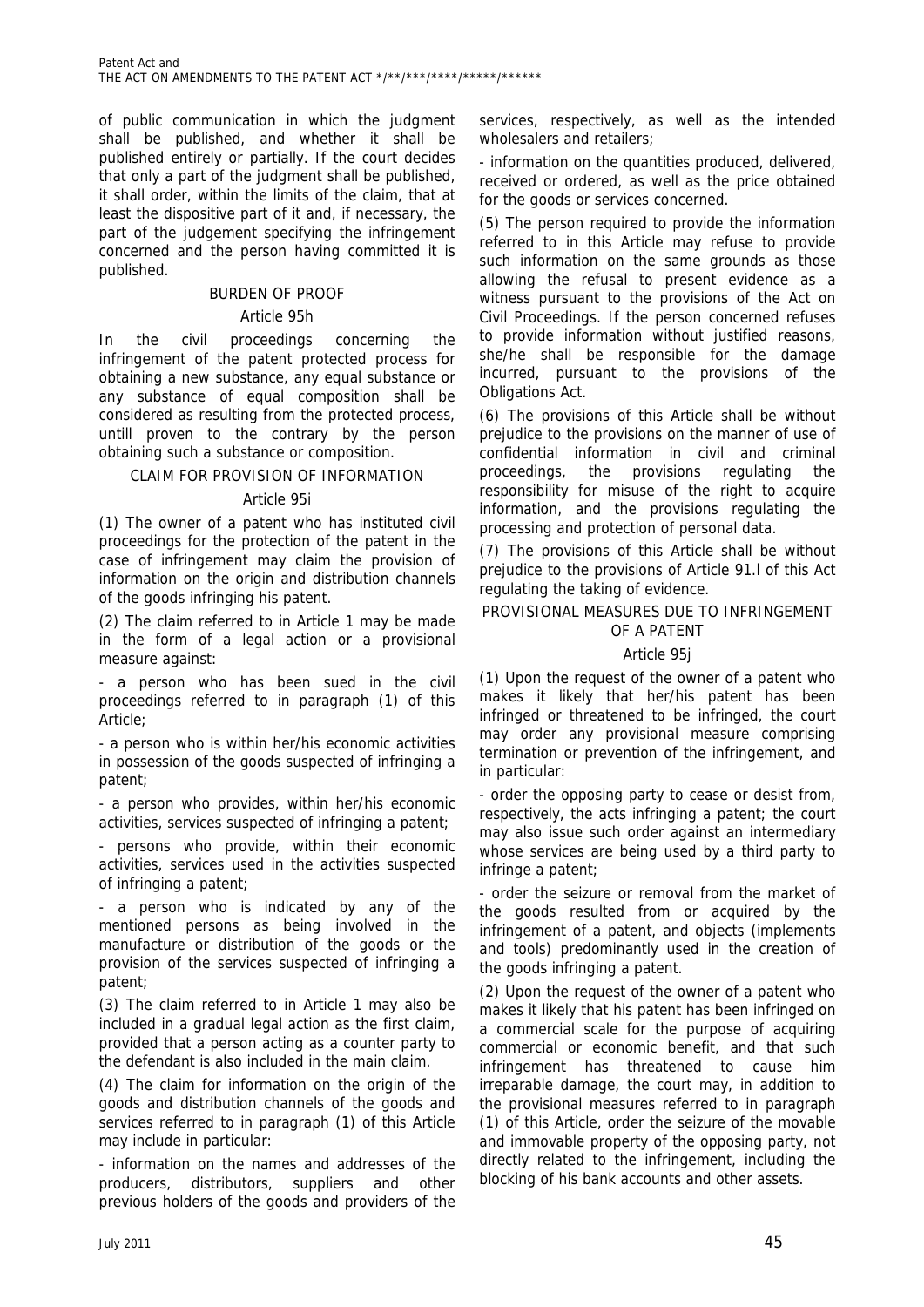(3) For the purpose of ordering and enforcing the provisional measure referred to in paragraph (2) of this Article, the court may require from the opposing party or other relevant persons disposing with it, the communication of the banking, financial and other economic information, or the access to other relevant information and documents. The court shall ensure the protection of confidentiality of such information, and prohibit any misuse thereof.

(4) The provisional measure referred to in paragraph (1) of this Article may be ordered without informing the opposing party thereof, if the applicant for measures makes it likely that otherwise the provisional measure would not be effective, or that irreparable damage is threatened to occur. The provisional measure referred to in paragraph (2) of this Article may be ordered without informing the opposing party thereof, if the applicant for measures makes it likely that otherwise the provisional measure would not be effective, or that, taking into consideration a very serious circumstances of the infringement, this would be necessary. If a provisional measure is ordered without informing the opposing party thereof, the court shall communicate a decision on the provisional measure to the opposing party, promptly upon its enforcement.

(5) In the decision ordering a provisional measure the court shall specify the duration of such measure, and, if the measure has been ordered before the institution of a legal action, the period, within which the applicant for measures shall institute a legal action to justify the measure, which shall not be less than 20 working days and not more than 31 calendar days, from the day of communication of the decision to the applicant for measures, whichever expires later.

(6) The provisions of the Execution Act shall apply to matters, not regulated by this Article.

(7) The provisions of this Article shall be without prejudice to the possibility to order provisional measures pursuant to other provisions of this Act, and the provisions of the Execution Act.

# PROVISIONAL MEASURES COMPRISING THE PRESERVATION OF EVIDENCE

# Article 95k

(1) Upon the request of the owner of a patent who makes it likely that his patent has been infringed, or threatened to be infringed, the court may order a provisional measure comprising the preservation of evidence.

(2) By the provisional measure referred to in paragraph (1) of this Article, the court may order in particular:

- preparation of a detailed description of the goods made likely to infringe a patent, with or without taking of samples;

- seizure of the goods made likely to infringe a patent;

- seizure of the materials and implements used in the production and distribution of the goods made likely to infringe a patent and the documentation relating thereto.

(3) The provisional measure referred to in this Article may be ordered even without informing the opposing party thereof, if the applicant for measures makes it likely that there is a risk of evidence being destroyed or irreparable damage of incurring, or that otherwise the provisional measure would not be effective. If a provisional measure is ordered without informing the opposing party thereof, the court shall communicate a decision on the provisional measure to the opposing party, promptly upon its enforcement.

(4) In the decision ordering a provisional measure the court shall specify the duration of the measure, and, if the measure has been ordered before the institution of a legal action, the period, within which the applicant for measures shall institute a legal action to justify the measure, which shall not be less than 20 working days and not more than 31 calendar days from the date of communication of the decision to the applicant for measures, whichever expires later.

(5) The provisions of the Execution Act shall apply to matters, not regulated by this Article.

(6) The provisions of this Article shall be without prejudice to the possibility of the court to order provisional measures comprising the preservation of evidence pursuant to the provisions of the Act on Civil Proceedings.

# TAKING OF EVIDENCE IN THE COURSE OF THE CIVIL PROCEEDINGS

# Article 95l

(1) Where a party to the civil proceedings invokes evidence claiming that it lies with the opposing party or under its control, the court shall invite the opposing party to present such evidence within a specified time limit.

(2) Where the owner of a patent as a plaintiff in a legal action claims that the infringement of a patent has been committed on a commercial scale for the purpose of acquiring commercial or economic benefit, and has made it likely during the proceedings, and where he invokes in the proceedings banking, financial or similar economic documents, papers or the like evidence, claiming that they lie with the opposing party or under its control, the court shall invite the opposing party to present such evidence within a specified time limit.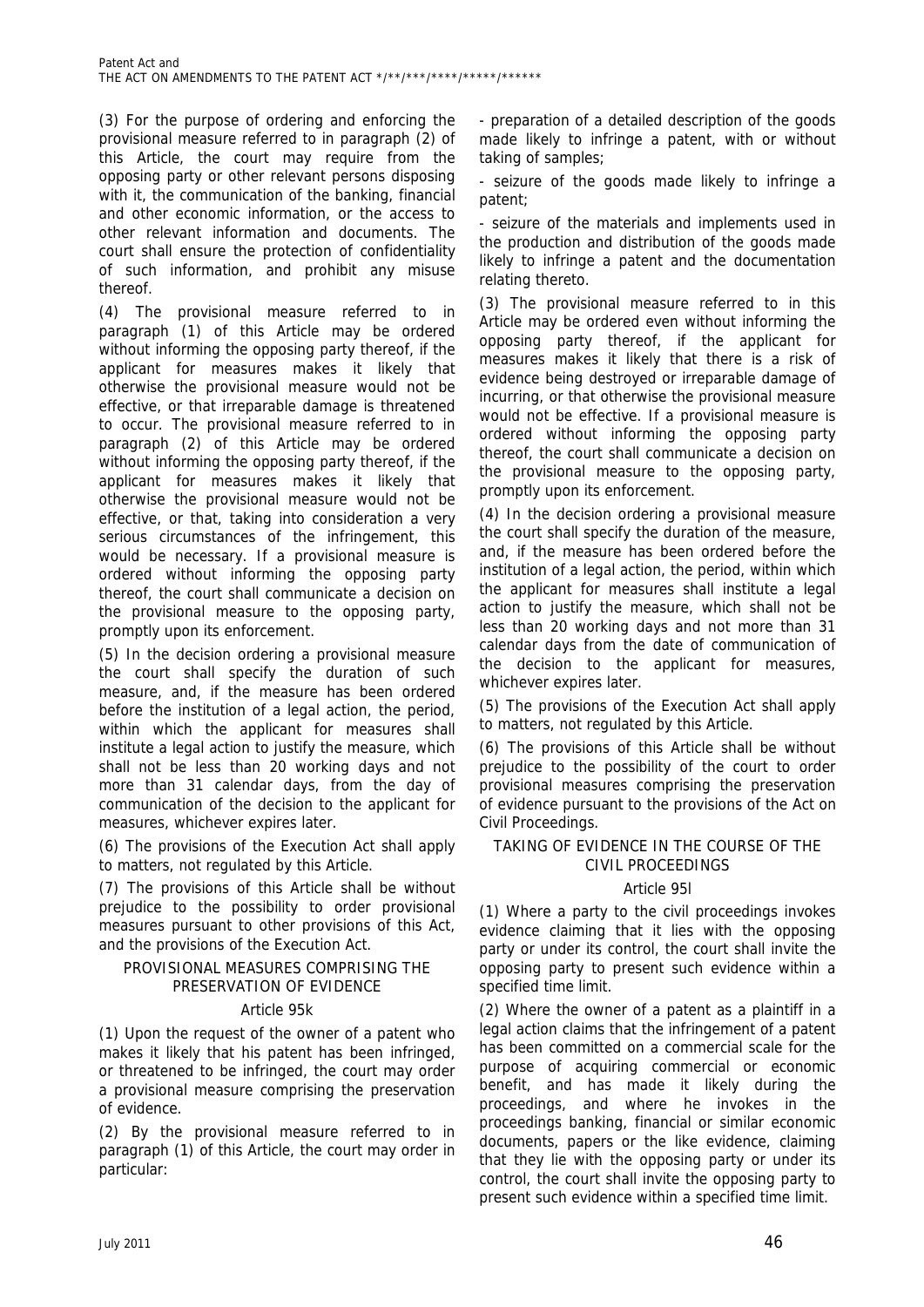(3) Where the party, which is invited to present evidence, denies that the evidence lies with it or under its control, the court may take evidence to establish such a fact.

(4) The provisions of the Act on Civil Proceedings relating to the right of refusal to present evidence as a witness shall apply mutatis mutandis to the right of the party to refuse to present evidence.

(5) The court shall, taking into consideration all the circumstances of the case, decide at its own discretion, on the importance of the fact that the party having the evidence refuses to comply with the court's decision ordering it to present evidence, or denies, contrary to the court's opinion, that the evidence lies with it.

(6) Against the decision of the court referred to in paragraphs (1) and (2) of this Article a separate appeal shall not be allowed.

# EXPEDITIOUS PROCEEDINGS AND APPLICATION OF THE PROVISIONS OF OTHER ACTS

# Article 95m

(1) A procedure concerning the infringement of the rights under this Act shall be expeditious.

(2) The provisions of the Act on Civil Proceedings, and the Execution Act, respectively, shall apply to the procedures concerning the infringement of a patent.

(3) Upon the request of the court or any of the parties to the procedure concerning the infringement of a patent, the Office or the Board of Appeal, respectively, shall promptly accept a request for the declaration of nullity of the decision on the grant of a patent, filed before or during the civil action, and shall subject it to the expeditious proceedings. The court shall, taking into consideration the circumstances of the case, decide whether it shall stay the proceedings up to the final decision on the request for the declaration of nullity of the decision on the grant of a patent, or not."

# Article 43

A heading above Article 96, and Article 96 are deleted.

# Article 44

In Article 97 paragraph (1), item 4 is amended to read:

"4. offering or delivering a product which constitutes the essential element of the protected invention to persons not entitled to use such invention (Article 58, paragraph (3), and Article 59).

In paragraph (2), number "8,000" is replaced by number "10 000.00".

After paragraph (3), a new paragraph (4) is added to read:

"(4) A natural person – a craftsman or other selfemployed person, respectively, shall be punished for the misdemeanor, referred to in paragraph (1) of this Article, by a fine amounting from HRK 5 000.00 to 50 000.00, where the misdemeanor has been committed in the performance of her/his activities as a craftsman or other self-employed person, respectively."

In the former paragraph (4), which becomes paragraph (5), numbers "1, 2 and 3" are replaced by numbers "1, 2, 3 and 4".

# Article 45

Title "XII. EUROPEAN PATENT APPLICATION AND EUROPEAN PATENT" is amended to read: "XII. EXTENDED EUROPEAN PATENT".

# Article 46

A heading above Article 103 "EFFECTS OF EUROPEAN PATENTS" is amended to read: "EFFECTS OF EXTENDED EUROPEAN PATENTS".

In Article 103, paragraph (2) is amended to read:

"(2) Within three months from the date on which the mention of the grant of the European patent has been published, the owner of the patent shall communicate to the Office a request for the entry of the extended European patent into the Register of Patents, a specification of the European patent as published in the Official Journal of EPO, a translation of such patent specification in the Croatian language, and shall pay the prescribed administrative fee and procedural charges for publication and printing of the translation of the specification of the European patent in the Croatian language, in accordance with special regulation."

# Article 47

After Article 108, a Title "XII.a EUROPEAN PATENT", as well as headings and Articles 108a to 108o are added to read:

# "EFFECT OF EUROPEAN PATENTS IN THE REPUBLIC OF CROATIA"

# Article 108a

(1) A European patent application and a European patent shall, subject to the provisions of this Chapter, have the effect of and be subject to the same conditions as a national patent application and a national patent under this Act.

(2) Pursuant to this Act:

1. European patent application means an application for a European patent filed under the European Patent Convention (hereinafter: EPC), as well as an international patent application filed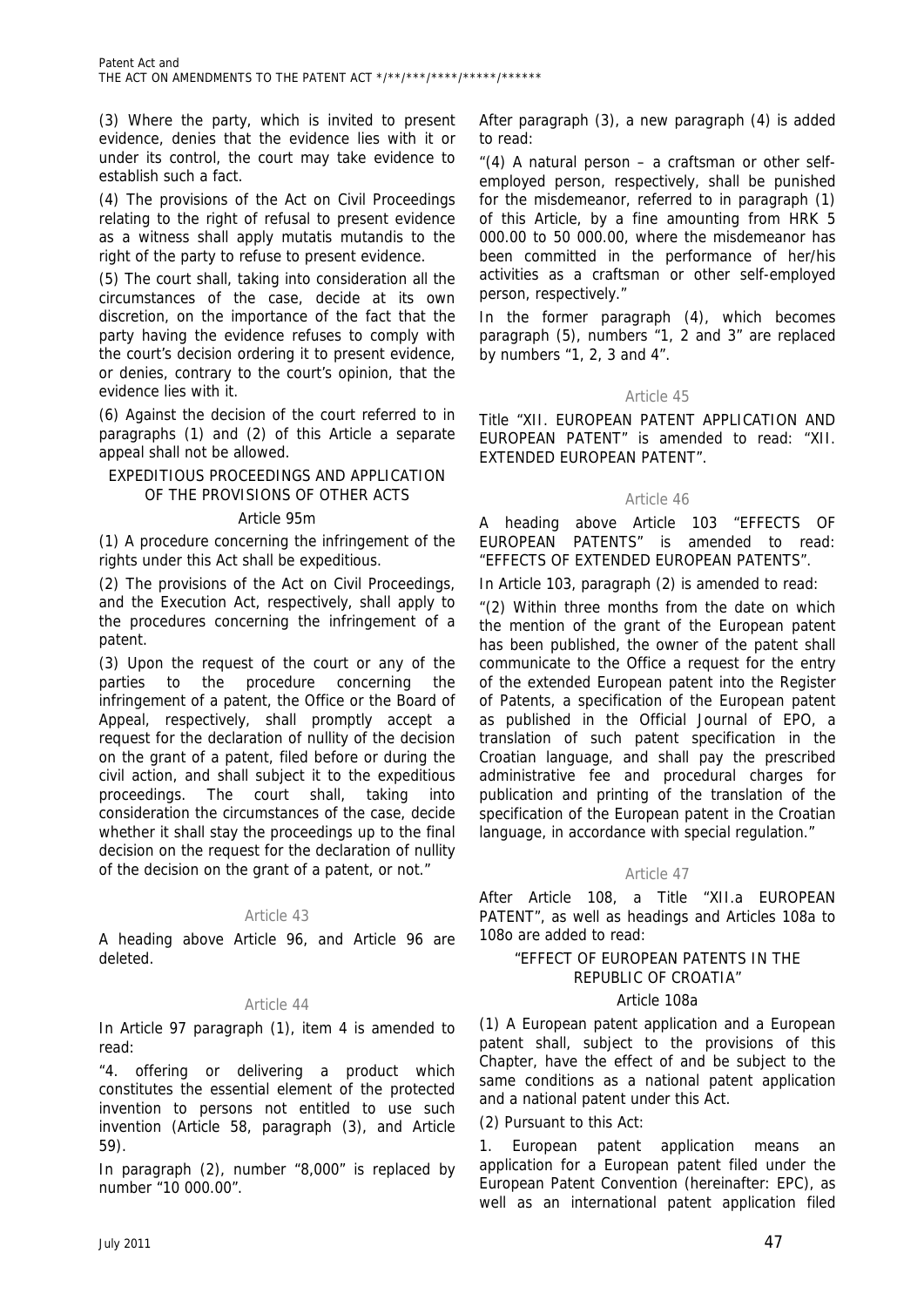under the Patent Cooperation Treaty (hereinafter: PCT) for which the European Patent Office (hereinafter: EPO) acts as the designated or elected Office and in which the Republic of Croatia is designated;

2. European patent means a European patent granted by the EPO on a European patent application in accordance with EPC, and designating the Republic of Croatia;

3. national patent application means a patent application filed with the Office under this Act;

4. national patent means a patent granted on the basis of a national patent application.

FILING OF THE EUROPEAN PATENT APPLICATION

# Article 108b

(1) A European patent application may be filed:

(a) with the European Patent Office or

(b) with the Office

(2) A European patent application filed with the Office shall have the same effect as if it has been filed on the same date with the European Patent Office, provided that it has been transmitted by the Office to the EPO in due time.

(3) A European divisional patent application shall be filed directly with the EPO.

(4) If the Office finds at first sight that a possible confidential invention of interest for the Republic of Croatia is concerned, it shall not transmit the European patent application to the EPO in accordance with paragraph (2) of this Article, but shall act in accordance with special regulations on confidential inventions.

(5) The European patent application, which is to be filed with the Office in accordance with the provisions of this Article, may be filed in any of the languages referred to in Article 14, paragraphs 1 and 2 EPC.

#### FEES AND PROCEDURAL CHARGES FOR EUROPEAN PATENT APPLICATIONS

# Article 108c

The fees and procedural charges payable in respect of European patent applications shall be paid in accordance with the provisions of the EPC and regulations to the EPC.

EFFECTS OF EUROPEAN PATENT APPLICATIONS

# Article 108d

A European patent application which has been accorded a filing date and designating the Republic of Croatia shall be equivalent to a regular national patent application, where appropriate, with the priority claimed for the European patent application, whatever its outcome may be.

A published European patent application shall provisionally confer protection as conferred by a

published national patent application under Article 60 of this Act, from the date on which the applicant has communicated a translation of the claims of a published European patent application into the Croatian language to the person using the invention in the Republic of Croatia.

The European patent application shall be deemed not to have had ab initio the effects referred to in paragraph (2) of this Article, if it has been withdrawn, deemed to be withdrawn, finally refused or if the designation of the Republic of Croatia has been withdrawn or is deemed withdrawn.

# EFFECTS OF EUROPEAN PATENTS

# Article 108e

(1) A European patent designating the Republic of Croatia shall, subject to the conditions laid down in this Article, confer from the date of publication of the mention of its grant by the EPO the same rights as would be conferred by a national patent granted under this Act.

(2) Within three months from the date on which the mention of the grant of the European patent has been published, the owner of the patent shall furnish the Office with a request for entry of the European patent into the Register of Patents, a specification of the European patent as published in the Official Journal of EPO, a translation of such specification in the Croatian language and shall pay the administrative fee and procedural charges for publication and printing of the translation of the specification of the European patent in the Croatian language, in accordance with special regulation.

(3) The Office shall issue a decision on the entry of a European patent in the Register of Patents referred to in Article 49 of this Act.

(4) If, as a result of an opposition filed with the EPO, the European patent is maintained with the amended claims, or as a result of a request for limitation referred to in Article 105a EPC the European patent is limited by the amendment of the claims, the owner of the patent shall furnish the Office with a translation of the amended claims in the Croatian language, and shall pay the prescribed administrative fee and procedural charges for publication in the official gazette of the Office, within three months from the date of publication of the EPO decision concerned.

(5) Where the text of claims contains reference signs used in the drawings, such drawings shall be attached to the translation referred to in paragraphs (2) and (4) of this Article.

(6) The Office shall publish as soon as possible the mention of any translation duly filed under paragraph (2) or (4) of this Article in its official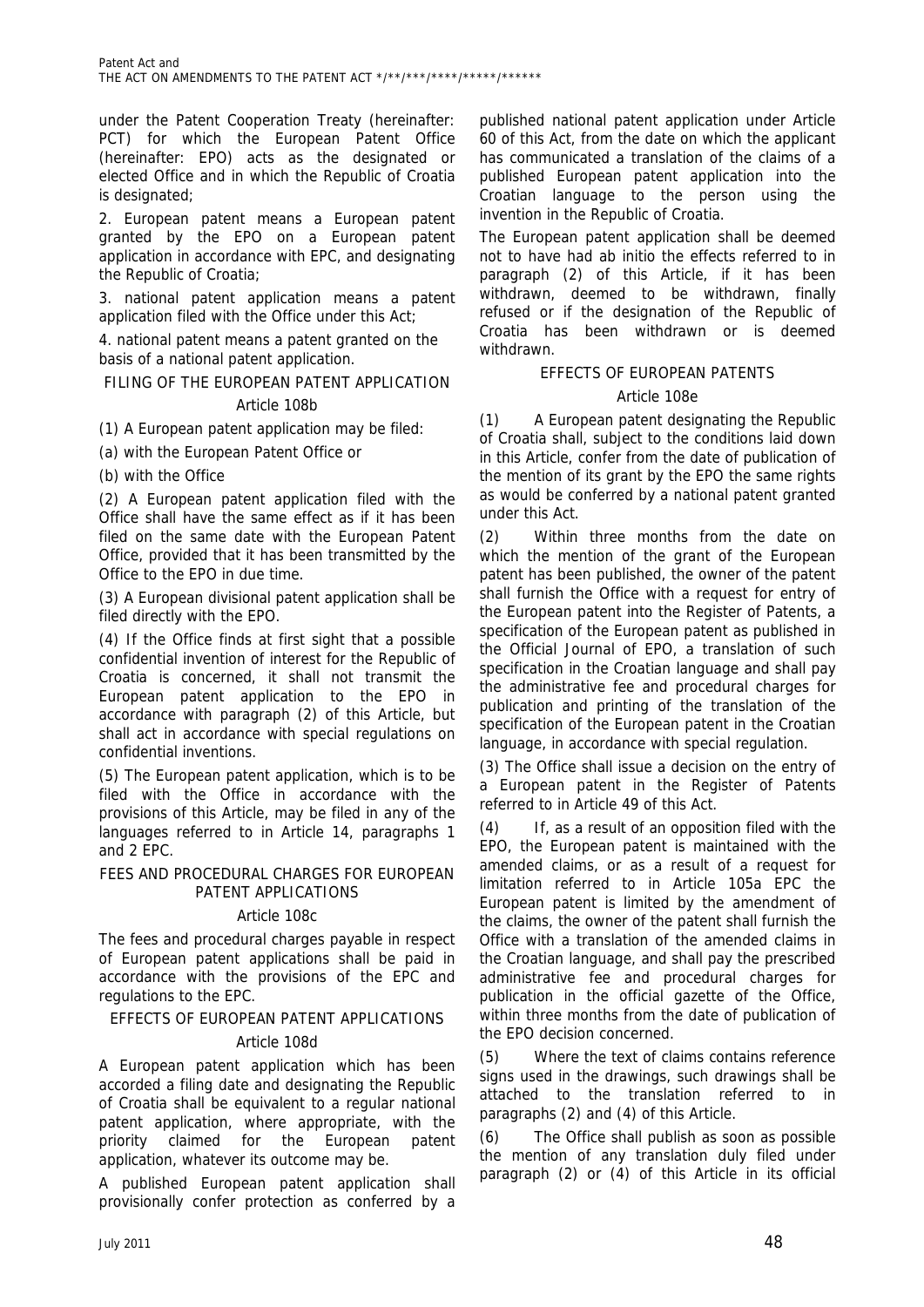gazette. The content of the publication shall be prescribed by the Ordinance.

(7) If the translation referred to in paragraph (2) or (4) of this Article is not filed in the prescribed time-limit or the prescribed administrative fee and procedural charges for publication are not paid within the period referred to in paragraph (2) or (4) of this Article, the European patent shall be deemed to be void ab initio for the Republic of Croatia. Article 122 EPC relating to the restitutio in integrum shall apply mutatis mutandis.

A European patent and the European patent application on which it is based shall be deemed not to have had ab initio the effects specified in paragraph (1) of this Article and Article 108d, paragraph (2) of this Act, to the extent that the patent has been revoked in the opposition proceedings, or revoked or limited in the procedure concerning the request referred to in Article 105a EPC before the EPO.

# AUTHENTIC TEXT OF EUROPEAN PATENT APPLICATIONS OR EUROPEAN PATENTS

# Article 108f

(1) The text of a European patent application or a European patent established in the language of the proceedings before the EPO shall be the authentic text in any proceedings in the Republic of Croatia.

(2) Where the translation in the Croatian language confers protection narrower than that conferred by a European patent application or a European patent, such translation shall be regarded as authentic, except in the procedures concerning the declaration of a patent null and void.

(3) An applicant for or the owner of a European patent may file a corrected translation at any time. The corrected translation of the claims of a published European patent application shall not have any legal effects in the Republic of Croatia until it has been communicated to the person using the invention in the Republic of Croatia. The corrected translation of the specification of a European patent designating the Republic of Croatia shall not have any legal effect, until the Office has published the mention of the correction, as soon as possible after payment of the administrative fee and procedural charges prescribed for the publication.

(4) Any person who, in good faith, uses or has made effective and serious preparations for using an invention, the use of which would not constitute infringement of a European patent application or a European patent in the original translation may, after the corrected translation takes effect, continue such use in the course of his business or for the needs thereof without payment.

# RIGHTS OF EARLIER DATE

# Article 108g

(1) In the Republic of Croatia, a European patent application and a European patent designating the Republic of Croatia shall have, with regard to a national patent application and a national patent, the same state of the art effect as a national patent application and a national patent.

(2) In the Republic of Croatia, a national patent application and a national patent shall have, with regard to a European patent designating the Republic of Croatia, the same state of the art effect as they have with regard to a national patent.

# SIMULTANEOUS PROTECTION

# Article 108h

Where a European patent designating the Republic of Croatia and a national patent having the same filing date or, where priority has been claimed, the same priority date, has been granted to the same person or his successor in title, the national patent shall have no effect to the extent that it covers the same invention as the European patent designating the Republic of Croatia from the date on which the time limit for filing an opposition to the European patent has expired without an opposition having been filed, or from the date on which the opposition procedure has resulted in a final decision maintaining the European patent.

# CONVERSION INTO A NATIONAL PATENT APPLICATION

# Article 108i

(1) The Office shall carry out a procedure for the grant of a national patent upon the request of an applicant for or the owner of a European patent in the following cases:

(a) where the European patent application is deemed to be withdrawn under Article 77, paragraph 3 EPC, or

(b) where the translation of a European patent application has not been filed in due time in accordance with the provision of Article 14, paragraph 2 EPC and Article 90, paragraph 3 EPC.

(2) In the case referred to in paragraph (1) item (a) of this Article, a request for conversion shall be filed with the Office. The Office shall, subject to the provisions on national security, transmit the request directly to the central industrial property offices of the Contracting States specified therein.

(3) In the cases referred to in paragraph (1) item (b) of this Article, a request for conversion shall be filed with the EPO, which shall transmit it to the Office, if the Republic of Croatia is specified therein.

(4) The request shall be deemed as filed after the conversion fee and procedural charges have been paid. The effects of the European patent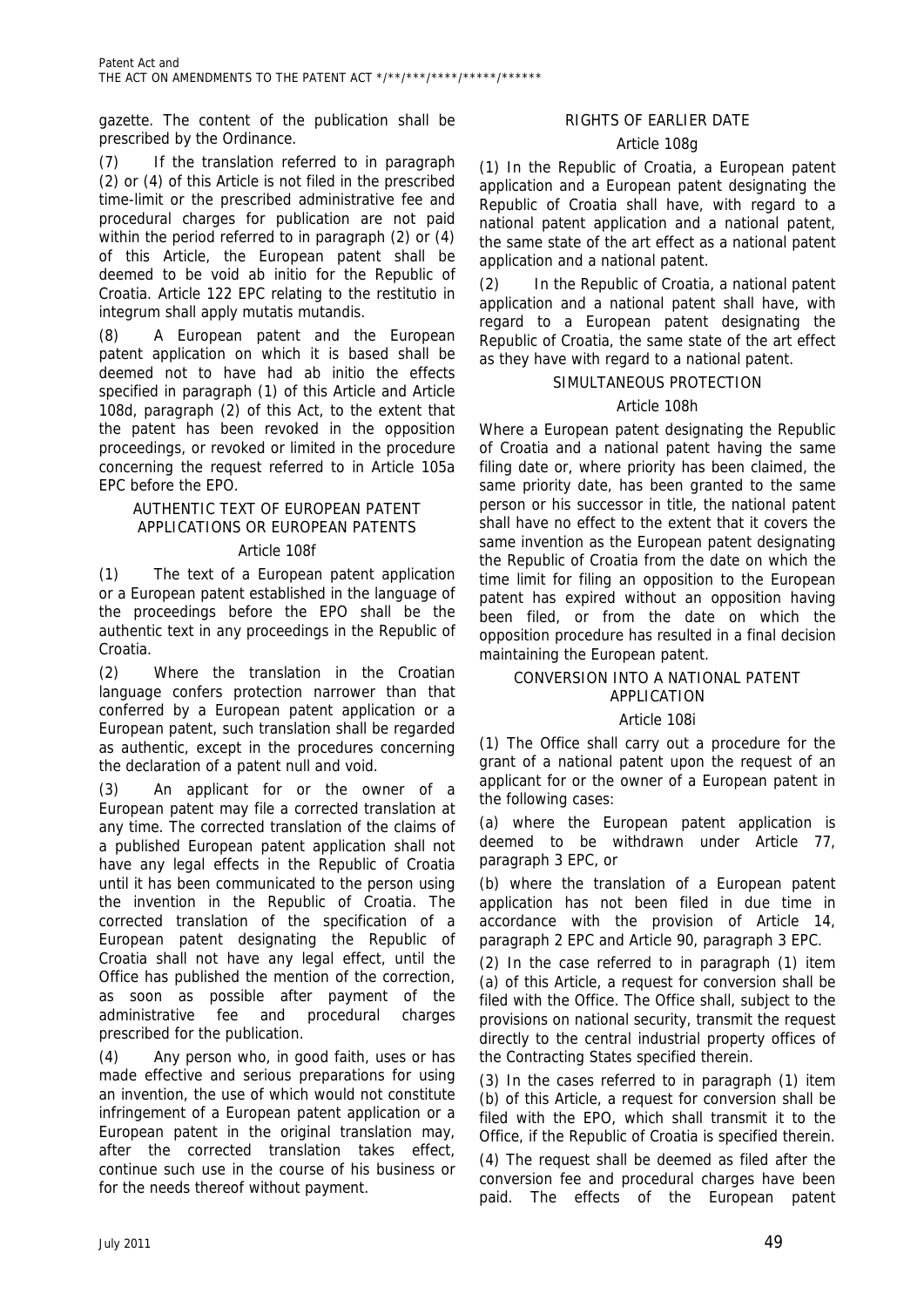application referred to in Article 66 EPC shall lapse if the request for conversion is not filed in due time.

(5) Within two months from filing of the request for conversion of a European patent application to a national patent application, the applicant shall pay the prescribed administrative fee and procedural charges for conversion and publication in accordance with special regulations, and shall file with the Office the translation of the original text of the European patent application into the Croatian language. Mention of the conversion shall be published in the official gazette of the Office. If the administrative fee and procedural charges have not been paid in due time, or if the translation of the original text of the European patent application into the Croatian language is not filed in due time, the request for conversion shall be deemed not to be filed, concerning which the Office shall issue a corresponding decision.

# RENEWAL FEES FOR EUROPEAN PATENTS

# Article 108j

(1) Renewal fees for European patents shall be paid to the Office for the years following the year in which the mention of the grant of the European patent was published in accordance with special regulations.

(2) Article 141, paragraph 2 EPC shall apply mutatis mutandis.

# DISPOSITIONS OF EUROPEAN PATENT APPLICATIONS AND EUROPEAN PATENTS

#### Article 108k

The provisions of this Act on the transfer, licence, right in rem, execution, bankruptcy and compulsory licences shall apply to European patent applications and European patents with effect in the territory of the Republic of Croatia.

# PROTECTION AGAINST INFRINGEMENT

# Article 108l

The provisions of this Act on the protection of patents in the case of infringement shall apply to European patent applications and European patents designating the Republic of Croatia.

DECLARATION OF NULLITY OF THE FUROPAN PATENT

Article 108m

(1) Subject to the provisions of Article 139 EPC, and Articles 78 and 79 of this Act, respectively, a European patent may be declared null and void in the procedure before the Office in accordance with the provisions of this Act, with the effect for the Republic of Croatia.

(2) If a request for the declaration of nullity of a European patent is filed with the Office after the initiation of the opposition procedure before the EPO referred to in Article 99 EPC or the procedure

concerning a request for limitation or revocation referred to in Article 105a EPC, the Office shall stay the procedure concerning a request for the declaration of nullity up to the termination of the mentioned procedures before the EPO.

# APPLICATION OF EPC

# Article 108n

EPC shall apply to the European patent applications and European patents, which have, in accordance with the provisions of EPC and this Act, effect in the Republic of Croatia.

#### TRANSLATIONS IN ACCORDANCE WITH THE AGREEMENT ON THE APPLICATION OF ARTICLE 65 EPC

# Article 108o

(1) The provisions of Article 108e, paragraphs (2), and (4) of this Act, providing for that the owner of a European patent shall furnish the Office with a translation of a patent specification and amended claims into the Croatian language, shall apply up to the entry into force of the Agreement on the application of Article 65 EPC of 17 October 2000.

(2) After the entry into force of the Agreement referred to in paragraph (1) of this Article, the owner of a patent shall furnish the Office with:

1. a patent specification in the English language, or a translation of such specification into the English language, if the patent has been granted in the language of the proceedings other than the English language, and a translation of the claims into the Croatian language filed in due time and subject to payment of the prescribed administrative fee and procedural charges for publication laid down in Article 108e, paragraph (2) of this Act;

2. a translation of the amended claims into the English and Croatian languages, if the European patent has been maintained with amended claims, filed in due time and subject to payment of the prescribed administrative fee and procedural charges for publication laid down in Article 108e, paragraph (3) of this Act.

(3) In the case of a dispute relating to a European patent, the patent owner, at his own expense, shall furnish, at the request of a person allegedly infringing a patent, or at the request of the competent court or quasi-judicial authority condicting a legal proceedings a full translation of a patent specification into the Croatian language.

(4) The translation referred to in paragraph (3) of this Act shall be considered as authentic text in any proceedings in the Republic of Croatia, except in the nullity proceedings, if the translation in the Croatian language confers protection narrower than that conferred by the European patent in the language of the proceedings."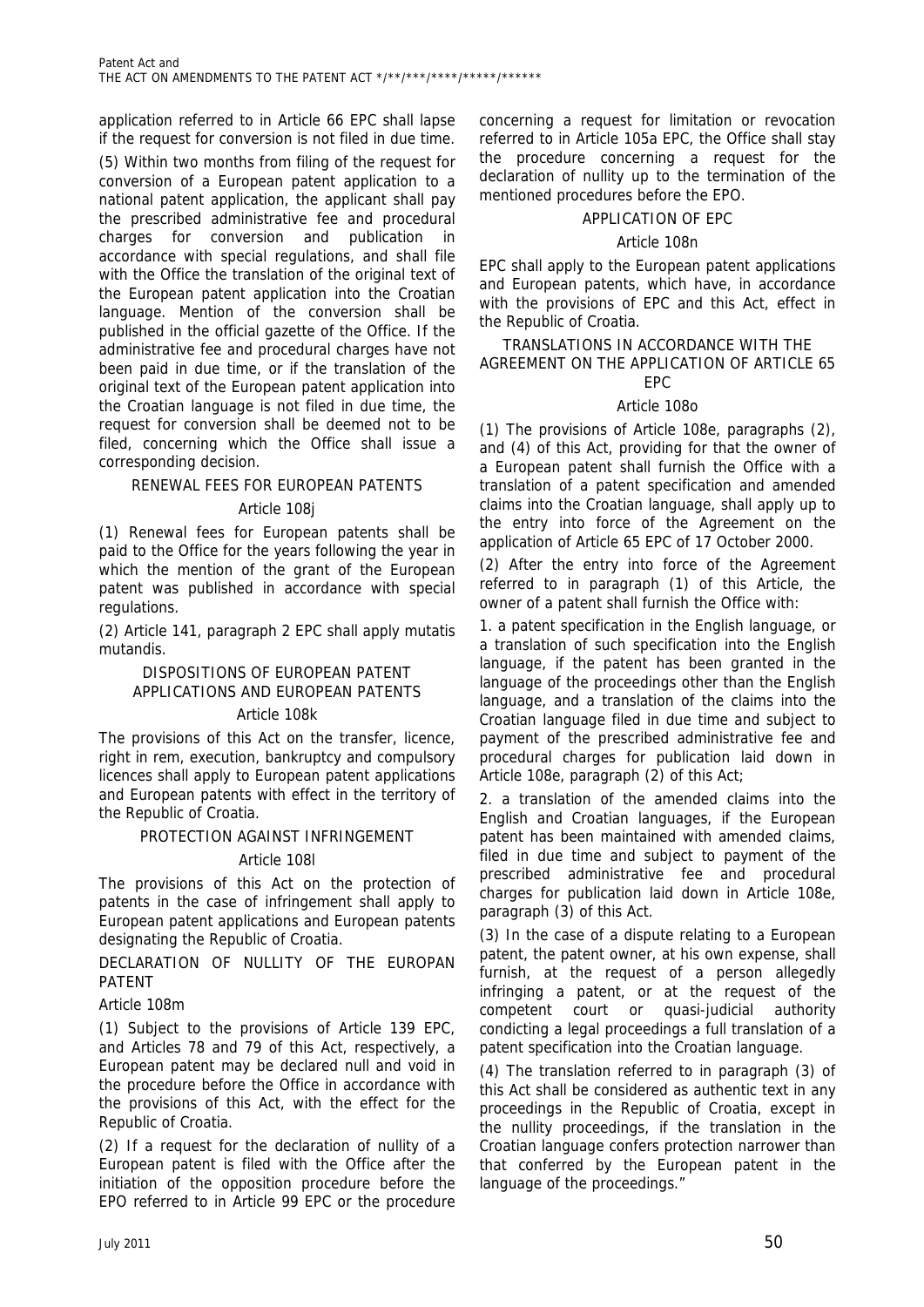# TRANSITIONAL AND FINAL **PROVISIONS**

#### Article 48

(1) The administrative disputes instituted before the Administrative Court before 1 June 2008 shall be completed before the Administrative court in accordance with the provisions, which were in force up to that date.

(2) A party, which instituted a legal action before the Administrative Court before 1 June 2008, in accordance with the provisions which were in force up to that date, may require from the Administrative Court to stay the proceedings, provided that it has filed within 30 days from that date an appeal based on the same grounds and with the same statement of reasons as are those contained in the legal action, where an appeal against such administrative decision is admissible pursuant to the provisions of this Act. The administrative decision issued on such appeal in the second instance, may be subject to an administrative dispute pursuant to the provisions of the Act on Administrative Disputes."

# SPECIAL PROTECTION CONFERRED BY A PATENT OR A SUPPLEMENTARY PROTECTION CERTIFICATE IN A MEMBER STATE OF THE EUROPEAN **UNION**

#### Article 49

(1) If, before the day of the accession of the Republic of Croatia into the full membership of the European Union, a patent or a Supplementary Protection Certificate for a medicinal product intended for humans or animals has been acquired in any of the Member States of the European Union, at the time when a patent or a Supplementary Protection Certificate could not be acquired for such medicinal product in the Republic of Croatia, the owner of such a patent or a Supplementary Protection Certificate may prohibit export from the Republic of Croatia for the purpose of offering for sale, selling, using, or stocking for such purposes, of the product carried out according to such a patent, to the Member States of the European Union in which the patent or the Supplementary Protection Certificate concerned is in force, even if such a product is manufactured or placed on the market for the first time in the territory of the Republic of Croatia by the owner of the patent or the holder of the Supplementary Protection Certificate acquired in the Member State of the European Union concerned before the accession of the Republic of Croatia to the

European Union, or with his/her express authorization.

(2) The manner of information of the competent customs authorities concerning the intended export referred to in paragraph (1) of this Article shall be regulated by special regulation.

#### DEFERRED APPLICATION OF THE PROVISIONS ON A SUPPLEMENTARY PROTECTION CERTIFICATE AND SPECIAL RIGHTS IN THE TRANSITIONAL PERIOD

#### Article 50

The owner of the basic patent in the Republic of Croatia, granted for a medicinal product intended for humans or animals or a plant protection product, respectively, for which the authorization to place it on the market is granted by a competent authority in any of the States of the European Union, on the day of the accession of the Republic of Croatia into the full membership of the European Union, or, in the Republic of Croatia, after 1 January 2008, may apply for a Supplementary Protection Certificate in the Republic of Croatia, within 6 months as of the day of the accession of the Republic of Croatia into the full membership of the European Union.

#### Article 51

On the date of the entry into force of Article 47 of this Act, the provisions of Articles 99 to 108 of the Patent Act (Official Gazette 173/2003 and 87/2005) shall cease to have effect. All the procedures instituted in accordance with such provisions shall be completed in accordance with them.

#### Article 52

(1) The procedures concerning the protection of a patent in the case of infringement, pending on the day of the entry into force of this Act, shall be completed in accordance with the provisions, which were in force up to the entry into force of this Act.

(2) The provisions of Articles 10 to 14 of this Act shall not apply to any procedures relating to the grant of a patent, declaration of a patent null and void, and revocation of the decision on the grant of a patent, which have been instituted and not completed up to the entry into force of this Act.

#### Article 53

(1) The Ordinance referred to in Article 115 of the Patent Act (Official Gazette 173/2003 and 87/2005) shall be aligned with the provisions of this Act, on a proposal given by the Director General of the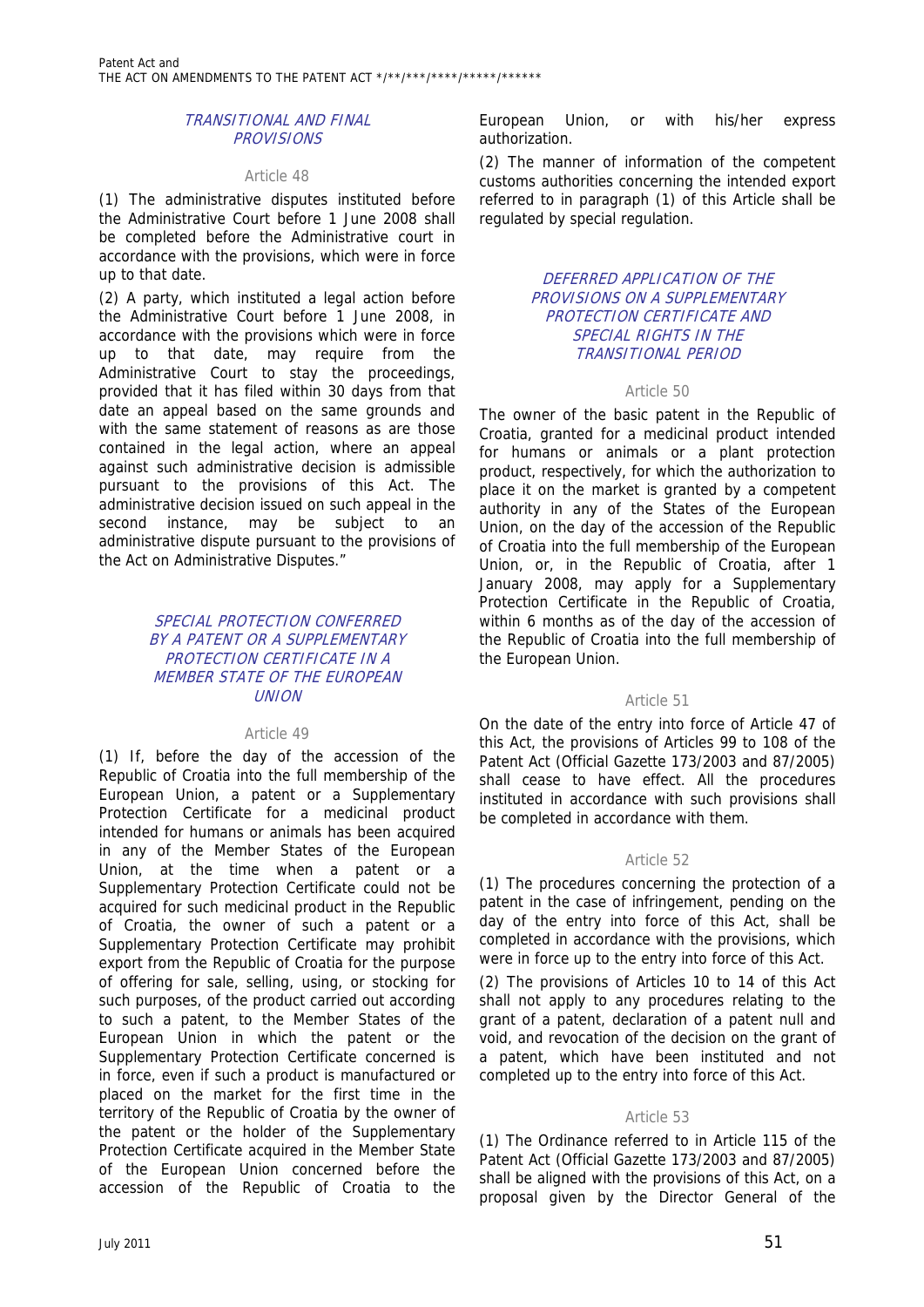Office, by the Minister responsible for the work of the Office, not later than within 3 months from the entry into force of this Act.

(2) The Ordinance referred to in Article 36 of this Act shall be enacted, on a proposal given by the Director General of the Office, by the Minister responsible for the work of the Office, not later than up to 1 June 2008.

(3) The Rules of Procedure referred to in Article 36 of this Act shall be enacted not later than up to 1 June 2008.

# Article 54

The Legislation Committee of the Croatian Parliament shall hereby be authorized to prepare and publish a revised version of the Patent Act.

# Article 55

This Act shall enter into force on the eight day following the day of its publication in the Official Gazette, with the exception of Article 4, and Articles 32 to 39 thereof, which shall enter into force on 1 June 2008, Articles 31 and 49 thereof, which shall enter into force on the day of the acceptance of the Republic of Croatia into the European Union, and Article 47 thereof, which shall enter into force on the day of the entry into force of the EPC in the Republic of Croatia.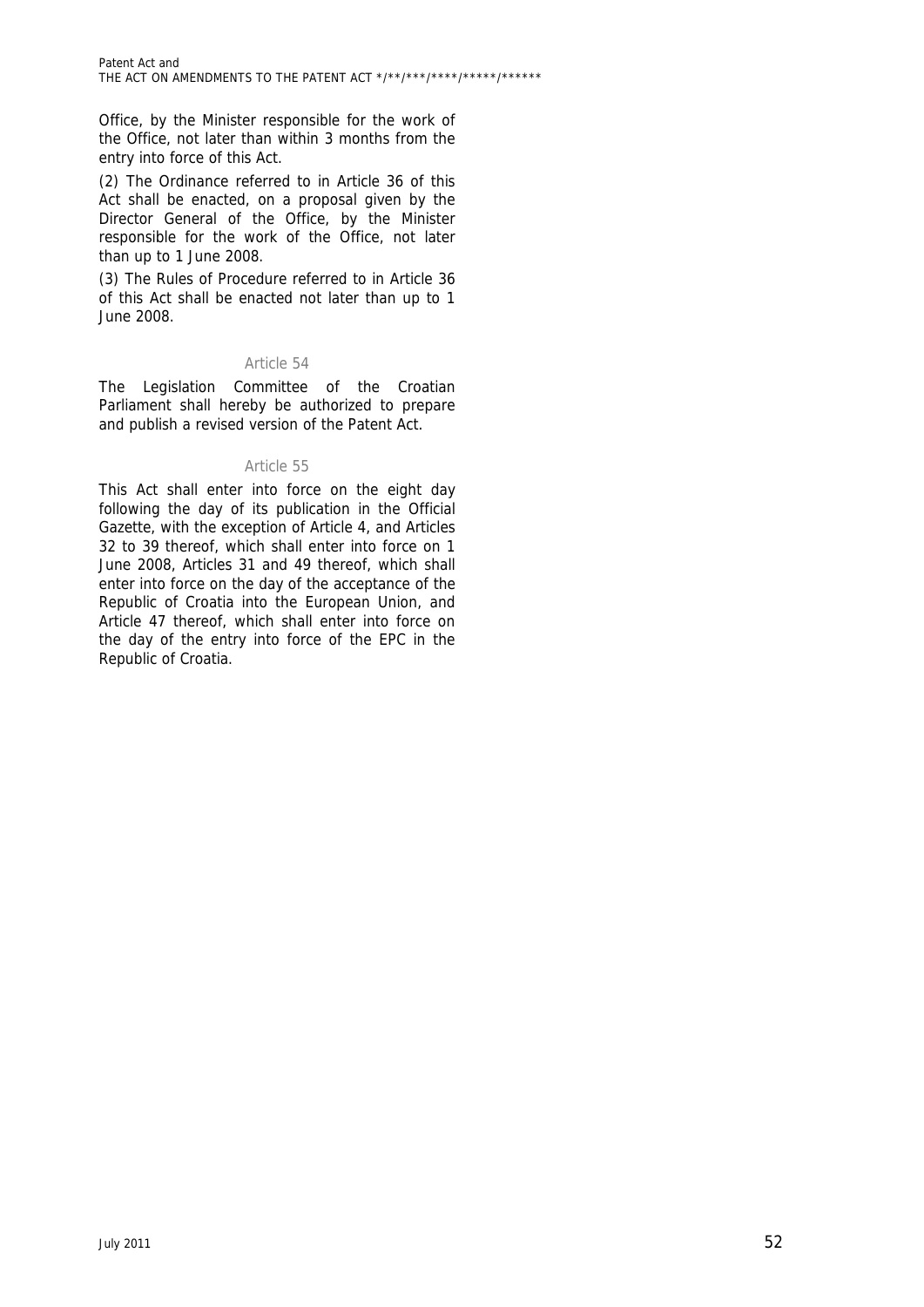# **THE ACT ON AMENDMENTS TO THE PATENT ACT\*\*\* Active Active Active 7** Article 7

#### Article 1

In the Patent Act (OG Nos. 173/03, 87/05 and 76/07), in Article 4, paragraph (1) is amended to read:

(1) A legal or a natural person not having a principle place of business, a domicile or a habitual residence in the territory of the Republic of Croatia, must be represented in the proceedings before the State Intellectual Property Office (hereinafter: the Office) by an authorized patent representative, pursuant to the provisions of this Act and special regulations.

# Article 2

In Article 29, paragraph (1), item 5, the Croatian words translated as: "a patent representative entered in the Register of Representatives kept by the Office" are replaced by the Croatian words translated as: "an authorized patent representative".

# Article 3

In Article 57, paragraph (5), after item 8, item 9 is added to read:

"9. filing of the appeal referred to in Article 88 of this Act and taking other actions in the procedure before the Board of Appeal".

# Article 4

In Article 57a, paragraph (4), a new item 4 is added to read:

"4. For filing the appeal referred to in Article 88 of this Act and taking other actions in the procedure before the Board of Appeal".

The former item 4 becomes item 5.

# Article 5

In Article 65, paragraph (1), after the words: "of the Republic of Croatia" a comma is inserted and is followed by the words: "or upon the accession of the Republic of Croatia to the European Union respectively, on the market of any of the States of the European Union, or States Parties to the Agreement Creating the European Economic Area".

#### Article 6

In Article 69a, paragraph (2), the words: "by exerting a pharmacological, immunological or metabolic action" are deleted.

In Article 69b, paragraph (6), the Croatian words translated as: "those countries have issued", are replaced by the Croatian words translated as: "this country has issued".

# Article 8

In Article 69f, paragraph (1), the Croatian word translated as: "re-import", is replaced by the Croatian word translated as: "re-export".

#### Article 9

In article 87a, paragraph (1), item d), after the words: "is the first authorisation to place", the words "a product as" are inserted.

In paragraph (2), item i), a spelling error of the Croatian word translated as "grant" is corrected.

In item j), the words: "plant protection products" are replaced by the words: "the products as plant protection products".

# Article 10

In Article 87b, paragraph (1) is amended to read:

"(1) The Certificate may be granted in accordance with the provisions of this Act in the cases where a basic patent has been granted for a product which is a component part of a medicinal product intended for humans or animals, or for a plant protection product, the placing on the market of which requires prior authorisation by the competent State authority."

Paragraph (3) is amended to read:

"(3) The rights conferred by the Certificate shall run for a period equal to the period which elapsed between the date of filing of the application for a basic patent and the date of the first authorisation to place the product protected by auch a patent on the market, reduced by a period of five years."

#### Article 11

Article 87c is amended to read:

"The Certificate shall be granted upon a request of the owner of the basic patent, if the following conditions are met on the date of filing of the application for the Certificate:

1. that the product is protected by a basic patent in force,

2. that an authorisation to place the product on the market as a medicinal product intended for humans or animals, or a plant protection product respectively, which is in force, has been granted in accordance with special regulations,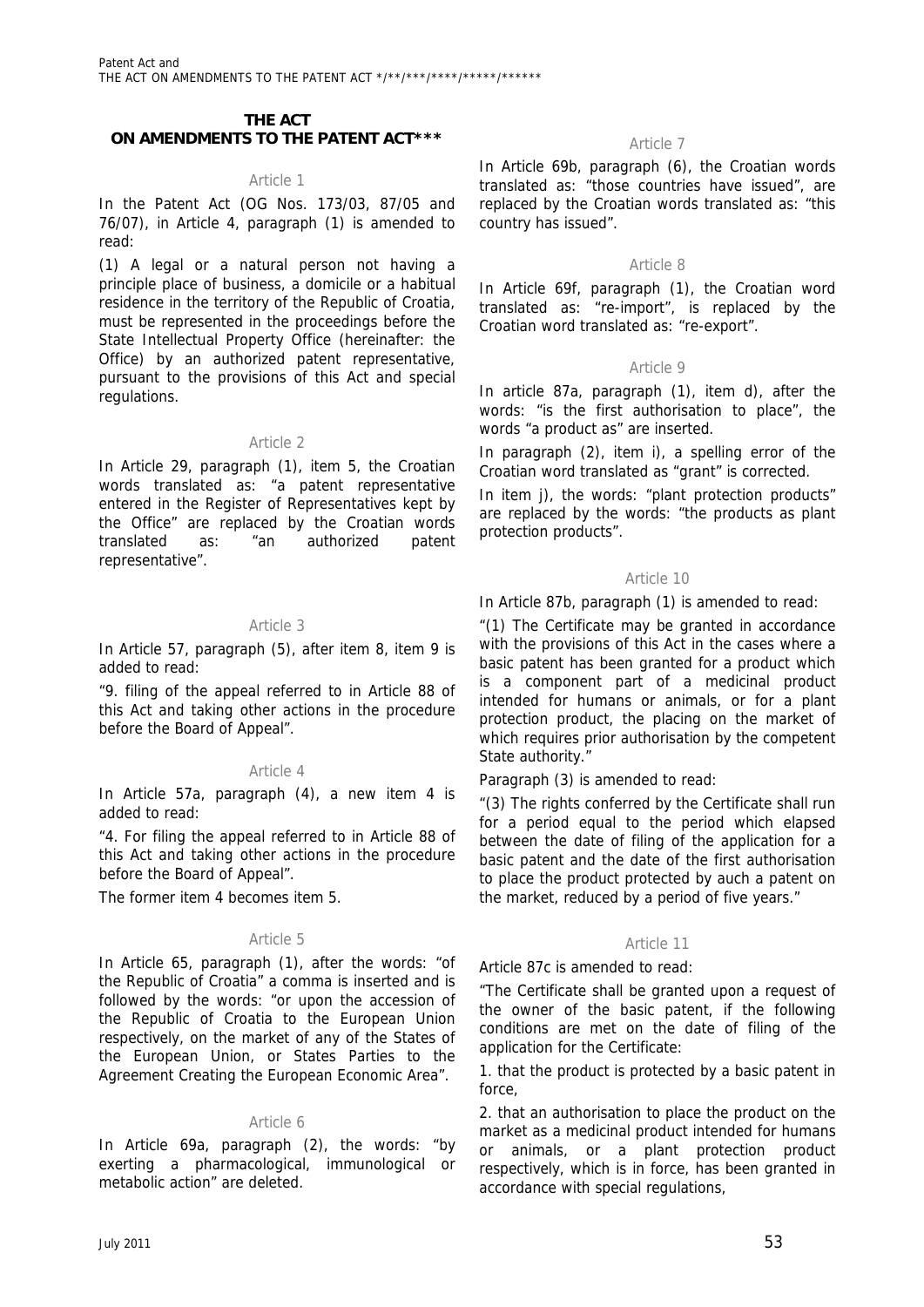3. that the product has not already been the subject of the Certificate,

4. that the authorisation referred to in item 2 of this Article, is the first authorisation to place the product on the market as a medicinal product intended for humans or animals, or a plant protection product, respectively."

#### Article 12

#### Article 87d is amended to read:

"The application for the Certificate shall be filed with the Office within six months from the date of the grant of the authorisation, referred to in Article 87c, item 2 of this Act, and if the authorisation has been granted before the grant of the basic patent, within six months from the date of publication of the mention of the grant of the patent, referred to in Article 51 of this Act."

# Article 13

In Article 87f, paragraph (4), the word: "decision" is replaced by the word: "conclusion".

# Article 14

In Article 87j, paragraph (1) is amended to read:

"(1) Within the limits of the protection conferred by the basic patent, the protection conferred by the Certificate shall extend only to the product covered by the authorisation to place on the market a medicinal product intended for humans or animals, or a plant protection product respectively, as well as for any use of the product as a medicinal product intended for humans or animals, or a plant protection product, respectively, that has been authorized before the expiry of the Certificate.

#### Article 15

In Article 108o, paragraph (1), the words: "and 4", are replaced by the words: "to 5".

In paragraph (2), item 1, twice repeated words in the Croatian version of the text are deleted with no relevance to the English translation.

# TRANSITIONAL AND FINAL PROVISIONS SPECIAL RIGHTS IN TRANSITIONAL PERIOD

# Article 16

The owner of the basic patent in the Republic of Croatia, granted for the product as a medicinal product intended for humans or animals, or the product as a plant protection product, respectively, for which the authorization to place it on the market is granted by a competent authority in any of the Member States of the European Union, on the day of the accession of the Republic of Croatia to the European Union, or, in the Republic of Croatia, after 1 January 2003, may apply for a Supplementary Protection Certificate in the Republic of Croatia, within 6 months as of the day of the accession of the Republic of Croatia to the European Union.

#### Article 17

The Agreement on the application of Article 65 EPC (London Agreement) shall apply to all European patents and extended European patents granted after 1 May 2008, irrespective of whether they have been granted after the first instance procedure or opposition procedure or appeal procedure, and the mention of the grant or amendment of which have been published by the EPO.

# Article 18

In the Act on Amendments to the Patent Act (OG 76/07), Article 50 and the heading above it shall cease to have effect.

# Article 19

This Act shall enter into force on the eighth day following the day of its publication in the "Official Gazette".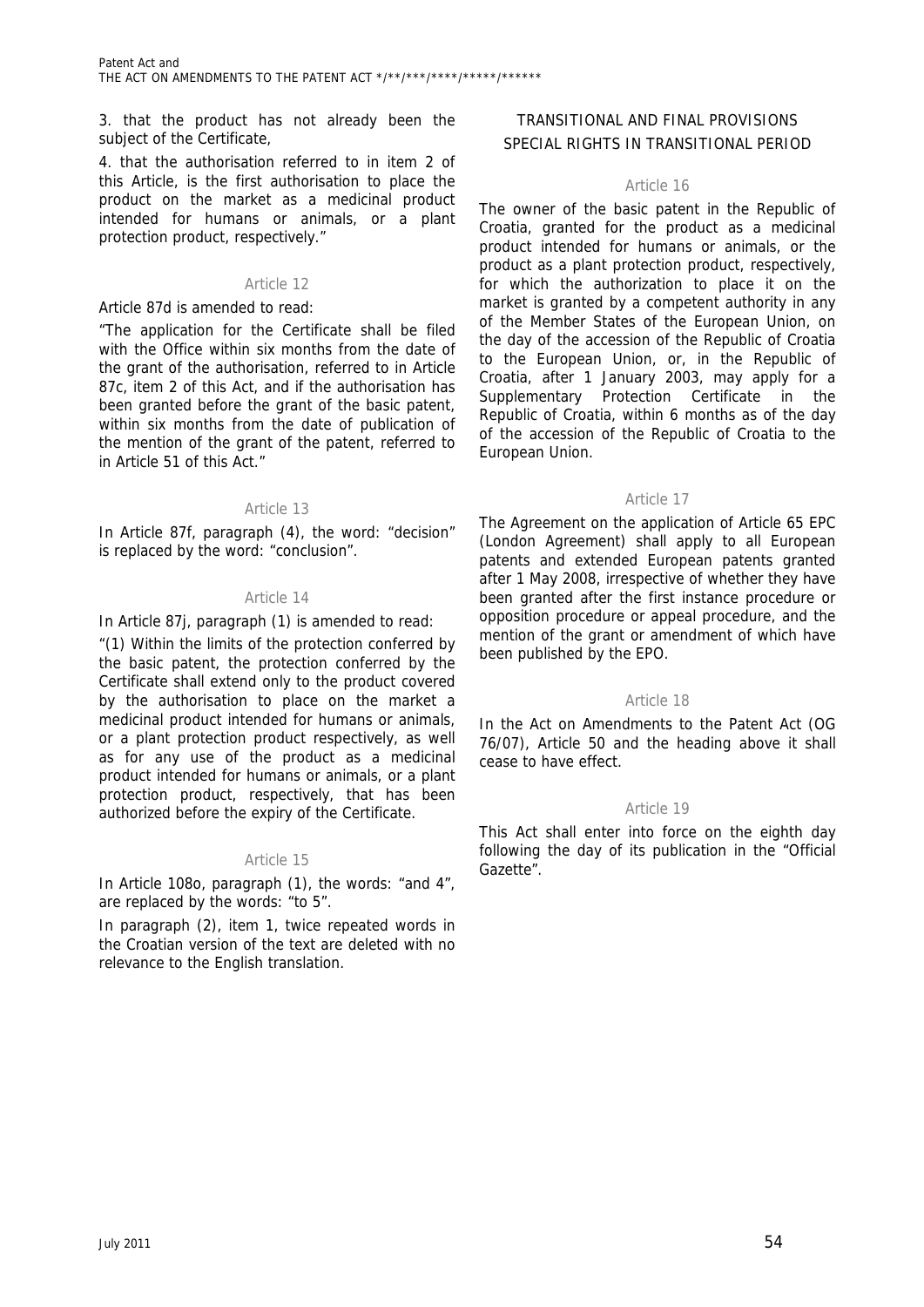#### **THE ACT ON AMENDMENTS TO THE PATENT ACT\*\*\*\***

# Article 1

In the Patent Act (Official Gazette 173/03, 87/05, 76/07 and 30/09), in Article 87a, paragraph (1), item (e) is added to read:

(e) "request for an extension of the duration" means a request for an extension of the duration of the Certificate granted for the protection of medicinal products for paediatric use."

#### Article 2

In Article 87.b a new paragraph (5) is added to read:

"(5) The duration of the Certificate according to paragraphs (3) and (4) shall be extended by six months in the cases where a patent has been granted for a medicinal product for paedriatic use, if the medicinal product has been granted the authorization for placing it on the market in all the Member States of the European Union. In such a case the duration of the period referred to in paragraph (3) of this Article may be extended only once. An extension of the duration of the Certificate shall not be granted for a medicinal product to which a one-year extension of a ten-year period of protection applies in accordance with Article 15a paragraph (3) of the Medicinal Products Act, and for orphan medicinal products within the meaning of the Medicinal Products Act."

The former paragraph (5) becomes paragraph (6).

# Article 3

In Article 87d paragraphs (2) and (3) are added to read:

"(2) The request for an extension of the duration of the Certificate referred to in Article 87a paragraph (1) item (e) of this Act may be filed when filing the application for the Certificate or when the application for the Certificate is pending and the appropriate conditions referred to in Article 87e paragraphs (4) and (5) of this Act are met.

(3) The request for an extension of the duration of a Certificate already granted shall be filed not later than two years before the expiry of the Certificate."

# Article 4

In Article 87e paragraph (1) item 1a, after the word "Certificate", the words "or an extension of the duration of the Certificate, respectively, are added." In item 5, after the word "Certificate", a full stop is

replaced by a comma and is followed by the words "and an extension of the duration of the Certificate."

After paragraph (3), a new paragraph (4) and paragraphs (5) and (6) are added to read:

"(4) Where the application for a Certificate includes a request for an extension of the duration, it shall be accompanied by:

1. a copy of the statement indicating compliance with an agreed completed paedriatic investigation plan, as prescribed by a special regulation,

2. where necessary, in addition to the copy of the authorization to place the product on the market as referred to in Article 87c paragraph (1) item 1 of this Act, a proof of possession of authorizations to place the product on the market of all Member States, as prescribed by a special regulation.

(5) Where an application for a Certificate is pending, a request for an expended duration in accordance with 87d paragraph (2) of this Act shall include the particulars referred to in paragraph (4) of this Article and a reference to the application for a Certificate already filed.

(6) The application for an extension of the duration of a Certificate already granted shall contain the particulars referred to in paragraph (4) of this Article and a copy of the Certificate already granted.

The former paragraph (4) becomes paragraph (7).

# Article 5

In Article 87f, paragraph (6) is added to read:

"(6) The provisions of this Article shall apply mutatis mutandis to a request for an extension of the duration of the Certificate."

# Article 6

In Article 87g, paragraph (4) is added to read:

"(4) The provisions of this Article shall apply mutatis mutandis to a request for an extension of the duration of the Certificate."

# Article 7

In Article 87k paragraph (1), after the words "termination of the Certificate", a full stop is replaced by a comma and is followed by the words "as well as the indication of the fact that an extension of the duration of the Certificate has been granted or the fact that a request for an extension has been refused."

# Article 8

In Article 87m, paragraph (2) is amended to read:

"(2) An extension of the duration of the Certificate may be revoked if it was granted contrary to the provision of Article 87b paragraph (5).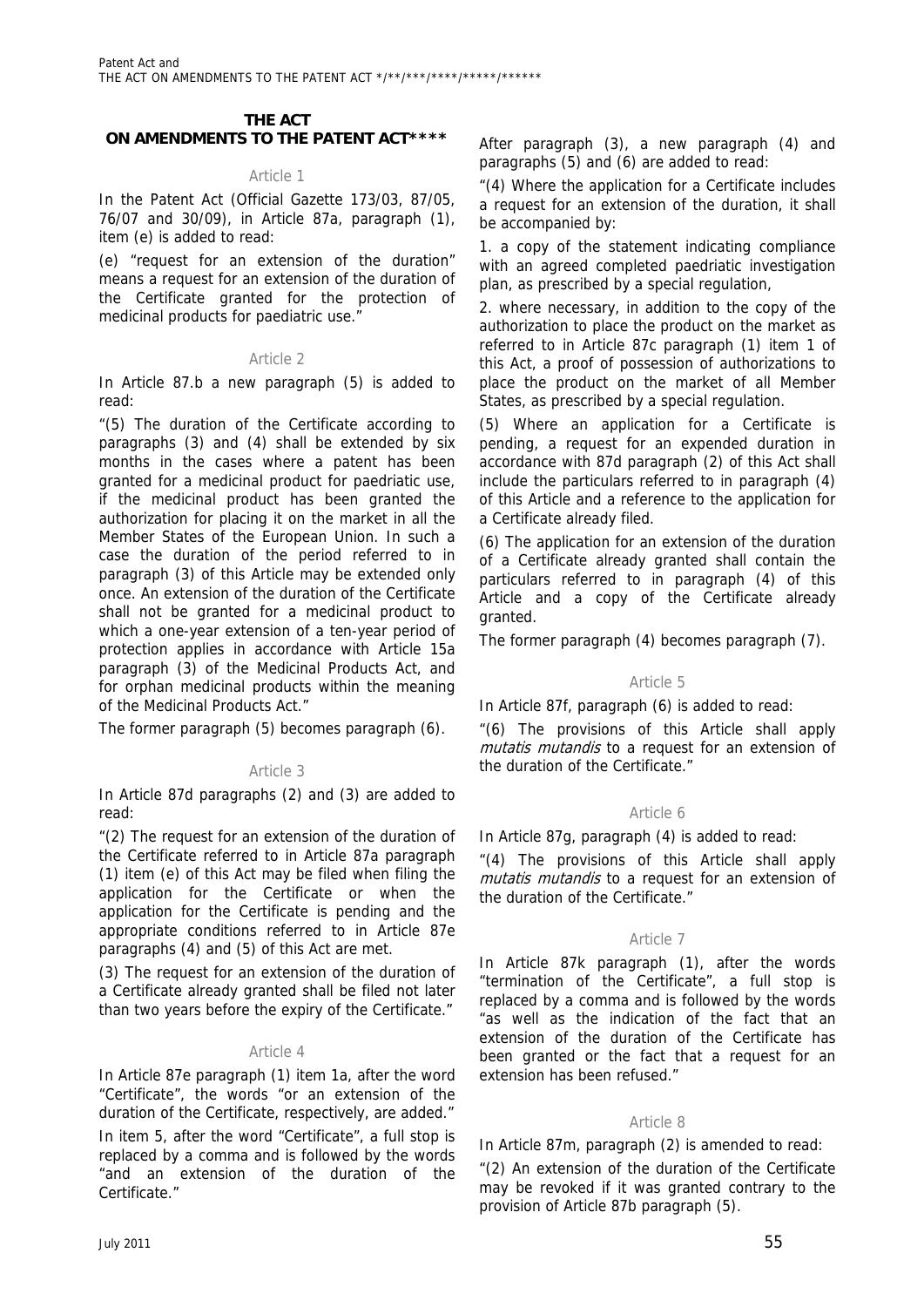After paragraph (2), paragraph (3) is added to read:

"(3) The provisions of this Act relating to the procedure concerning a proposal for the declaration of a patent null and void shall apply mutatis mutandis to the procedure for the declaration of invalidity of the Certificate or the procedure for the revocation of an extension of its duration, respectively."

# Article 9

This Act shall enter into force on the eight day following the day of its publication in the Official Gazette.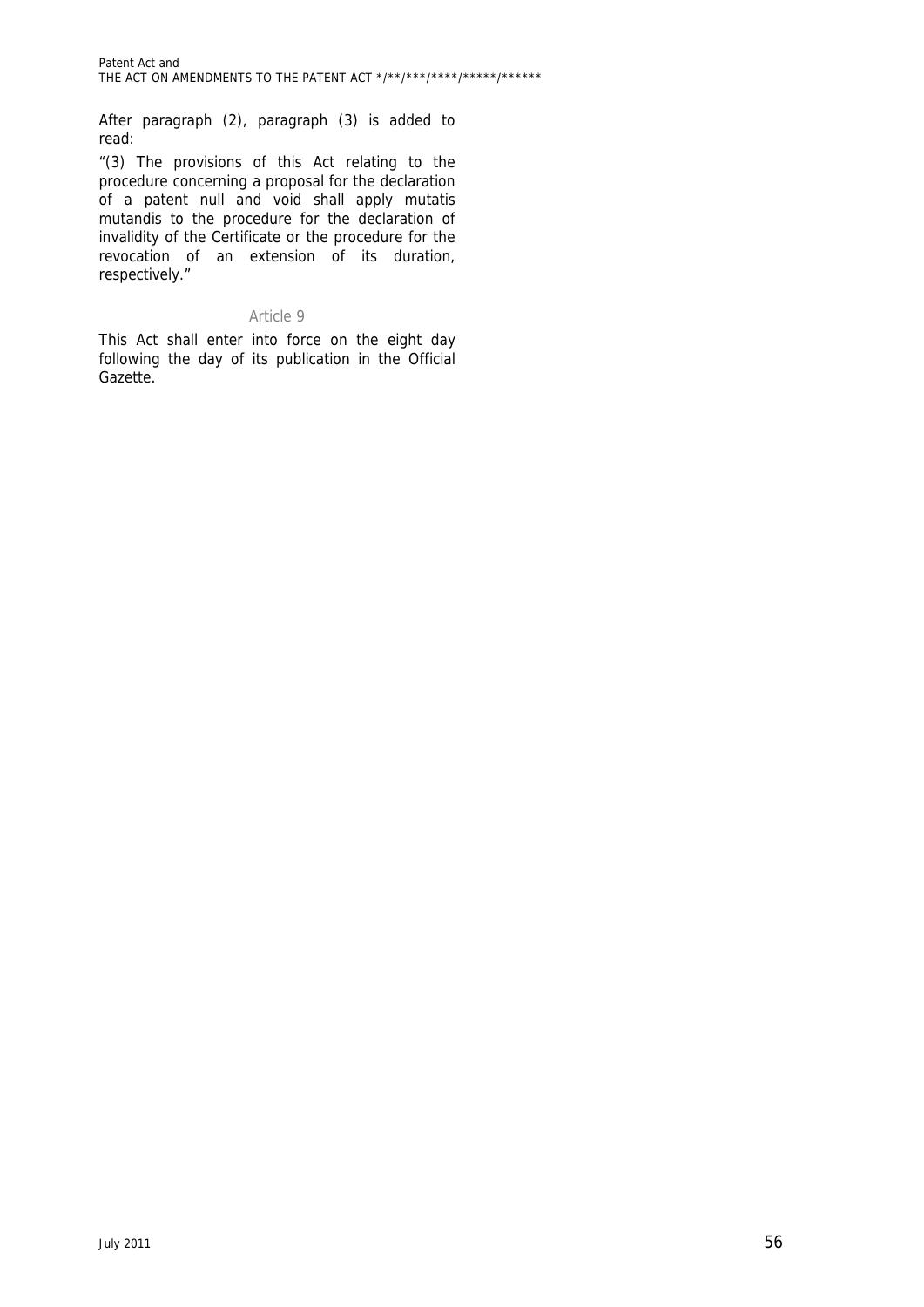# **ACT ON AMENDMENTS TO THE PATENT ACT\*\*\*\*\* Article 6**

#### Article 1

In the Patent Act ("Official Gazette" Nos. 173/03, 87/05, 76/07, and 128/10), in Article 4, paragraphs (4) and (5) are amended to read:

 $(4)$  If a foreign legal or natural person fails to appoint a representative, or to communicate the address for correspondence to the Office, in accordance with the provision set out in paragraph (3) of this Article, the Office shall order it by a conclusion to appoint a representative or to communicate the address for correspondence within a period of three months.

(5) If a foreign legal or natural person fails to comply with the conclusion of the Office referred to in paragraph (4) of this Article, the Office shall reject its communication and shall provide for the legal service to be made by public announcement).

# Article 2

In Article 15 paragraph (2), the words "administrative decisions" are replaced by the word "decisions"

Paragraph (3) is deleted.

In the former paragraph (4), which becomes paragraph (3), the words "administrative decisions" are replaced by the word "decisions"

# Article 3

In Article 16, paragraph (1) is amended to read:

"(1) The procedures provided for by this Act and the filing of an appeal shall be subject to payment of the fees and procedural charges in accordance with special regulations."

Paragraphs (2) and (3) are deleted.

#### Article 4

In Article 17, a new paragraph (2) is added to read: "(2) A patent application may be filed directly in writing, by post, or by electronic means."

The former paragraph (2) becomes paragraph (3).

#### Article 5

In Article 23, paragraph (1), the words "In accordance with the provisions of Article 4 of the Paris Convention for the Protection of Industrial Property (hereinafter: the Paris Convention") are deleted, and the word "any" begins with a capital letter.

In Article 24, paragraph (2), after the words "of this Act expired" the words "but within a period of two months from the date of expiration of the priority right," are added.

Paragraph 5 is amended to read:

"(5) The Office shall previously notify the applicant of the reasons for which it intends to refuse a request for the restoration of the priority right, and shall invite him to file observations on such reasons within a period of two months from the day of receipt of the notification. On the reasoned request of the applicant, the Office may extend the time limit for filing observations for one month"

# Article 7

In Article 24.a paragraph (2), the Croatian word translated as "by a decision" is replaced by another Croatian words translated "by a decision".

#### Article 8

Article 29 is amended to read:

"(1) Upon receipt of a patent application, the Office shall examine whether:

- 1. the application complies with the requirements for the accordance of the filing date referred to in Article 21 of this Act,
- 2. the administrative fee and procedural charges for filing the application have been paid in compliance with Article 16 of this Act,
- 3. the translation of the application in the Croatian language is filed, if the application has been drafted in a foreign language,
- 4. the drawings referred to in Article 20, paragraph (1), item 4, of this Act have been filed,
- 5. the applicant, referred to in Article 4 of this Act, who is a natural or a legal person not having a principal place of business, a domicile or a habitual residence in the territory of the Republic of Croatia is represented by an authorized patent representative.

(2) If the application does not comply with the requirements for the accordance of the filing date referred to in Article 21 of this Act, the Office shall order the applicant by a conclusion to correct the deficiencies expressly indicated in it, within a period of two months from the day of receipt of the conclusion.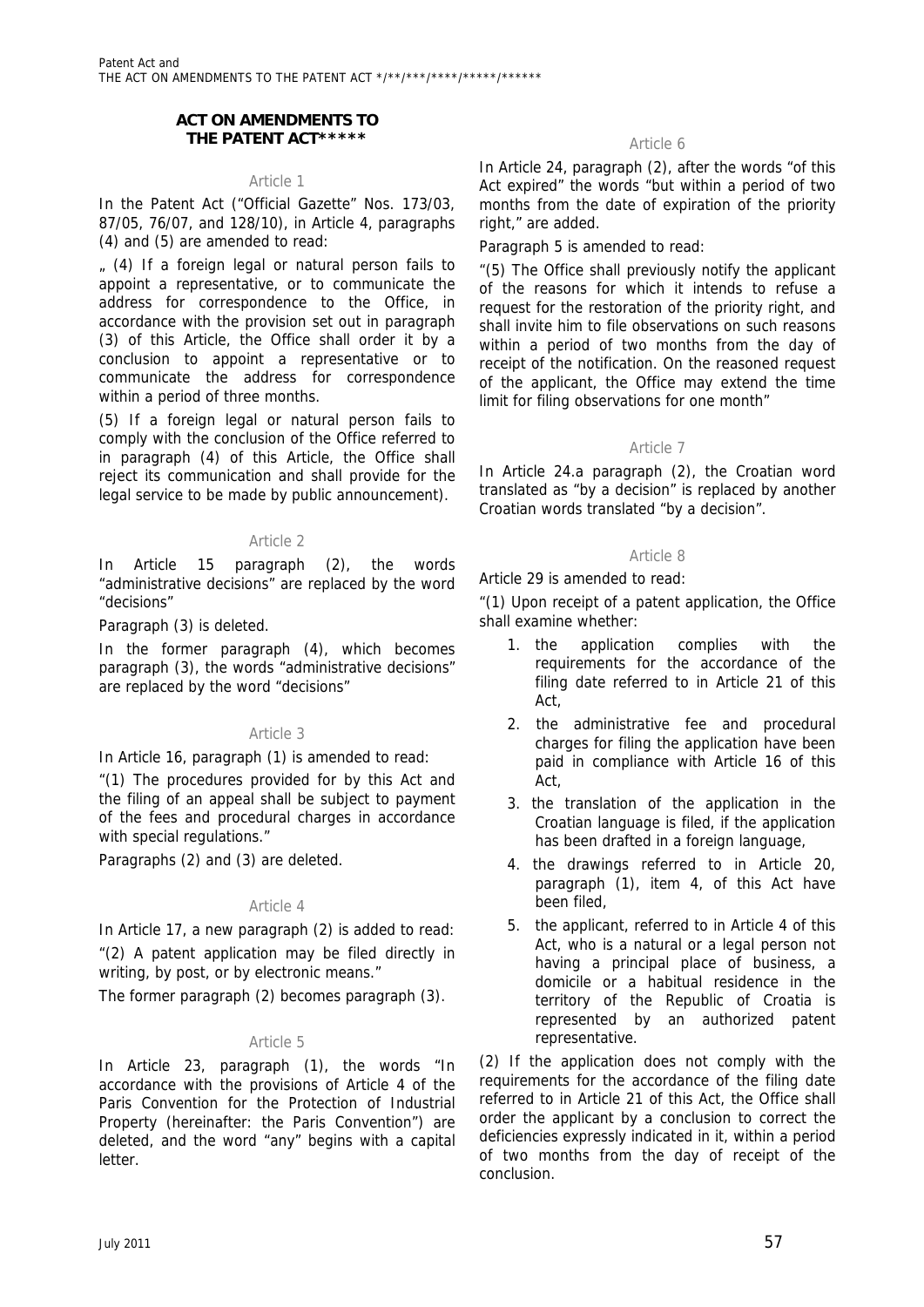(3) If the applicant does not comply with the conclusion of the Office within the time limit referred to in paragraph (2) of this Article, the patent application shall be rejected by a decision.

(4) If the applicant corrects the deficiencies within the time limit referred to in paragraph (2) of this Article, the Office shall inform him that the date of receipt of the required corrections shall be accorded as the filing date of the patent application.

(5) Where a patent application refers to drawings not included in the application, the Office shall order the applicant by a conclusion to file the drawings within a period of two months from the day of receipt of the conclusion, and if the applicant complies with the conclusion of the Office, it shall be considered that the filing date of the application is the date of receipt of the drawings by the Office. If the drawings are not filed, it shall be considered that the applicant did not refer to them.

(6) The Office shall order by a written conclusion the applicant who has not paid the administrative fee and procedural charges or has not filed the translation of the patent application into the Croatian language, to correct the respective deficiencies within a period of two months from the day of receipt of the conclusion.

(7) At a reasoned request of the applicant, the Office may extend the time limits set out in this Article for a period considered to be justified, but not exceeding three months.

(8) It the applicant does not comply with the conclusion of the Office referred to in paragraph (6) of this Article, the patent application having been accorded the filing date shall be considered withdrawn, and the Office shall issue a decision on the suspension of the patent granting procedure.

# Article 9

In Article 30 paragraph (1), the Croatian word translated as "by a decision" are deleted.

# Article 10

In Article 34, paragraph (2) is amended to read:

"(2) If such examination establishes that the requirements referred to in paragraph (1) of this Article are not complied with, the Office shall order the applicant by a conclusion to correct the deficiencies, expressly indicated in it, within an appropriate time limit. This time limit shall not be less than two months and not more than three months from the day of receipt of the conclusion."

In paragraph (4), the Croatian word translated as "a decision" is replaced by another Croatian word translated as "a decision".

In paragraph (5), the words "with the invitation" are replaced by the words "with the conclusion"

# Article 11

In Article 36 paragraph (2), the Croatian word translated as "a decision" is replaced by another Croatian word translated as "a decision".

# Article 12

In Article 42 paragraph (1), number "3" is replaced by number "2".

# Article 13

In Article 43, paragraph (3) is amended to read:

"(3) An opposition to the grant of a consensual patent shall contain:

- 1. an express indication of an opposition to the grant of a consensual patent,
- 2. indications concerning the person filling the opposition, namely his family name, given name and domicile, if a natural person is concerned, or a company name and its principle place of business, if a legal person is concerned,
- 3. the number of the consensual patent application,
- 4. reasons for the opposition,
- 5. indications concerning the applicant for a consensual patent,
- 6. the title of the invention,
- 7. indications concerning a representative, namely his family name, given name and domicile, if a natural person is concerned, or a company name and its principle place of business, if a legal person is concerned, if the opposition is filed through a representative, and a dully filed power of attorney,
- 8. the signature of the person filing the opposition or of a representative.".

# Article 14

In Article 45 paragraph 2, the Croatian word translated as "by a decision" are replaced by another Croatian word translated as "by a decision".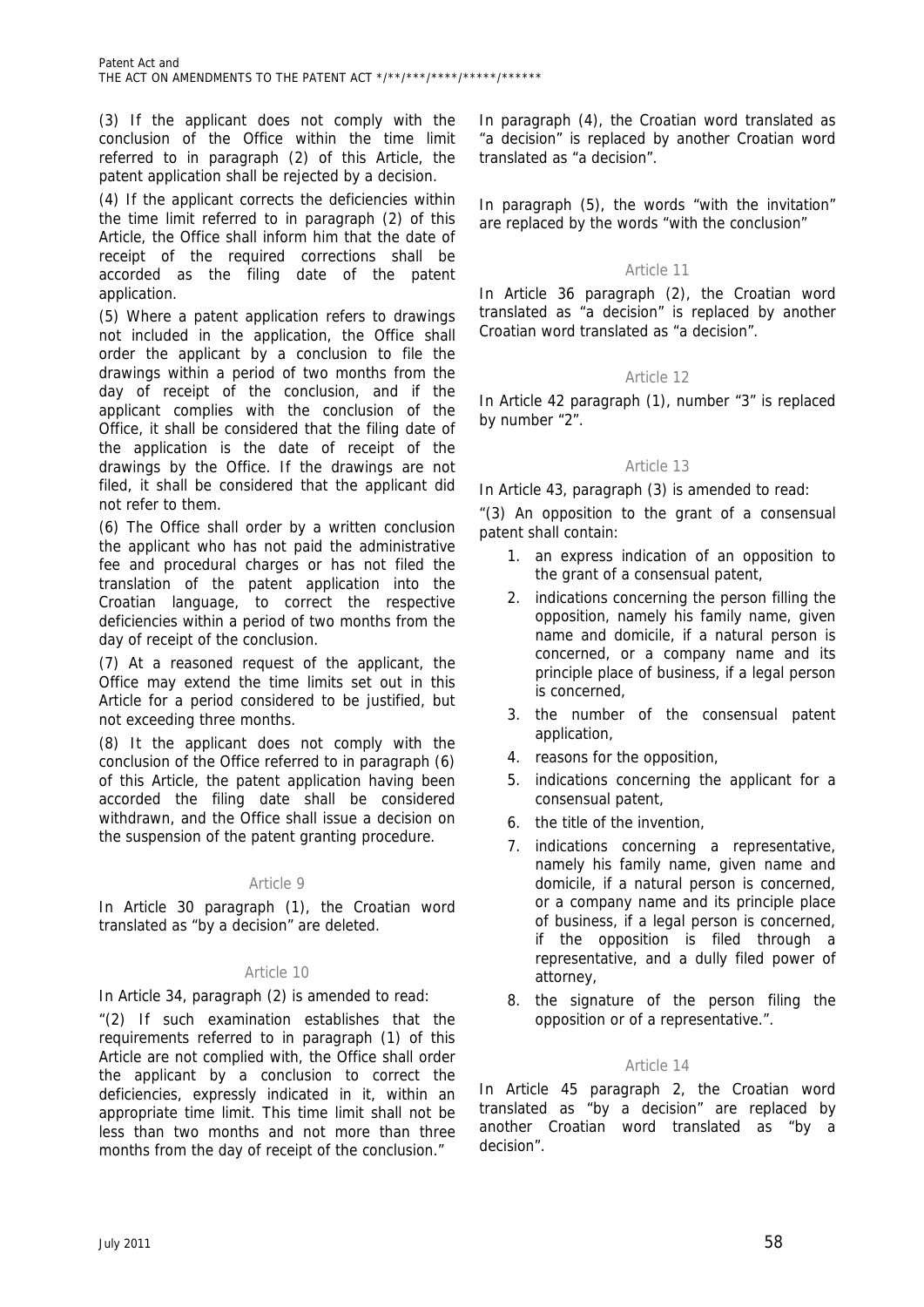In Article 47, paragraph (1) is amended to read:

"(1) If it has been established that a patent application:

- 1. does not comply with all the requirements for the grant of a patent referred to in Article 37, paragraph (1) of this Act, or
- 2. does not comply with the requirements for the grant of a consensual patent referred to in Article 41 of this Act,

the Office shall, prior to issuing a decision on the refusal of a patent, notify the applicant in writing of the reasons for which the patent shall not be granted, and shall invite him to comment in writing on the specified reasons within a time limit which shall not be less than two months or more than four months from the day of receipt of the notification.".

In paragraph (3) the word "invitation" is replaced by the word "notification".

# Article 16

In Article 48, paragraph (2) is amended to read:

"(2) The Office shall notify the applicant of the content of the patent application on the basis of which it intends to grant a patent, and shall invite him to submit a written approval of the text provided within a period of two months from the day of receipt of the notification.".

Paragraph (3) is amended to read:

"(3) If the applicant fails to comply with paragraph (2) of this Article, the Office shall issue a decision on the grant of a patent, as though the approval had been submitted."

# Article 17

Article 56 is amended to read:

"(1) Mistakes made in names or numbers, typing errors, linguistic errors and other obvious mistakes in documents, registers or publications shall be corrected at a request of the applicant or patent owner or ex officio.

(2) A request for the correction of the mistakes referred to in paragraph (1) of this Article shall be subject to payment of the administrative fee and procedural charges in cases where a mistake is not attributable to the Office.

(3) If a patent application has been published, all the amendments referred to in paragraph (1) shall be published in the official gazette of the Office.

(4) The manner of filing a request for the correction of mistakes shall be defined by the Regulations.".

#### Article 15 Article 18

Article 57 shall be amended to read:

"(1) If the applicant or the owner of a patent has, despite due care required by the circumstances, failed to perform an act in the course of the procedure before the Office within the time limit prescribed by this Act or the regulation enacted by virtue of this Act, the direct result of which is a loss of rights conferred by the patent application or the patent, the Office shall authorize the restitutio in integrum, provided that the applicant:

- 1. files a proposal for the restitutio in integrum and completes the omitted acts within the prescribed time limit;
- 2. indicates the circumstances that prevented him from performing the omitted act in time;
- 3. pays the administrative fee and procedural charges in compliance with Article 16 of this Act.

(2) A proposal for the restitutio in integrum shall be filed within three months from the day on which the reason of failure ceased to exist. The proposal shall not be filed after the expiration of a period of one year from the date of failing to comply with a time limit.

(3) After the expiration of a period of one year from the date of failing to comply with the time limit, the proposal referred to in paragraph (1) of this Article shall not be filed. In the case of failing to comply with a time limit for payment of a renewal fee for the maintenance of a patent, the time limit laid down in Article 74, paragraph (3) of this Act shall be included in the one-year period.

(4) If a proposal for the restitutio in integrum does not meet the conditions referred to in paragraph (1) of this Article, the Office shall order the applicant by a conclusion to rectify the proposal within a period of two months from the receipt of the conclusion. If the applicant fails to comply with the conclusion within the prescribed time limit, and if a proposal for the restitutio in integrum is not filed in the prescribed time limit, the Office shall issue a decision on the rejection of the request for the restitutio in integrum.

(5) The Office shall, prior to issuing a decision on the proposal for the restitutio in integrum, notify the person filing the proposal of the reasons for which it intends to refuse the proposal, entirely or in part, and shall invite him to comment on those reasons within two months from the day of receipt of the notification.

(6) A proposal for the restitutio in integrum shall not be filed in connection with the failure to comply with a time limit for the following acts: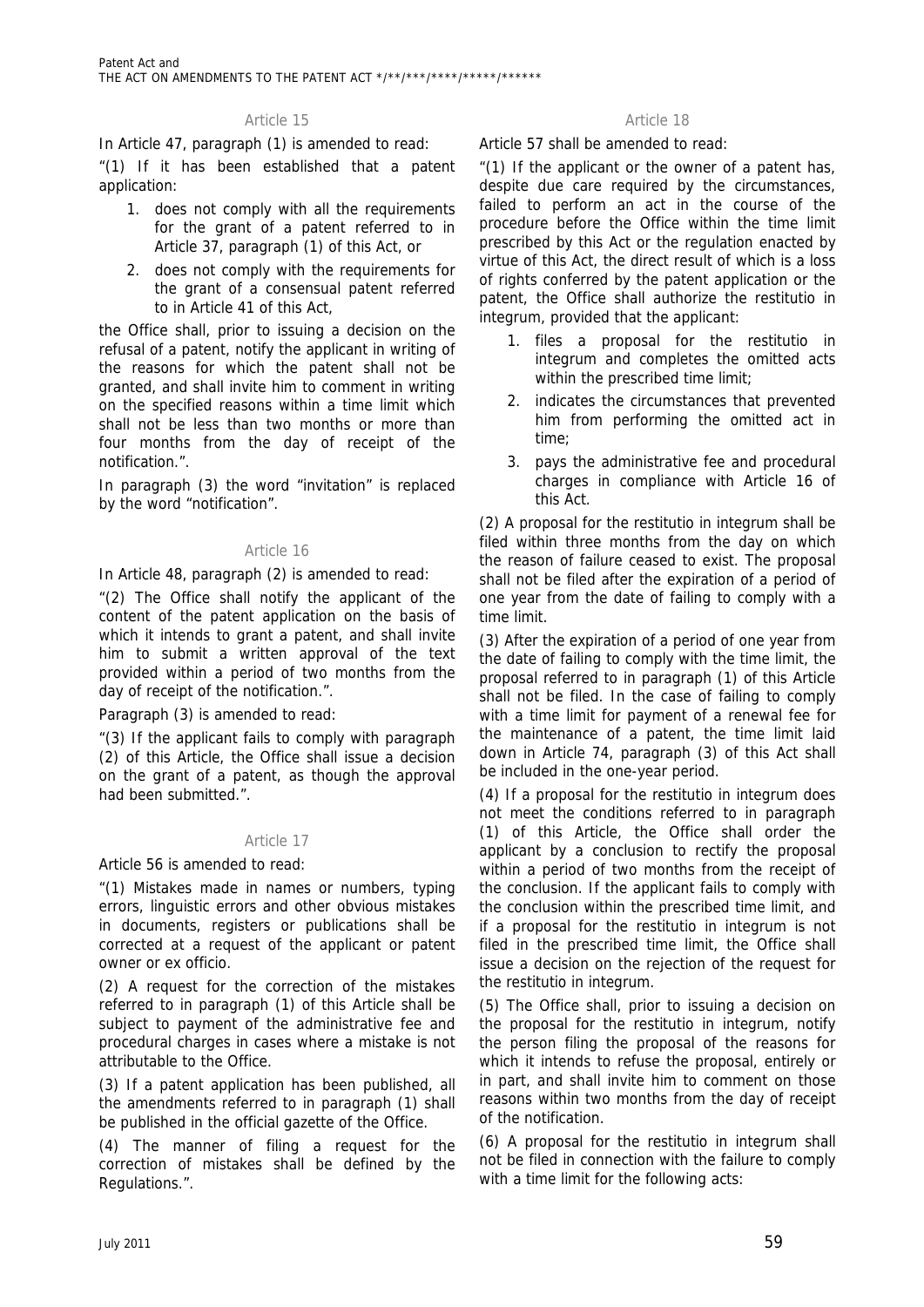- 1. filing of the proposal referred to in paragraph (1) of this Article,
- 2. filing of the request for the extension of a time limit,
- 3. filing of the request referred to in Articles 24 and 24a of this Act,
- 4. filing of one of the requests referred to in Article 36 of this Act,
- 5. filing of the opposition referred to in Article 43, paragraph (1) of this Act,
- 6. filing of the request referred to in Article 57a of this Act,
- 7. furnishing of the translation referred to in Article 29, paragraph (1), item 3 and Article 103, paragraphs (2) and (3) of this Act, and Article 108e, paragraphs (2) and (4) of this Act
- 8. all the acts in the procedures before the Office, involving several parties,
- 9. filing of the appeal referred to in Article 88 of this Act, and performing of other acts in the procedure before the Board of Appeal.

(7) Any person who has in good faith exploited an invention or has made real and serious preparations for exploiting the invention which is the subject-matter of a published application may, in the period between the loss of rights referred to in paragraph (1) of this Article, and the publication of the fact concerning the acceptance of the proposal for the reinstatement of rights, continue such exploitation, without compensation for damages, for the purposes of his own business and needs related to it.

(8) The contents of the publication of indications concerning the restitutio in integrum shall be specified by the Regulations.".

#### Article 19

In Article 57a, paragraph (3) is amended to read:

"(3) If the omitted acts have not been performed within the time limit referred to in paragraph (2) of this Article, the Office shall issue a decision on the rejection of a request for the continued processing.".

Paragraph (5) is amended to read:

"(5) If the Office complied with the request referred to in paragraph (1) of this Article, the provisions of Article 57, paragraphs (7) and (8) of this Act shall apply mutatis mutandis.".

# Article 20

In Article 81, paragraph (1), the words "the Office shall invite the applicant to correct the deficiencies within 30 days from the day of receipt of the

invitation." shall be replaced by the words "the Office shall order the applicant by a conclusion to correct such deficiencies within a period of two months from the day of receipt of the conclusion.".

In paragraph (2), the Croatian word translated as "by a decision" is replaced by another Croatian word translated as "by a decision".

In paragraph (6), the words "shall invite the owner of the patent to…within a period of 60 days from the receipt of the invitation" are replaced by the words "shall order the owner of the patent by a conclusion to…within a period of two months from the receipt of the conclusion".

# Article 21

In Article 87f, paragraph (3), the words "shall invite the applicant to remedy the deficiencies indicated in the invitation within a period of 30 days from the receipt of the invitation." are replaced by the words "shall order the applicant by a conclusion to remedy the indicated deficiencies within a period of two months from the receipt of the conclusion.".

In paragraph (4), the Croatian word translated as "a decision" is replaced by another Croatian word translated as "a decision".

# Article 22

In Article 88, the Croatian word translated as "a decision" in the appropriate grammatical number and case is replaced by another Croatian word translated as "a decision" in the appropriate grammatical number and case.

# Article 23

In Article 91, after paragraph (9), paragraph (10) is added to read:

"(10) The chosen parts of the decisions issued by the Boards of Appeal shall be published on the web site of the Boards of Appeal.".

# Article 24

The Minister responsible for the work of the Office shall, on a proposal given by the Director General of the Office, harmonize the Regulations referred to in Article 115 of the Patent Act ("Official Gazette" Nos. 173/03, 87/05, 76/07 and 128/10) with the provisions of this Act not later than within a period of two months from the day of the entry into force of this Act.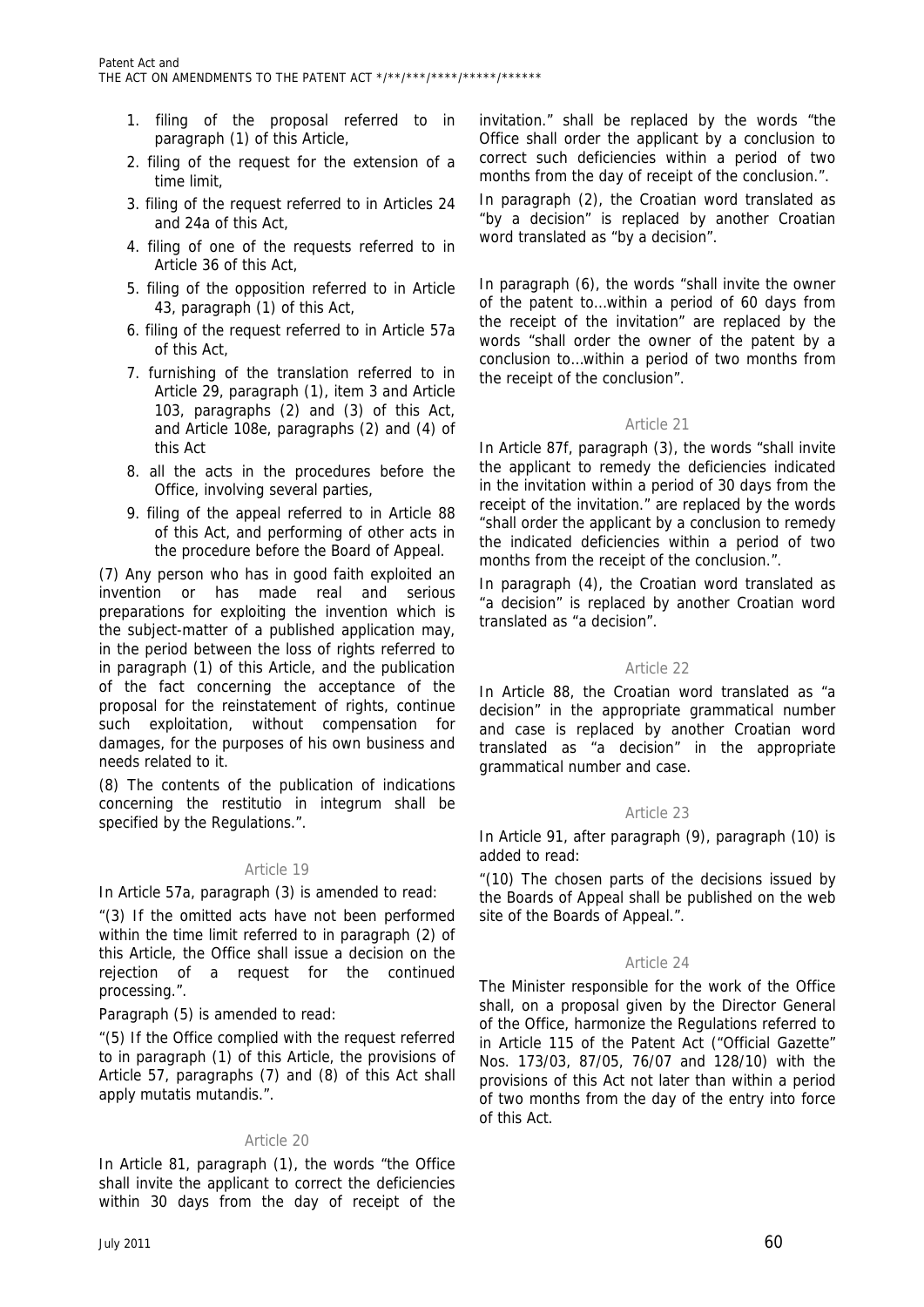Patent Act and THE ACT ON AMENDMENTS TO THE PATENT ACT \*/\*\*/\*\*\*/\*\*\*\*/\*\*\*\*\*/\*\*\*\*\*\*

# Article 25

This Act shall enter into force on the eight day following the day of the publication thereof in the "Official Gazette".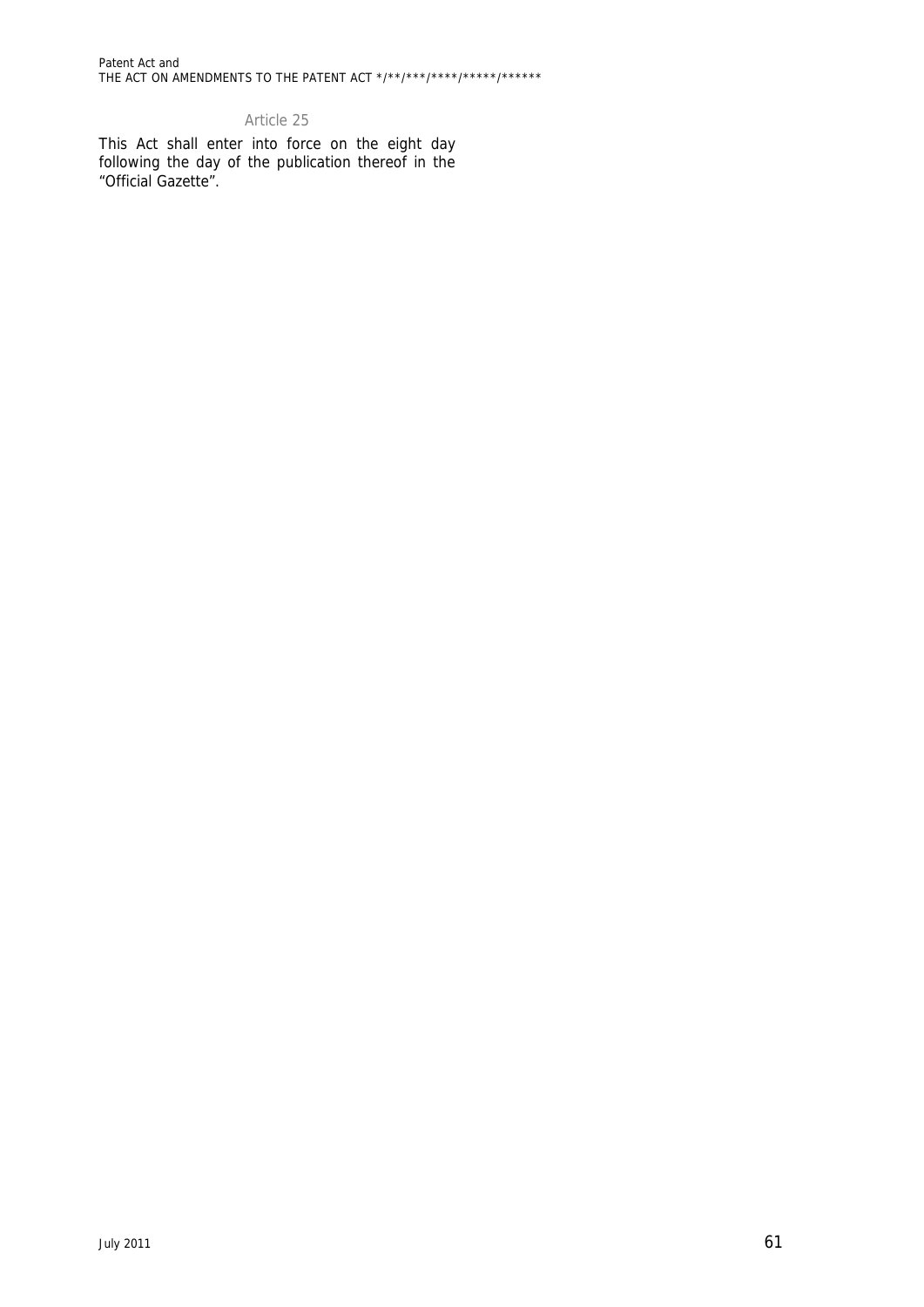#### **ACT ON AMENDMENTS TO THE PATENT ACT\*\*\*\*\*\***

#### Article 1

In the Patent Act ("Official Gazette" Nos. 173/2003, 87/2005, 76/2007, 30/2009, 128/10 and 49/2011), after Article 1, Articles 1.a and 1.b are added to read:

#### "Article 1.a

This Act establishes a competent body and the tasks thereof relating to the implementation of the Regulation (EC) No. 469/09 of the European Parliament and of the Council of 6 May 2009, concerning the supplementary protection certificate for medicinal products intended for humans or animals, as amended (OJ L 152, 16.6.2009, containing all the amendments – hereinafter: the Regulation (EC) no. 469/2009), the Regulation (EC) No. 1610/96 of the European Parliament and of the Council of 23 July 1996, concerning the creation of a supplementary protection certificate for plant protection products, as amended (OJ L 198, 8.8.1996, containing all the amendments – hereinafter: the Regulation (EC) No. 1610/1996), as well as the Regulation (EC) No. 816/2006 of the European Parliament and of the Council of 17 May 2006, on compulsory licensing of patents relating to the manufacture of pharmaceutical products for export to countries with public health problems, as amended (OJ L 157, 9.6.2006, containing all the amendments – hereinafter: the Regulation (EC) No. 816/2006.".

#### Article 1.b

The expressions used in this Act, having a gender meaning, irrespective of whether they are used in the male or female gender, shall include equally the male and female gender.".

#### Article 2

In Article 8, after paragraph (4), paragraph (5) is added to read:

"(5) The provisions laid down in paragraphs (1) to (3) of this Article shall not exclude the possibility for patent protection of a substance or a composition as referred to in paragraph (4) of this Article, for a special use in the processes referred to in Article 6 paragraph (3) of this Act, provided that such use thereof does not form part of the state of the art.".

#### Article 3

Article 69.a is amended to read:

#### "Article 69.a

(1) The court referred to in Article 67a paragraph 1 of this Act may grant, to any person instituting a legal action claiming the grant of a compulsory license in accordance with the provisions of the Regulation (EC) No. 816/2006, a compulsory license for a patent or a Supplementary Protection Certificate, required for the manufacture and sale of a pharmaceutical product, where such a product is intended for export to importing countries with public health problems.

(2) In relation to compulsory licenses relating to the manufacture of pharmaceutical products for export to countries with public health problems, the terms within the meaning of this Act shall have the same meaning as those used in the Regulation (EC) No. 816/2006.

(3) With an application for the grant of a compulsory license referred to in paragraph (1) of this Article, the applicant shall communicate the number of the granted patent or the Supplementary Protection Certificate for the invention which is the subject matter of the compulsory license, and the website address referred to in Article 10.6 of the Regulation (EC) No. 816/2006.

(4) The provisions of this Act relating to compulsory licenses and the provisions of the Act on Civil Proceedings shall apply mutatis mutandis to particular matters relating to the procedure for the grant of a compulsory license, not regulated by the Regulation (EC) No. 816/2006.".

#### Article 4

The heading above Article 69b and Article 69b are amended to read:

#### "Adoption of an Application for the Grant of a Compulsory License

#### Article 69b

(1) If in the examination procedure concerning an application for the grant of a compulsory license it has been established that the application complies with all the requirements prescribed by the Regulation (EC) No. 816/2006, and the requirements prescribed by this Act and the Act on Civil Proceedings, the court shall issue a decision on the adoption of the application.

(2) In its decision, the court shall indicate in detail specific conditions set out in Article 10 paragraphs 2 to 9 of the Regulation (EC) No. 818/2006, to be fulfilled by the licensee.

(3) Indication of the grant of a compulsory license shall be entered in the Register of Patents or the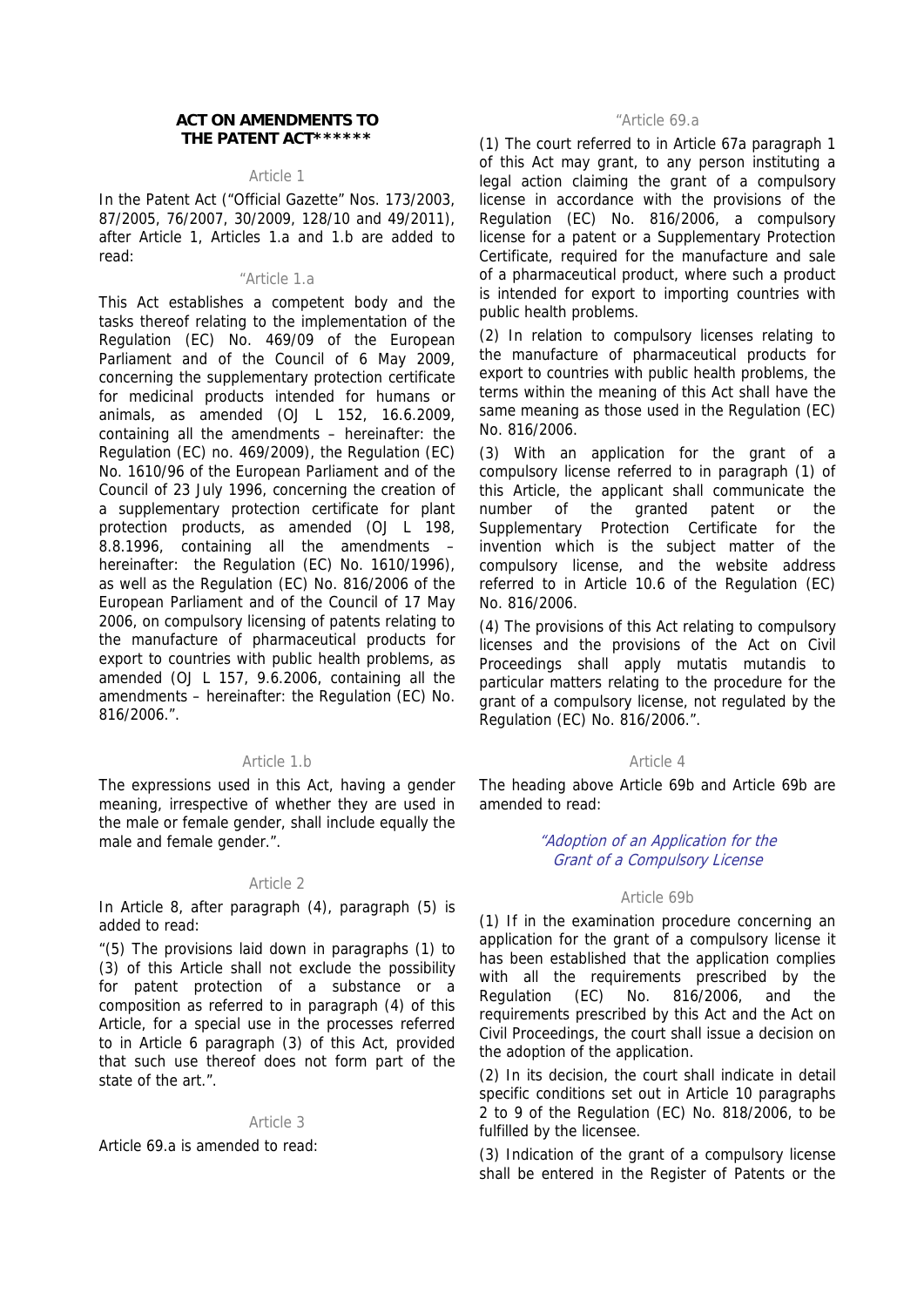Register of Supplementary Protection Certificates and published in the official gazette of the Office.

(4) The court shall notify the Council for TRIPS through the intermediary of the Office of its final decisions relating to the grant of a compulsory license, the conditions under which it was granted, as well as of its termination and review, indicating the data prescribed by Article 12 of the Regulation (EC) No. 816/2006. A copy of this notification shall be communicated by the Office to customs authorities and to the authority competent for medicines and medicinal products in the Republic of Croatia.".

#### Article 5

Article 69c is amended to read:

#### "Article 69c

The court referred to in Article 67a paragraph (1) of this Act shall refuse an application for the grant of a compulsory license by a decision, if it fails to comply with the requirements set out in the Regulation (EC) No. 816/2006, and the requirements prescribed by this Act.".

# Article 6

The headings above Articles 69e to 69g and Articles 69e to 69h are deleted.

#### Article 7

The heading above Article 87a and Article 87a are amended to read:

#### "Common Provisions on the Procedure for the Grant of a Supplementary Protection Certificate

#### Article 87a

(1) If a basic patent has been granted for a product which is a component part of a medicine intended for humans or animals, the Office may grant a Supplementary Protection Certificate in accordance with the Regulation (EC) No. 469/2009.

(2) If a basic patent has been granted for a product which is a component part of a plant protection product, the Office may grant a Supplementary Protection Certificate in accordance with the Regulation (EC) No. 1610/1996.

In relation to Supplementary Protection Certificates, the terms within the meaning of this Act shall have the same meaning as those used in the Regulations (EC) No. 469/2009 and 1610/1996.

(4) The provisions of this Act, with the exception of Articles 57 and 57a in the case of failing to comply with the time limits provided for in Article 7 of the

Regulation (EC) No. 469/2009 and Article 7 of the Regulation (EC) No. 1610/1996, shall apply mutatis mutandis to particular matters of the procedure relating to Supplementary Protection Certificates, not regulated by the Regulations (EC) No. 469/2009 and No. 1610/1996.

# Article 8

The heading above Article 87b and Article 87b are amended to read:

# "A Register

# Article 87b

(1) The Office shall keep a Register of Applications for Supplementary Protection Certificates, which shall also include requests for an extension of the duration of Certificates and the Register of Supplementary Protection Certificates.

(2) The content and the manner of keeping the Registers referred to in paragraph (1) of this Article shall be defined in more detail by the Ordinance (Regulations).

(3) The provisions of this Act relating to the Register of Patents and the Register of Patent Applications shall apply mutatis mutandis to the Registers referred to in paragraph (1) of this Article.".

#### Article 9

The heading above Article 87c and Article 87c are amended to read:

# "An Application for a Supplementary Protection Certificate

#### Article 87c

(1) An application for a Supplementary Protection Certificate shall be filed with the Office in accordance with the provisions of Article 7 paragraphs (1) and (2) of the Regulation (EC) No. 469/2009 and Article 7 of the Regulation (EC) No. 1610/96.

(2) In addition to the content prescribed by Article 8 paragraph (1) of the Regulation (EC) No. 469/2009 and Article 8 paragraph (1) of the Regulation (EC) No. 1610/96, an application for a Supplementary Protection Certificate shall also contain the name of the product for which the grant of the Certificate has been applied for.

(3) With an application for a Supplementary Protection Certificate the applicant shall file evidence as to payment of the administrative fee and procedural charges for the grant of the Certificate.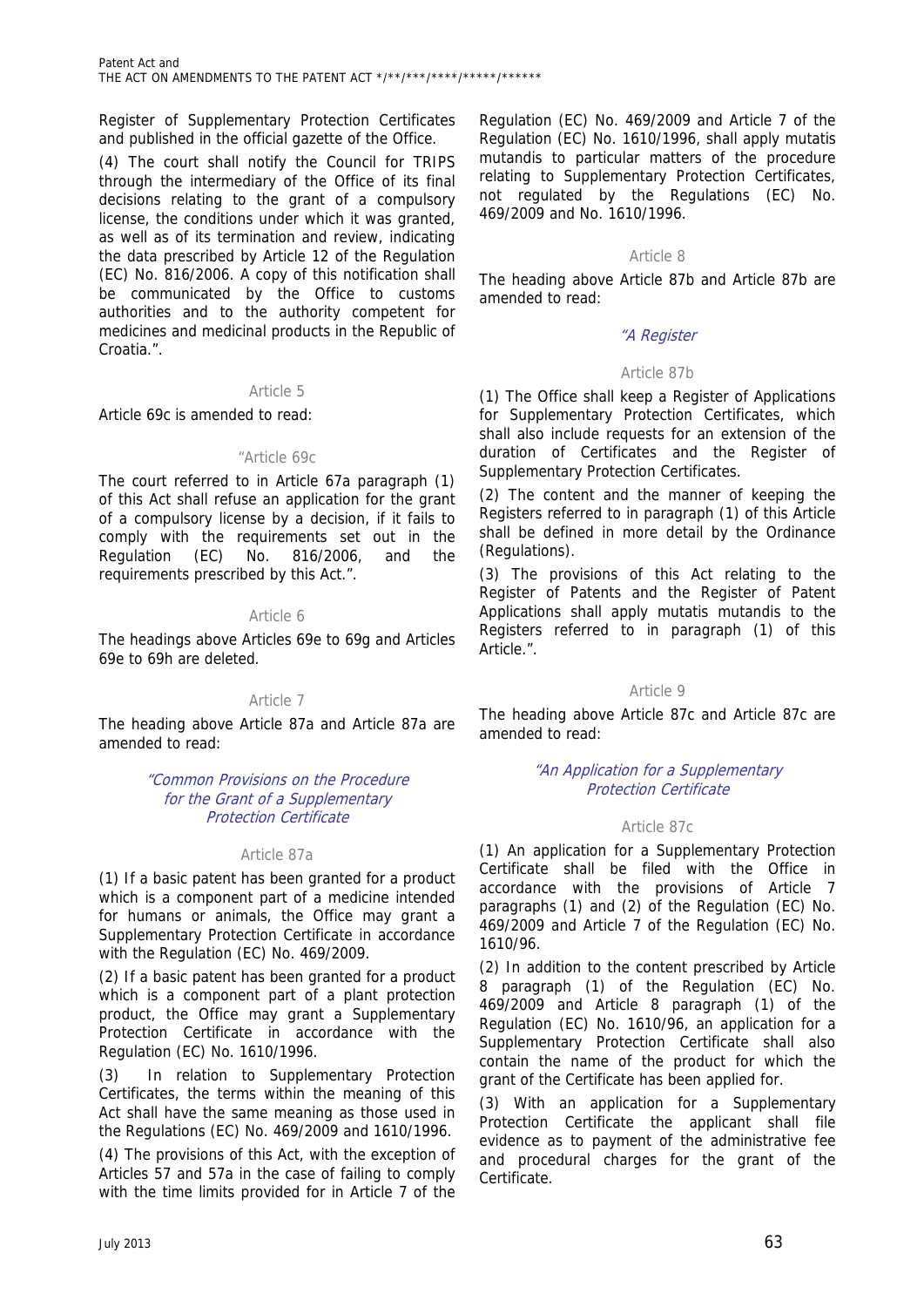(4) The application referred to in paragraph (1) of this Article shall be filed on the form, the content of which shall be defined in more detail by the Ordinance.

# Article 10

The heading above Article 87d and Article 87d are amended to read:

#### "Content of an Application for a Supplementary Protection Certificate Required for the Accordance of the Filing Date

# Article 87d

(1) The accordance of the filing date of the application for a Supplementary Protection Certificate shall require that on that date the application contains at least:

- 1. an express indication of the fact that the Certificate is applied for;
- 2. data on the identity of the applicant;
- 3. the number of the basic patent and the title of the invention;
- 4. the number and date of the first authorization to place the product on the market, in accordance with Article 3 item (b) of the Regulation (EC) No. 469/2009 and Article 3 item 1(b) of the Regulation (EC) No. 1610/96, and indication of the number and date of the first authorization, if the authorization as filed is not the first authorization to place the product on the market.

(2) The application which is accorded a filing date shall be entered in the Register of Applications for Supplementary Protection Certificates and shall be available to the public.".

# Article 11

The heading above Article 87e and Article 87e are amended to read:

#### "Examination of the Application for the Supplementary Protection Certificate upon Its Receipt

#### Article 87e

(1) In the examination procedure carried out upon the application for a Certificate the Office shall establish:

1. whether the application complies with the requirements for the accordance of the filing date referred to in Article 87d of this Act;

2. whether the administrative fee and procedural charges for filing the application have been paid.

(2) If the application fails to comply with the requirements referred to in Article 87d of this Act, the Office shall order the applicant by a conclusion to correct the deficiencies as indicated in it, within a period of two months from the day of receipt of the conclusion.

(3) If the applicant fails to comply with the conclusion of the Office within the time limit referred to in paragraph (2) of this Article, the application shall be rejected by a decision.

(4) If the applicant corrects the deficiencies within the time limit referred to in paragraph (2) of this Article, the Office shall inform him that the date of receipt of the required corrections shall be accorded as the filing date of the correct application for a Certificate.

(5) The Office shall order by a written conclusion the applicant who has not paid the administrative fee and procedural charges to do this within a period of two months from the day of receipt of the conclusion. If the applicant fails to pay the fees and procedural charges within a prescribed time limit, the application shall be rejected by a decision.

(6) Upon a reasoned request of the applicant, the Office may extend the time limits prescribed by this Article for a period which it considers to be justified, but not exceeding three months.

(7) The application for a Certificate which complies with the requirements referred to in paragraph (1) of this Article shall be published in the official gazette of the Office in accordance with the provisions of Article 9 paragraph (2) of the Regulation (EC) No. 469/2009 and Article 9 paragraph (2) of the Regulation (EC) No. 1610/96.".

# Article 12

The heading above Article 87f and Article 87f are amended to read:

# "A Decision on an Application for a Supplementary Protection Certificate

#### Article 87f

(1) If, in the further course of the examination procedure, it has been established that the application complies with all the requirements prescribed by the Regulations (EC) No. 469/2009 and No. 1610/96, and the requirements prescribed by this Act, the Office shall issue a decision on the grant of a Certificate, also specifying the duration of the Certificate.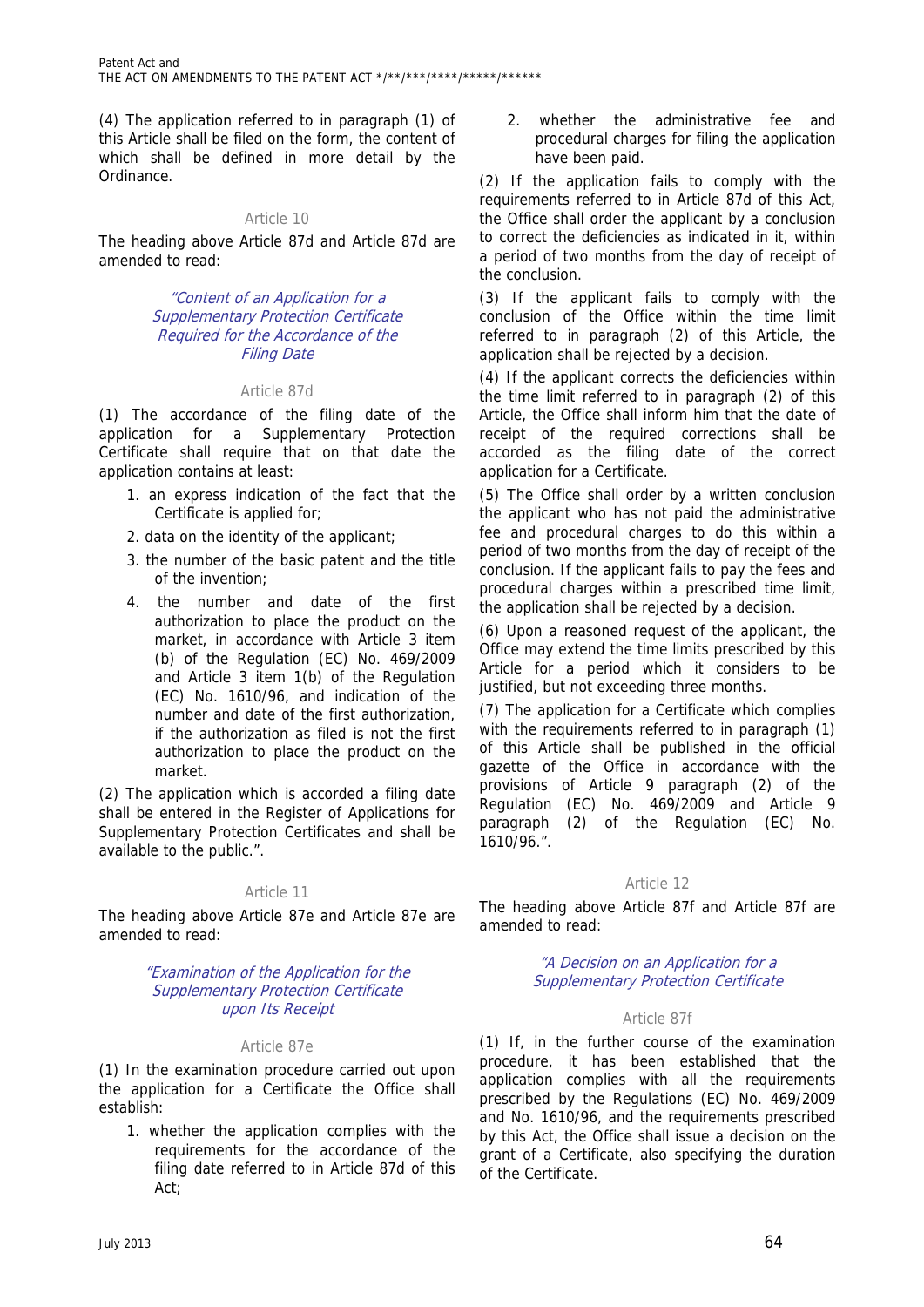(2) The Office shall issue the decision referred to in paragraph (2) of this Article provided that the administrative fees and procedural charges for the maintenance, printing and publication of a Certificate have been paid.

(3) If in the examination procedure it has been established that the application fails to comply with the requirements referred to in paragraph (1) of this Article, the Office shall issue a decision on the refusal of the application for a Certificate.

 (4) Prior to issuing a decision on the refusal of the application for a Certificate, the Office shall inform the applicant of the reasons for which it shall not grant the Certificate, and shall invite him to file observations on such reasons in writing within two months from the day of receipt of the information.

(5) Upon a reasoned request of the applicant, the Office may extend the time limit referred to in paragraph (2) of this Article for a period which it considers to be justified, but not exceeding three months.

(6) The indications contained in a decision on the grant of a certificate shall be entered in the Register of Supplementary Protection Certificates and published in the official gazette of the Office in accordance with the provisions of Article 9 of the Regulation (EC) No. 469/2009 and Article 9 of the Regulation (EC) No. 1610/96.

(7) The indications concerning the grant of a Supplementary Protection Certificate as well as indications concerning its refusal shall be published in the official gazette of the Office in accordance with the provisions of Article 11 of the Regulation (EC) No. 469/2009 and Article 11 of the Regulation (EC) No. 1610/96.".

# Article 13

The heading above Article 87g and Article 87g are amended to read:

# "Content of the Certificate

# Article 87g

The Certificate shall contain the following indications:

- 1. the number of the Certificate,
- 2. the name and address of the holder of the Certificate ,
- 3. the name of the product for which the Certificate is granted
- 4. the number of the basic patent
- 5. the title of the invention
- 6. the number and date of the first authorization to place the product on the market in accordance with Article 3 item

(b) of the Regulation (EC) No. 469/2009 and Article 3 item 1(b) of the Regulation (EC) No. 1610/96,

- 7. the number and date of the first authorization, if the authorization as filed is not the first authorization to place the product on the market,
- 8. the duration of the Certificate.".

# Article 14

The heading above Article 87h and Article 87h are amended to read:

# "A Request for an Extension of the Duration of a Supplementary Protection Certificate

# Article 87h

(1) A request for an extension of the duration of a Supplementary Protection Certificate shall be filed with the Office in accordance with the provisions of Article 7 paragraphs (3) to (5) of the Regulation (EC) No. 469/2009.

(2) With the request referred to in paragraph (1) of this Article the applicant shall file evidence as to payment of the administrative fee and procedural charges for the extension of the duration of the Certificate. If the applicant fails to pay the fees and procedural charges, the request shall be rejected by a decision.

(3) The request referred to in paragraph (1) of this Article shall be filed on the form the content of which shall be defined in more detail by the Ordinance.

#### Article 15

The heading above Article 87i and Article 87i are amended to read:

#### "Examination of a Request for an Extension of the Duration of a **Certificate**

(1) If, in the course of the examination procedure concerning a request for an extension of the duration of a Certificate it has been established that the request complies with all the requirements prescribed by the Regulation (EC) No. 469/2009 and the requirements prescribed by this Act, the Office shall issue a decision on the extension of the Certificate in accordance with the provision of Article 13 paragraph (3) of the Regulation (EC) No. 469/2009. (2) If the request fails to comply with the requirements referred to in paragraph (1) of this Article, the Office shall order the applicant by a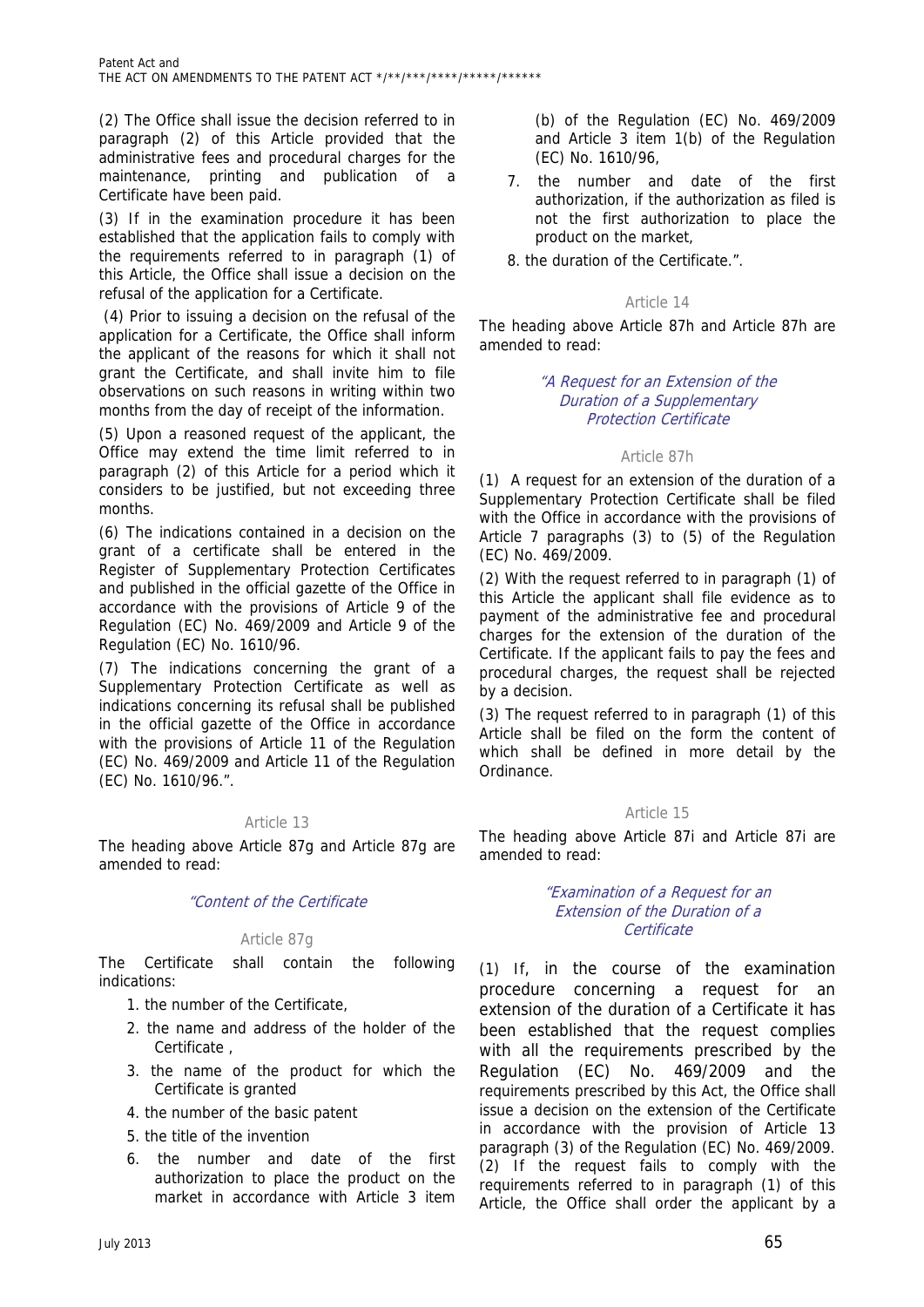conclusion to correct the deficiencies as indicated in it, within a period of two months from the day of receipt of the conclusion.

(3) If the applicant fails to comply with the conclusion, the request shall be rejected by a decision.

(4) Upon a reasoned request of the applicant, the Office may extend the time limit referred to in paragraph (2) of this Article for a period which it considers to be justified, but not exceeding three months.

(5) If a request for an extension of a Certificate has been filed simultaneously with an application for a Supplementary Protection Certificate or in the course of the Certificate granting procedure, the Office shall decide on the request for an extension by a decision concerning an application for a Supplementary Protection Certificate.

(6) If a request for an extension of an already granted Certificate has been filed, and the procedure for the declaration of invalidity of the Certificate or for the lapse thereof have been initiated, the Office shall stay the procedure until a decision on the proposal for the declaration of invalidity of a Supplementary Protection Certificate, or a decision on the lapse thereof becomes final, respectively. In the case where the mentioned decisions become final, the request for an extension of a Certificate shall be considered withdrawn.

(7) The data on the extension of a Certificate shall be entered in the Register of Supplementary Protection Certificates.

(8) The data on the extension of a Supplementary Protection Certificate as well as the data on the refusal thereof shall be published in the official gazette of the Office in accordance with the provisions of Article 11 of the Regulation (EC) No. 469/2009 and Article 11 of the Regulation (EC) No. 1610/96.".

# Article 16

The heading above Article 87j and Article 87j are amended to read:

#### "Publication

# Article 87j

The content of the publication of data relating to the granting procedure and the duration of a Supplementary Protection Certificate, as prescribed by the Regulations (EC) Nos. 469/2009 and 1610/96 shall be defined in more detail by the Ordinance.".

Article 17

The heading above Article 87k and Article 87k are amended to read:

# "Maintenance of a Supplementary Protection Certificate

#### Article 87k

(1) The annual fee for the maintenance of the Certificate shall be paid to the Office for each year of its duration.

(2) The annual fee referred to in paragraph (1) of this Article shall cover a 12 month period, starting to run on the date of expiration of the basic patent and shall be paid for each year separately.

(3) If the last period of the duration of the Certificate is shorter than twelve months, the annual fee shall be paid in advance in the amount which is proportionate to the duration of the Certificate, together with the payment of the total amount of the annual fee for the last complete year.

(4) If the holder of the Certificate fails to pay the annual fee in accordance with paragraphs (2) and (3) of this Article, he may pay it in the grace period of six months, provided that he also pays administrative and procedural surcharges.

(5) The Office shall inform the holder of the failure to pay the annual fee for the maintenance of the Certificate and of the consequences of the failure to pay them, as well as of the payment possibility referred to in paragraph (4) of this Article.

#### Article 18

The heading above Article 87l and Article 87l are amended to read:

# "Relation to a Consensual Patent

#### Article 87l

The provisions of Articles 87a to 87k shall not apply to a consensual patent.".

# Article 19

The headings above Articles 87m and 87n and Articles 87m and 87n are deleted.

# Article 20

In Article 91 paragraph (5) is amended to read:

(5) Clerical and other administrative tasks for the Boards of Appeal shall be carried out by the Office.